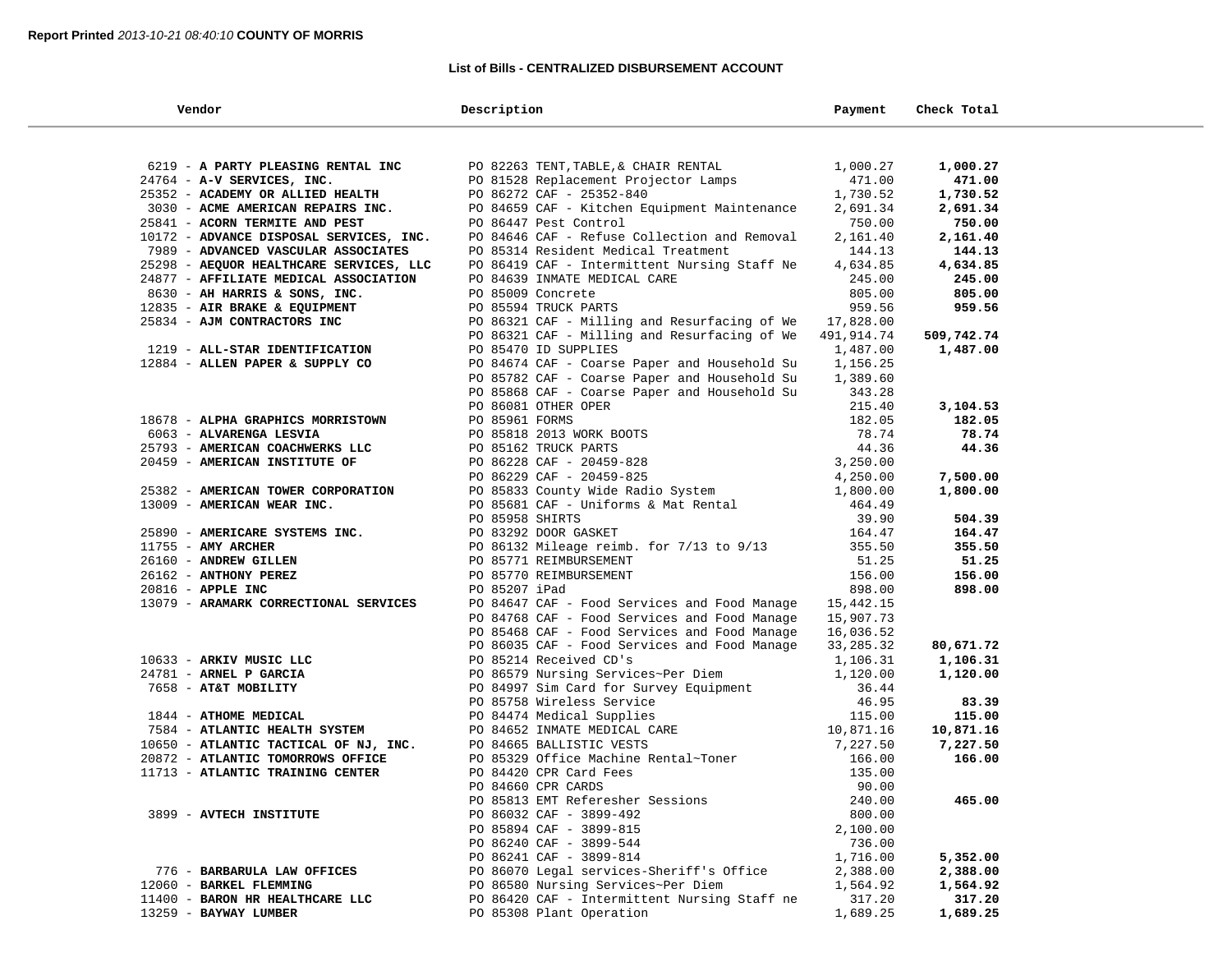| 17197 <b>- BENAY QUADREL (1990)</b> 25589 INTERPERTE SERVICES (1990)<br>171559 <b>- BETTY ANN DEROC PO 16118 SANE SART</b> Supplemental Pay 175.00<br>171559 <b>- BETTY ANN DEROC PREPERTENCE LABORATORIES</b><br>172992 <b>- BETTY ANN DEROC ENGERE</b>                                                                                                                                                                                                                                                                                                   |               |                                                       |            | 175.00        |
|------------------------------------------------------------------------------------------------------------------------------------------------------------------------------------------------------------------------------------------------------------------------------------------------------------------------------------------------------------------------------------------------------------------------------------------------------------------------------------------------------------------------------------------------------------|---------------|-------------------------------------------------------|------------|---------------|
|                                                                                                                                                                                                                                                                                                                                                                                                                                                                                                                                                            |               |                                                       |            | 205.70        |
|                                                                                                                                                                                                                                                                                                                                                                                                                                                                                                                                                            |               |                                                       |            | 127.15        |
|                                                                                                                                                                                                                                                                                                                                                                                                                                                                                                                                                            |               |                                                       |            | 75.25         |
|                                                                                                                                                                                                                                                                                                                                                                                                                                                                                                                                                            |               |                                                       |            | 2,853.96      |
|                                                                                                                                                                                                                                                                                                                                                                                                                                                                                                                                                            |               |                                                       |            | 476.00        |
|                                                                                                                                                                                                                                                                                                                                                                                                                                                                                                                                                            |               |                                                       |            | 337.12        |
|                                                                                                                                                                                                                                                                                                                                                                                                                                                                                                                                                            |               |                                                       |            | 282.95        |
|                                                                                                                                                                                                                                                                                                                                                                                                                                                                                                                                                            |               |                                                       |            | 2,152.80      |
|                                                                                                                                                                                                                                                                                                                                                                                                                                                                                                                                                            |               |                                                       |            | 151.00        |
|                                                                                                                                                                                                                                                                                                                                                                                                                                                                                                                                                            |               |                                                       |            | 42.61         |
|                                                                                                                                                                                                                                                                                                                                                                                                                                                                                                                                                            |               |                                                       |            | 135.00        |
|                                                                                                                                                                                                                                                                                                                                                                                                                                                                                                                                                            |               |                                                       |            | 90.00         |
|                                                                                                                                                                                                                                                                                                                                                                                                                                                                                                                                                            |               |                                                       |            | 244.37        |
|                                                                                                                                                                                                                                                                                                                                                                                                                                                                                                                                                            |               |                                                       |            | 825.72        |
|                                                                                                                                                                                                                                                                                                                                                                                                                                                                                                                                                            |               |                                                       |            | 40.57         |
|                                                                                                                                                                                                                                                                                                                                                                                                                                                                                                                                                            |               |                                                       |            | 249.90        |
|                                                                                                                                                                                                                                                                                                                                                                                                                                                                                                                                                            |               |                                                       |            | 556.51        |
|                                                                                                                                                                                                                                                                                                                                                                                                                                                                                                                                                            |               |                                                       |            | 76.05         |
|                                                                                                                                                                                                                                                                                                                                                                                                                                                                                                                                                            |               |                                                       |            | 2,742.88      |
|                                                                                                                                                                                                                                                                                                                                                                                                                                                                                                                                                            |               |                                                       |            |               |
|                                                                                                                                                                                                                                                                                                                                                                                                                                                                                                                                                            |               |                                                       |            | 6,562.00      |
|                                                                                                                                                                                                                                                                                                                                                                                                                                                                                                                                                            |               |                                                       |            | 150.00        |
|                                                                                                                                                                                                                                                                                                                                                                                                                                                                                                                                                            |               |                                                       |            |               |
|                                                                                                                                                                                                                                                                                                                                                                                                                                                                                                                                                            |               |                                                       |            | 1,009.00      |
|                                                                                                                                                                                                                                                                                                                                                                                                                                                                                                                                                            |               |                                                       |            | 745.00        |
|                                                                                                                                                                                                                                                                                                                                                                                                                                                                                                                                                            |               |                                                       |            | 1,400.00      |
|                                                                                                                                                                                                                                                                                                                                                                                                                                                                                                                                                            |               |                                                       |            | 90.00         |
|                                                                                                                                                                                                                                                                                                                                                                                                                                                                                                                                                            |               |                                                       |            | 250.76        |
|                                                                                                                                                                                                                                                                                                                                                                                                                                                                                                                                                            |               |                                                       |            | 146.70        |
|                                                                                                                                                                                                                                                                                                                                                                                                                                                                                                                                                            |               |                                                       |            | 1,002.50      |
|                                                                                                                                                                                                                                                                                                                                                                                                                                                                                                                                                            |               |                                                       |            |               |
| 13731 - <b>CENTRAL POLY CORP</b><br>200.00<br>200.00<br>200.00<br>200.00<br>200.00<br>200.00<br>200.00<br>200.00<br>200.00<br>200.00<br>200.00<br>200.00<br>200.00<br>200.00<br>200.00<br>200.00<br>200.00<br>200.00<br>200.00<br>200.00<br>200.00<br>200.00<br>200.00<br>200.00<br>2<br>25968 - <b>CLIFFORD HENRY GARRISSON III</b><br>20928 - <b>CLINICAL RESEARCH ACADEMY</b><br>20928 - <b>CLINICAL RESEARCH ACADEMY</b><br>25658 - <b>COASTAL ENVIRONMENTAL SYSTEMS, INC.</b> PO 86239 CAF - 20928-861<br>26074 - <b>COMMUNICATIONS SERVICE</b><br>87 |               |                                                       |            |               |
|                                                                                                                                                                                                                                                                                                                                                                                                                                                                                                                                                            |               |                                                       |            | 15,000.00     |
|                                                                                                                                                                                                                                                                                                                                                                                                                                                                                                                                                            |               |                                                       |            | 1,021.00      |
|                                                                                                                                                                                                                                                                                                                                                                                                                                                                                                                                                            |               |                                                       |            | 384.82        |
|                                                                                                                                                                                                                                                                                                                                                                                                                                                                                                                                                            |               |                                                       |            | 225.00        |
|                                                                                                                                                                                                                                                                                                                                                                                                                                                                                                                                                            |               |                                                       |            | 6,285.00      |
| 8,283.00 CONSOLIDATED SIEEL EXTICES INC<br>8043 - CONTRACT PHARMACY SERVICES INC DE PO 84763 CAF - Pharmaceutical and related se 14,548.09<br>14644 - CORNERSTONE FAMILY PROGRAMS DO 86147 CAF - 2013 funding through the Olde 18,59                                                                                                                                                                                                                                                                                                                       |               |                                                       |            | 14,548.09     |
|                                                                                                                                                                                                                                                                                                                                                                                                                                                                                                                                                            |               |                                                       |            |               |
|                                                                                                                                                                                                                                                                                                                                                                                                                                                                                                                                                            |               | PO 86148 CAF - 2013 funding through the Olde 4,754.00 |            |               |
|                                                                                                                                                                                                                                                                                                                                                                                                                                                                                                                                                            |               | PO 86149 No Caf #                                     | 3,589.00   |               |
|                                                                                                                                                                                                                                                                                                                                                                                                                                                                                                                                                            |               | PO 86175 CAF - 2013 funding through the Olde          | 4,448.00   |               |
|                                                                                                                                                                                                                                                                                                                                                                                                                                                                                                                                                            |               | PO 86176 CAF - 2013 funding through the Olde 4,290.00 |            |               |
|                                                                                                                                                                                                                                                                                                                                                                                                                                                                                                                                                            |               | PO 86177 CA F - 2013 funding through the Old          | 10,963.00  | 46,636.00     |
| $20590$ - CORTEX EDI                                                                                                                                                                                                                                                                                                                                                                                                                                                                                                                                       |               | PO 85843 MEDICAID BILLING                             | 525.00     | 525.00        |
| 14021 - COUNTY BUSINESS SYSTEMS INC<br>14027 - COUNTY COLLEGE OF MORRIS PO 86305 Expenditures in connection with maj 692,858.76                                                                                                                                                                                                                                                                                                                                                                                                                            |               |                                                       |            | 365.50        |
|                                                                                                                                                                                                                                                                                                                                                                                                                                                                                                                                                            |               |                                                       |            | 692,858.76    |
| $14022 - \text{COUNTY COLLEGE OF MORRIS}$                                                                                                                                                                                                                                                                                                                                                                                                                                                                                                                  |               | PO 86684 2ND HALF 10/13 OPERATING BUDGET              | 398,409.91 | 398,409.91    |
| 14031 - COUNTY CONCRETE CORP.                                                                                                                                                                                                                                                                                                                                                                                                                                                                                                                              |               | PO 80107 concrete supplies                            |            | 368.00 368.00 |
| 14031 - COUNTY CONCRETE CORP.                                                                                                                                                                                                                                                                                                                                                                                                                                                                                                                              |               | PO 84525 Concrete supply                              | 601.00     | 601.00        |
| 14031 - COUNTY CONCRETE CORP.                                                                                                                                                                                                                                                                                                                                                                                                                                                                                                                              |               | PO 86083 LIGHTING PROJECT                             | 133.03     | 133.03        |
| 13 - COUNTY OF MORRIS                                                                                                                                                                                                                                                                                                                                                                                                                                                                                                                                      |               | PO 86527 2nd Quarter Fringe Benefits                  | 127,114.81 | 127, 114.81   |
| 13 - COUNTY OF MORRIS                                                                                                                                                                                                                                                                                                                                                                                                                                                                                                                                      |               | PO 86666 1ST HALF OCTOBER METERED MAIL                | 10,008.56  | 10,008.56     |
| 13 - COUNTY OF MORRIS                                                                                                                                                                                                                                                                                                                                                                                                                                                                                                                                      |               | PO 86668 1ST HALF 10/13 METERED MAIL                  | 240.38     | 240.38        |
| 25373 - CREATING WITH CLAY LLC                                                                                                                                                                                                                                                                                                                                                                                                                                                                                                                             |               | PO 86431 Resident Activities                          | 150.00     | 150.00        |
| 14068 - CREVELING SAW MILL                                                                                                                                                                                                                                                                                                                                                                                                                                                                                                                                 |               | PO 85165 LUMBER                                       | 1,032.43   | 1,032.43      |
| 14077 - CSL WATER QUALITY INC                                                                                                                                                                                                                                                                                                                                                                                                                                                                                                                              |               | PO 85322 Boiler Room Chemicals                        | 630.00     | 630.00        |
| 14102 - CY DRAKE LOCKSMITHS, INC.                                                                                                                                                                                                                                                                                                                                                                                                                                                                                                                          | PO 84640 KEYS |                                                       | 54.00      |               |
|                                                                                                                                                                                                                                                                                                                                                                                                                                                                                                                                                            |               | PO 85828 PLEASE ORDER - Safes/Sgt.M. Chiarol          | 1,900.00   |               |
|                                                                                                                                                                                                                                                                                                                                                                                                                                                                                                                                                            |               | PO 85965 SHOP SUPPLIES                                | 77.90      | 2,031.90      |
| 20274 - CYNTHIA WILCOX LISCHIK                                                                                                                                                                                                                                                                                                                                                                                                                                                                                                                             |               | PO 85194 Expert Witness                               | 1,000.00   | 1,000.00      |
| 12683 - D. C. EXPRESS INC                                                                                                                                                                                                                                                                                                                                                                                                                                                                                                                                  |               | PO 85693 delivery of bags for the special se          | 320.00     | 320.00        |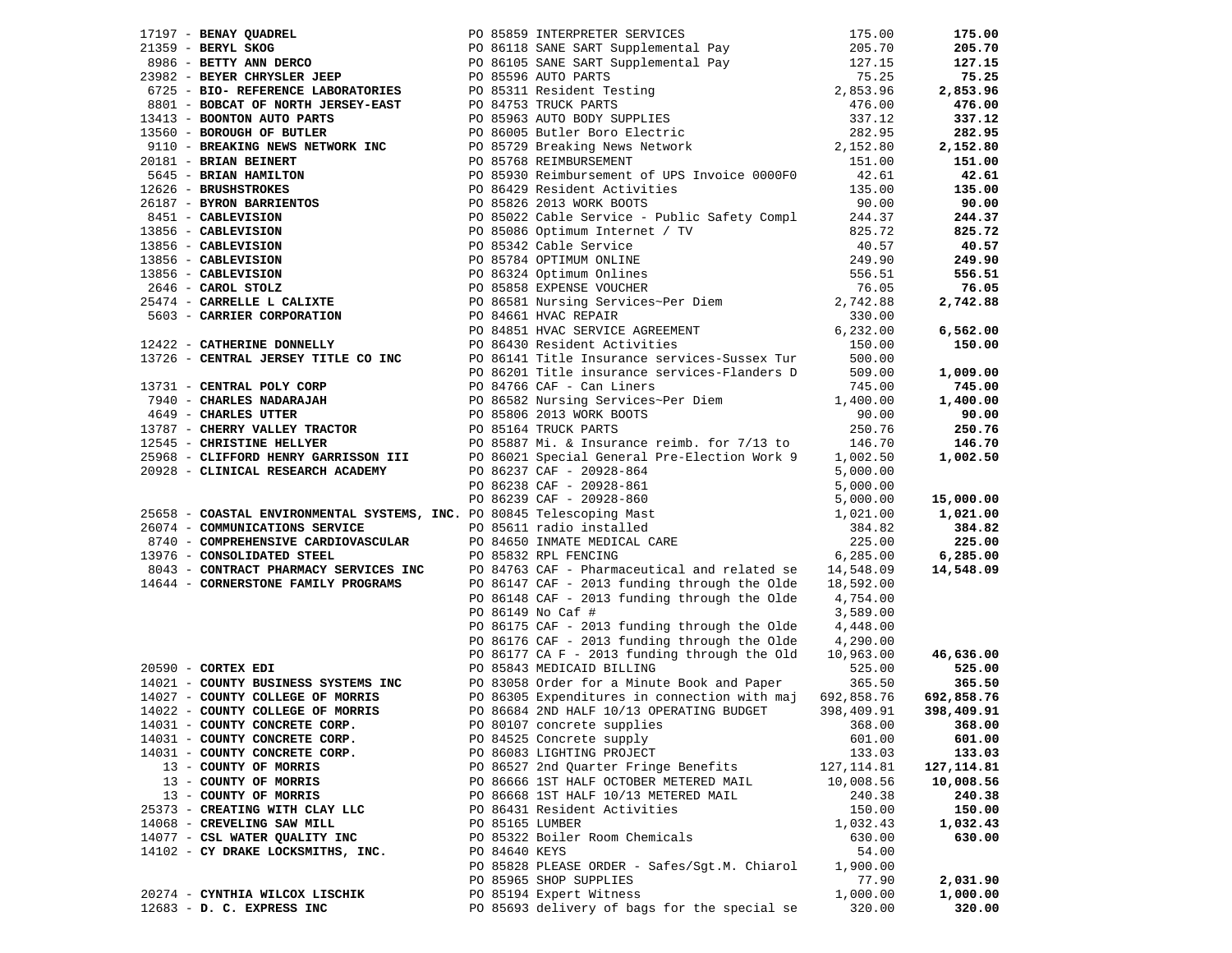| 12523 - D&B AUTO SUPPLY                |               | PO 85597 AUTO PARTS                                                                                                                                                                                                                                          | 1,748.88 | 1,748.88  |
|----------------------------------------|---------------|--------------------------------------------------------------------------------------------------------------------------------------------------------------------------------------------------------------------------------------------------------------|----------|-----------|
| 11783 - D.R. JOHNSON & ASSOCIATES, LLC |               | PO 85942 CAF - Reviewing of Land Development                                                                                                                                                                                                                 | 2,548.49 | 2,548.49  |
|                                        |               |                                                                                                                                                                                                                                                              |          | 56.06     |
|                                        |               |                                                                                                                                                                                                                                                              |          | 162.14    |
|                                        |               |                                                                                                                                                                                                                                                              | 283.20   | 283.20    |
|                                        |               |                                                                                                                                                                                                                                                              |          | 89.86     |
|                                        |               |                                                                                                                                                                                                                                                              |          | 64.12     |
|                                        |               |                                                                                                                                                                                                                                                              |          | 316.86    |
|                                        |               |                                                                                                                                                                                                                                                              |          | 243.94    |
|                                        |               |                                                                                                                                                                                                                                                              |          | 1,400.00  |
|                                        |               |                                                                                                                                                                                                                                                              |          | 90.00     |
|                                        |               |                                                                                                                                                                                                                                                              |          | 90.00     |
|                                        |               |                                                                                                                                                                                                                                                              |          | 2,502.92  |
|                                        |               |                                                                                                                                                                                                                                                              |          | 90.00     |
|                                        |               |                                                                                                                                                                                                                                                              |          | 475.20    |
|                                        |               |                                                                                                                                                                                                                                                              |          | 156.00    |
|                                        |               |                                                                                                                                                                                                                                                              |          | 2,755.90  |
|                                        |               | 1478 - <b>D.R. JOHNSON &amp; ASSOCIATES, LLC</b> PO 85542 CAF - Reviewing of Land Development 2,548.49<br>14123 - <b>DAILY RECORD</b> PO 85564 Daily Record at #0101851558 New Com<br>14123 - <b>DAILY RECORD</b> PO 85783 ADVERTISEMENT<br>14123 - <b>D</b> |          | 4.18      |
|                                        |               |                                                                                                                                                                                                                                                              |          | 23.92     |
|                                        |               |                                                                                                                                                                                                                                                              |          | 8.36      |
|                                        |               |                                                                                                                                                                                                                                                              |          | 20.93     |
|                                        |               |                                                                                                                                                                                                                                                              | 18.93    | 18.93     |
|                                        |               |                                                                                                                                                                                                                                                              |          | 22.52     |
|                                        |               |                                                                                                                                                                                                                                                              |          | 14.45     |
|                                        |               |                                                                                                                                                                                                                                                              |          | 26.50     |
|                                        |               |                                                                                                                                                                                                                                                              |          | 48.93     |
|                                        |               |                                                                                                                                                                                                                                                              |          | 39.36     |
|                                        |               |                                                                                                                                                                                                                                                              |          | 185.38    |
|                                        |               |                                                                                                                                                                                                                                                              |          | 294.89    |
|                                        |               |                                                                                                                                                                                                                                                              |          | 25.21     |
|                                        |               |                                                                                                                                                                                                                                                              |          | 18.93     |
|                                        |               |                                                                                                                                                                                                                                                              |          | 286.96    |
|                                        |               |                                                                                                                                                                                                                                                              |          | 15.94     |
|                                        |               |                                                                                                                                                                                                                                                              |          | 178.80    |
|                                        |               |                                                                                                                                                                                                                                                              |          | 218.51    |
|                                        |               |                                                                                                                                                                                                                                                              |          |           |
|                                        |               |                                                                                                                                                                                                                                                              |          | 11,446.99 |
|                                        |               |                                                                                                                                                                                                                                                              |          | 5,558.00  |
|                                        |               |                                                                                                                                                                                                                                                              |          | 105.00    |
|                                        |               |                                                                                                                                                                                                                                                              |          |           |
|                                        |               |                                                                                                                                                                                                                                                              |          | 34,766.25 |
| 22536 - DIANA KRUG                     |               | PO 86020 Special General Pre-Election Work 9                                                                                                                                                                                                                 | 717.50   | 717.50    |
| 7483 - DIANE DINUNZIO                  |               | PO 86116 SANE SART Supplemental Pay                                                                                                                                                                                                                          | 72.05    | 72.05     |
| $3152$ - DIVITA BALANCE SERVICE CO LLC |               |                                                                                                                                                                                                                                                              | 195.00   | 195.00    |
| 10372 - DMR SIGN SYSTEMS               |               |                                                                                                                                                                                                                                                              | 530.00   | 530.00    |
| 7339 - DONNA GRUBLE                    |               | PO 85710 RECHARGEABLE BATTERY<br>PO 85290 Signage<br>PO 85486 REIMBURSEMENT<br>PO 85486 REIMBURSEMENT                                                                                                                                                        | 75.00    | 75.00     |
|                                        |               |                                                                                                                                                                                                                                                              |          |           |
|                                        |               |                                                                                                                                                                                                                                                              |          | 172.27    |
| 14379 - DOVER BRAKE & CLUTCH CO INC    |               | PO 85599 TRUCK PARTS                                                                                                                                                                                                                                         | 72.50    | 72.50     |
| 14426 - DUNPHEY & ASSOCIATES SUPPLY CO | PO 81509 HVAC |                                                                                                                                                                                                                                                              | 306.79   | 306.79    |
| $14438$ - E.A. MORSE & CO. INC.        |               | PO 84180 CAF - Black Lightning Powder Free N                                                                                                                                                                                                                 | 717.00   |           |
|                                        |               | PO 85482 CAF - Black Lightning Powder Free N                                                                                                                                                                                                                 | 1,060.50 |           |
|                                        |               | PO 85483 JANITORIAL SUPPLIES                                                                                                                                                                                                                                 | 327.45   |           |
|                                        |               | PO 85487 JANITORIAL SUPPLIES                                                                                                                                                                                                                                 | 91.49    |           |
|                                        |               | PO 85767 JANITORIAL SUPPLIES                                                                                                                                                                                                                                 | 450.93   | 2,647.37  |
| 26136 - EAST COAST PRE OWNED           |               | PO 85479 O/S SERV                                                                                                                                                                                                                                            | 515.00   | 515.00    |
| 172 - EDI/ERGOSPACE DESIGN INC         |               | PO 84156 REPLACEMENT OFFICE CHAIRS -E12157                                                                                                                                                                                                                   | 1,294.92 | 1,294.92  |
| 12467 - EDITHA MARQUEZ                 |               | PO 86585 Nursing Services~Per Diem                                                                                                                                                                                                                           | 280.00   | 280.00    |
| 21799 - EDWARD SHAPLEY                 |               | PO 86074 Reimbursement                                                                                                                                                                                                                                       | 165.92   | 165.92    |
| 14501 - ELEVATOR MAINTENANCE CORP      |               | PO 84772 CAF - Elevator Maintenance and Insp                                                                                                                                                                                                                 | 683.33   |           |
|                                        |               | PO 85875 CAF - Elevator Maintenance and Insp                                                                                                                                                                                                                 | 3,200.00 | 3,883.33  |
| 13584 - ELI HEALTHCARE                 |               | PO 86449 Nursing Publication-MDS Alert                                                                                                                                                                                                                       | 229.00   | 229.00    |
| 25822 - EMMANUEL MALASIG               |               | PO 85998 Reimbursement - Sport Authority                                                                                                                                                                                                                     | 70.00    | 70.00     |
|                                        |               |                                                                                                                                                                                                                                                              |          |           |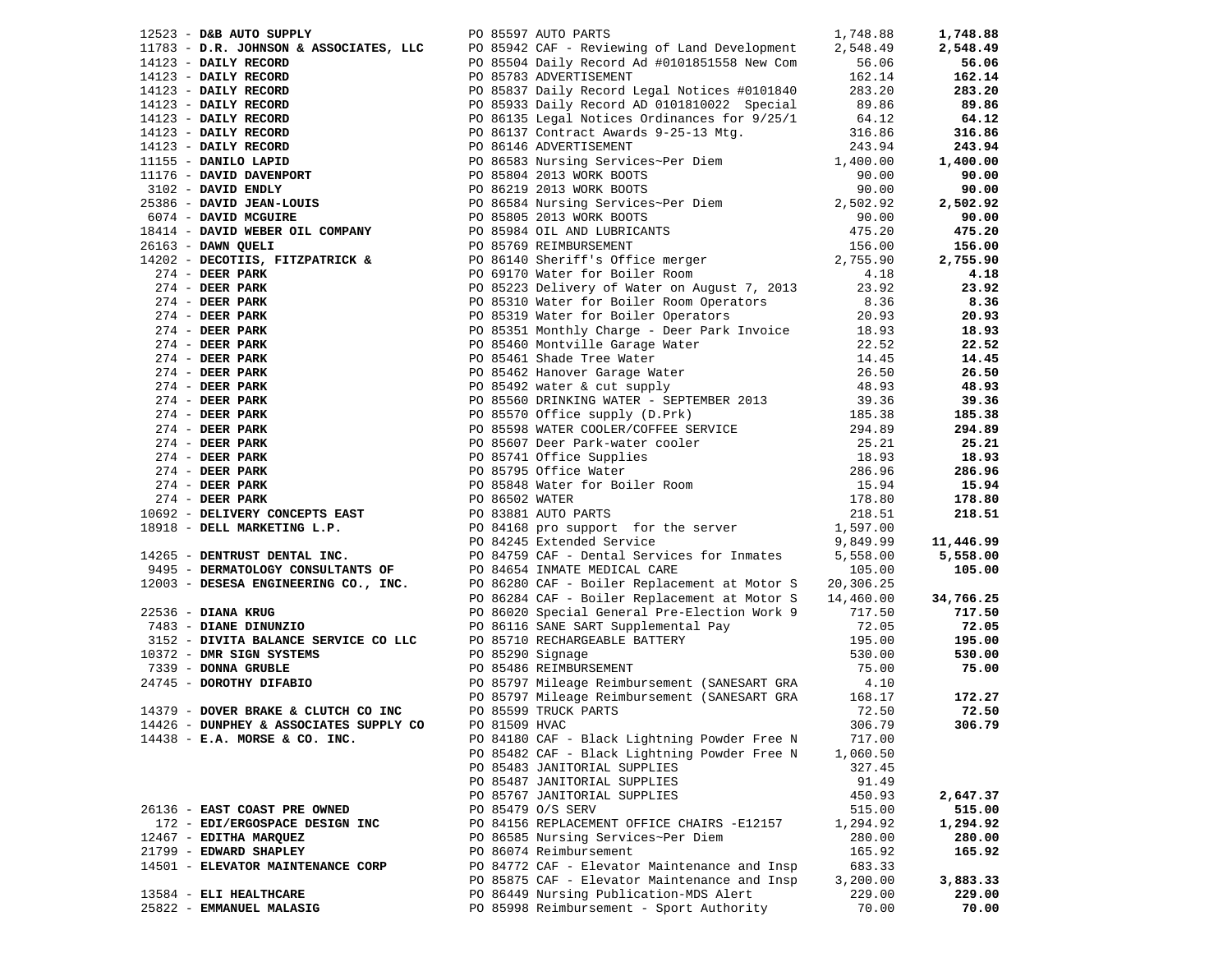|                                                                                |                 | 2047 - EMPLOYMENT HORIZONS, INC. PO 86500 CAF - Lawn Cutting and Office Clean                                                                                                                                                                  | 40,318.00 | 40,318.00 |
|--------------------------------------------------------------------------------|-----------------|------------------------------------------------------------------------------------------------------------------------------------------------------------------------------------------------------------------------------------------------|-----------|-----------|
|                                                                                |                 | 2098 - EPIC MANAGEMENT INC.<br>2098 - EPIC MANAGEMENT INC.<br>20098 - EPIC MANAGEMENT INC.<br>20098 - EPIC MANAGEMENT INC.<br>20098 - EVELYN TOLENTINO<br>20265 - EVELYN TOLENTINO<br>20265 - EVELYN TOLENTINO<br>20265 - EVELYN TOLENTINO<br> |           | 24,280.00 |
|                                                                                |                 |                                                                                                                                                                                                                                                |           | 3,000.00  |
|                                                                                |                 |                                                                                                                                                                                                                                                |           | 1,461.25  |
|                                                                                |                 |                                                                                                                                                                                                                                                |           | 744.00    |
|                                                                                |                 | -14010<br>FU 86243 CAF - 2878-605<br>PO 86244 CAF - 2878-792<br>PO 85777 CAF - FC-1314 FIS July 20<br>PO 85778 CAF - FC-1314 FIS July 20<br>20 86522                                                                                           |           |           |
|                                                                                |                 |                                                                                                                                                                                                                                                | 143.04    |           |
|                                                                                |                 |                                                                                                                                                                                                                                                | 313.76    |           |
|                                                                                |                 |                                                                                                                                                                                                                                                | 810.92    | 1,756.45  |
|                                                                                |                 | 14641 - FAMILY INTERVENTION<br>20423 - FASTER URGENT CARE<br>20423 - FASTER URGENT CARE<br>20423 - FASTER URGENT CARE<br>20423 - FASTER URGENT CARE<br>20423 - FASTER URGENT CARE<br>2086532 CAF - Comprehensive Medical Service<br>22,704.5   |           |           |
|                                                                                |                 |                                                                                                                                                                                                                                                |           |           |
|                                                                                |                 |                                                                                                                                                                                                                                                |           |           |
|                                                                                |                 |                                                                                                                                                                                                                                                |           |           |
|                                                                                |                 |                                                                                                                                                                                                                                                |           |           |
|                                                                                |                 |                                                                                                                                                                                                                                                |           |           |
|                                                                                |                 | PO 85049 Dog Food - Canine<br>PO 86093 Express Mail<br>PO 86339 Express Mail<br>PO 85752 Equipment                                                                                                                                             |           |           |
|                                                                                |                 |                                                                                                                                                                                                                                                | 164.32    | 268.96    |
| 9388 - FFI PROFESSIONAL SAFETY SERVICES                                        |                 |                                                                                                                                                                                                                                                | 48.24     | 48.24     |
|                                                                                |                 |                                                                                                                                                                                                                                                |           |           |
|                                                                                |                 |                                                                                                                                                                                                                                                |           | 4,564.00  |
|                                                                                |                 |                                                                                                                                                                                                                                                |           | 583.64    |
|                                                                                |                 |                                                                                                                                                                                                                                                |           | 264.28    |
|                                                                                |                 |                                                                                                                                                                                                                                                |           |           |
|                                                                                |                 |                                                                                                                                                                                                                                                |           | 718.61    |
|                                                                                |                 |                                                                                                                                                                                                                                                |           | 80.07     |
|                                                                                |                 |                                                                                                                                                                                                                                                |           | 129.00    |
|                                                                                |                 |                                                                                                                                                                                                                                                |           |           |
|                                                                                |                 |                                                                                                                                                                                                                                                |           |           |
|                                                                                |                 |                                                                                                                                                                                                                                                |           | 128.00    |
|                                                                                |                 |                                                                                                                                                                                                                                                |           |           |
|                                                                                |                 | 938 - PFI ROFESSIONAL SAFETY SERVICES<br>2051 - LAZ PARKING PO 95752 Equipent puror Parking at the Headquar 1,246.00<br>2051 - LAZ PARKING PO 968497 CAP - Juror Parking at the Headquar 3,318.04<br>2795 - FLEET SERVICES PO 95631            |           | 407.05    |
|                                                                                |                 |                                                                                                                                                                                                                                                |           | 64.99     |
|                                                                                |                 |                                                                                                                                                                                                                                                |           |           |
|                                                                                |                 |                                                                                                                                                                                                                                                |           | 218.70    |
|                                                                                |                 |                                                                                                                                                                                                                                                |           | 18.90     |
|                                                                                |                 |                                                                                                                                                                                                                                                |           | 26.76     |
|                                                                                |                 |                                                                                                                                                                                                                                                |           | 448.00    |
|                                                                                |                 |                                                                                                                                                                                                                                                |           | 350.75    |
|                                                                                |                 |                                                                                                                                                                                                                                                |           | 18.20     |
| 14956 - GOODYEAR AUTO SERVICE<br>PO 85602 TIRES                                |                 |                                                                                                                                                                                                                                                | 1,432.20  |           |
|                                                                                | PO 85971 TIRES  |                                                                                                                                                                                                                                                | 1,004.00  | 2,436.20  |
| 11521 - <b>GPC, INC.</b><br>14984 - <b>GRAINGER</b><br>14983 - <b>GRAINGER</b> |                 | PO 86078 CAF - Repaint the Atrium                                                                                                                                                                                                              | 26,948.17 | 26,948.17 |
|                                                                                |                 | PO 82793 Please Order - Mechanic's Tool Set 119.44                                                                                                                                                                                             |           | 119.44    |
|                                                                                |                 |                                                                                                                                                                                                                                                |           |           |
| $14983$ - GRAINGER                                                             |                 | PO 85326 Machinery Repairs & Parts 2,499.79                                                                                                                                                                                                    |           | 2,499.79  |
|                                                                                |                 |                                                                                                                                                                                                                                                |           | 472.50    |
|                                                                                |                 |                                                                                                                                                                                                                                                |           | 8,190.00  |
|                                                                                |                 |                                                                                                                                                                                                                                                |           | 151.00    |
|                                                                                |                 |                                                                                                                                                                                                                                                |           | 148.50    |
|                                                                                |                 |                                                                                                                                                                                                                                                |           | 2,328.46  |
|                                                                                |                 |                                                                                                                                                                                                                                                |           |           |
|                                                                                |                 |                                                                                                                                                                                                                                                |           | 420.00    |
|                                                                                |                 |                                                                                                                                                                                                                                                |           | 235.00    |
|                                                                                |                 |                                                                                                                                                                                                                                                |           | 8,525.50  |
| 9728 - HARRIET VALLECER RN                                                     |                 | PO 86588 Nursing Services~Per Diem                                                                                                                                                                                                             | 1,120.00  | 1,120.00  |
| 25522 - HARRY L. SCHWARZ & CO.                                                 |                 | PO 86142 Appraisal review-Sussex Turnpike Im                                                                                                                                                                                                   | 1,350.00  | 1,350.00  |
| 25536 - HARTER EQUIPMENT, INC.                                                 |                 | PO 85348 Asphalt Roller Rental                                                                                                                                                                                                                 | 3,500.00  | 3,500.00  |
| 10752 - HATCH MOTT MACDONALD                                                   |                 | PO 86311 CAF - Design Services for Drainage                                                                                                                                                                                                    | 6,258.00  | 6,258.00  |
| 4059 - HEALTH CARE LOGISTICS INC.                                              |                 | PO 80083 MEDICAL SUPPLIES                                                                                                                                                                                                                      | 175.82    | 175.82    |
| 15159 - HELRICK'S INC                                                          | PO 85202 Frames |                                                                                                                                                                                                                                                | 383.92    |           |
|                                                                                |                 |                                                                                                                                                                                                                                                |           | 383.92    |
| 24349 - HESS CORPORATION                                                       |                 | PO 86214 GAS - HESS - SUPPLY - 1316                                                                                                                                                                                                            | 4,295.37  | 4,295.37  |
| 24349 - HESS CORPORATION                                                       |                 | PO 86215 GAS - HESS SUPPLY - 1317                                                                                                                                                                                                              | 82.29     | 82.29     |
| $15174 - HB & HS, INC.$                                                        |                 | PO 85316 Nursing Supplies                                                                                                                                                                                                                      | 1,914.95  | 1,914.95  |
| 26116 - HIGHWAY SAFETY SYSTEMS, INC.                                           |                 | PO 84850 Bartley Road widening in Washington                                                                                                                                                                                                   | 6,263.25  | 6,263.25  |
| 21940 - HILLS SIGNS                                                            |                 | PO 84475 Supplies                                                                                                                                                                                                                              | 366.00    | 366.00    |
| 15195 - HILTI INC                                                              | PO 85012 tool   |                                                                                                                                                                                                                                                | 210.00    | 210.00    |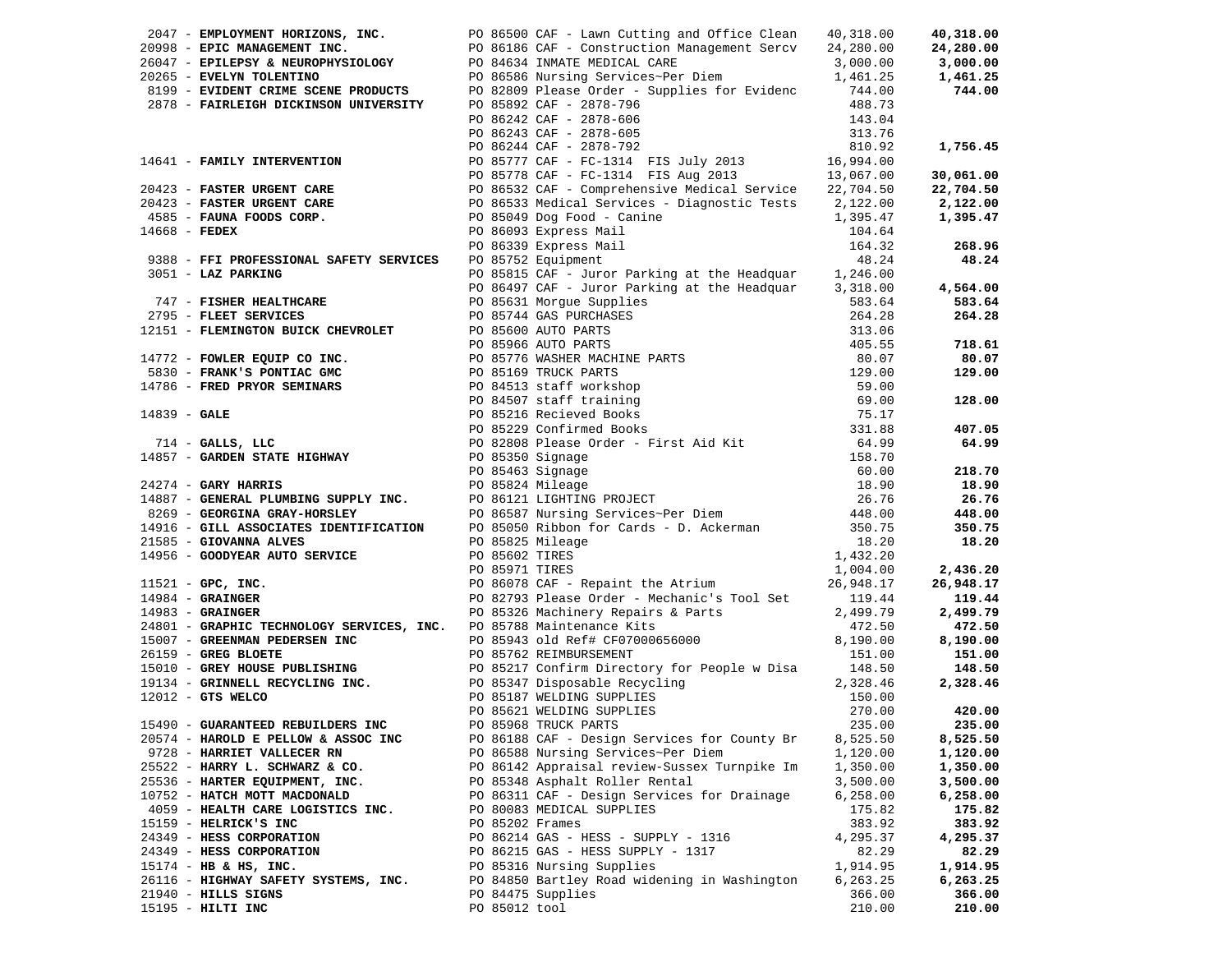|                                       |  | 2017 - MOOMS INDEX CONTENT INC. IN 1971 71264.07<br>1971 - MOOMS INDUCTION IN BUILD 10 05170 TAUCA (1971 71264.07)<br>197341 - MOOMS INDEX CONTENT INC. IS (1972) - 197341 - 197341 - 197341 - 197342<br>1974-1982-1982 - 197360 MO |             |            |
|---------------------------------------|--|-------------------------------------------------------------------------------------------------------------------------------------------------------------------------------------------------------------------------------------|-------------|------------|
|                                       |  |                                                                                                                                                                                                                                     |             |            |
|                                       |  |                                                                                                                                                                                                                                     |             |            |
|                                       |  |                                                                                                                                                                                                                                     |             |            |
|                                       |  |                                                                                                                                                                                                                                     |             |            |
|                                       |  |                                                                                                                                                                                                                                     |             |            |
|                                       |  |                                                                                                                                                                                                                                     |             |            |
|                                       |  |                                                                                                                                                                                                                                     |             |            |
|                                       |  |                                                                                                                                                                                                                                     |             |            |
|                                       |  |                                                                                                                                                                                                                                     |             |            |
|                                       |  |                                                                                                                                                                                                                                     |             |            |
|                                       |  |                                                                                                                                                                                                                                     |             |            |
|                                       |  |                                                                                                                                                                                                                                     |             |            |
|                                       |  |                                                                                                                                                                                                                                     |             |            |
|                                       |  |                                                                                                                                                                                                                                     |             |            |
|                                       |  |                                                                                                                                                                                                                                     |             |            |
|                                       |  |                                                                                                                                                                                                                                     |             |            |
|                                       |  |                                                                                                                                                                                                                                     |             |            |
|                                       |  |                                                                                                                                                                                                                                     |             |            |
|                                       |  |                                                                                                                                                                                                                                     |             |            |
|                                       |  |                                                                                                                                                                                                                                     |             |            |
|                                       |  |                                                                                                                                                                                                                                     |             |            |
|                                       |  |                                                                                                                                                                                                                                     |             |            |
|                                       |  |                                                                                                                                                                                                                                     |             |            |
|                                       |  |                                                                                                                                                                                                                                     |             |            |
|                                       |  |                                                                                                                                                                                                                                     |             | 57.40      |
|                                       |  |                                                                                                                                                                                                                                     |             |            |
|                                       |  |                                                                                                                                                                                                                                     |             |            |
|                                       |  |                                                                                                                                                                                                                                     |             |            |
|                                       |  |                                                                                                                                                                                                                                     |             |            |
|                                       |  |                                                                                                                                                                                                                                     |             |            |
|                                       |  |                                                                                                                                                                                                                                     |             |            |
|                                       |  |                                                                                                                                                                                                                                     |             |            |
|                                       |  |                                                                                                                                                                                                                                     |             |            |
| $16888 - JERSEY PAPER PLUS INC$       |  | PO 84770 CAF - Coarse Paper and Household Su 2,270.50                                                                                                                                                                               |             |            |
|                                       |  | PO 84758 CAF - Coarse Paper and Household Su 1,102.50                                                                                                                                                                               |             | 3,373.00   |
|                                       |  |                                                                                                                                                                                                                                     |             |            |
|                                       |  |                                                                                                                                                                                                                                     |             |            |
|                                       |  |                                                                                                                                                                                                                                     |             |            |
|                                       |  |                                                                                                                                                                                                                                     |             |            |
|                                       |  |                                                                                                                                                                                                                                     |             |            |
|                                       |  |                                                                                                                                                                                                                                     |             |            |
|                                       |  |                                                                                                                                                                                                                                     |             |            |
|                                       |  |                                                                                                                                                                                                                                     |             |            |
|                                       |  |                                                                                                                                                                                                                                     |             | 3,664.61   |
|                                       |  |                                                                                                                                                                                                                                     |             |            |
|                                       |  |                                                                                                                                                                                                                                     |             |            |
|                                       |  |                                                                                                                                                                                                                                     |             |            |
| 7432 - JUNE WITTY                     |  | PO 86120 SANE SART Supplemental Pay 120.70 120.70                                                                                                                                                                                   |             |            |
| 21317 - KAREN HOGAN                   |  | PO 86427 Employee Reimbursement                                                                                                                                                                                                     | 35.58       | 35.58      |
| 5007 - KARL ZELIFF                    |  | PO 86071 Reimbursement                                                                                                                                                                                                              | 239.00      | 239.00     |
| 24924 - KEEGAN TECHNOLOGY &           |  | PO 86312 CAF - Materials Testing of County-w                                                                                                                                                                                        | 2,975.00    | 2,975.00   |
| 24924 - KEEGAN TECHNOLOGY &           |  | PO 86314 CAF - Materials Testing of County-w                                                                                                                                                                                        | 2,480.00    | 2,480.00   |
| 15574 - KENVIL POWER EQUIPMENT, INC.  |  | PO 85493 weed & pest                                                                                                                                                                                                                | 145.50      | 145.50     |
| 9209 - KEVIN WEYER                    |  | PO 85807 2013 WORK BOOTS                                                                                                                                                                                                            | 90.00       | 90.00      |
| 17948 - KIDDE FIRE TRAINERS, INC.     |  | PO 84162 CAF - Upgrades & Enhancements to Fi                                                                                                                                                                                        | 205,000.00  |            |
|                                       |  |                                                                                                                                                                                                                                     |             | 205,000.00 |
| 11406 - KONKUS CORPORATION            |  | PO 86408 CAF - Replacement of County Bridge                                                                                                                                                                                         | 245, 237.56 | 245,237.56 |
| 11406 - KONKUS CORPORATION            |  | PO 86410 CAF - Replacement of Bridge #1400-6                                                                                                                                                                                        | 158,885.25  | 158,885.25 |
| 11406 - KONKUS CORPORATION            |  | PO 86412 CAF - Replacement of Bi-County Brid                                                                                                                                                                                        | 86,459.37   | 86,459.37  |
| 15657 - KURT'S LOCKSMITH SERVICE, LLC |  | PO 84641 LOCKS                                                                                                                                                                                                                      | 1,053.00    | 1,053.00   |
| 20866 - KYOCERA MITA AMERICA INC      |  | PO 83778 Final Lease payments Acct schedule#                                                                                                                                                                                        | 2,763.12    | 2,763.12   |
| 12650 - KYOCERA MITA AMERICA, INC.    |  | PO 84816 COPIER LEASE PAYMENT                                                                                                                                                                                                       | 3,923.70    | 3,923.70   |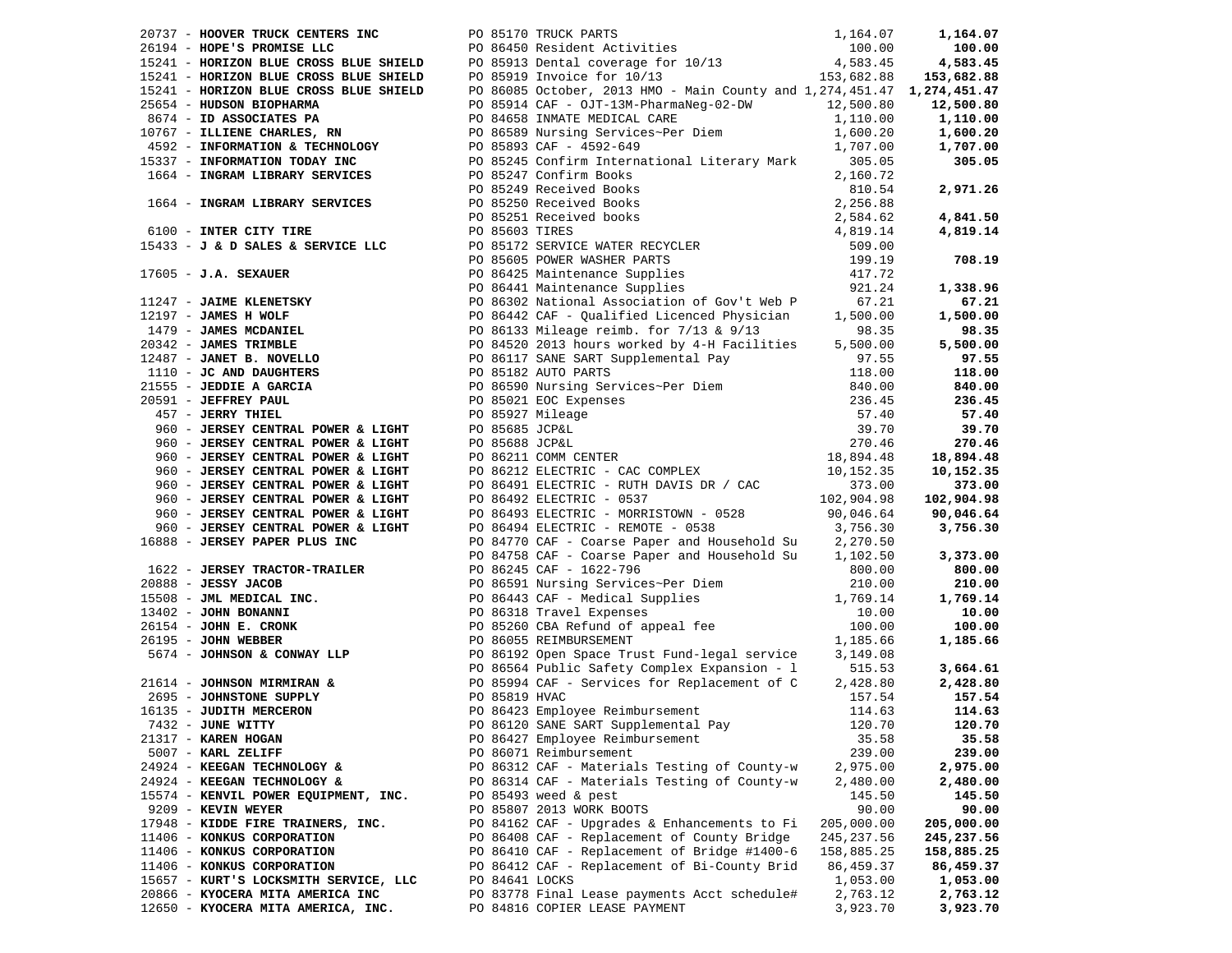|                                                                               |                  | 12650 - KYOCERA MITA AMERICA, INC. PO 85420 KYOCERA COPIER SERIAL#Y0804305 1,039.80                                                                                                                                                                 |                   | 1,039.80  |
|-------------------------------------------------------------------------------|------------------|-----------------------------------------------------------------------------------------------------------------------------------------------------------------------------------------------------------------------------------------------------|-------------------|-----------|
| 7434 - LABORATORY CORPORATION OF                                              |                  |                                                                                                                                                                                                                                                     | 127.00            | 127.00    |
| 12726 - LANGUAGE LINE SERVICES                                                |                  |                                                                                                                                                                                                                                                     | 129.20            | 129.20    |
| 15694 - LASHEN ELECTRONICS INC                                                |                  | PO 85138 DNA testing from 08/03/13 through 0<br>PO 85122 Interpretation Service<br>PO 84856 Equipment<br>PO 86130 Mileage                                                                                                                           | 184.57            | 184.57    |
| 25486 - LASZLO CSENGETO                                                       | PO 86130 Mileage |                                                                                                                                                                                                                                                     | 9.45              | 9.45      |
| 6040 - LAW ENFORCEMENT TARGETS INC                                            |                  | PO 84767 TARGET BACKERS                                                                                                                                                                                                                             | 50.72             | 50.72     |
|                                                                               |                  | 25383 - LAW OFFICE OF ROBERT J. GREENBAUM PO 85993 Legal Services for September, 2013                                                                                                                                                               | 2,196.00          | 2,196.00  |
| 21750 - LEE P MINGO ALLICOCK                                                  |                  | PO 86428 Employee Reimbursement                                                                                                                                                                                                                     | 30.00             | 30.00     |
| 14385 - LEGAL SERVICES OF NORTHWEST                                           |                  | PO 86053 CAF - 2013 funding through the Olde                                                                                                                                                                                                        | 19,980.00         | 19,980.00 |
|                                                                               | PO 84627 Meals   |                                                                                                                                                                                                                                                     |                   | 57.50     |
| 5134 - LONG VALLEY PIZZA<br>15816 - LONGFELLOWS SANDWICH DELI                 |                  | PO 85713 INHOUSE TRAINING/REORGANIZATION - F                                                                                                                                                                                                        | 57.50             |           |
|                                                                               |                  |                                                                                                                                                                                                                                                     | 159.00            | 159.00    |
| 15816 - LONGFELLOWS SANDWICH DELI                                             |                  | PO 85759 CBA Meeting 9/30/13 - Dinner & Beve                                                                                                                                                                                                        | $86.00$<br>121 00 | 86.00     |
| 15816 - LONGFELLOWS SANDWICH DELI                                             |                  | PO 85931 Dinner for 10/2/13 Historic Preserv                                                                                                                                                                                                        | 121.00            | 121.00    |
| 15816 - LONGFELLOWS SANDWICH DELI                                             |                  | PO 86134 Refreshments for the CCM Trustee Se                                                                                                                                                                                                        | 127.50            | 127.50    |
| 8307 - LOREEN RAFISURA                                                        |                  | PO 86592 Nursing Services~Per Diem                                                                                                                                                                                                                  | 1,103.20          | 1,103.20  |
| 21100 - LOUISE R. MACCHIA                                                     |                  | PO 86593 Nursing Services~Per Diem<br>PO 85955 Resident Rewards                                                                                                                                                                                     | 2,441.95          | 2,441.95  |
| 53 - LOVEYS PIZZA & GRILL                                                     |                  |                                                                                                                                                                                                                                                     | 166.64            | 166.64    |
|                                                                               |                  | 16280 - M. C. ECONOMIC DEVELOPMENT PO 86323 CAF - Freeholders Special Projects                                                                                                                                                                      | 32,500.00         | 32,500.00 |
| 15883 - M.C. BAR ASSOCIATION                                                  |                  | PO 85198 Training                                                                                                                                                                                                                                   | 89.00             | 89.00     |
| $16385 - M.0.M.A.C$                                                           |                  | PO 85774 CAF - 2013 Municipal Alliance Funds                                                                                                                                                                                                        | 1,000.00          | 1,000.00  |
| 20783 - MA. LIZA IMPERIAL                                                     |                  | PO 86594 Nursing Services~Per Diem                                                                                                                                                                                                                  | 2,743.65          | 2,743.65  |
| 15951 - MADISON PLUMBING SUPPLY CO                                            |                  | PO 84662 PLUMBING SUPPLIES                                                                                                                                                                                                                          | 1,408.31          |           |
|                                                                               |                  | PO 85811 PLUMBING                                                                                                                                                                                                                                   | 911.71            |           |
|                                                                               |                  | PO 85812 PLUMBING                                                                                                                                                                                                                                   | 1,019.84          | 3,339.86  |
| 15951 - MADISON PLUMBING SUPPLY CO                                            |                  | PO 85814 WO70215/ RE: CTY GRG/ 09-05-13                                                                                                                                                                                                             | 1,342.38          |           |
|                                                                               |                  | PO 85814 WO70215/ RE: CTY GRG/ 09-05-13                                                                                                                                                                                                             | 754.71            | 2,097.09  |
|                                                                               |                  |                                                                                                                                                                                                                                                     |                   | 2,240.00  |
|                                                                               |                  |                                                                                                                                                                                                                                                     |                   | 35,711.84 |
|                                                                               |                  |                                                                                                                                                                                                                                                     |                   |           |
|                                                                               |                  |                                                                                                                                                                                                                                                     |                   |           |
|                                                                               |                  |                                                                                                                                                                                                                                                     |                   |           |
|                                                                               |                  | 7568 - MADUKWE IMO IBOKO, RN<br>14891 - MAJOR POLICE SUPPLY<br>14891 - MAJOR POLICE SUPPLY<br>2,240.00<br>14891 - MANPOWER<br>2,711.84<br>20 76737 Temporary staffing<br>2,711.84<br>20 76737 Temporary staffing<br>2,711.84<br>2,711.84<br>2,711.8 |                   |           |
|                                                                               |                  |                                                                                                                                                                                                                                                     |                   |           |
|                                                                               |                  |                                                                                                                                                                                                                                                     |                   |           |
|                                                                               |                  |                                                                                                                                                                                                                                                     |                   | 10,047.90 |
|                                                                               |                  |                                                                                                                                                                                                                                                     |                   | 280.00    |
|                                                                               |                  |                                                                                                                                                                                                                                                     |                   | 1,129.24  |
|                                                                               |                  |                                                                                                                                                                                                                                                     |                   | 1,120.00  |
|                                                                               |                  |                                                                                                                                                                                                                                                     |                   | 453.80    |
| 15222 - MARY HOLLAND<br>24926 - MATTHEW S. AMBROSI<br>21720 - MATTHEW TRIOANO |                  | PO 83685 KronosWorks Airfare<br>PO 83685 KronosWorks Airfare<br>247.45                                                                                                                                                                              |                   |           |
| 21720 - MATTHEW TRIOANO                                                       |                  | PO 86743 Investigative Exp.                                                                                                                                                                                                                         |                   | 247.45    |
|                                                                               |                  | PO 86743 Investigative EAP.<br>PO 85816 CAF - Waste Collection Services                                                                                                                                                                             | 2,232.83          | 2,232.83  |
| 1836 - MC MUA TRANSFER STATION                                                |                  |                                                                                                                                                                                                                                                     | 7,232.83          | 7,232.83  |
| 1836 - MC MUA TRANSFER STATION                                                |                  | PO 85817 REFUSE & HHW REMOVAL<br>PO 86145 CAF - 2013 funding through the Olde                                                                                                                                                                       | 1,815.51          | 1,815.51  |
| 24090 - MC SHERIFF'S OFFICE                                                   |                  |                                                                                                                                                                                                                                                     | 2,336.00          | 2,336.00  |
|                                                                               |                  | 16096 - MCMASTER-CARR SUPPLY CO<br>9026 - MELISSA PREVOZNAK PO 86054 REIMBURSEMENT<br>24389 - MELODY ABLINE PO 86082 TRAVEL EXPENSE<br>8443 - MELOJANE CELESTINO PO 86605 Nursing Services~Per Diem                                                 | 177.39            | 177.39    |
|                                                                               |                  |                                                                                                                                                                                                                                                     | 10.99             | 10.99     |
|                                                                               |                  |                                                                                                                                                                                                                                                     | 55.00             | 55.00     |
|                                                                               |                  |                                                                                                                                                                                                                                                     | 1,155.00          | 1,155.00  |
| 6518 - METALS USA PLATES &                                                    | PO 85173 STEEL   |                                                                                                                                                                                                                                                     | 315.00            | 315.00    |
| 4640 - MICHAEL DRURY                                                          |                  | PO 85992 2013 WORK BOOTS                                                                                                                                                                                                                            | 90.00             | 90.00     |
| 24951 - MICHELLE CAPILI                                                       |                  | PO 86606 Nursing Services~Per Diem                                                                                                                                                                                                                  | 1,388.80          | 1,388.80  |
| 14544 - MICROSYSTEMS-NJ COM, LLC                                              |                  | PO 85356 Online MOD-IV, SR1-A and Tax Appeal                                                                                                                                                                                                        | 24,000.00         | 24,000.00 |
| 295 - MID-ATLANTIC TRUCK CENTRE INC                                           |                  | PO 85606 TRUCK PARTS                                                                                                                                                                                                                                | 218.74            |           |
|                                                                               |                  | PO 85973 TRUCK PARTS                                                                                                                                                                                                                                | 475.46            | 694.20    |
| 11453 - MIDWEST TAPE LLC                                                      |                  | PO 85220 Confirm DVD's                                                                                                                                                                                                                              | 692.25            |           |
|                                                                               |                  | PO 85230 Confirm CD's & DVD's                                                                                                                                                                                                                       | 91.35             | 783.60    |
| 6408 - MIRION TECHNOLOGIES (GDS) INC                                          | PO 85032 Film    |                                                                                                                                                                                                                                                     | 448.21            | 448.21    |
| 25428 - MIRLENE ESTRIPLET                                                     |                  | PO 86607 Nursing Services~Per Diem                                                                                                                                                                                                                  | 3,710.00          | 3,710.00  |
| 7913 - MOLNAR PHARMACY, INC                                                   |                  | PO 85883 Prescriptions                                                                                                                                                                                                                              | 468.50            | 468.50    |
| 7313 - MONTAGE ENTERPRISES INC.                                               |                  | PO 84741 TRUCK PARTS                                                                                                                                                                                                                                | 251.32            | 251.32    |
| 16273 - MOORE MEDICAL LLC                                                     |                  | PO 84189 CAF - Medical Supplies & OTC Suppli                                                                                                                                                                                                        | 42.96             |           |
|                                                                               |                  | PO 84644 CAF - Medical Supplies & OTC Suppli                                                                                                                                                                                                        | 75.24             | 118.20    |
| 13106 - MORRIS ARTS                                                           |                  | PO 86320 CAF - Freeholders Special Projects                                                                                                                                                                                                         | 5,062.50          | 5,062.50  |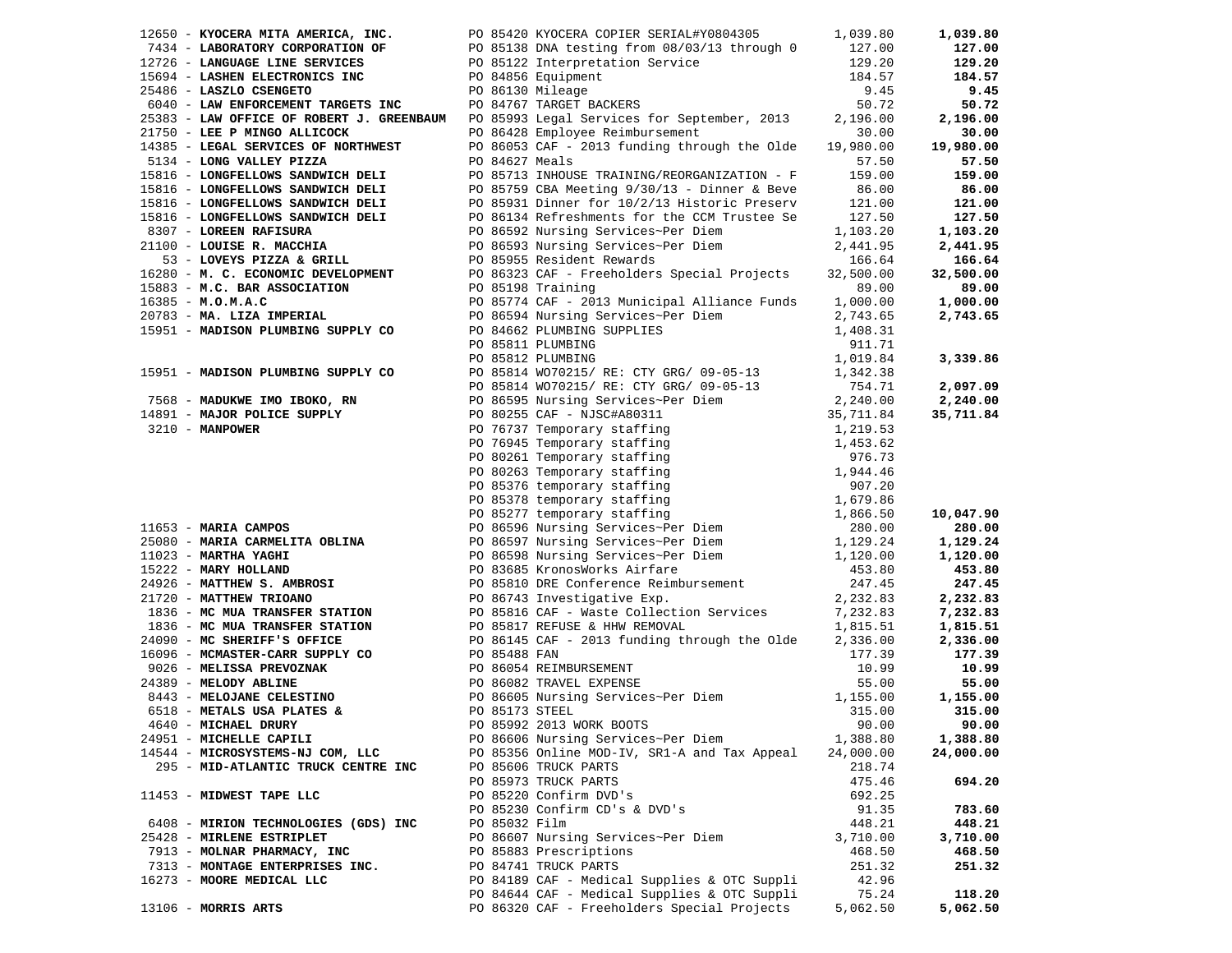|                                    | 16678 - <b>NJ TRANSIT</b> 252.50             |           | 352.50    |
|------------------------------------|----------------------------------------------|-----------|-----------|
| 765 - NJACYF                       | PO 85093 2013-2014 Fiscal Year Membership fe | 500.00    | 500.00    |
| 12317 - NJICLE                     | PO 85432 Election Law & Political Campaigns  | 136.00    | 136.00    |
| 1359 - NORMAN GALE OLDSMOBILE CORP | PO 85613 AUTO PARTS                          | 98.61     | 98.61     |
| 16786 - O'MULLAN & BRADY P.C.      | PO 86068 County Counsel Administration       | 18,382.00 | 18,382.00 |
|                                    |                                              |           |           |
| 21565 - OCLC ONLINE COMPUTER       | PO 83811 On-Line Service for July 01 thru Ju | 3,559.88  | 3,559.88  |
| 21565 - OCLC ONLINE COMPUTER       | PO 85231 Om-Line Service for August 01 - 31, | 3,541.07  | 3,541.07  |
| 4654 - OFFICE TEAM                 | PO 84436 Temporary Employee-Kimberly Johnson | 669.33    | 669.33    |
| 8687 - ON TIME TRANSPORT INC.      | PO 85324 Resident Transportation             | 3,044.00  | 3,044.00  |
| $12038$ - OPEN TEXT INC.           | PO 83828 Fax Server Maintenance              | 3,200.00  | 3,200.00  |
| 4193 - P4A.COM.LTD                 | PO 85236 Renewal of On-LIne Service - Antiqu | 445.00    | 445.00    |
| 16863 - PABCO INDUSTRIES, LLC      | PO 85092 HEAVY DUTY TRASH BAGS               | 219.00    | 219.00    |
|                                    |                                              |           |           |
| 10287 - PANCIELLO CONSTRUCTION LLC | PO 85985 CAF - Labor Rates Concrete Replacem | 8,680.00  |           |
|                                    | PO 86461 CAF - Labor Rates Concrete Replacem | 8,400.00  | 17,080.00 |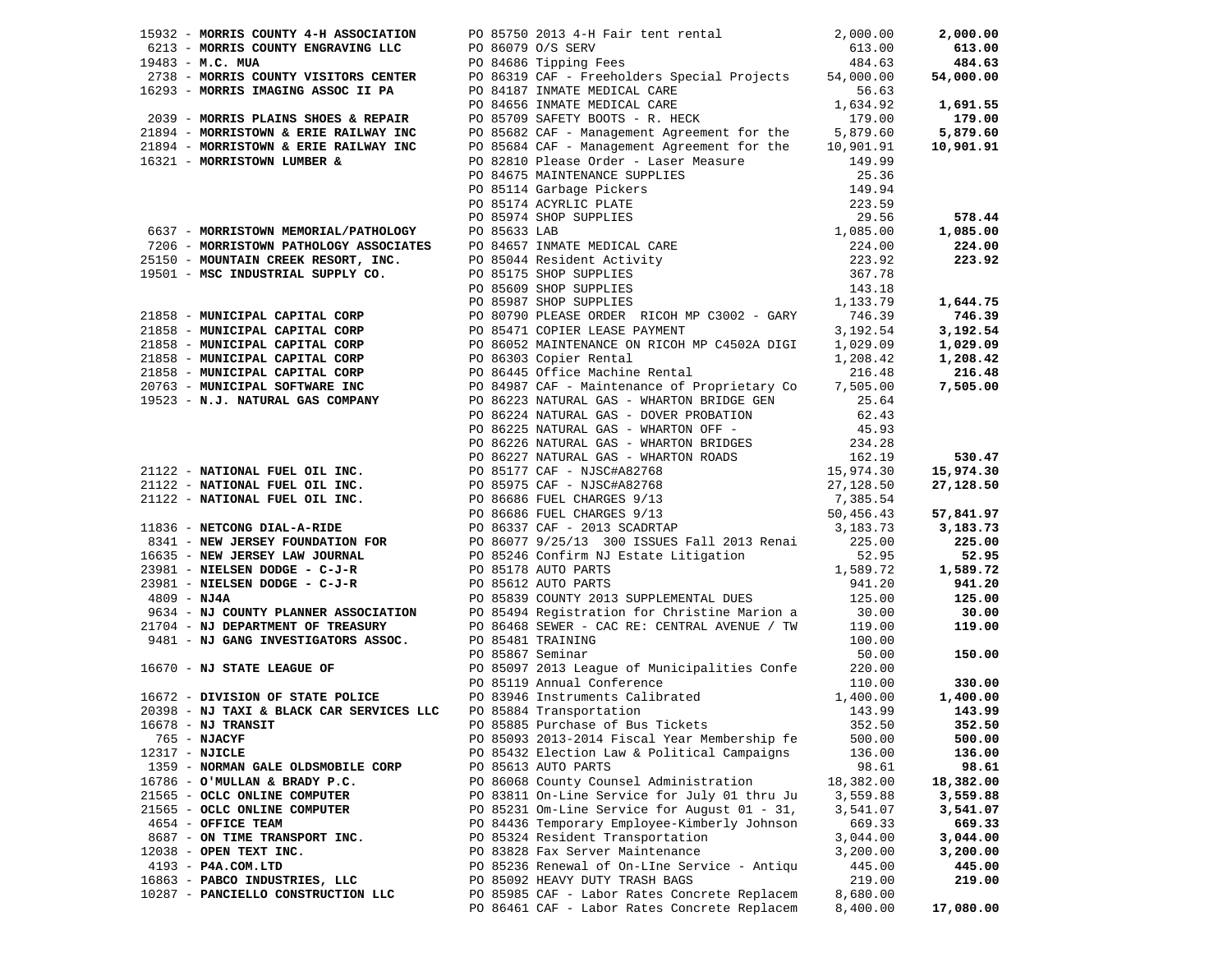| 16887 - PAPER MART INC                 |                   |                                                                                                                                                                                                                                                       |                  |           |
|----------------------------------------|-------------------|-------------------------------------------------------------------------------------------------------------------------------------------------------------------------------------------------------------------------------------------------------|------------------|-----------|
|                                        |                   |                                                                                                                                                                                                                                                       |                  |           |
|                                        |                   | PO 84020 Office copy paper 199.17<br>PO 85791 Copy Paper 1,234.00<br>PO 85692 Copier paper supply 109.29                                                                                                                                              |                  |           |
|                                        |                   | PO 85701 9x12 open end strip brown kraft env                                                                                                                                                                                                          | 526.75           | 2,069.21  |
| 16899 - PARK UNION BUILDING            |                   | PO 84709 lumber supplies                                                                                                                                                                                                                              | 341.70           |           |
|                                        | PO 85010 material |                                                                                                                                                                                                                                                       | 70.84            | 412.54    |
|                                        |                   | PO 85944 old Ref# CF20001401000 61,711.47                                                                                                                                                                                                             |                  | 61,711.47 |
|                                        |                   |                                                                                                                                                                                                                                                       | 254.38           | 254.38    |
|                                        |                   | 1276 - PARSONS TRANSPORTATION GROUP<br>25411 - PATRICIA W. GIBBONS<br>17495 - PATTERSON MEDICAL SUPPLY, INC.<br>24836 - PEIRCE EQUIPMENT CO.<br>24836 - PEIRCE EQUIPMENT CO.<br>2663 - PERFORMANCE TRAILERS INC.<br>20724 - PESI HEALTHCAR            | 254.38<br>382.67 | 382.67    |
|                                        |                   |                                                                                                                                                                                                                                                       |                  | 266.24    |
|                                        |                   |                                                                                                                                                                                                                                                       | 266.24<br>108.80 | 108.80    |
|                                        |                   |                                                                                                                                                                                                                                                       | 899.95           |           |
|                                        |                   |                                                                                                                                                                                                                                                       |                  | 899.95    |
|                                        |                   |                                                                                                                                                                                                                                                       | 359.98           | 359.98    |
|                                        |                   |                                                                                                                                                                                                                                                       | 6,901.19         | 6,901.19  |
|                                        |                   | PO 86444 CAF - Pharaceutical Consulting Serv 3,773.00                                                                                                                                                                                                 |                  | 3,773.00  |
| 17019 - PHILLIPSBURG SCHOOL BASED      |                   | PO 85891 CAF - Subgrant Agreement # PHILS-13                                                                                                                                                                                                          | 211.00           |           |
|                                        |                   | PO 85895 CAF - Subgrant Agreement # PHILS-13                                                                                                                                                                                                          | 211.00           |           |
|                                        |                   | PO 85896 CAF - Subgrant Agreement # PHILS-13                                                                                                                                                                                                          | 211.00           |           |
|                                        |                   | PO 85897 CAF - Subgrant Agreement # PHILS-13                                                                                                                                                                                                          | 211.00           |           |
|                                        |                   | PO 85898 CAF - Subgrant Agreement # PHILS-13                                                                                                                                                                                                          | 634.00           |           |
|                                        |                   | PO 85899 CAF - Subgrant Agreement # PHILS-13                                                                                                                                                                                                          | 581.00           |           |
|                                        |                   | PO 85900 CAF - Subgrant Agreement # PHILS-13                                                                                                                                                                                                          | 634.00           |           |
|                                        |                   | PO 85901 CAF - Subgrant Agreement # PHILS-13                                                                                                                                                                                                          | 211.00           | 2,904.00  |
| 17019 - PHILLIPSBURG SCHOOL BASED      |                   | PO 85902 CAF - Subgrant Agreement # PHILS-13                                                                                                                                                                                                          | 211.00           |           |
|                                        |                   | PO 85903 CAF - Subgrant Agreement # PHILS-13                                                                                                                                                                                                          | 581.00           |           |
|                                        |                   | PO 85904 CAF - Subgrant Agreement # PHILS-13                                                                                                                                                                                                          | 634.00           |           |
|                                        |                   | PO 85905 CAF - Subgrant Agreement # PHILS-13                                                                                                                                                                                                          | 211.00           |           |
|                                        |                   | PO 85906 CAF - Subgrant Agreement # PHILS-13                                                                                                                                                                                                          |                  |           |
|                                        |                   |                                                                                                                                                                                                                                                       | 211.00           |           |
|                                        |                   | PO 85907 CAF - Subgrant Agreement # PHILS-13                                                                                                                                                                                                          | 211.00           |           |
|                                        |                   | PO 85908 CAF - Subgrant Agreement # PHILS-13                                                                                                                                                                                                          | 370.00           |           |
|                                        |                   | PO 85909 CAF - Subgrant Agreement # PHILS-13                                                                                                                                                                                                          | 211.00           | 2,640.00  |
| 17019 - PHILLIPSBURG SCHOOL BASED      |                   | PO 85910 CAF - Subgrant Agreement # PHILS-13                                                                                                                                                                                                          | 211.00           |           |
|                                        |                   | PO 85911 CAF - Subgrant Agreement # PHILS-13                                                                                                                                                                                                          | 211.00           |           |
|                                        |                   | PO 85912 CAF - PHILS-12Y-WIA                                                                                                                                                                                                                          | 493.25           |           |
|                                        |                   | PO 85924 CAF - Subgrant Agreement # PHILS-13                                                                                                                                                                                                          | 370.00           | 1,285.25  |
|                                        |                   | 19681 - PITNEY BOWES CREDIT CORP 100 84921 lease agreement on the folder in el<br>17066 - PLAINSMAN AUTO SUPPLY 100 85180 AUTO PARTS                                                                                                                  | 620.46           | 620.46    |
|                                        |                   | 17066 - <b>PLAINSMAN AUTO SUPPLY</b><br>20085614 AUTO PARTS<br>20085614 AUTO PARTS<br>20085977 AUTO PARTS<br>20085977 AUTO PARTS<br>20085977 AUTO PARTS<br>20085977 AUTO PARTS<br>20085615 TRUCK PARTS<br>20086424 CAF - Management Services<br>20086 |                  |           |
|                                        |                   |                                                                                                                                                                                                                                                       |                  |           |
|                                        |                   |                                                                                                                                                                                                                                                       |                  | 2,170.00  |
|                                        |                   |                                                                                                                                                                                                                                                       |                  | 62.77     |
|                                        |                   |                                                                                                                                                                                                                                                       |                  | 84.12     |
|                                        |                   |                                                                                                                                                                                                                                                       |                  |           |
|                                        |                   |                                                                                                                                                                                                                                                       |                  | 78,780.00 |
|                                        |                   |                                                                                                                                                                                                                                                       |                  | 285.00    |
|                                        |                   | 21397 - PRESERVATION DESIGN PARTNERSHIP LLC PO 86411 CAF - C1213-1 - Consultants for the                                                                                                                                                              | 900.00           | 900.00    |
|                                        |                   |                                                                                                                                                                                                                                                       |                  | 1,500.00  |
|                                        |                   | 9284 - PRIME ENVIRONMENTAL INC<br>25429 - PROFESSIONAL CONSULTING, INC. PO 85876 ENGINEERING SERV 8,000.00<br>3316 - PROJECT SELF SUFFICIENCY PO 85886 Benchmark C and Benchmark E 852.50                                                             |                  | 8,000.00  |
|                                        |                   |                                                                                                                                                                                                                                                       |                  |           |
|                                        |                   | PO 85889 CAF - Subgrant Agreement #PSSS3316-                                                                                                                                                                                                          | 420.00           |           |
|                                        |                   |                                                                                                                                                                                                                                                       |                  |           |
|                                        |                   | PO 86233 CAF - PSS3316-14Y-WIA 3,655.00                                                                                                                                                                                                               |                  |           |
|                                        |                   | PO 86235 CAF - PSS3316-14Y-WIA                                                                                                                                                                                                                        | 6,940.00         | 11,867.50 |
| 3146 - PROQUEST LLC                    |                   | PO 85232 Confirm MicroFilm - New York Times                                                                                                                                                                                                           | 6,299.63         | 6,299.63  |
| 17189 - PSE&G CO                       |                   | PO 86434 Gas Usage                                                                                                                                                                                                                                    | 511.19           |           |
|                                        |                   | PO 86435 Gas Usage                                                                                                                                                                                                                                    | 2,780.14         |           |
|                                        |                   | PO 86495 GAS - PSE & G - MOMBAG                                                                                                                                                                                                                       | 3,569.77         | 6,861.10  |
| 7563 - PULMONARY & ALLERGY ASSOCIATES  |                   | PO 84186 INMATE MEDICAL CARE                                                                                                                                                                                                                          | 112.74           |           |
|                                        |                   | PO 84655 INMATE MEDICAL CARE                                                                                                                                                                                                                          | 167.76           | 280.50    |
| 12473 - R.D. SALES DOOR & HARDWARE LLC |                   | PO 85317 Machinery Repairs & Parts                                                                                                                                                                                                                    | 4,225.00         |           |
|                                        |                   | PO 85330 Machinery Repairs & Parts                                                                                                                                                                                                                    | 270.00           | 4,495.00  |
| 17215 - R.S. KNAPP CO. INC.            |                   | PO 85939 PW300 Print Engine                                                                                                                                                                                                                           | 444.20           |           |
|                                        |                   | PO 85940 plans & specs for Mill & Resurf job                                                                                                                                                                                                          | 1,365.85         | 1,810.05  |
| 11850 - RAHWAY TRAVEL                  |                   | PO 85321 Extradition Exp.                                                                                                                                                                                                                             | 1,354.00         | 1,354.00  |
| 12128 - READY SUPPLY                   |                   | PO 86436 Adult Briefs                                                                                                                                                                                                                                 | 473.28           | 473.28    |
|                                        |                   |                                                                                                                                                                                                                                                       |                  |           |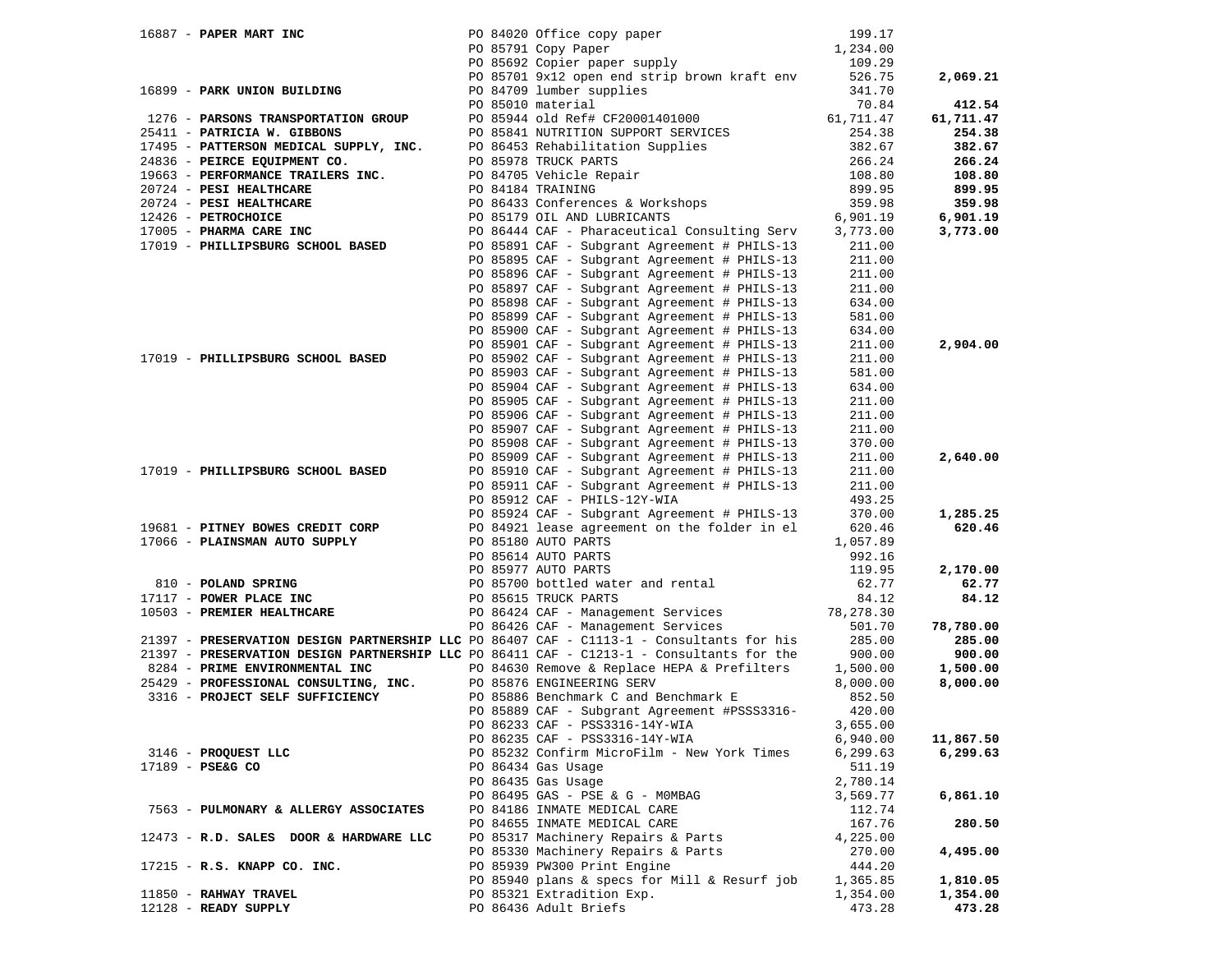| 1738 - REED SYSTEMS, ITD. 1894.19<br>24100 - RELANSIS LIFT TRUCK SERVICES PO 86182 Nachinery Repairs & Parts<br>264105 - REENDRE, LIGC PO 86318 EXPRESS FOR THE STRAIN PROPERTY AND 11442 - RESIDENT, LIGC 2008<br>1942 - RESIDENT,    |  |                                                        |                  | 194.19           |
|----------------------------------------------------------------------------------------------------------------------------------------------------------------------------------------------------------------------------------------|--|--------------------------------------------------------|------------------|------------------|
|                                                                                                                                                                                                                                        |  |                                                        |                  | 664.75           |
|                                                                                                                                                                                                                                        |  |                                                        |                  | 41.40            |
|                                                                                                                                                                                                                                        |  |                                                        |                  | 37.34            |
|                                                                                                                                                                                                                                        |  |                                                        |                  |                  |
|                                                                                                                                                                                                                                        |  |                                                        |                  | 219,577.66       |
|                                                                                                                                                                                                                                        |  |                                                        |                  | 90.00            |
|                                                                                                                                                                                                                                        |  |                                                        |                  | 565.00           |
|                                                                                                                                                                                                                                        |  |                                                        |                  | 757.50           |
|                                                                                                                                                                                                                                        |  |                                                        |                  | 7.44             |
|                                                                                                                                                                                                                                        |  |                                                        |                  | 1,673.00         |
|                                                                                                                                                                                                                                        |  |                                                        |                  | 1,400.00         |
|                                                                                                                                                                                                                                        |  |                                                        |                  | 985.43           |
|                                                                                                                                                                                                                                        |  |                                                        |                  | 270.10           |
|                                                                                                                                                                                                                                        |  |                                                        |                  | 325.00           |
|                                                                                                                                                                                                                                        |  |                                                        |                  | 71,298.13        |
|                                                                                                                                                                                                                                        |  |                                                        |                  | 150.00           |
|                                                                                                                                                                                                                                        |  |                                                        |                  |                  |
|                                                                                                                                                                                                                                        |  |                                                        |                  | 4,152.00         |
|                                                                                                                                                                                                                                        |  |                                                        |                  | 1,204.00         |
|                                                                                                                                                                                                                                        |  |                                                        |                  | 4,995.00         |
|                                                                                                                                                                                                                                        |  |                                                        |                  | 72.00            |
|                                                                                                                                                                                                                                        |  |                                                        |                  | 2,319.94         |
|                                                                                                                                                                                                                                        |  |                                                        |                  | 2,250.00         |
|                                                                                                                                                                                                                                        |  |                                                        |                  | 2,334.14         |
|                                                                                                                                                                                                                                        |  |                                                        |                  | 1,269.77         |
|                                                                                                                                                                                                                                        |  |                                                        |                  |                  |
|                                                                                                                                                                                                                                        |  |                                                        |                  |                  |
|                                                                                                                                                                                                                                        |  |                                                        |                  |                  |
|                                                                                                                                                                                                                                        |  |                                                        |                  |                  |
|                                                                                                                                                                                                                                        |  |                                                        |                  |                  |
|                                                                                                                                                                                                                                        |  |                                                        |                  |                  |
|                                                                                                                                                                                                                                        |  |                                                        |                  |                  |
|                                                                                                                                                                                                                                        |  |                                                        |                  |                  |
|                                                                                                                                                                                                                                        |  |                                                        |                  |                  |
|                                                                                                                                                                                                                                        |  |                                                        |                  |                  |
|                                                                                                                                                                                                                                        |  |                                                        |                  |                  |
|                                                                                                                                                                                                                                        |  |                                                        |                  |                  |
|                                                                                                                                                                                                                                        |  |                                                        |                  |                  |
|                                                                                                                                                                                                                                        |  |                                                        |                  |                  |
|                                                                                                                                                                                                                                        |  |                                                        |                  |                  |
|                                                                                                                                                                                                                                        |  |                                                        |                  |                  |
|                                                                                                                                                                                                                                        |  |                                                        |                  |                  |
|                                                                                                                                                                                                                                        |  |                                                        |                  | 439.92           |
|                                                                                                                                                                                                                                        |  |                                                        |                  |                  |
| 2119 SCHINDER ELEVATOR CORPORATION 50 86454 Northlation Results & Parts-Elevator 1,289.77 1,289.77<br>1988 - SERIVICE REVIVENCE (1988 2013) WORK BOOST 2013 WATER STREET REVIVENCE 2013<br>1989 - <b>30.4454 - 30.447 - 30.447 - 3</b> |  |                                                        |                  |                  |
|                                                                                                                                                                                                                                        |  |                                                        |                  |                  |
|                                                                                                                                                                                                                                        |  |                                                        |                  |                  |
|                                                                                                                                                                                                                                        |  |                                                        |                  |                  |
|                                                                                                                                                                                                                                        |  |                                                        |                  |                  |
| 4611 - STAPLES BUSINESS ADVANTAGE                                                                                                                                                                                                      |  | PO 84642 OFFICE SUPPLIES                               | 138.42           | 138.42           |
| 4611 - STAPLES BUSINESS ADVANTAGE                                                                                                                                                                                                      |  | PO 84643 GPS DEVICES                                   | 339.98           | 339.98           |
| 4611 - STAPLES BUSINESS ADVANTAGE                                                                                                                                                                                                      |  | PO 84765 CHAIR                                         | 80.73            | 80.73            |
| 4611 - STAPLES BUSINESS ADVANTAGE                                                                                                                                                                                                      |  | PO 84771 OFFICE SUPPLIES                               | 679.21           | 679.21           |
| 4611 - STAPLES BUSINESS ADVANTAGE                                                                                                                                                                                                      |  | PO 84860 supplies                                      | 182.76           | 182.76           |
| 4611 - STAPLES BUSINESS ADVANTAGE                                                                                                                                                                                                      |  | PO 85307 SANE SART RECORD BOOKS                        | 24.69            |                  |
|                                                                                                                                                                                                                                        |  | PO 85307 SANE SART RECORD BOOKS                        | 17.88            | 42.57            |
|                                                                                                                                                                                                                                        |  |                                                        | 95.75            |                  |
| 4611 - STAPLES BUSINESS ADVANTAGE<br>4611 - STAPLES BUSINESS ADVANTAGE                                                                                                                                                                 |  | PO 85349 Copier Paper, DVD<br>PO 85413 Office Supplies |                  | 95.75            |
| 4611 - STAPLES BUSINESS ADVANTAGE                                                                                                                                                                                                      |  | PO 85436 supplies for Human Services Sept 20           | 433.86<br>124.30 | 433.86<br>124.30 |
|                                                                                                                                                                                                                                        |  | PO 85438 STAPLES SUPPLIES FOR Human Services           |                  |                  |
| 4611 - STAPLES BUSINESS ADVANTAGE                                                                                                                                                                                                      |  |                                                        | 68.06            | 68.06            |
| 4611 - STAPLES BUSINESS ADVANTAGE                                                                                                                                                                                                      |  | PO 85466 SUPPLIES                                      | 351.09           | 351.09           |
| 4611 - STAPLES BUSINESS ADVANTAGE                                                                                                                                                                                                      |  | PO 85469 OFFICE SUPPLIES                               | 149.69           | 149.69           |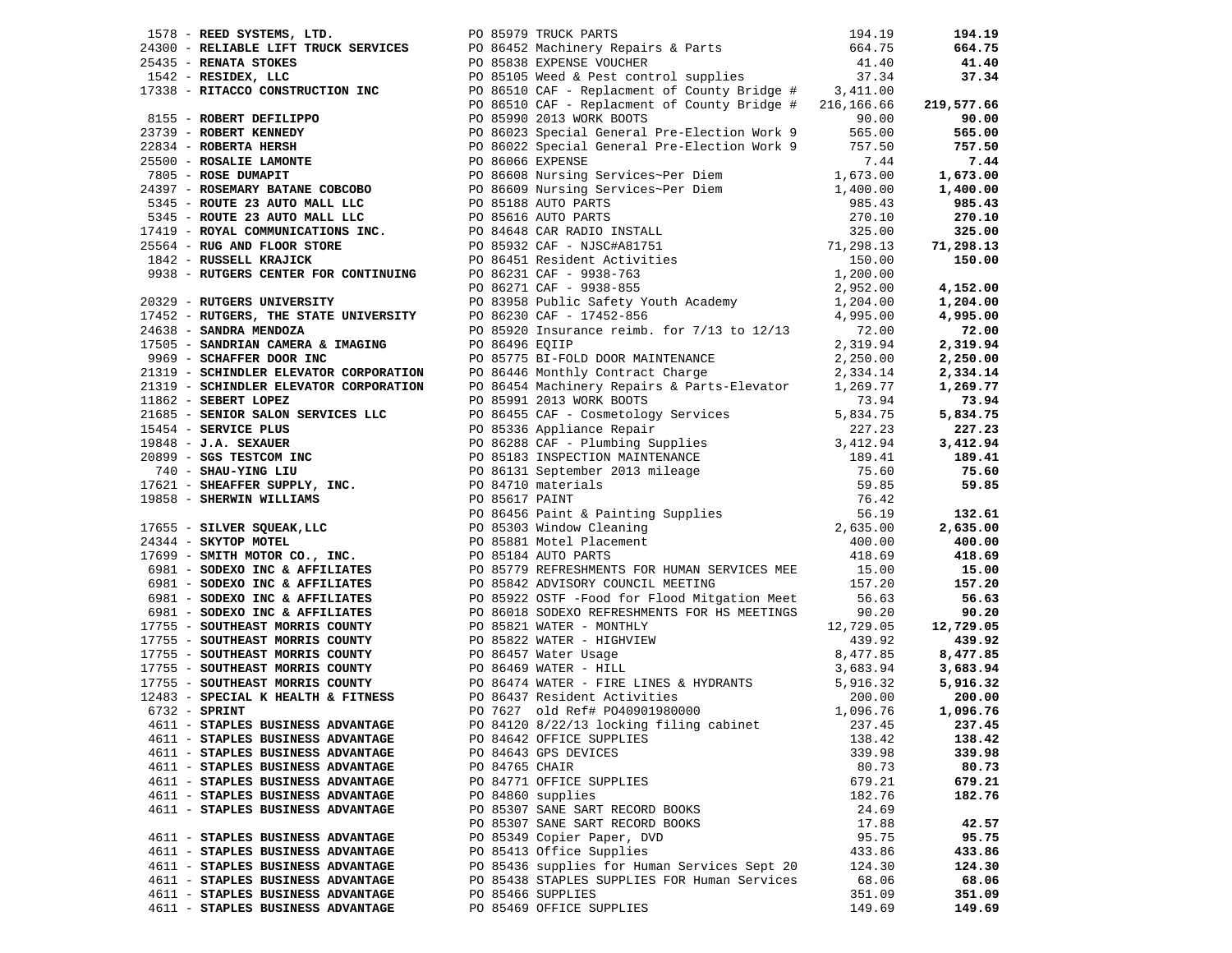| 4611 - STAPLES BUSINESS ADVANTAGE                                          | PO 85484 CHAIRS                   |                                                                                                                                          | 242.19    | 242.19    |
|----------------------------------------------------------------------------|-----------------------------------|------------------------------------------------------------------------------------------------------------------------------------------|-----------|-----------|
| 4611 - STAPLES BUSINESS ADVANTAGE                                          |                                   | PO 85496 Office Supplies - Labels & Storage 145.35                                                                                       |           | 145.35    |
| 4611 - STAPLES BUSINESS ADVANTAGE                                          |                                   | PO 85497 Office Supply Order - Storage Boxes                                                                                             | 64.62     | 64.62     |
| 4611 - STAPLES BUSINESS ADVANTAGE                                          |                                   | PO 85554 Staples - Office supplies                                                                                                       | 98.73     | 98.73     |
| 4611 - STAPLES BUSINESS ADVANTAGE                                          |                                   | PO 85587 Office Supplies                                                                                                                 | 6,288.38  | 6,288.38  |
| 4611 - STAPLES BUSINESS ADVANTAGE                                          |                                   | PO 85588 Medical Services - Office Supplies                                                                                              | 5.26      | 5.26      |
| 4611 - STAPLES BUSINESS ADVANTAGE                                          |                                   | PO 85740 SUPPLIES                                                                                                                        | 98.72     | 98.72     |
| 4611 - STAPLES BUSINESS ADVANTAGE                                          |                                   | PO 85790 Office Supplies                                                                                                                 | 136.89    |           |
|                                                                            |                                   |                                                                                                                                          |           | 136.89    |
| 4611 - STAPLES BUSINESS ADVANTAGE                                          |                                   | PO 85835 Office Supplies                                                                                                                 | 180.47    | 180.47    |
| 4611 - STAPLES BUSINESS ADVANTAGE                                          |                                   | PO 85926 Office, Kitchen & Plotter Supplies                                                                                              | 268.38    | 268.38    |
| 4611 - STAPLES BUSINESS ADVANTAGE                                          |                                   | PO 85981 OFFICE SUPPLIES                                                                                                                 | 26.29     | 26.29     |
| 4611 - STAPLES BUSINESS ADVANTAGE                                          |                                   | PO 86029 OFFICE SUPPLIES<br>PO 86036 OFFICE SUPPLIES<br>DO 86036 OFFICE SUPPLIES                                                         | 1,276.16  | 1,276.16  |
| 4611 - STAPLES BUSINESS ADVANTAGE                                          |                                   |                                                                                                                                          | 705.08    | 705.08    |
| $19919$ - STAR LEDGER                                                      |                                   | PO 85928 Star Ledger AD#10363581-09202013 -                                                                                              | 52.20     | 52.20     |
| $17819$ - STAR LEDGER                                                      |                                   | PO 86458 Newspapers for the Bistro                                                                                                       | 73.64     | 73.64     |
| 5021 - STATE SHUTTLE INC                                                   |                                   | PO 86315 CAF - Subgrant Agreement #STASHUT-1                                                                                             | 3,650.20  | 3,650.20  |
| 16675 - STATE TOXICOLOGY LABORATORY                                        |                                   | PO 84806 Background tests                                                                                                                | 270.00    | 270.00    |
| 17843 - STATEWIDE STRIPING CORP                                            |                                   | PO 85132 CAF - Paving Markking for Various C                                                                                             | 38,822.67 | 38,822.67 |
| 9776 - STEFO'S POOL SERVICES                                               |                                   | PO 86290 GRNDS MAINT<br>PO 85780 TRAVEL REIMBURSEMENT JULY-SEPT 2013<br>PO 85705 CDL WRITTEN EXAMINATION FEE<br>PO 85827 2013 WORK BOOTS | 4,591.00  | 4,591.00  |
| 21595 - STEPHEN NEBESNI                                                    |                                   |                                                                                                                                          | 58.87     | 58.87     |
| 10913 - STEVE DONNELLY<br>10913 - STEVE DONNELLY<br>11909 - STEVEN RAYMOND |                                   |                                                                                                                                          | 125.00    | 125.00    |
|                                                                            |                                   |                                                                                                                                          | 90.00     | 90.00     |
| 19930 - STINSON FIELD SERVICE LLC<br>24132 - STS TIRE & AUTO CENTERS       |                                   | PO 85765 GENERATOR SERVICE<br>PO 85618 TIRES                                                                                             | 1,390.00  | 1,390.00  |
|                                                                            |                                   |                                                                                                                                          | 1,233.08  | 1,233.08  |
| 24132 - STS TIRE & AUTO CENTERS                                            | PO 85982 TIRES<br>PO 86310 OSTF - |                                                                                                                                          | 711.49    | 711.49    |
| 17901 - SUBURBAN CONSULTING                                                |                                   | PO 86310 OSTF - Services from 6/8/13 - 9/13/                                                                                             | 6,940.00  | 6,940.00  |
| 8621 - SUBURBAN PROPANE -2347                                              |                                   | PO 84164 Propane Delivery<br>PO 84439 Propane Delivery<br>DO 84734 Propane Delivery                                                      | 3,926.70  |           |
|                                                                            |                                   |                                                                                                                                          | 2,793.06  |           |
|                                                                            |                                   | PO 84734 Propane Delivery                                                                                                                | 2,386.75  | 9,106.51  |
| 15990 - SUPER FOODTOWN                                                     |                                   | PO 85233 Confirm Supplies for Meetings & Pro                                                                                             | 71.31     | 71.31     |
| 17934 - SUSSEX COUNTY TECH SCHOOL                                          |                                   | PO 86247 CAF - Subgrant Agreement SCVOTE-14Y                                                                                             | 10,043.77 |           |
|                                                                            |                                   | PO 86248 CAF - Subgrant Agreement SCVOTE-14Y                                                                                             | 400.00    |           |
|                                                                            |                                   | PO 86249 CAF - Subgrant Agreement SCVOTE-14Y                                                                                             | 800.00    |           |
|                                                                            |                                   | PO 86250 CAF - Subgrant Agreement SCVOTE-14Y                                                                                             | 640.00    |           |
|                                                                            |                                   | PO 86251 CAF - Subgrant Agreement SCVOTE-14Y                                                                                             | 640.00    |           |
|                                                                            |                                   | PO 86252 CAF - Subgrant Agreement SCVOTE-14Y                                                                                             | 750.00    |           |
|                                                                            |                                   | PO 86253 CAF - Subgrant Agreement SCVOTE-14Y                                                                                             | 632.00    |           |
|                                                                            |                                   | PO 86254 CAF - Subgrant Agreement SCVOTE-14Y                                                                                             | 640.00    | 14,545.77 |
| 17934 - SUSSEX COUNTY TECH SCHOOL                                          |                                   | PO 86255 CAF - Subgrant Agreement SCVOTE-14Y                                                                                             | 1,076.52  |           |
|                                                                            |                                   | PO 86256 CAF - Subgrant Agreement SCVOTE-14Y                                                                                             | 750.00    |           |
|                                                                            |                                   | PO 86257 CAF - Subgrant Agreement SCVOTE-14Y                                                                                             | 640.00    |           |
|                                                                            |                                   | PO 86258 CAF - Subgrant Agreement SCVOTE-14Y                                                                                             | 600.00    |           |
|                                                                            |                                   | PO 86259 CAF - Subgrant Agreement SCVOTE-14Y                                                                                             | 600.00    |           |
|                                                                            |                                   | PO 86260 CAF - Subgrant Agreement SCVOTE-14Y                                                                                             | 650.00    |           |
|                                                                            |                                   | PO 86261 CAF - Subgrant Agreement SCVOTE-14Y                                                                                             | 360.00    |           |
|                                                                            |                                   | PO 86262 CAF - Subgrant Agreement SCVOTE-14Y                                                                                             | 750.00    | 5,426.52  |
| 17934 - SUSSEX COUNTY TECH SCHOOL                                          |                                   | PO 86263 CAF - Subgrant Agreement SCVOTE-14Y                                                                                             | 640.00    |           |
|                                                                            |                                   | PO 86264 CAF - Subgrant Agreement SCVOTE-14Y                                                                                             | 640.00    |           |
|                                                                            |                                   | PO 86265 CAF - Subgrant Agreement SCVOTE-14Y                                                                                             | 640.00    |           |
|                                                                            |                                   | PO 86266 CAF - Subgrant Agreement SCVOTE-14Y                                                                                             | 1,076.51  |           |
|                                                                            |                                   | PO 86267 CAF - Subgrant Agreement SCVOTE-14Y                                                                                             | 1,345.63  |           |
|                                                                            |                                   | PO 86269 CAF - Subgrant Agreement SCVOTE-14Y                                                                                             | 538.25    |           |
|                                                                            |                                   | PO 86270 CAF - Subgrant Agreement SCVOTE-14Y                                                                                             | 800.00    | 5,680.39  |
| 17934 - SUSSEX COUNTY TECH SCHOOL                                          |                                   | PO 86273 CAF - Subgrant Agreement SCVOTE-14Y                                                                                             | 640.00    |           |
|                                                                            |                                   | PO 86274 CAF - Subgrant Agreement SCVOTE-14Y                                                                                             | 640.00    |           |
|                                                                            |                                   | PO 86276 CAF - Subgrant Agreement SCVOTE-14Y                                                                                             | 750.00    |           |
|                                                                            |                                   | PO 86277 CAF - Subgrant Agreement SCVOTE-14Y                                                                                             | 900.00    |           |
|                                                                            |                                   | PO 86278 CAF - Subgrant Agreement SCVOTE-14Y                                                                                             | 640.00    |           |
|                                                                            |                                   | PO 86279 CAF - Subgrant Agreement SCVOTE-14Y                                                                                             | 480.00    |           |
|                                                                            |                                   | PO 86289 CAF - Subgrant Agreement SCVOTE-14Y                                                                                             | 11,000.00 | 15,050.00 |
| 25400 - SUZIE COLLIN                                                       |                                   | PO 86610 Nursing Services~Per Diem                                                                                                       | 2,817.50  | 2,817.50  |
| 6265 - T & M ASSOCIATES                                                    |                                   | PO 86187 CAF - Design Services & Constructio                                                                                             | 876.45    | 876.45    |
| 18067 - T J'S SPORTWIDE TROPHY                                             |                                   | PO 83991 PLAOUES AND ENGRAVING                                                                                                           | 144.00    | 144.00    |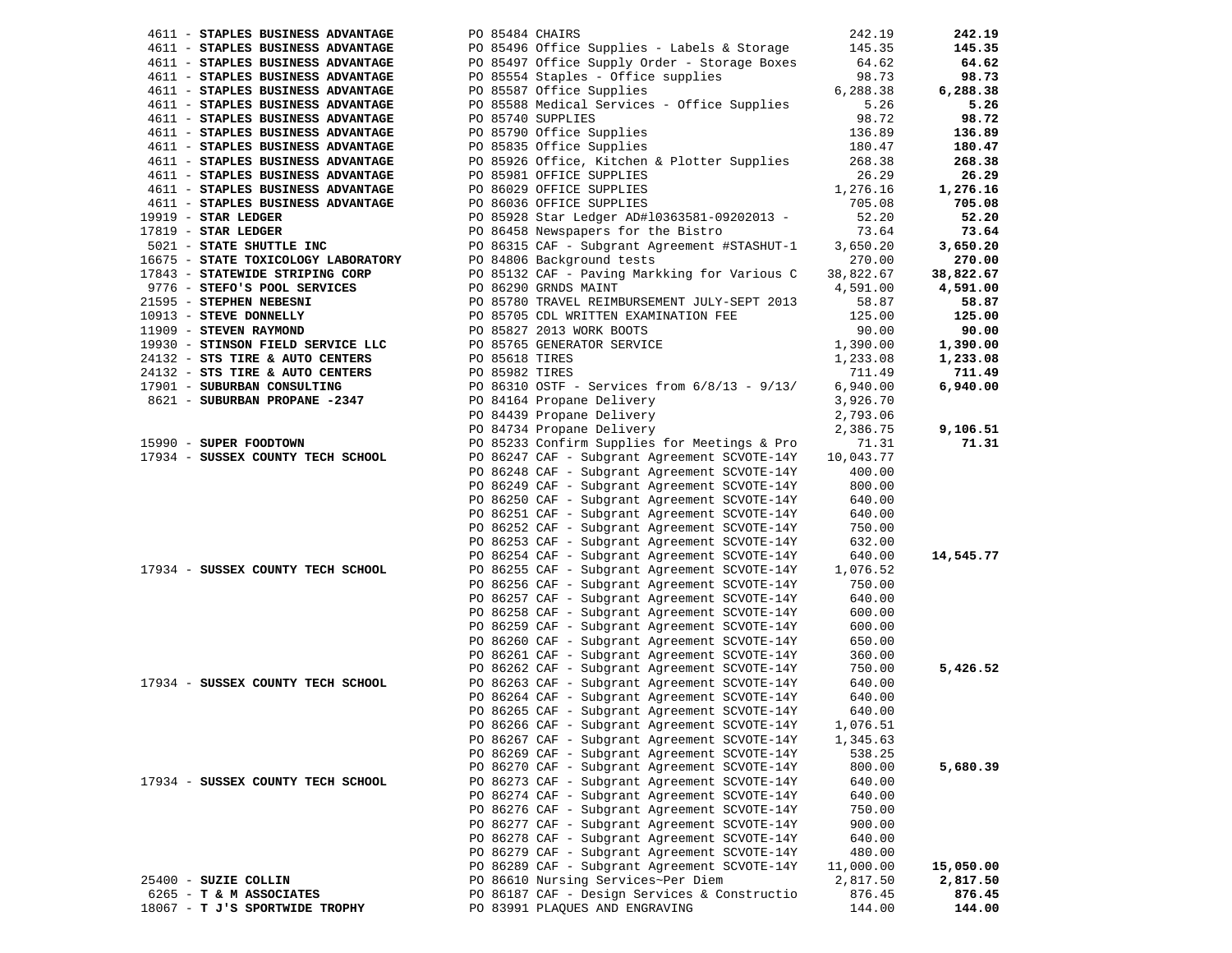|  |                                        |  |                                                                                                                                                                                                                                                 |           | 177.32    |
|--|----------------------------------------|--|-------------------------------------------------------------------------------------------------------------------------------------------------------------------------------------------------------------------------------------------------|-----------|-----------|
|  |                                        |  | 26192 - TAHESHA TYLER<br>26192 - TATRIT CO<br>5611 - TBS CONTROLS LLC<br>2611 - TBS CONTROLS LLC<br>2611 - TBS CONTROLS LLC<br>2611 - TBS CONTROLS LLC<br>2611 - TBCHNOFORCE LLC<br>2679.17<br>2003 - TECHNOFORCE LLC<br>26842 CAF - Subgrant A |           | 269.22    |
|  |                                        |  |                                                                                                                                                                                                                                                 |           | 2,679.17  |
|  |                                        |  |                                                                                                                                                                                                                                                 |           | 2,137.95  |
|  |                                        |  |                                                                                                                                                                                                                                                 |           |           |
|  |                                        |  |                                                                                                                                                                                                                                                 |           |           |
|  |                                        |  |                                                                                                                                                                                                                                                 |           |           |
|  |                                        |  |                                                                                                                                                                                                                                                 |           | 3,270.60  |
|  |                                        |  |                                                                                                                                                                                                                                                 |           | 7,283.19  |
|  |                                        |  |                                                                                                                                                                                                                                                 |           | 10,077.90 |
|  |                                        |  |                                                                                                                                                                                                                                                 |           | 298.00    |
|  |                                        |  | 4034 - THE CENTER FOR PREVENTION PO 84923 November 1 Training Cerullo & LeGat 110.00<br>26039 - THE HAAR COMPANY, INC. PO 85890 CAF - OJT-13S-29-DW 3,999.38<br>4859 - THE INSTITUTE FOR FORENSIC PO 84669 EMPLOYEE EVALUATION 1,500            |           | 110.00    |
|  |                                        |  |                                                                                                                                                                                                                                                 | 3,999.38  | 3,999.38  |
|  |                                        |  |                                                                                                                                                                                                                                                 |           |           |
|  |                                        |  |                                                                                                                                                                                                                                                 | 425.00    | 1,925.00  |
|  |                                        |  |                                                                                                                                                                                                                                                 |           | 60,466.00 |
|  |                                        |  |                                                                                                                                                                                                                                                 |           | 765.00    |
|  |                                        |  |                                                                                                                                                                                                                                                 |           | 49.00     |
|  |                                        |  |                                                                                                                                                                                                                                                 |           | 64.99     |
|  |                                        |  |                                                                                                                                                                                                                                                 |           | 150.00    |
|  |                                        |  |                                                                                                                                                                                                                                                 |           |           |
|  |                                        |  |                                                                                                                                                                                                                                                 |           |           |
|  |                                        |  |                                                                                                                                                                                                                                                 |           |           |
|  |                                        |  |                                                                                                                                                                                                                                                 |           | 14,697.10 |
|  |                                        |  |                                                                                                                                                                                                                                                 |           | 343.35    |
|  |                                        |  |                                                                                                                                                                                                                                                 |           | 497.50    |
|  |                                        |  |                                                                                                                                                                                                                                                 |           | 716.00    |
|  |                                        |  |                                                                                                                                                                                                                                                 |           | 90.00     |
|  |                                        |  |                                                                                                                                                                                                                                                 |           | 64,463.48 |
|  |                                        |  |                                                                                                                                                                                                                                                 |           | 106.00    |
|  |                                        |  |                                                                                                                                                                                                                                                 |           | 90.00     |
|  |                                        |  |                                                                                                                                                                                                                                                 |           | 1,155.00  |
|  |                                        |  |                                                                                                                                                                                                                                                 |           | 4,970.51  |
|  |                                        |  |                                                                                                                                                                                                                                                 |           | 483.97    |
|  |                                        |  |                                                                                                                                                                                                                                                 |           |           |
|  |                                        |  |                                                                                                                                                                                                                                                 |           |           |
|  |                                        |  |                                                                                                                                                                                                                                                 |           | 5,310.00  |
|  |                                        |  |                                                                                                                                                                                                                                                 |           | 43.05     |
|  |                                        |  |                                                                                                                                                                                                                                                 |           |           |
|  |                                        |  |                                                                                                                                                                                                                                                 |           | 5,273.91  |
|  |                                        |  |                                                                                                                                                                                                                                                 |           | 229.68    |
|  |                                        |  |                                                                                                                                                                                                                                                 |           |           |
|  |                                        |  |                                                                                                                                                                                                                                                 |           |           |
|  |                                        |  |                                                                                                                                                                                                                                                 |           | 402.93    |
|  |                                        |  |                                                                                                                                                                                                                                                 |           | 300.00    |
|  |                                        |  |                                                                                                                                                                                                                                                 |           | 4,654.48  |
|  |                                        |  |                                                                                                                                                                                                                                                 |           | 1,007.87  |
|  |                                        |  |                                                                                                                                                                                                                                                 |           |           |
|  |                                        |  |                                                                                                                                                                                                                                                 |           | 184.32    |
|  | 15732 - UNIVERSAL UNIFORM SALES CO INC |  | PO 85925 Shipments to MetroCount & NJTPA 74.32<br>PO 84051 CAF - Custom Fitted Uniforms 1,113.45                                                                                                                                                |           | 1,113.45  |
|  | 15732 - UNIVERSAL UNIFORM SALES CO INC |  | PO 84668 CAF - Custom Fitted Uniforms                                                                                                                                                                                                           | 2,069.80  | 2,069.80  |
|  | 15732 - UNIVERSAL UNIFORM SALES CO INC |  | PO 85764 UNIFORMS                                                                                                                                                                                                                               | 75.00     | 75.00     |
|  | 15732 - UNIVERSAL UNIFORM SALES CO INC |  | PO 86017 Uniforms                                                                                                                                                                                                                               | 263.79    | 263.79    |
|  | $1286 - VERIZON$                       |  | PO 84498 Verizon Invoice Bill Date 8-22-13 A                                                                                                                                                                                                    | 27.79     | 27.79     |
|  | 1286 - VERIZON                         |  | PO 85003 Telephone - Communicator/VTC                                                                                                                                                                                                           | 866.00    | 866.00    |
|  | 1286 - VERIZON                         |  | PO 85559 Telephone Services - pobox 4833 (II                                                                                                                                                                                                    | 204.08    | 204.08    |
|  | 1286 - VERIZON                         |  | PO 85561 Telephone pobox 4833 (III) RTL                                                                                                                                                                                                         | 411.09    | 411.09    |
|  | $1286 - VERIZON$                       |  | PO 85562 telephone - T1's                                                                                                                                                                                                                       | 10,305.75 | 10,305.75 |
|  | $1286 - VERIZON$                       |  | PO 85567 Telephone Services - pobox 4833 (II                                                                                                                                                                                                    | 128.00    | 128.00    |
|  | $10158 - VERTZON$                      |  | PO 85840 PHONE BILL                                                                                                                                                                                                                             | 819.98    | 819.98    |
|  | $1286 - VERIZON$                       |  | PO 86462 CAF - Telephone Services                                                                                                                                                                                                               | 27.78     | 27.78     |
|  | 21097 - VERIZON BUSINESS               |  | PO 84445 Telephone Services (NUMS)                                                                                                                                                                                                              | 459.00    | 459.00    |
|  | 10502 - VERIZON BUSINESS               |  | PO 84464 Telephone - Mgt Network                                                                                                                                                                                                                | 1,548.53  | 1,548.53  |
|  |                                        |  |                                                                                                                                                                                                                                                 |           |           |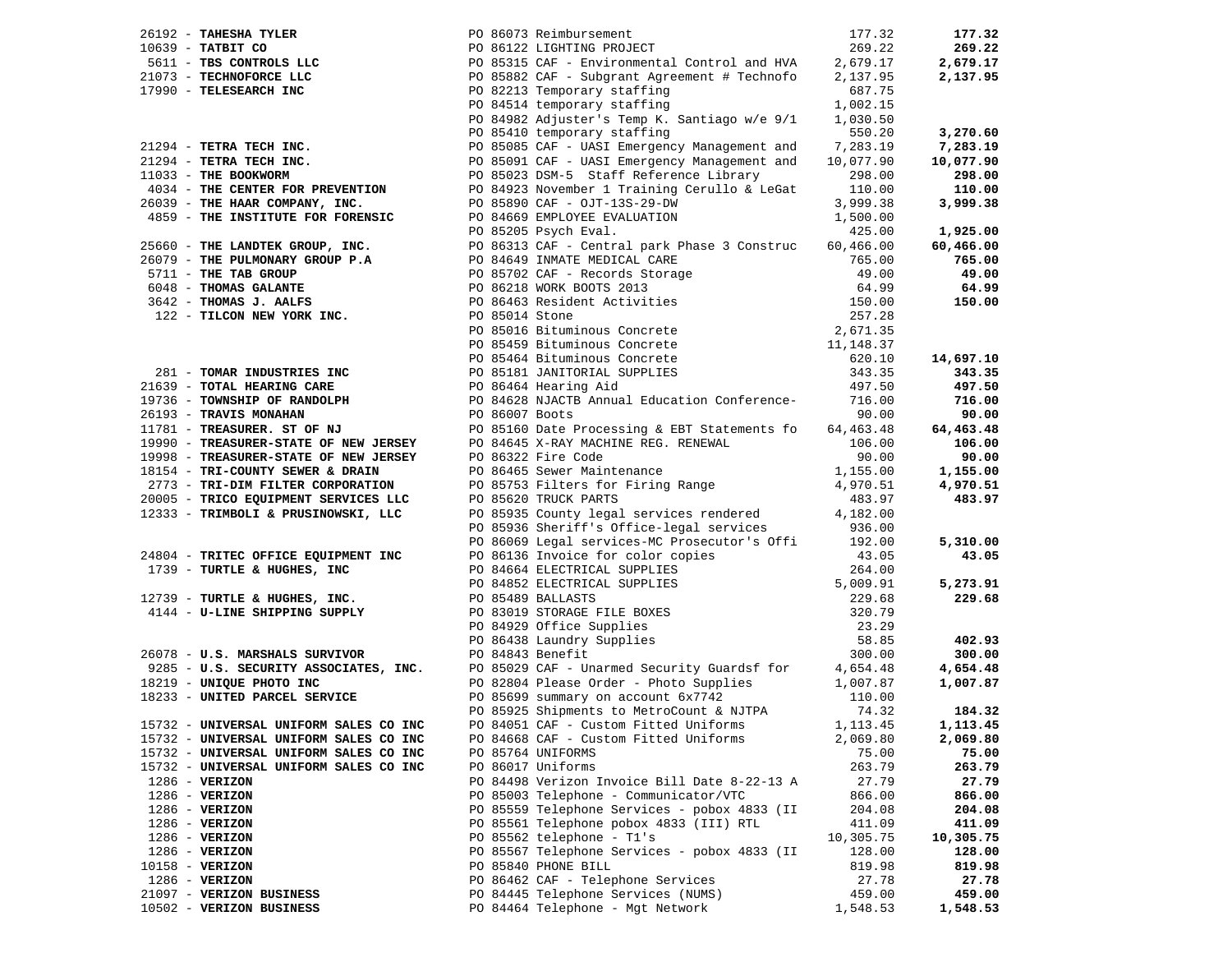| 10668 - VERIZON CABS                     | PO 84861 Telephone Services - 911 switch           | 4,419.84  | 4,419.84       |
|------------------------------------------|----------------------------------------------------|-----------|----------------|
| 1348 - VERIZON WIRELESS                  | PO 84769 CELL PHONES                               | 190.60    | 190.60         |
| 8233 - VERIZON WIRELESS                  | PO 84810 Cell phones                               | 5,825.95  | 5,825.95       |
| 18331 - VIRTU WATER METER SERVICES INC   | PO 85292 Plant Operation-Testing of Water Me       | 350.00    |                |
|                                          | PO 85478 METER TESTING                             | 785.00    | 1,135.00       |
| 14319 - VISITING NURSE ASSOC. OF         | PO 85870 CAF - 2013 funding through the Olde       | 1,364.00  | 1,364.00       |
| 11333 - VISUAL COMPUTER SOLUTIONS        | PO 84450 Software Maintenance                      | 1,339.00  | 1,339.00       |
| 6146 - W.B. MASON COMPANY INC            | PO 85495 office supplies                           | 135.04    |                |
|                                          | PO 85703 mis supplies & toner cartridges 1,332.83  |           |                |
|                                          | PO 85869 Office Supplies - Customer#C1033751 66.43 |           | 1,534.30       |
| 18395 - WASHINGTON TWP MUNICIPAL         | PO 84629 NJACTB Annual Educational Conferenc       | 614.00    | 614.00         |
| 18400 - WASTE MANAGEMENT OF NEW JERSEY   | PO 86439 CAF - Refuse Collection and Removal       | 8,085.33  | 8,085.33       |
| 24231 - WATERS, MCPHERSON, MCNEILL, P.C. | PO 86190 Legal services-acquisitions               | 940.20    |                |
|                                          | PO 86190 Legal services-acquisitions 1,248.00      |           | 2,188.20       |
| 24231 - WATERS, MCPHERSON, MCNEILL, P.C. | PO 86191 Legal services-Sussex Tpk and Fland       | 512.84    |                |
|                                          | PO 86191 Legal services-Sussex Tpk and Fland       | 10,184.47 | 10,697.31      |
| 11222 - WAYNE TELESFORD                  | PO 86072 Reimbursement                             | 191.32    | 191.32         |
| 21034 - WEATHER WORKS LLC                | PO 85004 Weather Consultation                      | 2,550.00  | 2,550.00       |
| 13392 - WEBSTER PLUMBING &               | PO 85803 CAF - Labor Rates Plumbing                | 1,625.30  | 1,625.30       |
| 20102 - WHITE AND SHAUGER INC            | PO 85318 Machinery Repairs & Parts                 | 31.16     | 31.16          |
| 4677 - WHITEMARSH CORPORATION            | PO 85622 FUEL PUMP PARTS                           | 452.42    | 452.42         |
| 10826 - WHITES HEALTHCARE                | PO 85956 Resident Medications August 2013          | 369.87    | 369.87         |
| 13246 - WILLIAM F. BARNISH               | PO 86498 CAF - Use of Property located at 91       | 7,087.72  | 7,087.72       |
| 3793 - WOODRUFF ENERGY                   | PO 86440 Gas Usage                                 | 11,627.53 | 11,627.53      |
| 20132 - ZEE MEDICAL INC.                 | PO 84847 First Aid Refill                          | 131.80    | 131.80         |
|                                          |                                                    |           | -------------- |

| Total to be paid from Fund 01 Current Fund    | 3,234,540.45 |
|-----------------------------------------------|--------------|
| Total to be paid from Fund 02 Grant Fund      | 1,440,900.02 |
| Total to be paid from Fund 04 County Capital  | 1,423,990.86 |
| Total to be paid from Fund 13 Dedicated Trust | 17,946.55    |
|                                               |              |
|                                               | 6,117,377.88 |

TOTAL **6,117,377.88**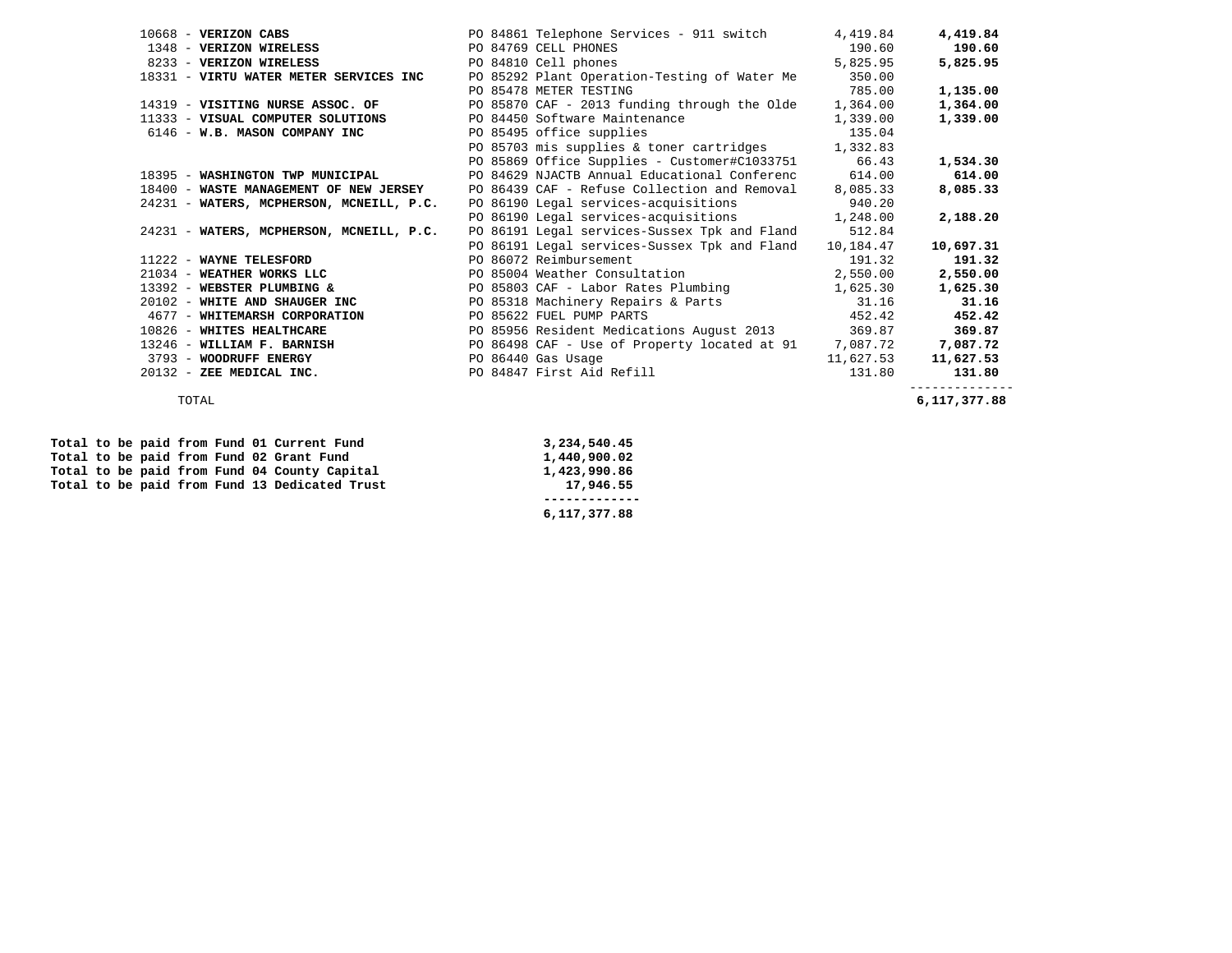### **List of Bills (Department/Account Detail) - CENTRALIZED DISBURSEMENT ACCOUNT**

| Account                            | P0 #                  | Vendor                           | Description                                             | Payment   | Account Total |
|------------------------------------|-----------------------|----------------------------------|---------------------------------------------------------|-----------|---------------|
|                                    |                       |                                  | <b>Current Fund</b>                                     |           |               |
| <b>County Administrator</b>        |                       |                                  |                                                         |           |               |
|                                    | 86302 JAIME KLENETSKY |                                  | Lunch, dinner                                           | 27.00     |               |
|                                    | 86302 JAIME KLENETSKY |                                  | Lunch                                                   | 13.56     |               |
|                                    | 86302 JAIME KLENETSKY |                                  | Breakfast, lunch                                        | 26.65     |               |
| 01-201-20-100100-039               |                       | Education Schools & Training     | TOTAL FOR ACCOUNT                                       |           | 67.21         |
|                                    | 85692 PAPER MART INC  |                                  | Copier paper supply                                     | 109.29    |               |
| 01-201-20-100100-058               |                       | Office Supplies & Stationery     | TOTAL FOR ACCOUNT                                       |           | 109.29        |
|                                    | 84020 PAPER MART INC  |                                  | Office copy paper supply                                | 199.17    |               |
| 01-201-20-100100-059               |                       | Other General Expenses           | TOTAL FOR ACCOUNT                                       |           | 199.17        |
|                                    |                       | 86666 COUNTY OF MORRIS           | 1ST 1/2 10/2013 METERED MAIL                            | 85.08     |               |
| 01-201-20-100100-068               |                       | Postage & Metered Mail           | TOTAL FOR ACCOUNT                                       |           | 85.08         |
|                                    |                       | 86303 MUNICIPAL CAPITAL CORP     |                                                         | 1,208.42  |               |
| 01-201-20-100100-164               |                       | Office Machines - Rental         | Ricoh Color Copier 9/1/13-11/31/13<br>TOTAL FOR ACCOUNT |           | 1,208.42      |
|                                    |                       |                                  |                                                         |           | ============  |
|                                    |                       | TOTAL for County Administrator   |                                                         |           | 1,669.17      |
| <b>Personnel</b>                   |                       |                                  |                                                         |           |               |
|                                    |                       | 85413 STAPLES BUSINESS ADVANTAGE | NYC 1054187 3209399993                                  | 433.86    |               |
| 01-201-20-105100-058               |                       | Office Supplies & Stationery     | TOTAL FOR ACCOUNT                                       |           | 433.86        |
|                                    |                       | 86666 COUNTY OF MORRIS           | 1ST 1/2 10/2013 METERED MAIL                            | 50.93     |               |
| 01-201-20-105100-068               |                       | Postage & Metered Mail           | TOTAL FOR ACCOUNT                                       |           | 50.93         |
|                                    |                       |                                  |                                                         |           | ============  |
|                                    | TOTAL for Personnel   |                                  |                                                         |           | 484.79        |
| DEPARTMENT 105115                  |                       |                                  |                                                         |           |               |
|                                    |                       | 85588 STAPLES BUSINESS ADVANTAGE | Medical Services - General Office Suppli                | 74.61     |               |
|                                    |                       | 85588 STAPLES BUSINESS ADVANTAGE | credit memo                                             | $-69.35$  |               |
| 01-201-20-105115-058               |                       | Office Supplies & Stationery     | TOTAL FOR ACCOUNT                                       |           | 5.26          |
|                                    |                       | 86532 FASTER URGENT CARE         | Medical Services/Fees (see attached) In                 | 22,514.50 |               |
|                                    |                       | 86532 FASTER URGENT CARE         | Diagnostic Tests (see attached) Inv# 58                 | 190.00    |               |
|                                    |                       | 86533 FASTER URGENT CARE         | Diagnostic Tests (see attached) Inv# 59                 | 2,122.00  |               |
| 01-201-20-105115-084               |                       | Other Outside Services           | TOTAL FOR ACCOUNT                                       |           | 24,826.50     |
|                                    |                       |                                  |                                                         |           | ============  |
|                                    |                       | TOTAL for DEPARTMENT 105115      |                                                         |           | 24,831.76     |
| <b>Board of Chosen Freeholders</b> |                       |                                  |                                                         |           |               |
|                                    |                       | 86666 COUNTY OF MORRIS           | 1ST 1/2 10/2013 METERED MAIL                            | 248.32    |               |
|                                    |                       | 86666 COUNTY OF MORRIS           | 1ST 1/2 10/2013 METERED MAIL                            | 31.09     |               |
| 01-201-20-110100-068               |                       | Postage & Metered Mail           | TOTAL FOR ACCOUNT                                       |           | 279.41        |
|                                    |                       | 86323 M. C. ECONOMIC DEVELOPMENT | 2013 Special Project funding 4th quarter                | 32,500.00 |               |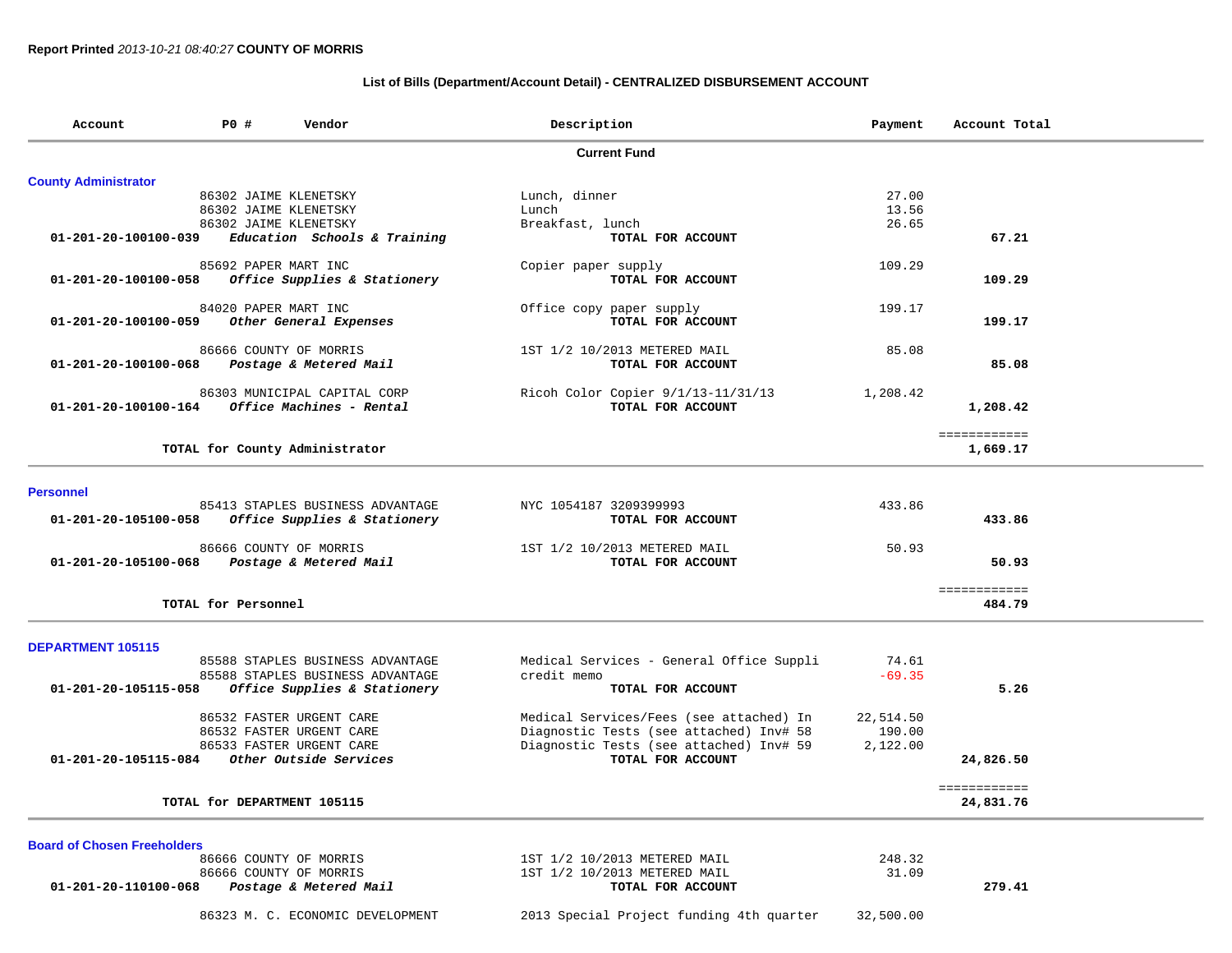| 86134 LONGFELLOWS SANDWICH DELI<br>86134 LONGFELLOWS SANDWICH DELI | Sandwich Platter for 10 People<br>Assorted Drinks | 90.00<br>17.50 |                           |  |
|--------------------------------------------------------------------|---------------------------------------------------|----------------|---------------------------|--|
| 86134 LONGFELLOWS SANDWICH DELI                                    | Cookie Platter                                    | 20.00          |                           |  |
| 83958 RUTGERS UNIVERSITY                                           | Youth Academy Instruction and Training M          | 1,204.00       |                           |  |
| 86319 MORRIS COUNTY VISITORS CENTER                                | 4th Quarter Grant 10/1/13 - 12/31/13              | 54,000.00      |                           |  |
| Special Projects<br>01-201-20-110100-079                           | TOTAL FOR ACCOUNT                                 |                | 92,894.00                 |  |
| 86318 JOHN BONANNI                                                 | 9/30/13 visit to Camden County - Bridge           | 10.00          |                           |  |
| 01-201-20-110100-082 Travel Expense                                | TOTAL FOR ACCOUNT                                 |                | 10.00                     |  |
| 86136 TRITEC OFFICE EQUIPMENT INC                                  | Color copies 07/01/13 to 09/30/13                 | 43.05          |                           |  |
| 01-201-20-110100-164 Office Machines - Rental                      | TOTAL FOR ACCOUNT                                 |                | 43.05                     |  |
| TOTAL for Board of Chosen Freeholders                              |                                                   |                | ============<br>93,226.46 |  |
|                                                                    |                                                   |                |                           |  |
| <b>Clerk of the Board</b>                                          |                                                   |                |                           |  |
| 86135 DAILY RECORD                                                 | Bond Ordinance Amending No. 962267(p/d 9          | 64.12          |                           |  |
| 85783 DAILY RECORD                                                 | GREEN POND FAIRMOUND 9/26/13                      | 162.14         |                           |  |
| 86146 DAILY RECORD                                                 | SPRINKLER SYSTEM 2013 10/04/13                    | 155.90         |                           |  |
| 86146 DAILY RECORD                                                 | COARSE PAPER 2014 10/03/13                        | 88.04          |                           |  |
| 86137 DAILY RECORD                                                 | Aon Consulting (p/d 10/1)                         | 52.16          |                           |  |
| 86137 DAILY RECORD                                                 | Van Cleef $(p/d 10/1)$                            | 52.94          |                           |  |
| 86137 DAILY RECORD                                                 | Stonefield (p/d 10/1)                             | 53.72          |                           |  |
| 86137 DAILY RECORD                                                 | TRC Engineering (p/d 10/1)                        | 53.72          |                           |  |
| 86137 DAILY RECORD                                                 | Lerch, Vinci $(p/d 10/1)$                         | 52.94          |                           |  |
| 86137 DAILY RECORD                                                 | FastER Urgent (p/d 10/1)                          | 51.38          |                           |  |
| 01-201-20-110105-022 Advertising                                   | TOTAL FOR ACCOUNT                                 |                | 787.06                    |  |
| 83058 COUNTY BUSINESS SYSTEMS INC                                  | Minute Book                                       | 270.00         |                           |  |
| 83058 COUNTY BUSINESS SYSTEMS INC                                  | Minute Book Paper                                 | 95.50          |                           |  |
| 01-201-20-110105-095 Other Administrative Supplies                 | TOTAL FOR ACCOUNT                                 |                | 365.50                    |  |
| TOTAL for Clerk of the Board                                       |                                                   |                | ============<br>1,152.56  |  |
|                                                                    |                                                   |                |                           |  |
| <b>County Clerk</b>                                                |                                                   |                |                           |  |
| 85702 THE TAB GROUP                                                | retrieval 9/10/13 delivery and pick-up            | 49.00          |                           |  |
| 01-201-20-120100-059 Other General Expenses                        | TOTAL FOR ACCOUNT                                 |                | 49.00                     |  |
| 86666 COUNTY OF MORRIS                                             | 1ST 1/2 10/2013 METERED MAIL                      | 1,865.41       |                           |  |
| 01-201-20-120100-068 Postage & Metered Mail                        | TOTAL FOR ACCOUNT                                 |                | 1,865.41                  |  |
| 85701 PAPER MART INC                                               | open end brown kraft envelopes 9x12 281b          | 526.75         |                           |  |
| 85703 W.B. MASON COMPANY INC                                       | toner cartridges for 9000 and mis other           | 1,332.83       |                           |  |
| 01-201-20-120100-069<br>Printing                                   | TOTAL FOR ACCOUNT                                 |                | 1,859.58                  |  |
| 85699 UNITED PARCEL SERVICE                                        | summary on account 6x774 8/17/13 to 9/14          | 110.00         |                           |  |
| <i>Other Outside Services</i><br>01-201-20-120100-084              | TOTAL FOR ACCOUNT                                 |                | 110.00                    |  |
| 85700 POLAND SPRING                                                | acct #0429033129 8/15/13-9/14/13                  | 62.77          |                           |  |
| Other Administrative Supplies<br>01-201-20-120100-095              | TOTAL FOR ACCOUNT                                 |                | 62.77                     |  |
|                                                                    |                                                   |                | ============              |  |
| TOTAL for County Clerk                                             |                                                   |                | 3,946.76                  |  |

86320 MORRIS ARTS Art Services to Morris View 3rd quarter 5,062.50

**County Board of Elections**

85928 STAR LEDGER **ACCT#XMORR8350275** - Public Notice M C B 52.20 85504 DAILY RECORD New Commissioners Meeting Notice Run on 21.06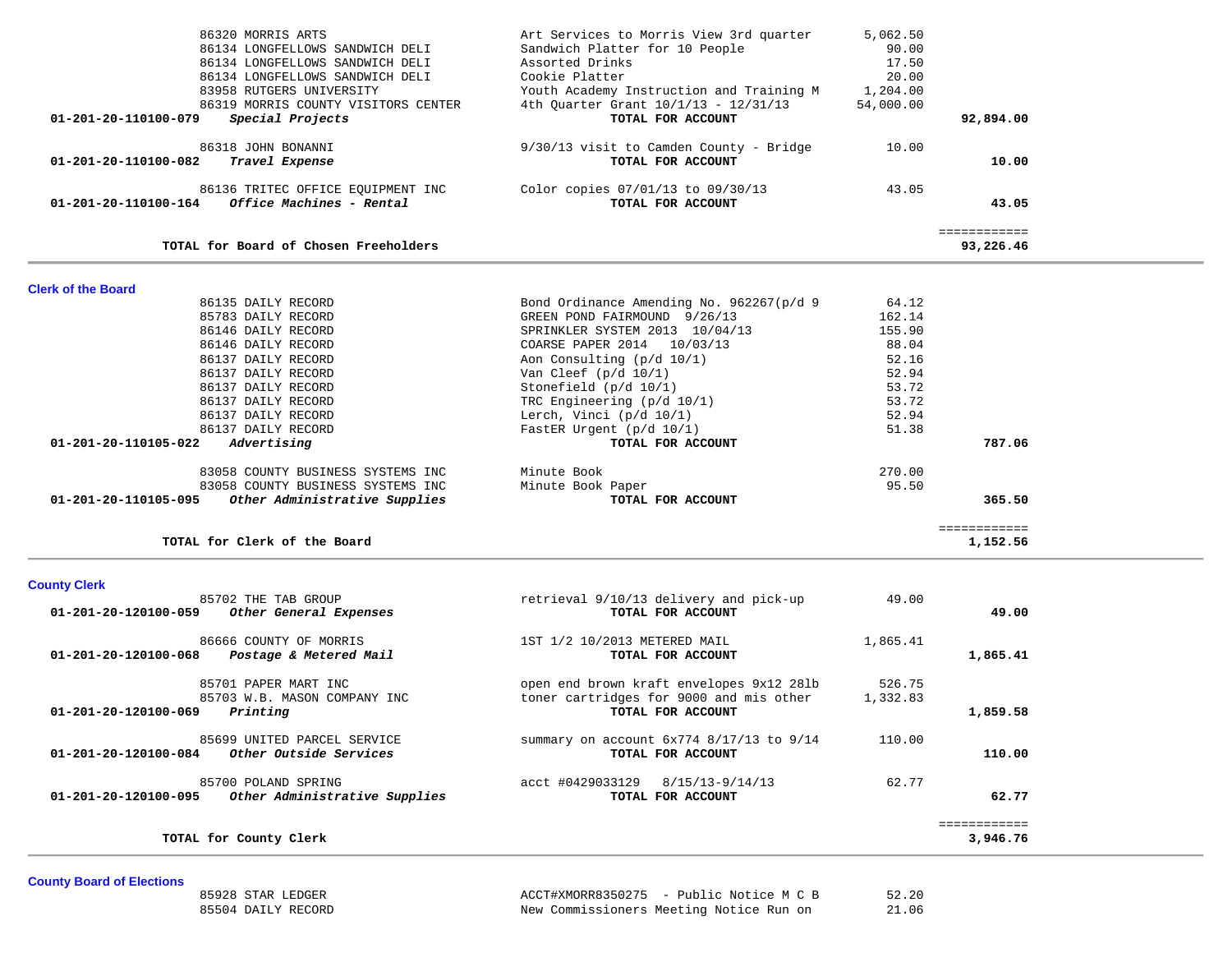| 01-201-20-121100-022 | 85504 DAILY RECORD<br>Advertising            | Affidavit of Publication Charge<br>TOTAL FOR ACCOUNT                                 | 35.00  | 108.26   |
|----------------------|----------------------------------------------|--------------------------------------------------------------------------------------|--------|----------|
| 01-201-20-121100-039 | 85432 NJICLE<br>Education Schools & Training | Election Law & Political Campaigns Semin<br>TOTAL FOR ACCOUNT                        | 136.00 | 136.00   |
|                      | 84498 VERIZON                                | 973-984-8412 477 35Y - Bd of Elections F                                             | 27.79  |          |
|                      | 85351 DEER PARK                              | Acct #0435067756<br>8/15/13-9/14/13                                                  | 18.93  |          |
| 01-201-20-121100-059 | Other General Expenses                       | TOTAL FOR ACCOUNT                                                                    |        | 46.72    |
|                      | 86666 COUNTY OF MORRIS                       | 1ST 1/2 10/2013 METERED MAIL                                                         | 188.92 |          |
| 01-201-20-121100-068 | Postage & Metered Mail                       | TOTAL FOR ACCOUNT                                                                    |        | 188.92   |
|                      | 85837 DAILY RECORD                           | Hanover Park Regional HS District Specia                                             | 116.48 |          |
|                      | 85837 DAILY RECORD                           | Affidavit of Publication                                                             | 35.00  |          |
|                      | 85837 DAILY RECORD                           | Hanover Park Regional HS District Specia                                             | 96.72  |          |
|                      | 85837 DAILY RECORD                           | Affidavit of Publication                                                             | 35.00  |          |
| 01-201-20-121100-076 | School Board Elections                       | TOTAL FOR ACCOUNT                                                                    |        | 283.20   |
|                      | 86020 DIANA KRUG                             | Monday-September 23, 2013 10:30AM - 4:3                                              | 55.00  |          |
|                      | 86020 DIANA KRUG                             | Tuesday-September 24, 2013 Hanover Park                                              | 200.00 |          |
|                      | 86020 DIANA KRUG                             | Wednesday-September 25, 2013 8:45AM - 4                                              | 72.50  |          |
|                      | 86020 DIANA KRUG                             | Thursday-September 26, 2013 $8:30AM - 4:3$                                           | 75.00  |          |
|                      | 86020 DIANA KRUG                             | Friday-September 27, 2013 8:30AM - 12:3                                              | 40.00  |          |
|                      | 86020 DIANA KRUG                             | Monday-September 30, 2013 8:30AM - 4:30                                              | 75.00  |          |
|                      | 86020 DIANA KRUG                             | Tuesday-October 1, 2013 8:30AM - 1:30PM                                              | 50.00  |          |
|                      | 86020 DIANA KRUG                             | Wednesday-October 2, 2013 8:30AM - 4:30                                              | 75.00  |          |
|                      | 86020 DIANA KRUG                             | Thursday-October 3, 2013 8:30AM - 4:30P                                              | 75.00  |          |
|                      | 86022 ROBERTA HERSH                          | Monday â€" September 23, 2013 9:15AM â€"                                             | 67.50  |          |
|                      | 86022 ROBERTA HERSH                          | Tuesday â€" September 24, 2013Hanover Pa                                             | 200.00 |          |
|                      | 86022 ROBERTA HERSH                          | Wednesday-September 25, 2013 9:00AM â€"                                              | 70.00  |          |
|                      | 86022 ROBERTA HERSH                          | Thursday $\hat{a}\hat{\epsilon}$ " September 26, 2013 9:15AM                         | 67.50  |          |
|                      | 86022 ROBERTA HERSH                          | Friday - September 27, 2013 9:00AM $âf''$ 4                                          | 70.00  |          |
|                      | 86022 ROBERTA HERSH                          | Tuesday †"October 1, 2013 9:00AM †" 4:                                               | 70.00  |          |
|                      | 86022 ROBERTA HERSH                          | Wednesday-October 2, 2013 8:45AM - 4:30P                                             | 72.50  |          |
|                      | 86022 ROBERTA HERSH                          | Thursday-October 3, 2013 8:30AM - 4:30PM                                             | 75.00  |          |
|                      | 86022 ROBERTA HERSH                          | Friday - October 4, 2013 8:30AM- 4:30PM                                              | 65.00  |          |
|                      | 86023 ROBERT KENNEDY                         | Wednesday â€" September 25, 2013 8:30AM                                              | 70.00  |          |
|                      | 86023 ROBERT KENNEDY                         | Thursday â€" September 26, 20138:30AM â€                                             | 70.00  |          |
|                      | 86023 ROBERT KENNEDY                         | Friday â€" September 27, 2013 8:30AM â€"                                             | 70.00  |          |
|                      | 86023 ROBERT KENNEDY                         | Monday â€" September 30, 2013 8:30AM â€"                                             | 70.00  |          |
|                      | 86023 ROBERT KENNEDY                         | Tuesday- October 1, 2013 8:30AM - 4:30P                                              | 70.00  |          |
|                      | 86023 ROBERT KENNEDY                         | Wednesday â€" October 2, 2013 8:30AM â€"                                             | 70.00  |          |
|                      | 86023 ROBERT KENNEDY                         | Thursday $\hat{a}\hat{\epsilon}$ " October 3, 2013 8:30AM $\hat{a}\hat{\epsilon}$ "  | 70.00  |          |
|                      | 86023 ROBERT KENNEDY                         | Friday $\hat{a}\hat{\epsilon}$ " October 4, 2013 8:30AM $\hat{a}\hat{\epsilon}$ " 4: | 75.00  |          |
| 01-201-20-121100-096 | Election Officer                             | TOTAL FOR ACCOUNT                                                                    |        | 2,040.00 |
|                      |                                              |                                                                                      |        |          |

### **TOTAL for County Board of Elections 2,803.10**

============

**Superintendent of Elections**

86021 CLIFFORD HENRY GARRISSON III Monday â $\ell$ " September 16, 2013 8:30AM â $\ell$ " 85.00 86021 CLIFFORD HENRY GARRISSON III Tuesdayâ€" September 17, 2013 8:30AM â€ 70.00 86021 CLIFFORD HENRY GARRISSON III Wednesday â€" September 18, 2013 8:30AM 70.00 86021 CLIFFORD HENRY GARRISSON III Monday-September 23, 2013 8:30AM â€" 4:0 70.00 86021 CLIFFORD HENRY GARRISSON III Tuesday-September 24, 2013 - Hanover Par 147.50 86021 CLIFFORD HENRY GARRISSON III Wednesday-September 25, 2013 8:30AM â 70.00 86021 CLIFFORD HENRY GARRISSON III Thursday-September 26, 2013 Monmouth Co 70.00 86021 CLIFFORD HENRY GARRISSON III Friday-September 27, 2013 8:30AM â€" 4:0 70.00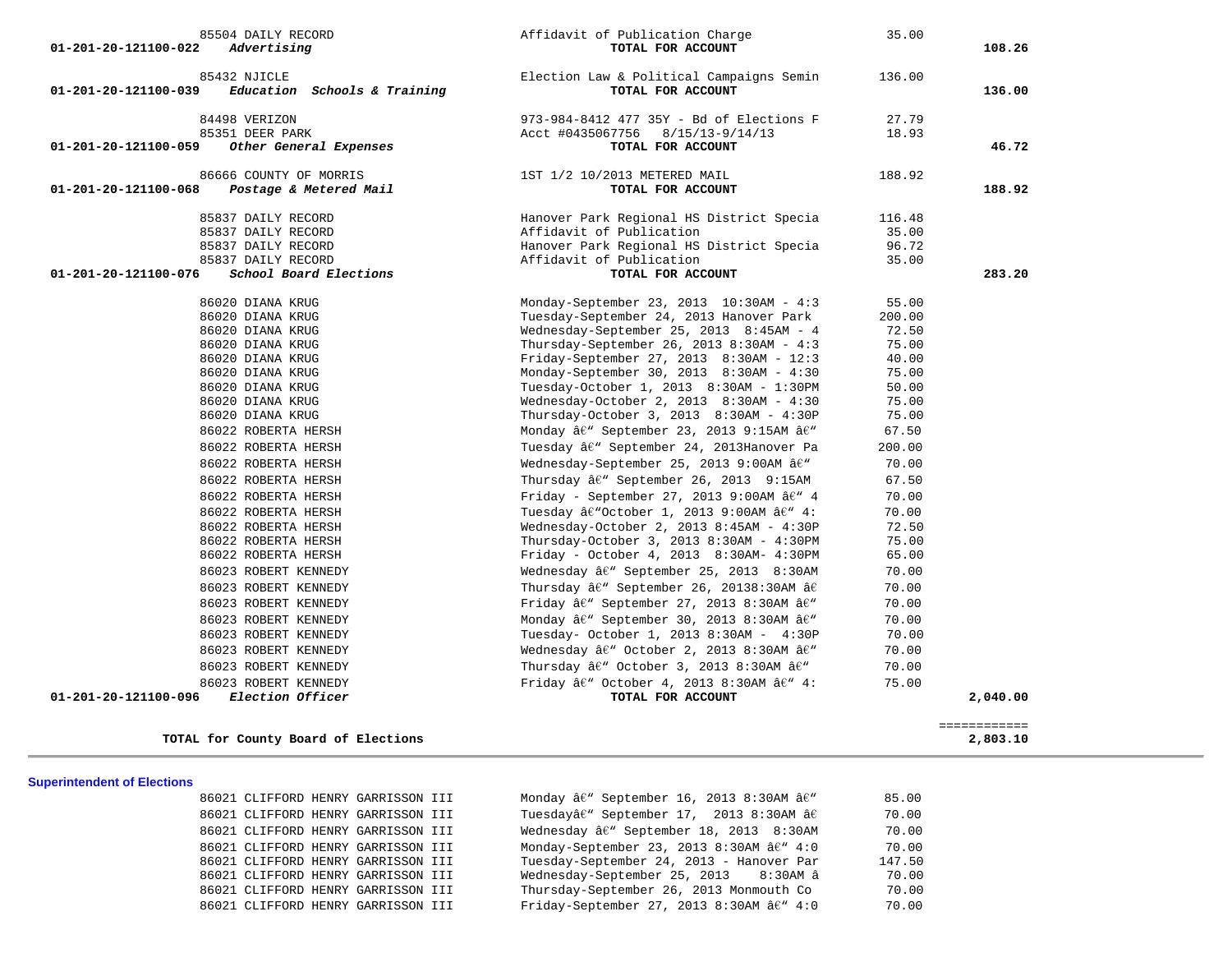| 86021 CLIFFORD HENRY GARRISSON III<br>86021 CLIFFORD HENRY GARRISSON III<br>86021 CLIFFORD HENRY GARRISSON III<br>86021 CLIFFORD HENRY GARRISSON III<br>86021 CLIFFORD HENRY GARRISSON III | Monday-September 30, 2013 8:30AM â€" 4:0<br>Tuesday-October 1, 2013<br>$8:30AM$ $âf''$<br>Wednesday-October 2, 2013<br>8:30AM â<br>Thursday-October 3, 2013<br>8:30AM $\mathsf{\hat{a}} \mathsf{\hat{E}}$<br>Friday-October 4, 2013<br>8:30AM â | 70.00<br>70.00<br>70.00<br>70.00 | 70.00                    |  |
|--------------------------------------------------------------------------------------------------------------------------------------------------------------------------------------------|-------------------------------------------------------------------------------------------------------------------------------------------------------------------------------------------------------------------------------------------------|----------------------------------|--------------------------|--|
| Outside Salaries & Wages<br>01-201-20-121105-016                                                                                                                                           | TOTAL FOR ACCOUNT                                                                                                                                                                                                                               |                                  | 1,002.50                 |  |
| 85933 DAILY RECORD<br>85933 DAILY RECORD<br>01-201-20-121105-022<br>Advertising                                                                                                            | Reminder to Check Their Sample Ballot -<br>Affidavit of Publicaton<br>TOTAL FOR ACCOUNT                                                                                                                                                         | 54.86<br>35.00                   | 89.86                    |  |
| 85930 BRIAN HAMILTON<br>National Voter Registration<br>01-201-20-121105-057                                                                                                                | Reimbursement of UPS Invoice 0000F063V53<br>TOTAL FOR ACCOUNT                                                                                                                                                                                   | 42.61                            | 42.61                    |  |
| 86666 COUNTY OF MORRIS<br>Postage & Metered Mail<br>01-201-20-121105-068                                                                                                                   | 1ST 1/2 10/2013 METERED MAIL<br>TOTAL FOR ACCOUNT                                                                                                                                                                                               | 572.37                           | 572.37                   |  |
| TOTAL for Superintendent of Elections                                                                                                                                                      |                                                                                                                                                                                                                                                 |                                  | ============<br>1,707.34 |  |
| <b>County Elections (Cty Clerk)</b><br>85693 D. C. EXPRESS INC<br>01-201-20-121110-030<br>Cartage                                                                                          | delivery of the bags to the municipal cl<br>TOTAL FOR ACCOUNT                                                                                                                                                                                   | 320.00                           | 320.00                   |  |
| 86666 COUNTY OF MORRIS<br>01-201-20-121110-068<br>Postage & Metered Mail                                                                                                                   | 1ST 1/2 10/2013 METERED MAIL<br>TOTAL FOR ACCOUNT                                                                                                                                                                                               | 1,364.06                         | 1,364.06                 |  |
| 84921 PITNEY BOWES CREDIT CORP<br>01-201-20-121110-259<br>Equipment Rental                                                                                                                 | leasing invoice for the folder in the el<br>TOTAL FOR ACCOUNT                                                                                                                                                                                   | 620.46                           | 620.46                   |  |
|                                                                                                                                                                                            |                                                                                                                                                                                                                                                 |                                  |                          |  |
| TOTAL for County Elections (Cty Clerk)                                                                                                                                                     |                                                                                                                                                                                                                                                 |                                  | ============<br>2,304.52 |  |
| <b>County Treasurer</b><br>86666 COUNTY OF MORRIS<br>01-201-20-130100-068<br>Postage & Metered Mail                                                                                        | 1ST 1/2 10/2013 METERED MAIL<br>TOTAL FOR ACCOUNT                                                                                                                                                                                               | 191.57                           | 191.57                   |  |
| 84987 MUNICIPAL SOFTWARE INC<br>Software Maintenance<br>01-201-20-130100-078                                                                                                               | 3rd Q Fund Accounting & Web Requisition<br>TOTAL FOR ACCOUNT                                                                                                                                                                                    | 7,505.00                         | 7,505.00                 |  |
| TOTAL for County Treasurer                                                                                                                                                                 |                                                                                                                                                                                                                                                 |                                  | ============<br>7,696.57 |  |
| <b>Purchasing Division</b><br>86666 COUNTY OF MORRIS<br>01-201-20-130105-068<br>Postage & Metered Mail                                                                                     | 1ST 1/2 10/2013 METERED MAIL<br>TOTAL FOR ACCOUNT                                                                                                                                                                                               | 275.12                           | 275.12                   |  |
| 86052 MUNICIPAL CAPITAL CORP<br>85420 KYOCERA MITA AMERICA, INC.<br>01-201-20-130105-164<br>Office Machines - Rental                                                                       | 9821 BILLING FOR SEPT., OCT., NOV. 2013<br>7629689-045 FOR THE PERIOD: 9/10/2013-12<br>TOTAL FOR ACCOUNT                                                                                                                                        | 1,029.09<br>1,039.80             | 2,068.89                 |  |
| TOTAL for Purchasing Division                                                                                                                                                              |                                                                                                                                                                                                                                                 |                                  | ============<br>2,344.01 |  |
| <b>Information Technology Div</b><br>86666 COUNTY OF MORRIS<br>01-201-20-140100-068<br>Postage & Metered Mail                                                                              | 1ST 1/2 10/2013 METERED MAIL<br>TOTAL FOR ACCOUNT                                                                                                                                                                                               | 5.22                             | 5.22                     |  |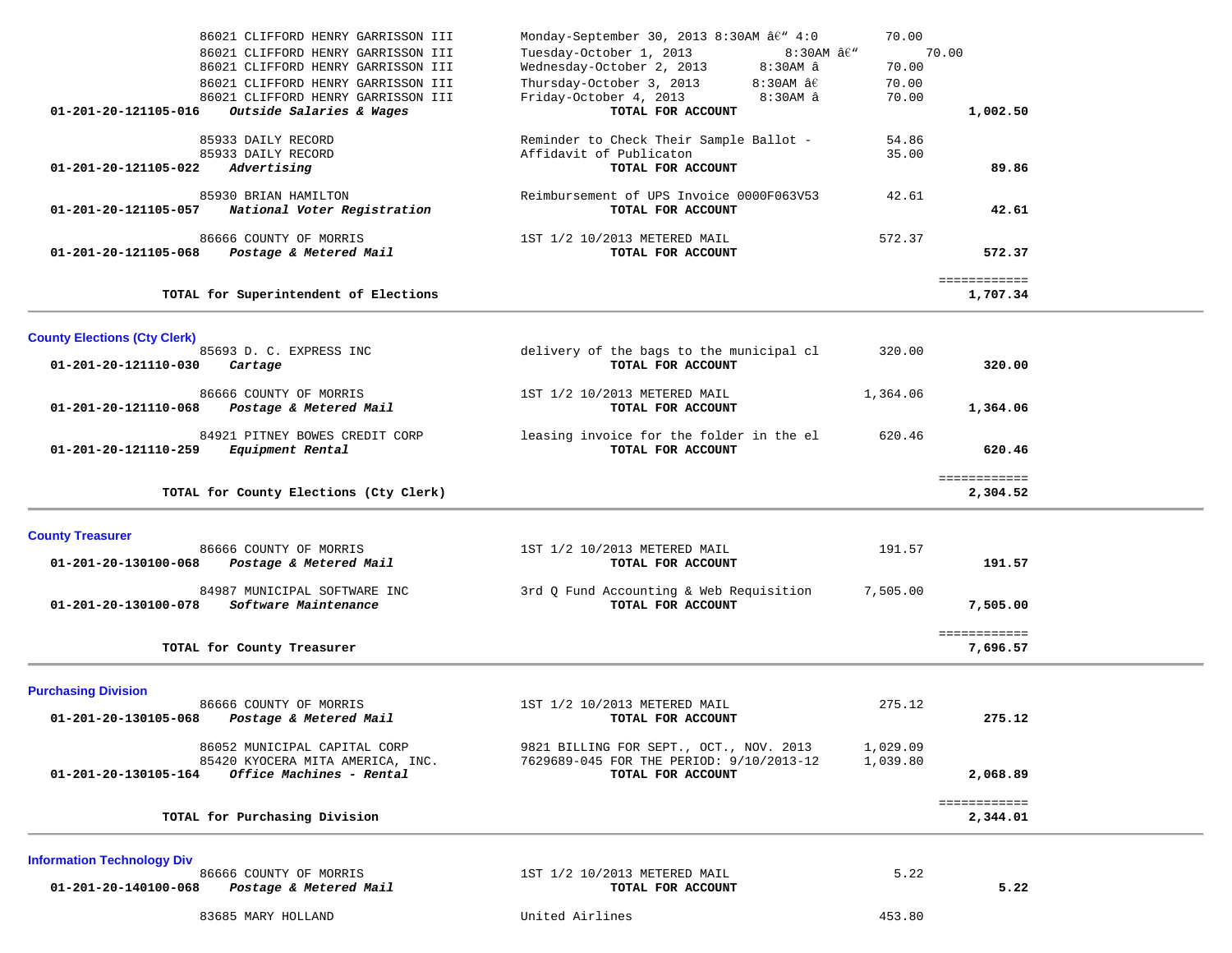| 01-201-20-140100-082 | Travel Expense |  |
|----------------------|----------------|--|
|----------------------|----------------|--|

**TOTAL for Information Technology Div 459.02**

 **01-201-20-140100-082** *Travel Expense* **TOTAL FOR ACCOUNT 453.80**

| -------------<br>____________ |                                      |
|-------------------------------|--------------------------------------|
| 459.02                        | TOTAL for Information Technology Div |

|  | 459 |  |
|--|-----|--|
|  |     |  |

| <b>O.L.I.S.</b>                                                                                                                                          |                                                                                                                                 |                                  |                           |
|----------------------------------------------------------------------------------------------------------------------------------------------------------|---------------------------------------------------------------------------------------------------------------------------------|----------------------------------|---------------------------|
| 85223 DEER PARK<br>Office Supplies & Stationery<br>01-201-20-140105-058                                                                                  | 0438862047 dated 08/16/13; Billing Perio<br>TOTAL FOR ACCOUNT                                                                   | 23.92                            | 23.92                     |
| TOTAL for O.L.I.S.                                                                                                                                       |                                                                                                                                 |                                  | ============<br>23.92     |
|                                                                                                                                                          |                                                                                                                                 |                                  |                           |
| <b>County Board of Taxation</b>                                                                                                                          |                                                                                                                                 |                                  |                           |
| 85356 MICROSYSTEMS-NJ COM, LLC<br>85356 MICROSYSTEMS-NJ COM, LLC<br>85356 MICROSYSTEMS-NJ COM, LLC<br>01-201-20-150100-040<br>Electronic Data Processing | quarterly billing 01, 02, 03/2013<br>quarterly billing 04, 05, 60/2013<br>quarterly billing 07,08, 09/2013<br>TOTAL FOR ACCOUNT | 8,000.00<br>8,000.00<br>8,000.00 | 24,000.00                 |
| 86666 COUNTY OF MORRIS<br>01-201-20-150100-068<br>Postage & Metered Mail                                                                                 | 1ST 1/2 10/2013 METERED MAIL<br>TOTAL FOR ACCOUNT                                                                               | 172.60                           | 172.60                    |
| TOTAL for County Board of Taxation                                                                                                                       |                                                                                                                                 |                                  | ============<br>24,172.60 |
| <b>County Counsel</b>                                                                                                                                    |                                                                                                                                 |                                  |                           |
| 85993 LAW OFFICE OF ROBERT J. GREENBAUM                                                                                                                  | In re: Legiec                                                                                                                   | 1,380.00                         |                           |
| 85993 LAW OFFICE OF ROBERT J. GREENBAUM                                                                                                                  | Grunow v. Nat'l Invest.                                                                                                         | 156.00                           |                           |
| 85993 LAW OFFICE OF ROBERT J. GREENBAUM                                                                                                                  | In re: V. Leo                                                                                                                   | 408.00                           |                           |
| 85993 LAW OFFICE OF ROBERT J. GREENBAUM                                                                                                                  | Stop & Shop v. MC                                                                                                               | 252.00                           |                           |
| 85936 TRIMBOLI & PRUSINOWSKI, LLC                                                                                                                        | PBA298-2011 cont.neg.                                                                                                           | 60.00                            |                           |
| 85936 TRIMBOLI & PRUSINOWSKI, LLC                                                                                                                        | M. Fratella (disc. app)                                                                                                         | 36.00                            |                           |
| 85936 TRIMBOLI & PRUSINOWSKI, LLC<br>85936 TRIMBOLI & PRUSINOWSKI, LLC                                                                                   | PBA151-Ad.Emp.salaryguide<br>PBA151-2012 cont.neg.                                                                              | 24.00<br>72.00                   |                           |
| 85936 TRIMBOLI & PRUSINOWSKI, LLC                                                                                                                        | Blasko & Scott                                                                                                                  | 480.00                           |                           |
| 85936 TRIMBOLI & PRUSINOWSKI, LLC                                                                                                                        | General                                                                                                                         | 264.00                           |                           |
| 85935 TRIMBOLI & PRUSINOWSKI, LLC                                                                                                                        | Dist.1199J                                                                                                                      | 48.00                            |                           |
| 85935 TRIMBOLI & PRUSINOWSKI, LLC                                                                                                                        | Robert H. Gordon                                                                                                                | 1,830.00                         |                           |
| 85935 TRIMBOLI & PRUSINOWSKI, LLC                                                                                                                        | Bryan Del Vecchio                                                                                                               | 252.00                           |                           |
| 85935 TRIMBOLI & PRUSINOWSKI, LLC                                                                                                                        | Sandy Storm grievance                                                                                                           | 72.00                            |                           |
| 85935 TRIMBOLI & PRUSINOWSKI, LLC                                                                                                                        | J. Merceron (MV)                                                                                                                | 96.00                            |                           |
| 85935 TRIMBOLI & PRUSINOWSKI, LLC                                                                                                                        | General                                                                                                                         | 1,884.00                         |                           |
| 86070 BARBARULA LAW OFFICES                                                                                                                              | Bessler (3) Disc.                                                                                                               | 168.00                           |                           |
| 86070 BARBARULA LAW OFFICES                                                                                                                              | Campbell Disc.                                                                                                                  | 216.00                           |                           |
| 86070 BARBARULA LAW OFFICES                                                                                                                              | Diaz Disc.                                                                                                                      | 492.00                           |                           |
| 86070 BARBARULA LAW OFFICES<br>86070 BARBARULA LAW OFFICES                                                                                               | Palmer Disc                                                                                                                     | 876.00                           |                           |
| 86070 BARBARULA LAW OFFICES                                                                                                                              | Quinn (5)<br>Bessler (2)                                                                                                        | 156.00<br>480.00                 |                           |
| 86140 DECOTIIS, FITZPATRICK &                                                                                                                            | legal services                                                                                                                  | 2,755.90                         |                           |
| 86068 O'MULLAN & BRADY P.C.                                                                                                                              | legal services                                                                                                                  | 18,382.00                        |                           |
| 86069 TRIMBOLI & PRUSINOWSKI, LLC                                                                                                                        | PBA 327-2012 contract neg.                                                                                                      | 192.00                           |                           |
| 01-201-20-155100-051<br>Legal                                                                                                                            | TOTAL FOR ACCOUNT                                                                                                               |                                  | 31,031.90                 |
| 86666 COUNTY OF MORRIS<br>Postage & Metered Mail<br>01-201-20-155100-068                                                                                 | 1ST 1/2 10/2013 METERED MAIL<br>TOTAL FOR ACCOUNT                                                                               | 291.26                           | 291.26                    |
| TOTAL for County Counsel                                                                                                                                 |                                                                                                                                 |                                  | ============<br>31,323.16 |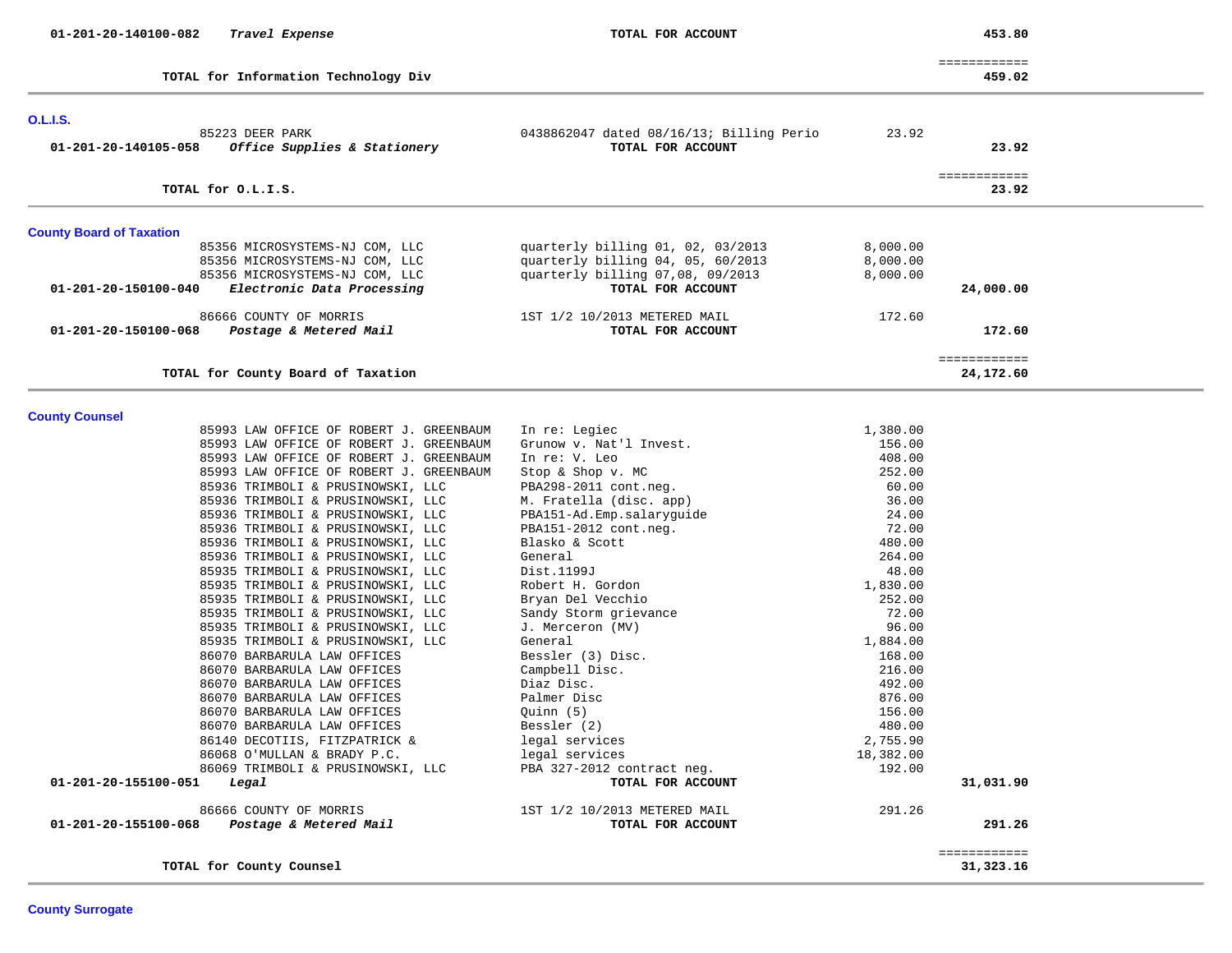| 85466 STAPLES BUSINESS ADVANTAGE<br>85466 STAPLES BUSINESS ADVANTAGE                        | SUPPLIES, 1054187, 9/21/13<br>SUPPLIES, 10541187, 9/21/13     | 338.50<br>12.59 |                        |  |
|---------------------------------------------------------------------------------------------|---------------------------------------------------------------|-----------------|------------------------|--|
| Office Supplies & Stationery<br>01-201-20-160100-058                                        | TOTAL FOR ACCOUNT                                             |                 | 351.09                 |  |
| 86666 COUNTY OF MORRIS                                                                      | 1ST 1/2 10/2013 METERED MAIL                                  | 280.54          |                        |  |
| Postage & Metered Mail<br>01-201-20-160100-068                                              | TOTAL FOR ACCOUNT                                             |                 | 280.54                 |  |
| TOTAL for County Surrogate                                                                  |                                                               |                 | ============<br>631.63 |  |
|                                                                                             |                                                               |                 |                        |  |
| <b>Engineering</b>                                                                          | 0434495495 8-15-13-9-14-13                                    | 48.93           |                        |  |
| 85492 DEER PARK<br>85495 W.B. MASON COMPANY INC                                             | Box, Stor, Ltr/GL, Recy, KFT                                  | 135.04          |                        |  |
| Office Supplies & Stationery<br>01-201-20-165100-058                                        | TOTAL FOR ACCOUNT                                             |                 | 183.97                 |  |
| 86666 COUNTY OF MORRIS                                                                      | 1ST 1/2 10/2013 METERED MAIL                                  | 1.84            |                        |  |
| 86666 COUNTY OF MORRIS                                                                      | 1ST 1/2 10/2013 METERED MAIL                                  | 62.96           |                        |  |
| 86666 COUNTY OF MORRIS                                                                      | 1ST 1/2 10/2013 METERED MAIL                                  | 33.57           |                        |  |
| 01-201-20-165100-068<br>Postage & Metered Mail                                              | TOTAL FOR ACCOUNT                                             |                 | 98.37                  |  |
| 85939 R.S. KNAPP CO. INC.                                                                   | PW300 Print EngineMonthly Base Chg Nappa                      | 444.20          |                        |  |
| Office Machines - Rental<br>01-201-20-165100-164                                            | TOTAL FOR ACCOUNT                                             |                 | 444.20                 |  |
| 85493 KENVIL POWER EQUIPMENT, INC.                                                          | Spool insertPart# 4002-713-3017                               | 28.29           |                        |  |
| 85493 KENVIL POWER EQUIPMENT, INC.                                                          | WSR6F                                                         | 23.85           |                        |  |
| 85493 KENVIL POWER EQUIPMENT, INC.                                                          | Polycut Blades Displa                                         | 91.92           |                        |  |
| 85493 KENVIL POWER EQUIPMENT, INC.                                                          | Processing Surcharge                                          | 1.44            |                        |  |
| 85105 RESIDEX, LLC                                                                          | Bee Gloves LargeLeather; Ventilated (Pai                      | 29.09           |                        |  |
| 85105 RESIDEX, LLC                                                                          | Freight Charge                                                | 8.25            |                        |  |
| Chemicals & Sprays<br>01-201-20-165100-225                                                  | TOTAL FOR ACCOUNT                                             |                 | 182.84                 |  |
| 84997 AT&T MOBILITY                                                                         | Sim Card for Survey Equipment. Bill Cycle                     | 36.44           |                        |  |
| 01-201-20-165100-258<br>Equipment                                                           | TOTAL FOR ACCOUNT                                             |                 | 36.44                  |  |
|                                                                                             |                                                               |                 | ============           |  |
| TOTAL for Engineering                                                                       |                                                               |                 | 945.82                 |  |
|                                                                                             |                                                               |                 |                        |  |
| <b>Heritage Commission</b><br>85740 STAPLES BUSINESS ADVANTAGE                              | OFFICE SUPPLIES                                               | 98.72           |                        |  |
| 01-201-20-175100-058<br>Office Supplies & Stationery                                        | TOTAL FOR ACCOUNT                                             |                 | 98.72                  |  |
| 86666 COUNTY OF MORRIS                                                                      | 1ST 1/2 10/2013 METERED MAIL                                  | 2.64            |                        |  |
| Postage & Metered Mail<br>01-201-20-175100-068                                              | TOTAL FOR ACCOUNT                                             |                 | 2.64                   |  |
|                                                                                             |                                                               |                 | ============           |  |
| TOTAL for Heritage Commission                                                               |                                                               |                 | 101.36                 |  |
|                                                                                             |                                                               |                 |                        |  |
| <b>Planning Board</b>                                                                       |                                                               |                 |                        |  |
| 85494 NJ COUNTY PLANNER ASSOCIATION<br>Education Schools & Training<br>01-201-20-180100-039 | Registration for Christine Marion and Vi<br>TOTAL FOR ACCOUNT | 30.00           | 30.00                  |  |
|                                                                                             |                                                               |                 |                        |  |
| 85496 STAPLES BUSINESS ADVANTAGE<br>85496 STAPLES BUSINESS ADVANTAGE                        | Office Supplies - Dymo labels PO# 003 PB                      | 48.42           |                        |  |
| 01-201-20-180100-058<br>Office Supplies & Stationery                                        | Recycled storage boxes<br>TOTAL FOR ACCOUNT                   | 96.93           | 145.35                 |  |
|                                                                                             |                                                               |                 |                        |  |
|                                                                                             |                                                               |                 | ============           |  |
| TOTAL for Planning Board                                                                    |                                                               |                 | 175.35                 |  |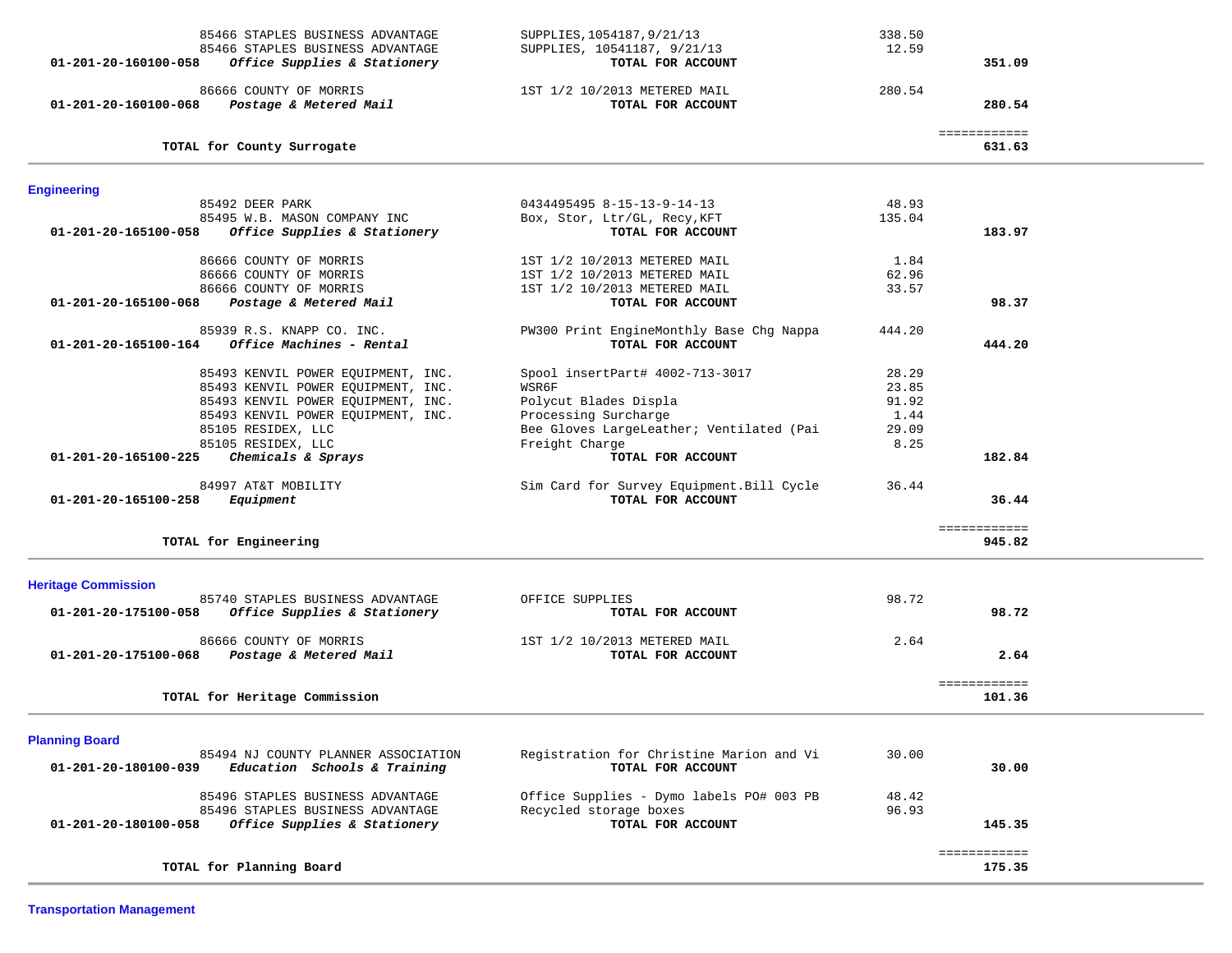| 85925 UNITED PARCEL SERVICE<br>01-201-20-180105-059 Other General Expenses                                                   | Shipment from Gerald Rohsler to Megan E<br>TOTAL FOR ACCOUNT                                              | 21.27                      | 74.32                    |  |
|------------------------------------------------------------------------------------------------------------------------------|-----------------------------------------------------------------------------------------------------------|----------------------------|--------------------------|--|
| TOTAL for Transportation Management                                                                                          |                                                                                                           |                            | ============<br>74.32    |  |
| <b>PDT - General Admin</b>                                                                                                   |                                                                                                           |                            |                          |  |
| 85926 STAPLES BUSINESS ADVANTAGE<br>85926 STAPLES BUSINESS ADVANTAGE<br>Office Supplies & Stationery<br>01-201-20-180115-058 | Kitchen supply order #7106495391-000-001<br>Office & plotter ink cartridges Order #7<br>TOTAL FOR ACCOUNT | 67.78<br>200.60            | 268.38                   |  |
| 85759 LONGFELLOWS SANDWICH DELI<br>Other General Expenses<br>01-201-20-180115-059                                            | Dinner and beverages for the September 3<br>TOTAL FOR ACCOUNT                                             | 86.00                      | 86.00                    |  |
| 86666 COUNTY OF MORRIS<br>01-201-20-180115-068 Postage & Metered Mail                                                        | 1ST 1/2 10/2013 METERED MAIL<br>TOTAL FOR ACCOUNT                                                         | 52.71                      | 52.71                    |  |
| 83778 KYOCERA MITA AMERICA INC<br>83778 KYOCERA MITA AMERICA INC<br>Office Machines - Rental<br>01-201-20-180115-164         | Account schedule #7629689-030 FINAL PAYM<br>Account schedule #7629689-043 FINAL PAYM<br>TOTAL FOR ACCOUNT | 1,381.56<br>1,381.56       | 2,763.12                 |  |
| TOTAL for PDT - General Admin                                                                                                |                                                                                                           |                            | ============<br>3,170.21 |  |
| <b>Preservation Trust</b><br>85497 STAPLES BUSINESS ADVANTAGE<br>01-201-20-180120-058 Office Supplies & Stationery           | Office Supply Order - Storage boxes Cust<br>TOTAL FOR ACCOUNT                                             | 64.62                      | 64.62                    |  |
| TOTAL for Preservation Trust                                                                                                 |                                                                                                           |                            | ============<br>64.62    |  |
| <b>County Weights &amp; Measures</b>                                                                                         |                                                                                                           |                            |                          |  |
| 85705 STEVE DONNELLY<br>Education Schools & Training<br>01-201-22-201100-039                                                 | NJMVC CDL EXAM FEE<br>TOTAL FOR ACCOUNT                                                                   | 125.00                     | 125.00                   |  |
| 85713 LONGFELLOWS SANDWICH DELI<br>01-201-22-201100-059 Other General Expenses                                               | SANDWICH PLATTER-SALADS-DRINKS<br>TOTAL FOR ACCOUNT                                                       | 159.00                     | 159.00                   |  |
| 86666 COUNTY OF MORRIS<br>Postage & Metered Mail<br>01-201-22-201100-068                                                     | 1ST 1/2 10/2013 METERED MAIL<br>TOTAL FOR ACCOUNT                                                         | 7.10                       | 7.10                     |  |
| 85560 DEER PARK<br>$01-201-22-201100-084$ Other Outside Services                                                             | $0426700738$ $8/15/13 - 9/14/13$<br>TOTAL FOR ACCOUNT                                                     | 39.36                      | 39.36                    |  |
| 86493 JERSEY CENTRAL POWER & LIGHT<br>01-201-22-201100-137<br><i>Electricity</i>                                             | 10 00 07 0512 7 7/ WEIGHTS & MEASURES<br>TOTAL FOR ACCOUNT                                                | 2,066.93                   | 2,066.93                 |  |
| 86686 NATIONAL FUEL OIL INC.<br>01-201-22-201100-140 Gas Purchases                                                           | FUEL CHARGES 9/13<br>TOTAL FOR ACCOUNT                                                                    | 702.78                     | 702.78                   |  |
| 86214 HESS CORPORATION<br>86495 PSE&G CO<br>01-201-22-201100-141 Natural Gas                                                 | WEIGHTS & MEASURES (62830/612936)<br>REF # MOMBAG/ 65-513-961-00 W & M<br>TOTAL FOR ACCOUNT               | 20.15<br>109.59            | 129.74                   |  |
| 84156 EDI/ERGOSPACE DESIGN INC<br>84156 EDI/ERGOSPACE DESIGN INC<br>85709 MORRIS PLAINS SHOES & REPAIR                       | GLOBAL MODEL 3991 EXECUTIVE HIGH BACK T<br>GLOBAL MODEL 3966 HIGH BACK TILTER<br>2223 10D - SAFETY BOOTS  | 654.06<br>640.86<br>179.00 |                          |  |
| 85092 PABCO INDUSTRIES, LLC<br>$01 - 201 - 22 - 201100 - 258$ Equipment                                                      | CUST #- MORCOUOTE-20 VIRGIN MATERIAL BLA<br>TOTAL FOR ACCOUNT                                             | 219.00                     | 1,692.92                 |  |

85925 UNITED PARCEL SERVICE Shipment from John Hayes to Cecelia Lein 53.05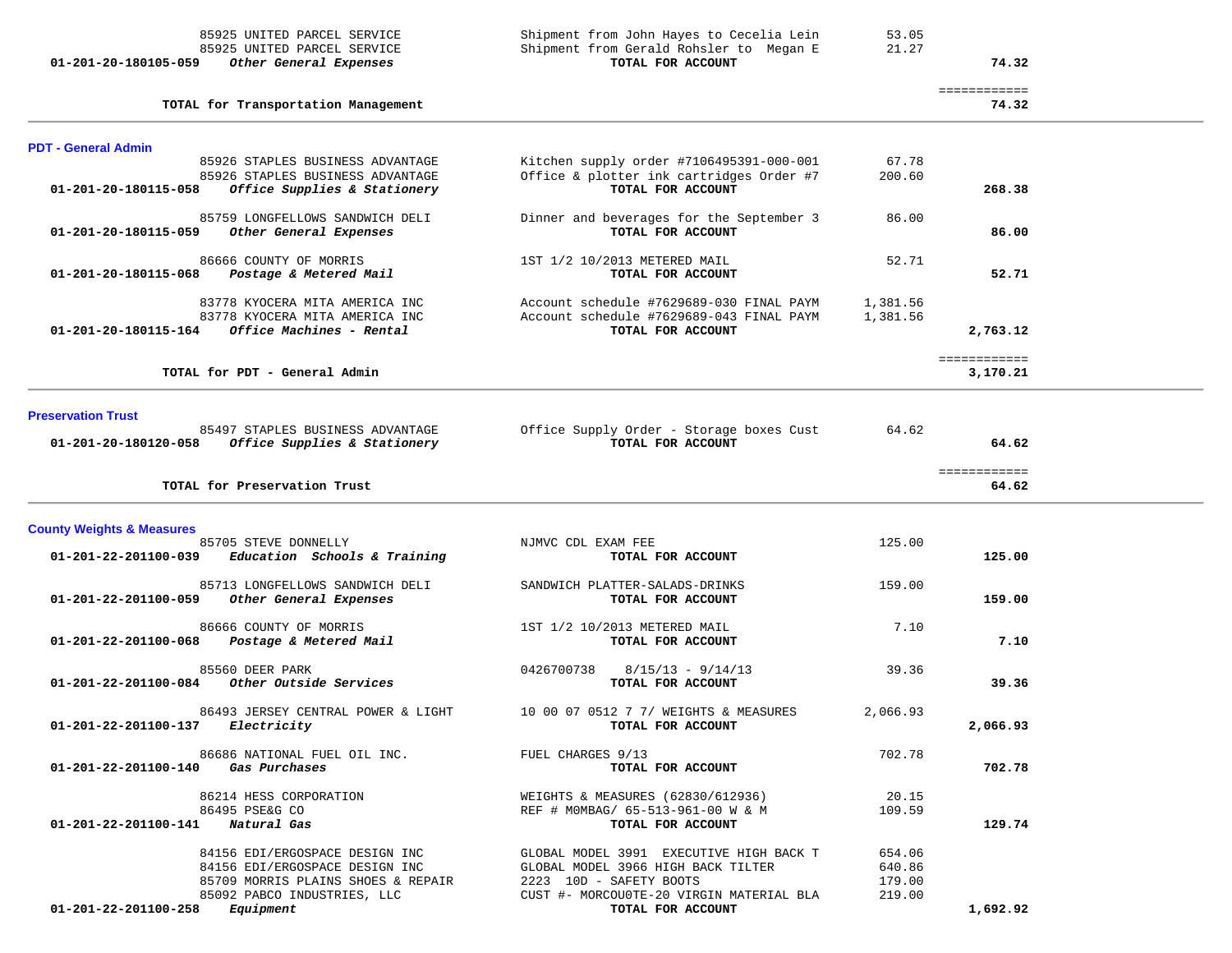| 01-201-22-201100-262                  | 85710 DIVITA BALANCE SERVICE CO LLC<br>Machinery Repairs & Parts | EKI EWI RECHARGEABLE BATTERY<br>TOTAL FOR ACCOUNT                                    | 195.00         | 195.00                       |  |
|---------------------------------------|------------------------------------------------------------------|--------------------------------------------------------------------------------------|----------------|------------------------------|--|
|                                       | TOTAL for County Weights & Measures                              |                                                                                      |                | ============<br>5,117.83     |  |
| <b>Employee Group Insurance</b>       | 86085 HORIZON BLUE CROSS BLUE SHIELD                             | October, 2013 HMO Main Cty and Morris Vi 1,274,451.47                                |                |                              |  |
| 01-201-23-220100-090                  | Employee Group Insurance Expenditures                            | TOTAL FOR ACCOUNT                                                                    |                | 1,274,451.47                 |  |
|                                       | TOTAL for Employee Group Insurance                               |                                                                                      |                | ============<br>1,274,451.47 |  |
| <b>Office of Emergency Management</b> |                                                                  |                                                                                      |                |                              |  |
| 01-201-25-252100-031                  | 85758 AT&T MOBILITY<br>Cellular Phones/Pagers                    | AC#996867302<br>TOTAL FOR ACCOUNT                                                    | 46.95          | 46.95                        |  |
|                                       |                                                                  |                                                                                      |                |                              |  |
|                                       | 85021 JEFFREY PAUL<br>85021 JEFFREY PAUL                         | Medical Preparedness & Response For Bomb<br>Municipal Coordinators' Meeting - 9/10/1 | 98.07<br>30.60 |                              |  |
| 01-201-25-252100-039                  | Education Schools & Training                                     | TOTAL FOR ACCOUNT                                                                    |                | 128.67                       |  |
|                                       | 85554 STAPLES BUSINESS ADVANTAGE                                 | Customer # NYC 1054187                                                               | 98.73          |                              |  |
|                                       | 85741 DEER PARK                                                  | Account 0434613212                                                                   | 18.93          |                              |  |
|                                       | 84475 HILLS SIGNS                                                | E102 Reflective Equipment Markers per at                                             | 366.00         |                              |  |
| 01-201-25-252100-058                  | Office Supplies & Stationery                                     | TOTAL FOR ACCOUNT                                                                    |                | 483.66                       |  |
|                                       | 85022 CABLEVISION                                                | Account 07876-529178-02-1 9/15/13-10/14                                              | 244.37         |                              |  |
|                                       | 85086 CABLEVISION                                                | Account 07876-618074-01-5 Service Perio                                              | 825.72         |                              |  |
|                                       | 85021 JEFFREY PAUL                                               | OfficeMax - Wireless Display Presenter                                               | 54.36          |                              |  |
|                                       | 85021 JEFFREY PAUL<br>84474 ATHOME MEDICAL                       | DirecTV - Mobile Command Center<br>Oxygen Tanks and associated products per          | 53.42<br>70.00 |                              |  |
|                                       | 84705 PERFORMANCE TRAILERS INC.                                  | Western Shelter Trailer Repair per attac                                             | 108.80         |                              |  |
|                                       | 86322 TREASURER-STATE OF NEW JERSEY                              | NJ Uniform Fire Code Subscription Servic                                             | 90.00          |                              |  |
| $01 - 201 - 25 - 252100 - 059$        | Other General Expenses                                           | TOTAL FOR ACCOUNT                                                                    |                | 1,446.67                     |  |
|                                       | 86666 COUNTY OF MORRIS                                           | 1ST 1/2 10/2013 METERED MAIL                                                         | 2.24           |                              |  |
|                                       | 86666 COUNTY OF MORRIS                                           | 1ST 1/2 10/2013 METERED MAIL                                                         | 0.92           |                              |  |
| 01-201-25-252100-068                  | Postage & Metered Mail                                           | TOTAL FOR ACCOUNT                                                                    |                | 3.16                         |  |
|                                       | 85729 BREAKING NEWS NETWORK INC                                  | Morris County OEM - 12 Units                                                         | 2,152.80       |                              |  |
| 01-201-25-252100-146                  | Telephone                                                        | TOTAL FOR ACCOUNT                                                                    |                | 2,152.80                     |  |
|                                       | 85752 FFI PROFESSIONAL SAFETY SERVICES                           | OEM 5.11 Gear per invoice dated 9/24/13                                              | 48.24          |                              |  |
| 01-201-25-252100-258                  | Equipment                                                        | TOTAL FOR ACCOUNT                                                                    |                | 48.24                        |  |
|                                       | TOTAL for Office of Emergency Management                         |                                                                                      |                | ============<br>4,310.15     |  |

| <b>Communications Center</b>                         |                                          |          |          |
|------------------------------------------------------|------------------------------------------|----------|----------|
| 85570 DEER PARK                                      | 0434508784 for 8/1 - 8/31/11             | 185.38   |          |
| Office Supplies & Stationery<br>01-201-25-252105-058 | TOTAL FOR ACCOUNT                        |          | 185.38   |
| 86666 COUNTY OF MORRIS                               | 1ST 1/2 10/2013 METERED MAIL             | 13.74    |          |
| 01-201-25-252105-068<br>Postage & Metered Mail       | TOTAL FOR ACCOUNT                        |          | 13.74    |
| 84450 VISUAL COMPUTER SOLUTIONS                      | PR4300 - annual support & upgrade plance | 1,339.00 |          |
| Software Maintenance<br>01-201-25-252105-078         | TOTAL FOR ACCOUNT                        |          | 1,339.00 |
| 85833 AMERICAN TOWER CORPORATION                     | Tower rental for October 2013 Green Pond | 1,800.00 |          |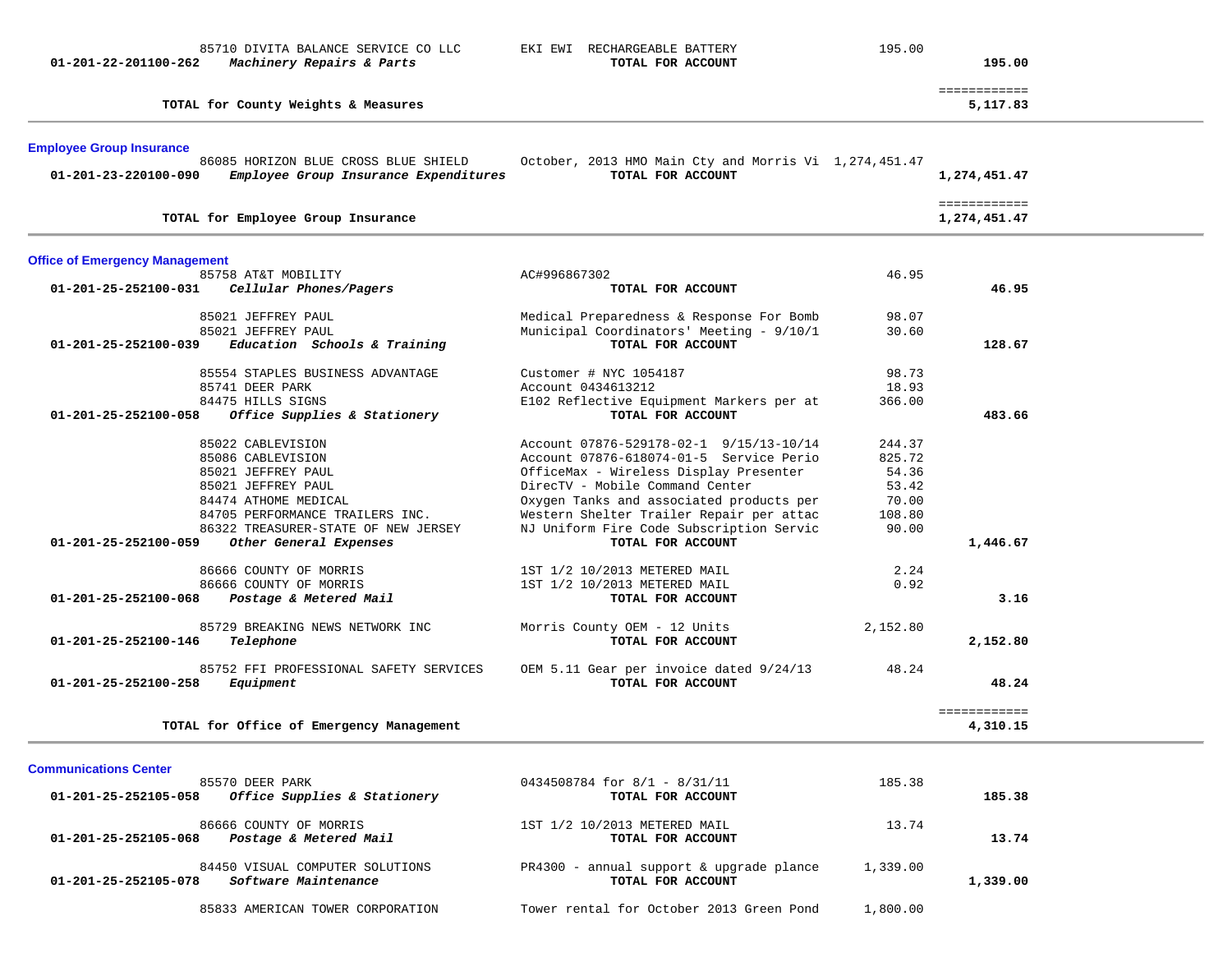| 01-201-25-252105-131<br>County Wide Radio System   | TOTAL FOR ACCOUNT                                                                    |                   | 1,800.00                 |  |
|----------------------------------------------------|--------------------------------------------------------------------------------------|-------------------|--------------------------|--|
| 86017 UNIVERSAL UNIFORM SALES CO INC               | DeVoe per invoice Co-op#23                                                           | 239.79            |                          |  |
| 86017 UNIVERSAL UNIFORM SALES CO INC               | Stackhouse per invoice Co-op#23                                                      | 24.00             |                          |  |
| 01-201-25-252105-202<br>Uniform And Accessories    | TOTAL FOR ACCOUNT                                                                    |                   | 263.79                   |  |
|                                                    |                                                                                      |                   |                          |  |
| 84856 LASHEN ELECTRONICS INC                       | $11.1"$ black ty $100pk$                                                             | 12.79             |                          |  |
| 84856 LASHEN ELECTRONICS INC                       | CAT Cable 100pk                                                                      | 22.98             |                          |  |
| 84856 LASHEN ELECTRONICS INC                       | RJ45 CAt6                                                                            | 102.14            |                          |  |
| 84856 LASHEN ELECTRONICS INC                       | 7.5"Black Ty xLb 1K                                                                  | 46.66             |                          |  |
| 01-201-25-252105-258<br>Equipment                  | TOTAL FOR ACCOUNT                                                                    |                   | 184.57                   |  |
|                                                    |                                                                                      |                   |                          |  |
| TOTAL for Communications Center                    |                                                                                      |                   | ============<br>3,786.48 |  |
| <b>County Medical Examiner Office</b>              |                                                                                      |                   |                          |  |
| 85824 GARY HARRIS                                  | RMB Mileage 3rd Qtr 2013                                                             | 18.90             |                          |  |
| 85825 GIOVANNA ALVES                               | RMB Mileage 2nd Qtr 2013                                                             | 8.40              |                          |  |
| 85825 GIOVANNA ALVES                               | RMB Mileage 3rd Qtr                                                                  | 9.80              |                          |  |
| 01-201-25-254100-059<br>Other General Expenses     | TOTAL FOR ACCOUNT                                                                    |                   | 37.10                    |  |
|                                                    |                                                                                      |                   |                          |  |
| 86666 COUNTY OF MORRIS                             | 1ST 1/2 10/2013 METERED MAIL                                                         | 18.00             |                          |  |
| Postage & Metered Mail<br>01-201-25-254100-068     | TOTAL FOR ACCOUNT                                                                    |                   | 18.00                    |  |
|                                                    |                                                                                      |                   |                          |  |
| 85631 FISHER HEALTHCARE                            | Heat Seal Bags AC#557815-001                                                         | 450.20            |                          |  |
| 85631 FISHER HEALTHCARE                            | Respirators AC#557815-001                                                            | 133.44            |                          |  |
| 85633 MORRISTOWN MEMORIAL/PATHOLOGY                | A1306501213 3/06/13                                                                  | 888.00            |                          |  |
| 85633 MORRISTOWN MEMORIAL/PATHOLOGY                | A1307302146 3/14/13                                                                  | 197.00            |                          |  |
| X-Ray & Medical Supplies<br>01-201-25-254100-203   | TOTAL FOR ACCOUNT                                                                    |                   | 1,668.64                 |  |
|                                                    |                                                                                      |                   | ============             |  |
| TOTAL for County Medical Examiner Office           |                                                                                      |                   | 1,723.74                 |  |
|                                                    |                                                                                      |                   |                          |  |
| <b>County Sheriff's Department</b>                 |                                                                                      |                   |                          |  |
| 82793 GRAINGER                                     | Crescent Tool Set - Item#3LJG9, Model#CT                                             | 119.44            |                          |  |
| 82809 EVIDENT CRIME SCENE PRODUCTS                 | Item#9064 - ORION-LITE DNA Recovery Fiel                                             | 425.00            |                          |  |
| 82809 EVIDENT CRIME SCENE PRODUCTS                 | Item#4115EY - EVIDENCE/Yellow Plastic Fl                                             | 15.00             |                          |  |
| 82809 EVIDENT CRIME SCENE PRODUCTS                 | Item#9015 - Blood Spatter Kit 2015                                                   | 265.00            |                          |  |
| 82809 EVIDENT CRIME SCENE PRODUCTS                 | Shipping & Handling                                                                  | 39.00             |                          |  |
|                                                    |                                                                                      | 64.99             |                          |  |
| 82808 GALLS, LLC                                   | 4852044 Item#TK042 - Dyna Med Trunk Fir                                              |                   |                          |  |
| 82810 MORRISTOWN LUMBER &                          | Item#06300 - BASIC LASER MEASURE, SKU#69                                             | 149.99            |                          |  |
| 82804 UNIOUE PHOTO INC                             | Item#BGR1903C - (190CSPRO3 CARBON FIBER                                              | 263.99            |                          |  |
| 82804 UNIQUE PHOTO INC                             | Item#BGR322RC2 - (322RC2 GRIP BALL QR W/                                             | 168.89            |                          |  |
| 82804 UNIQUE PHOTO INC                             | Item#CNL4504 - (60MM 2.8 MACRO EF-S USM)                                             | 446.00            |                          |  |
| 82804 UNIQUE PHOTO INC                             | Item#BGR222 - (222 / 3265 GRIP ACT BALLH                                             | 128.99            |                          |  |
| 01-201-25-270100-059<br>Other General Expenses     | TOTAL FOR ACCOUNT                                                                    |                   | 2,086.29                 |  |
| 86666 COUNTY OF MORRIS                             | 1ST 1/2 10/2013 METERED MAIL                                                         | 488.18            |                          |  |
| 01-201-25-270100-068 Postage & Metered Mail        | TOTAL FOR ACCOUNT                                                                    |                   | 488.18                   |  |
|                                                    |                                                                                      |                   |                          |  |
| 85029 U.S. SECURITY ASSOCIATES, INC.               | $573 - 1067 - 000$ GUARDS - $8/9/13$ - $8/15/13$ ,                                   | 2,271.68          |                          |  |
| 85029 U.S. SECURITY ASSOCIATES, INC.               | GUARDS - 8/23/13 - 8/29/13, Inv dtd 8/29                                             | 2,382.80          |                          |  |
| Other Outside Services<br>01-201-25-270100-084     | TOTAL FOR ACCOUNT                                                                    |                   | 4,654.48                 |  |
|                                                    |                                                                                      |                   |                          |  |
| 85049 FAUNA FOODS CORP.<br>85049 FAUNA FOODS CORP. | Dog food - PFB Euk PP 30/20 441b, Item#I<br>Redbarn Roll Large Beef 41b/8, Item#RB10 | 1,348.00<br>47.47 |                          |  |
|                                                    | TOTAL FOR ACCOUNT                                                                    |                   |                          |  |
| 01-201-25-270100-185<br>Food                       |                                                                                      |                   | 1,395.47                 |  |

| 84051 UNIVERSAL UNIFORM SALES CO INC |  |  | Benevento - uniforms  | 150.00   |
|--------------------------------------|--|--|-----------------------|----------|
| 84051 UNIVERSAL UNIFORM SALES CO INC |  |  | Delturco - equipment  | 54.50    |
| 84051 UNIVERSAL UNIFORM SALES CO INC |  |  | CREDIT- leather goods | $-26.00$ |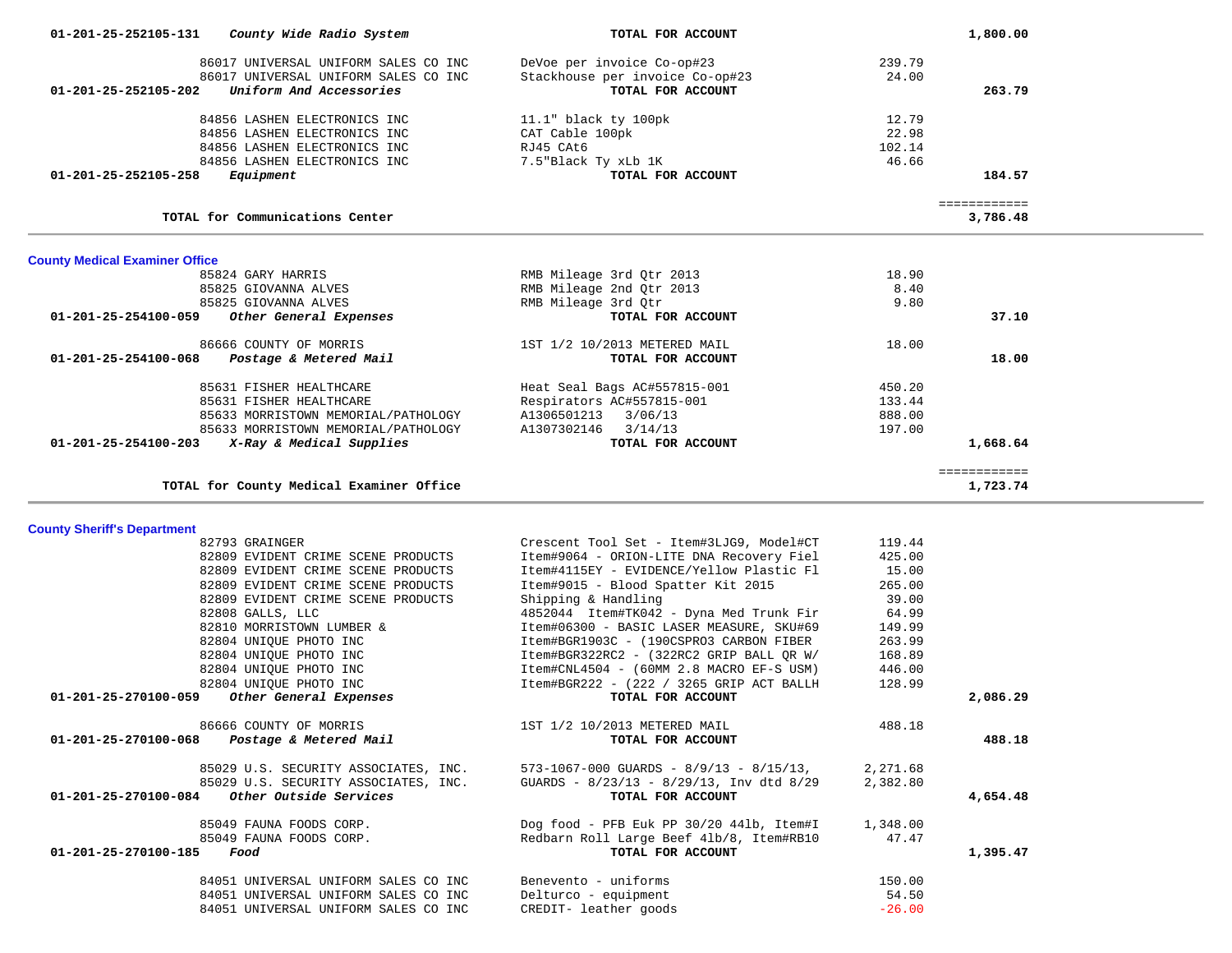| 84051 UNIVERSAL UNIFORM SALES CO INC                 | Marinelli - uniform                             | 934.95   |              |  |
|------------------------------------------------------|-------------------------------------------------|----------|--------------|--|
| 85998 EMMANUEL MALASIG                               | RECRUIT - Sneakers for Academy training,        | 70.00    |              |  |
| Uniform And Accessories<br>01-201-25-270100-202      | TOTAL FOR ACCOUNT                               |          | 1,183.45     |  |
|                                                      |                                                 |          |              |  |
| 85032 MIRION TECHNOLOGIES (GDS) INC                  | Film, Inv dtd 8/31/13, Acct#11512S              | 448.21   |              |  |
| X-Ray & Medical Supplies<br>01-201-25-270100-203     | TOTAL FOR ACCOUNT                               |          | 448.21       |  |
|                                                      |                                                 |          | ============ |  |
| TOTAL for County Sheriff's Department                |                                                 |          | 10,256.08    |  |
|                                                      |                                                 |          |              |  |
| <b>County Prosecutor's Office</b>                    |                                                 |          |              |  |
| 86105 BETTY ANN DERCO                                | Reg. On Call Supplemental Pay for Sept.         | 27.15    |              |  |
| 86105 BETTY ANN DERCO                                | Supplemental Case Pays (130916MRMM17-9/1        | 100.00   |              |  |
| 86118 BERYL SKOG                                     | Reg.On Call Supplement for Sept.2013            | 5.70     |              |  |
| 86118 BERYL SKOG                                     | Supplemental Case Pays(130922MRSCD01-9/2        | 200.00   |              |  |
| 86116 DIANE DINUNZIO                                 | Reg On Call Supplemental Pay for Septemb        | 22.05    |              |  |
| 86116 DIANE DINUNZIO                                 | Supplemental Case Pay (130917MRMM18 9/17        | 50.00    |              |  |
| 86117 JANET B. NOVELLO                               | Reg.On Call Supplement-June 2013                | 1.80     |              |  |
| 86117 JANET B. NOVELLO                               | Reg.On Call Supplement- July 2013               | 16.20    |              |  |
| 86117 JANET B. NOVELLO                               | Reg.On Call Supplement-Aug.2013                 | 15.15    |              |  |
| 86117 JANET B. NOVELLO                               | Reg.On Call Supplemental Pay-Sept. 2013         | 14.40    |              |  |
| 86117 JANET B. NOVELLO                               | Supplemental Case Pay-Sept.2013 (130903M        | 50.00    |              |  |
| 86120 JUNE WITTY                                     | Reg. On Call Supplement for Sept. 2013          | 20.70    |              |  |
| 86120 JUNE WITTY                                     | Supplemental Case Pay (13091706MRDO-9/17        | 100.00   |              |  |
| 01-201-25-275100-016<br>Outside Salaries & Wages     | TOTAL FOR ACCOUNT                               |          | 623.15       |  |
| 84810 VERIZON WIRELESS                               | Account #242004961-00001 7/24-8/23/13           | 5,825.95 |              |  |
| 01-201-25-275100-031<br>Cellular Phones/Pagers       | TOTAL FOR ACCOUNT                               |          | 5,825.95     |  |
|                                                      |                                                 |          |              |  |
| 85788 GRAPHIC TECHNOLOGY SERVICES, INC.              | HP 4300 Maintenance Kits OEM exchange**A        | 460.00   |              |  |
| 85788 GRAPHIC TECHNOLOGY SERVICES, INC.              | UPS Ground Freight                              | 12.50    |              |  |
| 84245 DELL MARKETING L.P.                            | Quote #1015026357852- Extended Service t        | 9,849.99 |              |  |
| Data Processing Supplies<br>01-201-25-275100-037     | TOTAL FOR ACCOUNT                               |          | 10,322.49    |  |
| 83828 OPEN TEXT INC.                                 | 1 year standard support- fax server- Ren        | 3,200.00 |              |  |
| 01-201-25-275100-044<br>Equipment Service Agreements | TOTAL FOR ACCOUNT                               |          | 3,200.00     |  |
|                                                      |                                                 |          |              |  |
| 85790 STAPLES BUSINESS ADVANTAGE                     | Account #NYC1054187- Staples and Earbuds        | 18.00    |              |  |
| 85790 STAPLES BUSINESS ADVANTAGE                     | Account #NYC1054187- White Message pads         | 13.86    |              |  |
| 85790 STAPLES BUSINESS ADVANTAGE                     | Account #NYC1054187-erase markers, pads, p      | 105.03   |              |  |
| 85307 STAPLES BUSINESS ADVANTAGE                     |                                                 | 24.69    |              |  |
| Office Supplies & Stationery<br>01-201-25-275100-058 | TOTAL FOR ACCOUNT                               |          | 161.58       |  |
|                                                      |                                                 |          |              |  |
| 86339 FEDEX                                          | Account #1051-0576-2 OCT 07, 2013 (9/27         | 164.32   |              |  |
| 86093 FEDEX                                          | Account #1051-0576-2 SEPT 30, 2013 9/           | 104.64   |              |  |
| 86666 COUNTY OF MORRIS                               | 1ST 1/2 10/2013 METERED MAIL                    | 985.18   |              |  |
| 01-201-25-275100-068<br>Postage & Metered Mail       | TOTAL FOR ACCOUNT                               |          | 1,254.14     |  |
| 85797 DOROTHY DIFABIO                                | Mileage Reimbursement                           | 4.10     |              |  |
| 01-201-25-275100-082<br>Travel Expense               | TOTAL FOR ACCOUNT                               |          | 4.10         |  |
|                                                      |                                                 |          |              |  |
| 85813 ATLANTIC TRAINING CENTER                       | Det.Bruce LaFera**EMT Refresher Session         | 80.00    |              |  |
| 85813 ATLANTIC TRAINING CENTER                       | EMT Refresher Class B- Medical                  | 80.00    |              |  |
| 85813 ATLANTIC TRAINING CENTER                       | EMT Refreher Class C- Trauma                    | 80.00    |              |  |
| 85207 APPLE INC                                      | Quote/Proposal Letter 2100869236**iPad w        | 829.00   |              |  |
| 85207 APPLE INC                                      | Apples Wireless KeyPad ***FOR PROSECUTOR        | 69.00    |              |  |
| 86324 CABLEVISION                                    | $07876 - 625785 - 01 - 9$ $10/01/13 - 10/31/13$ | 214.85   |              |  |
| 86324 CABLEVISION                                    | $07876 - 616338 - 01 - 7$ $10/1/13 - 10/31/13$  | 169.90   |              |  |
| 86324 CABLEVISION                                    | 07876-629490-01-0 10/08/13-11/07/13             | 109.78   |              |  |
| 86324 CABLEVISION                                    | 07876-629289-01-7 10/08/13-11/07/13             | 61.98    |              |  |
| 85202 HELRICK'S INC                                  | 2" BURL WALNUT FRAMES 39X27 WITH PLEXI H        | 214.00   |              |  |
| 85202 HELRICK'S INC                                  | BLACK READYMADES-11X14 COMPLETE                 | 154.80   |              |  |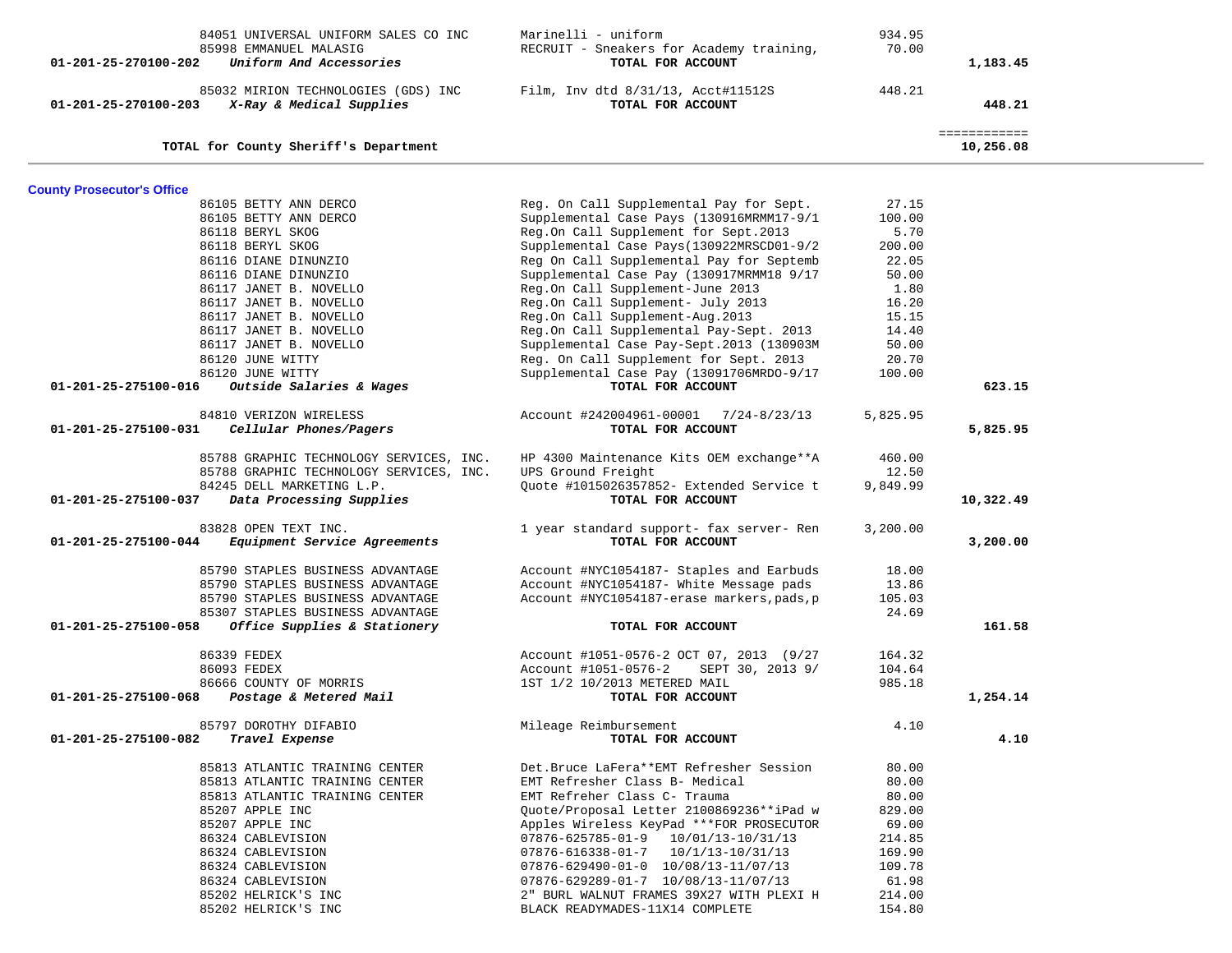| 85202 HELRICK'S INC<br>85198 M.C. BAR ASSOCIATION<br>85791 PAPER MART INC<br>84843 U.S. MARSHALS SURVIVOR<br>86743 MATTHEW TRIOANO<br>Investigation Expense<br>01-201-25-275100-118 | SHIPPING<br>MCBA/MCLE Building the Trial Record & Ar<br>8 1/2 x 11 Copy Paper-Bright White<br>The First Annual NY/NJ US Marshals Survi<br>Round Trip Airfare for AP Troiano, Det.S<br>TOTAL FOR ACCOUNT | 15.12<br>89.00<br>1,234.00<br>300.00<br>2,232.83 | 5,934.26     |
|-------------------------------------------------------------------------------------------------------------------------------------------------------------------------------------|---------------------------------------------------------------------------------------------------------------------------------------------------------------------------------------------------------|--------------------------------------------------|--------------|
| 85194 CYNTHIA WILCOX LISCHIK<br>01-201-25-275100-121<br>Witness Fees And Mileage                                                                                                    | Professional Services (7/21/13) State v<br>TOTAL FOR ACCOUNT                                                                                                                                            | 1,000.00                                         | 1,000.00     |
| 85321 RAHWAY TRAVEL<br>01-201-25-275100-126<br>Court Expenses-Extradition                                                                                                           | Extradition Travel Expense- RE: State v<br>TOTAL FOR ACCOUNT                                                                                                                                            | 1,354.00                                         | 1,354.00     |
| 85795 DEER PARK<br>01-201-25-275100-147<br>Water                                                                                                                                    | Account #0434996856 (8/15-9/14/13) Water<br>TOTAL FOR ACCOUNT                                                                                                                                           | 286.96                                           | 286.96       |
| 84806 STATE TOXICOLOGY LABORATORY<br>85205 THE INSTITUTE FOR FORENSIC<br>84847 ZEE MEDICAL INC.                                                                                     | Background drug tests<br>Psychological Evaluation for Det.candida<br>SEU- First Aid Kit restocked.                                                                                                      | 270.00<br>425.00<br>131.80                       |              |
| Medical<br>01-201-25-275100-189                                                                                                                                                     | TOTAL FOR ACCOUNT                                                                                                                                                                                       |                                                  | 826.80       |
|                                                                                                                                                                                     |                                                                                                                                                                                                         |                                                  | ============ |

30,793.43

TOTAL for County Prosecutor's Office

**County Jail** 

| 85486 DONNA GRUBLE                                   | REIMBURSEMENT FOR MEMBERSHIP DUES TO ACA      | 75.00    |          |
|------------------------------------------------------|-----------------------------------------------|----------|----------|
| Associations and Memberships<br>01-201-25-280100-023 | TOTAL FOR ACCOUNT                             |          | 75.00    |
| 84769 VERIZON WIRELESS                               | CELL PHONES DATED 8.26.13                     | 190.60   |          |
| Cellular Phones/Pagers<br>01-201-25-280100-031       | TOTAL FOR ACCOUNT                             |          | 190.60   |
| 85771 ANDREW GILLEN                                  | REIMBURSEMENT FOR MEAL DURING TRAINING 0 9.99 |          |          |
| 85771 ANDREW GILLEN                                  | REIMBURSEMENT FOR MEAL DURING TRAINING O      | 19.99    |          |
| 85771 ANDREW GILLEN                                  | REIMBURSEMENT FOR MEAL DURING TRAINING O      | 12.79    |          |
| 85771 ANDREW GILLEN                                  | REIMBURSEMENT FOR MEAL DURING TRAINING O      | 8.48     |          |
| 86055 JOHN WEBBER                                    | REIMBURSEMENT FOR ROUND TRIP AIRFARE TO       | 484.60   |          |
| 86055 JOHN WEBBER                                    | REIMBURSEMENT FOR 1 BAG CHECK                 | 25.00    |          |
| 86055 JOHN WEBBER                                    | REIMBURSEMENT FOR LODGING FOR 3 NIGHTS        | 399.28   |          |
| 86055 JOHN WEBBER                                    | REIMBURSEMENT FOR CAR RENTAL                  | 276.78   |          |
| 86054 MELISSA PREVOZNAK                              | REIMBURSEMENT FOR TRAINING ON 9.18.13 PA      | 10.99    |          |
| 85481 NJ GANG INVESTIGATORS ASSOC.                   | TRAINING FOR M.MOLDE ON 8.16.13 DATED 8.      | 25.00    |          |
| 85481 NJ GANG INVESTIGATORS ASSOC.                   | TRAINING FOR M. MCCALL ON 8.16.13 DATED 8     | 25.00    |          |
| 85481 NJ GANG INVESTIGATORS ASSOC.                   | TRAINING FOR M.WARD ON 8.16.13 DATED 8.2      | 25.00    |          |
| 85481 NJ GANG INVESTIGATORS ASSOC.                   | TRAINING FOR T.STEWART ON 8.16.13 DATED       | 25.00    |          |
| 84660 ATLANTIC TRAINING CENTER                       | 9 CPR CARDS DATED 8.28.13                     | 90.00    |          |
| 84184 PESI HEALTHCARE                                | TRAINING FOR T.DONAN ON 10.9.13               | 179.99   |          |
| 84184 PESI HEALTHCARE                                | TRAINING FOR J.HARHEVKA ON 10.9.13            | 179.99   |          |
| 84184 PESI HEALTHCARE                                | TRAINING FOR N.WOODARD ON 10.10.13            | 179.99   |          |
| 84184 PESI HEALTHCARE                                | TRAINING FOR L.PETRUCCI ON 9.11.13 179.99     |          |          |
| 84184 PESI HEALTHCARE                                | TRAINING FOR E.YEAGER ON 9.11.13              | 179.99   |          |
| $01-201-25-280100-039$ Education Schools & Training  | TOTAL FOR ACCOUNT                             |          | 2,337.85 |
| 84851 CARRIER CORPORATION                            | HVAC SERVICE AGREEMENT FROM 9.1.13 TO 11      | 6,232.00 |          |
| $01-201-25-280100-044$ Equipment Service Agreements  | TOTAL FOR ACCOUNT                             |          | 6,232.00 |
| 85470 ALL-STAR IDENTIFICATION                        | ID SUPPLIES DATED 9.19.13                     | 1,487.00 |          |
| 01-201-25-280100-047 Identification Equip&Supplies   | TOTAL FOR ACCOUNT                             |          | 1,487.00 |
| 85469 STAPLES BUSINESS ADVANTAGE                     | OFFICE SUPPLIES DATED 9.7.13                  | 117.09   |          |
| 85469 STAPLES BUSINESS ADVANTAGE                     | OFFICE SUPPLIES DATED 9.7.13                  | 32.60    |          |
| 83019 U-LINE SHIPPING SUPPLY                         | STORAGE FILE BOXES PLUS SHIPPING DATED 7      | 320.79   |          |
| 86036 STAPLES BUSINESS ADVANTAGE                     | OFFICE SUPPLIES DATED 9.24.13                 | 705.08   |          |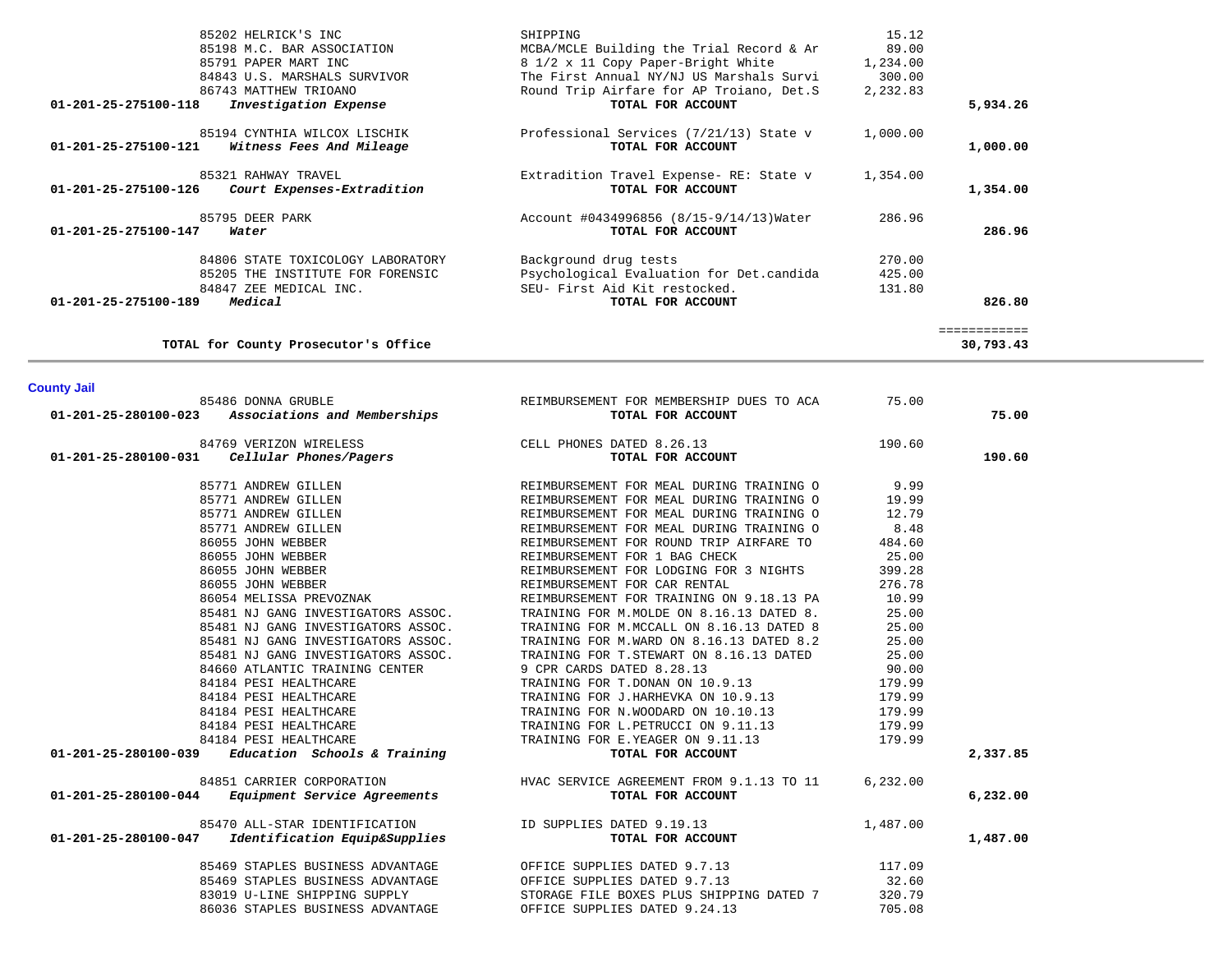| 86029 STAPLES BUSINESS ADVANTAGE<br>84771 STAPLES BUSINESS ADVANTAGE<br>84642 STAPLES BUSINESS ADVANTAGE<br>3 Office Supplies & Stationery                                                                                                                                                                                                                                                                                                                                                                                                                                                                                                                                                       | OFFICE SUPPLIES DATED 9.25.13 1,276.16<br>OFFICE SUPPLIES DATED 9.4.13 679.21<br>OFFICE SUPPLIES DATED 8.27.13 138.42<br><b>TOTAL FOR ACCOUNT</b>                                                                                                                                                                                                                                                                                                                                                                                                                                                                                                                                                                                                                                                                                        |                                                                                                                                                                               |           |
|--------------------------------------------------------------------------------------------------------------------------------------------------------------------------------------------------------------------------------------------------------------------------------------------------------------------------------------------------------------------------------------------------------------------------------------------------------------------------------------------------------------------------------------------------------------------------------------------------------------------------------------------------------------------------------------------------|------------------------------------------------------------------------------------------------------------------------------------------------------------------------------------------------------------------------------------------------------------------------------------------------------------------------------------------------------------------------------------------------------------------------------------------------------------------------------------------------------------------------------------------------------------------------------------------------------------------------------------------------------------------------------------------------------------------------------------------------------------------------------------------------------------------------------------------|-------------------------------------------------------------------------------------------------------------------------------------------------------------------------------|-----------|
| 01-201-25-280100-058                                                                                                                                                                                                                                                                                                                                                                                                                                                                                                                                                                                                                                                                             |                                                                                                                                                                                                                                                                                                                                                                                                                                                                                                                                                                                                                                                                                                                                                                                                                                          |                                                                                                                                                                               | 3,269.35  |
|                                                                                                                                                                                                                                                                                                                                                                                                                                                                                                                                                                                                                                                                                                  | 84645 TREASURER-STATE OF NEW JERSEY X-RAY MACHINE REG. RENEWAL FROM 11.1.13 106.00<br>84767 LAW ENFORCEMENT TARGETS INC<br>84648 ROYAL COMMUNICATIONS INC.<br>CAR RADIO INSTALL DATED 8.26.13<br>325.00<br>84643 STAPLES BUSINESS ADVANTAGE GPS DEVICES FOR VANS DATED 8.27.13 339.98                                                                                                                                                                                                                                                                                                                                                                                                                                                                                                                                                    |                                                                                                                                                                               |           |
| Other General Expenses<br>01-201-25-280100-059                                                                                                                                                                                                                                                                                                                                                                                                                                                                                                                                                                                                                                                   | TOTAL FOR ACCOUNT                                                                                                                                                                                                                                                                                                                                                                                                                                                                                                                                                                                                                                                                                                                                                                                                                        |                                                                                                                                                                               | 821.70    |
| % 86666 COUNTY OF MORRIS $1/2$ 10/2013 METERED MAIL <b>Postage &amp; Metered Mail</b><br>01-201-25-280100-068                                                                                                                                                                                                                                                                                                                                                                                                                                                                                                                                                                                    |                                                                                                                                                                                                                                                                                                                                                                                                                                                                                                                                                                                                                                                                                                                                                                                                                                          | 31.04                                                                                                                                                                         | 31.04     |
|                                                                                                                                                                                                                                                                                                                                                                                                                                                                                                                                                                                                                                                                                                  | 82263 A PARTY PLEASING RENTAL INC TENT, TABLE, & CHAIR RENTAL DATED 7.20.13<br>84659 ACME AMERICAN REPAIRS INC. PARTS FOR KITCHEN OVENS DATED 8.28.13<br>TENT, TABLE, & CHAIR RENTAL DATED 7.20.13 1,000.27<br>84772 ELEVATOR MAINTENANCE CORP<br>83991 T J'S SPORTWIDE TROPHY<br>84646 ADVANCE DISPOSAL SERVICES, INC. FACILITY REFUSE REMOVAL FOR AUG.2013 DATE 2,161.40                                                                                                                                                                                                                                                                                                                                                                                                                                                               | 2,691.34                                                                                                                                                                      |           |
| 01-201-25-280100-084 Other Outside Services                                                                                                                                                                                                                                                                                                                                                                                                                                                                                                                                                                                                                                                      |                                                                                                                                                                                                                                                                                                                                                                                                                                                                                                                                                                                                                                                                                                                                                                                                                                          |                                                                                                                                                                               | 6,680.34  |
| $01-201-25-280100-128$ Security Equipment                                                                                                                                                                                                                                                                                                                                                                                                                                                                                                                                                                                                                                                        | Other Outside Services<br>84640 CY DRAKE LOCKSMITHS, INC.<br>84641 KURT'S LOCKSMITH SERVICE, LLC<br>84641 KURT'S LOCKSMITH SERVICE, LLC<br>84641 KURT'S LOCKSMITH SERVICE, LLC<br>84641 KURT'S LOCKSMITH SERVICE, LLC<br>84641 KURT'S LOCK<br>TOTAL FOR ACCOUNT                                                                                                                                                                                                                                                                                                                                                                                                                                                                                                                                                                          |                                                                                                                                                                               | 1,107.00  |
| 85484 STAPLES BUSINESS ADVANTAGE 3 CHAIRS DATED 9.10.13<br>84765 STAPLES BUSINESS ADVANTAGE 1 CHAIR DATED 9.6.13<br>01-201-25-280100-162 Furniture & Fixtures                                                                                                                                                                                                                                                                                                                                                                                                                                                                                                                                    | TOTAL FOR ACCOUNT                                                                                                                                                                                                                                                                                                                                                                                                                                                                                                                                                                                                                                                                                                                                                                                                                        | 242.19<br>80.73                                                                                                                                                               | 322.92    |
| $01-201-25-280100-164$ Office Machines - Rental                                                                                                                                                                                                                                                                                                                                                                                                                                                                                                                                                                                                                                                  | 84816 KYOCERA MITA AMERICA, INC. TEASE PAYMENT FOR COPIERS IN RECORDS, MED 3,923.70<br>85471 MUNICIPAL CAPITAL CORP (QUARTERLY LEASE PAYMENT FOR COPIERS IN Q 3,192.54<br>TOTAL FOR ACCOUNT                                                                                                                                                                                                                                                                                                                                                                                                                                                                                                                                                                                                                                              |                                                                                                                                                                               | 7,116.24  |
| 85468 ARAMARK CORRECTIONAL SERVICES<br>86035 ARAMARK CORRECTIONAL SERVICES<br>86035 ARAMARK CORRECTIONAL SERVICES<br>86035 ARAMARK CORRECTIONAL SERVICES<br>86035 ARAMARK CORRECTIONAL SERVICES<br>84647 ARAMARK CORRECTIONAL SERVICES<br>84768 ARAMARK CORRECTIONAL SERVICES<br>84768 ARAMARK CORRECTIONAL SERVICES<br>84768 ARAMARK CORRECTIONAL SERVICES<br>01-201-25-280100-185<br>Food                                                                                                                                                                                                                                                                                                      | STAFF AND INMATE MEALS DATED 9.12.13 16,036.52<br>STAFF AND INMATE MEALS DATED 9.26.13 16,413.48<br>STAFF AND INMATE MEALS DATED 9.19.13<br>PROFESSIONAL GUEST MEALS DATED 9.19.13<br>STAFF MEALS DATED 9.26.13<br>STAFF AND INMATE MEALS DATED 8.29.13 15,442.15<br>STAFF AND INMATE MEALS DATED 9.5.13 15,333.45<br>INMATE MEALS DATED 9.5.13<br>GUEST BEVERAGES DATED 9.5.13<br><b>TOTAL FOR ACCOUNT</b>                                                                                                                                                                                                                                                                                                                                                                                                                              | 16,076.84<br>397.50<br>397.50<br>552.28<br>22.00                                                                                                                              | 80,671.72 |
| 84763 CONTRACT PHARMACY SERVICES INC<br>84763 CONTRACT PHARMACY SERVICES INC<br>80083 HEALTH CARE LOGISTICS INC.<br>84649 THE PULMONARY GROUP P.A<br>84644 MOORE MEDICAL LLC<br>84639 AFFILIATE MEDICAL ASSOCIATION<br>84639 AFFILIATE MEDICAL ASSOCIATION<br>84650 COMPREHENSIVE CARDIOVASCULAR<br>84759 DENTRUST DENTAL INC.<br>84654 DERMATOLOGY CONSULTANTS OF<br>84658 ID ASSOCIATES PA<br>84189 MOORE MEDICAL LLC<br>84187 MORRIS IMAGING ASSOC II PA<br>84656 MORRIS IMAGING ASSOC II PA<br>84656 MORRIS IMAGING ASSOC II PA<br>84656 MORRIS IMAGING ASSOC II PA<br>84657 MORRISTOWN PATHOLOGY ASSOCIATES<br>84655 PULMONARY & ALLERGY ASSOCIATES<br>84655 PULMONARY & ALLERGY ASSOCIATES | INMATE MEDICATION FOR AUG 2013 DATED 8.3 14,541.74<br>INMATE MEDICATION FOR INMATE HOUSED AT S<br>MEDICAL SUPPLIES PLUS FREIGHT DATED 6.11<br>MEDICAL CARE FOR J.OSORIOCASTILLO DATED<br>MEDICAL SUPPLIES DATED 8.28.13<br>MEDICAL CARE FOR N.COLE DATED 6.18.13<br>MEDICAL CARE FOR N.COLE DATED 7.17.13<br>MEDICAL CARE FOR A.KEARNEY DATED 8.5.13<br>INMATE DENTAL CARE FOR AUG 2013 DATED 9.<br>MEDICAL CARE FOR N.COLE DATED 8.23.13<br>MEDICAL CARE FOR J.OSORIOCASTILLO DATED<br>MEDICAL SUPPLIES DATED 8.22.13<br>MEDICAL CARE FOR C.HUGHS DATED 6/18, 20, 2<br>MEDICAL CARE FOR C.HUGHES DATED 6/28,29,<br>MEDICAL CARE FOR A. KEARNEY DATED 8/4,5/1<br>MEDICAL CARE FOR J.OSORIOCASTILLO DATED<br>MEDICAL CARE FOR J.OSORIOCASTILLO DATED<br>MEDICAL CARE FOR C.HUGHES DATED 6.24.13<br>MEDICAL CARE FOR C.HUGHES DATED 7.1.13 | 6.35<br>175.82<br>765.00<br>75.24<br>120.00<br>125.00<br>225.00<br>5,558.00<br>105.00<br>1,110.00<br>42.96<br>56.63<br>890.92<br>331.00<br>413.00<br>224.00<br>42.96<br>21.92 |           |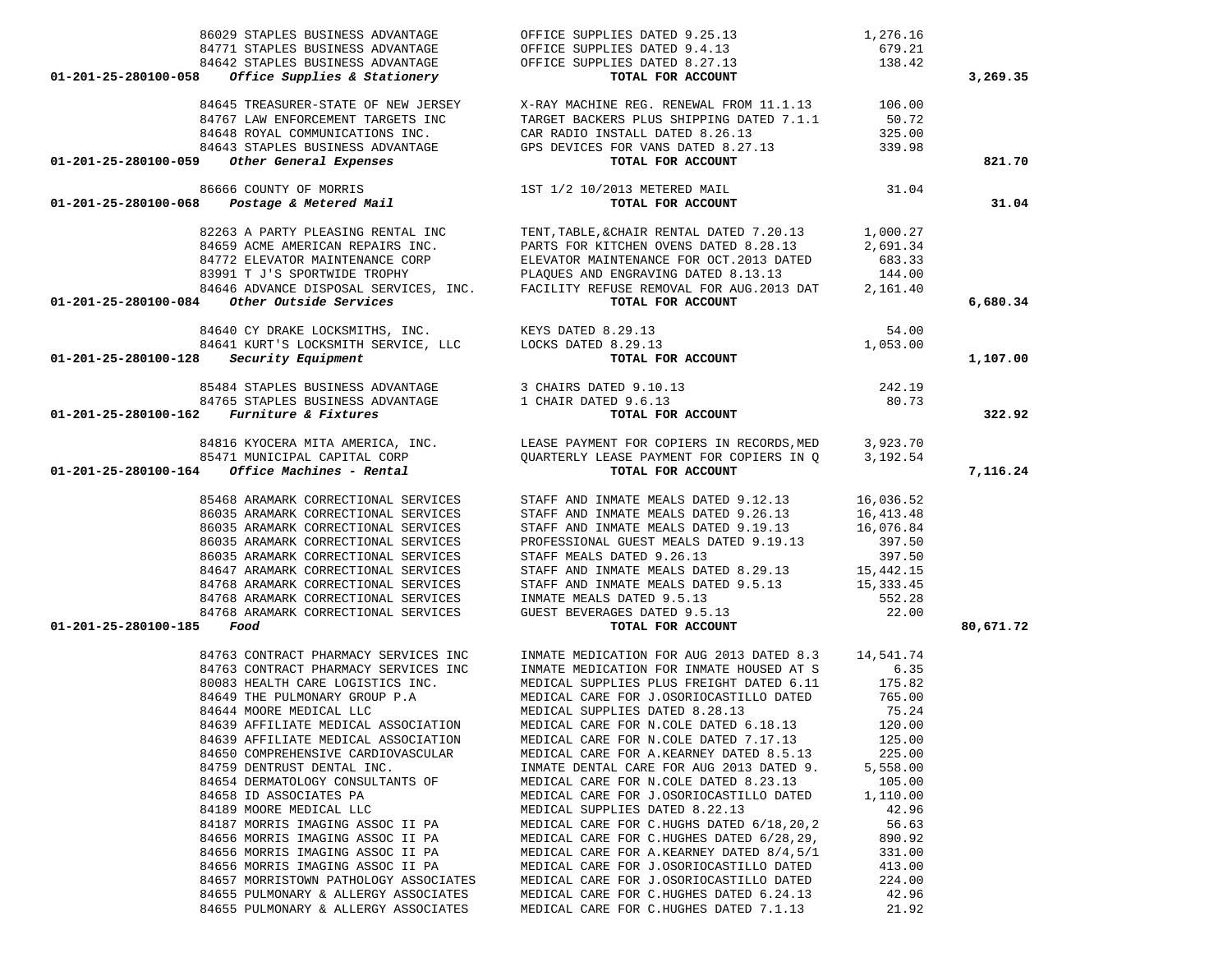| 84655 PULMONARY & ALLERGY ASSOCIATES                                                                                                                                                                                                                                                                                                                                                                                                                                            | MEDICAL CARE FOR C.HUGHES DATED 7.3.13                                                                                  | 21.92    |           |
|---------------------------------------------------------------------------------------------------------------------------------------------------------------------------------------------------------------------------------------------------------------------------------------------------------------------------------------------------------------------------------------------------------------------------------------------------------------------------------|-------------------------------------------------------------------------------------------------------------------------|----------|-----------|
| 84655 PULMONARY & ALLERGY ASSOCIATES                                                                                                                                                                                                                                                                                                                                                                                                                                            | MEDICAL CARE FOR C.HUGHES DATED 7.4.13                                                                                  | 21.92    |           |
| 84655 PULMONARY & ALLERGY ASSOCIATES                                                                                                                                                                                                                                                                                                                                                                                                                                            | MEDICAL CARE FOR C.HUGHES DATED 7.5.13                                                                                  | 21.92    |           |
| 84655 PULMONARY & ALLERGY ASSOCIATES                                                                                                                                                                                                                                                                                                                                                                                                                                            | MEDICAL CARE FOR C.HUGHES DATED 7.15.13 15.20                                                                           |          |           |
| 84186 PULMONARY & ALLERGY ASSOCIATES                                                                                                                                                                                                                                                                                                                                                                                                                                            | MEDICAL CARE FOR C.HUGHS DATED 6.26.13                                                                                  | 46.98    |           |
| 84186 PULMONARY & ALLERGY ASSOCIATES                                                                                                                                                                                                                                                                                                                                                                                                                                            | MEDICAL CARE FOR C.HUGHS DATED 6.28.13 21.92                                                                            |          |           |
| 84186 PULMONARY & ALLERGY ASSOCIATES                                                                                                                                                                                                                                                                                                                                                                                                                                            | MEDICAL CARE FOR C.HUGHS DATED 6.29.13                                                                                  | 21.92    |           |
|                                                                                                                                                                                                                                                                                                                                                                                                                                                                                 | 84186 PULMONARY & ALLERGY ASSOCIATES MEDICAL CARE FOR C.HUGHS DATED 6.30.13 21.92                                       |          |           |
| 01-201-25-280100-189 Medical                                                                                                                                                                                                                                                                                                                                                                                                                                                    | TOTAL FOR ACCOUNT                                                                                                       |          | 25,046.16 |
|                                                                                                                                                                                                                                                                                                                                                                                                                                                                                 |                                                                                                                         |          |           |
| 01-201-25-280100-198                                                                                                                                                                                                                                                                                                                                                                                                                                                            |                                                                                                                         |          | 1,500.00  |
|                                                                                                                                                                                                                                                                                                                                                                                                                                                                                 | 84669 THE INSTITUTE FOR FORENSIC EMPLOYEE EVALUATION DATED 8.22.13 1,500.00<br>3 Psychiatric Services TOTAL FOR ACCOUNT |          |           |
|                                                                                                                                                                                                                                                                                                                                                                                                                                                                                 |                                                                                                                         |          |           |
|                                                                                                                                                                                                                                                                                                                                                                                                                                                                                 |                                                                                                                         |          |           |
|                                                                                                                                                                                                                                                                                                                                                                                                                                                                                 |                                                                                                                         |          |           |
|                                                                                                                                                                                                                                                                                                                                                                                                                                                                                 |                                                                                                                         |          |           |
|                                                                                                                                                                                                                                                                                                                                                                                                                                                                                 |                                                                                                                         |          |           |
|                                                                                                                                                                                                                                                                                                                                                                                                                                                                                 |                                                                                                                         |          |           |
|                                                                                                                                                                                                                                                                                                                                                                                                                                                                                 |                                                                                                                         |          |           |
|                                                                                                                                                                                                                                                                                                                                                                                                                                                                                 |                                                                                                                         |          |           |
|                                                                                                                                                                                                                                                                                                                                                                                                                                                                                 |                                                                                                                         |          |           |
|                                                                                                                                                                                                                                                                                                                                                                                                                                                                                 |                                                                                                                         |          |           |
| 01-201-25-280100-198 Psychiatric Services<br>85769 DAWN QUELI<br>85769 DAWN QUELI<br>85769 DAWN QUELI<br>8770 ANTHONY PEREZ<br>8776 BRIAN BEINET REIMBURSEMENT POR ACADEMY UNIFORMS DATED<br>8766 BRIAN BEINET REIMBURSEMENT POR ACADEMY<br>01–201–25–280100–202 UNIFORM SALES CONNECTED AT AN INTERNATION FOR BLOGE DATA TO UNIFORM STORE DATA TO THE SERVED ON 9. 2,250.00<br>01–201–25–280100–223 Building Repairs<br>84852 TURTLE & HUGHES, INC<br>84852 TURTLE & HUGHES, I |                                                                                                                         |          | 9,911.30  |
|                                                                                                                                                                                                                                                                                                                                                                                                                                                                                 |                                                                                                                         |          |           |
|                                                                                                                                                                                                                                                                                                                                                                                                                                                                                 |                                                                                                                         |          | 2,250.00  |
|                                                                                                                                                                                                                                                                                                                                                                                                                                                                                 |                                                                                                                         |          |           |
|                                                                                                                                                                                                                                                                                                                                                                                                                                                                                 |                                                                                                                         |          |           |
|                                                                                                                                                                                                                                                                                                                                                                                                                                                                                 |                                                                                                                         |          |           |
|                                                                                                                                                                                                                                                                                                                                                                                                                                                                                 |                                                                                                                         |          |           |
|                                                                                                                                                                                                                                                                                                                                                                                                                                                                                 |                                                                                                                         |          |           |
|                                                                                                                                                                                                                                                                                                                                                                                                                                                                                 |                                                                                                                         |          |           |
|                                                                                                                                                                                                                                                                                                                                                                                                                                                                                 |                                                                                                                         |          |           |
|                                                                                                                                                                                                                                                                                                                                                                                                                                                                                 |                                                                                                                         |          |           |
|                                                                                                                                                                                                                                                                                                                                                                                                                                                                                 |                                                                                                                         |          |           |
|                                                                                                                                                                                                                                                                                                                                                                                                                                                                                 |                                                                                                                         |          |           |
|                                                                                                                                                                                                                                                                                                                                                                                                                                                                                 |                                                                                                                         |          |           |
|                                                                                                                                                                                                                                                                                                                                                                                                                                                                                 |                                                                                                                         |          | 7,279.12  |
|                                                                                                                                                                                                                                                                                                                                                                                                                                                                                 |                                                                                                                         |          |           |
|                                                                                                                                                                                                                                                                                                                                                                                                                                                                                 |                                                                                                                         |          |           |
|                                                                                                                                                                                                                                                                                                                                                                                                                                                                                 |                                                                                                                         |          |           |
|                                                                                                                                                                                                                                                                                                                                                                                                                                                                                 |                                                                                                                         |          |           |
|                                                                                                                                                                                                                                                                                                                                                                                                                                                                                 |                                                                                                                         |          |           |
|                                                                                                                                                                                                                                                                                                                                                                                                                                                                                 |                                                                                                                         |          |           |
|                                                                                                                                                                                                                                                                                                                                                                                                                                                                                 |                                                                                                                         |          |           |
|                                                                                                                                                                                                                                                                                                                                                                                                                                                                                 |                                                                                                                         |          |           |
|                                                                                                                                                                                                                                                                                                                                                                                                                                                                                 |                                                                                                                         |          |           |
| 84758 JERSEY PAPER PLUS INC                                                                                                                                                                                                                                                                                                                                                                                                                                                     | JANITORIAL SUPPLIES DATED 9.10.13 1,102.50                                                                              |          |           |
| 01-201-25-280100-252<br>Janitorial Supplies                                                                                                                                                                                                                                                                                                                                                                                                                                     | TOTAL FOR ACCOUNT                                                                                                       |          | 9,311.22  |
| 85776 FOWLER EQUIP CO INC.                                                                                                                                                                                                                                                                                                                                                                                                                                                      | WASHER MACHINE PARTS PLUS SHIPPING DATED                                                                                | 80.07    |           |
| 85765 STINSON FIELD SERVICE LLC                                                                                                                                                                                                                                                                                                                                                                                                                                                 | GENERATOR SERVICE DATED 9.20.13                                                                                         | 1,390.00 |           |
| 84661 CARRIER CORPORATION                                                                                                                                                                                                                                                                                                                                                                                                                                                       | HVAC REPAIR DATED 8.23.13                                                                                               | 330.00   |           |
| Machinery Repairs & Parts<br>01-201-25-280100-262                                                                                                                                                                                                                                                                                                                                                                                                                               | TOTAL FOR ACCOUNT                                                                                                       |          | 1,800.07  |
| 84634 EPILEPSY & NEUROPHYSIOLOGY                                                                                                                                                                                                                                                                                                                                                                                                                                                | MEDICAL CARE FOR J.PALLANTE DATED 10.2.1                                                                                | 3,000.00 |           |
| (2012) Medical<br>01-203-25-280100-189                                                                                                                                                                                                                                                                                                                                                                                                                                          | TOTAL FOR ACCOUNT                                                                                                       |          | 3,000.00  |
|                                                                                                                                                                                                                                                                                                                                                                                                                                                                                 | UNIFORMS FOR R.DYKSTRA DATED 10.20.11                                                                                   | 75.00    |           |
| 85764 UNIVERSAL UNIFORM SALES CO INC<br>01-203-25-280100-202 (2012) Uniform And Accessories                                                                                                                                                                                                                                                                                                                                                                                     | TOTAL FOR ACCOUNT                                                                                                       |          | 75.00     |
|                                                                                                                                                                                                                                                                                                                                                                                                                                                                                 |                                                                                                                         |          |           |

84655 PULMONARY & ALLERGY ASSOCIATES MEDICAL CARE FOR C.HUGHES DATED 7.2.13 21.92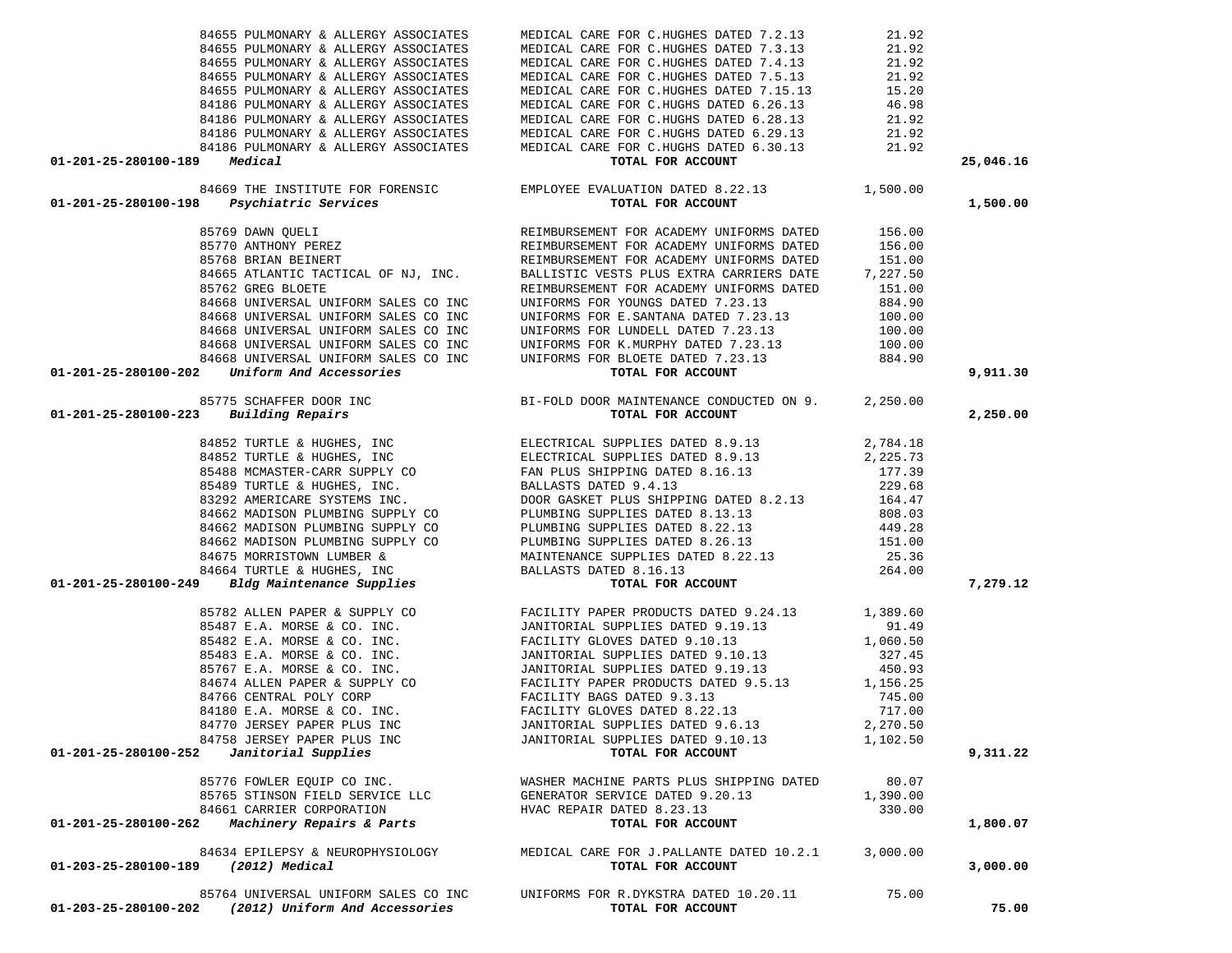| <b>County Youth Detention Facilit</b>                       |                                          |        |              |
|-------------------------------------------------------------|------------------------------------------|--------|--------------|
| 85342 CABLEVISION                                           | cable boxes and Power to Learn filter A  | 40.57  |              |
| 85867 NJ GANG INVESTIGATORS ASSOC.                          | Northern Seminar - Gangs--Officers Gurli | 50.00  |              |
| 86074 EDWARD SHAPLEY                                        | NJJDA Training/Conference Accommodations | 165.92 |              |
| 86071 KARL ZELIFF                                           | NJJDA Training/Conference Accommodations | 239.00 |              |
| 86072 WAYNE TELESFORD                                       | NJJDA Training/Conference Accommodations | 191.32 |              |
| 86073 TAHESHA TYLER                                         | NJJDA Training/Conference Accommodations | 177.32 |              |
| 01-201-25-281100-039<br>Education Schools & Training        | TOTAL FOR ACCOUNT                        |        | 864.13       |
| 85835 STAPLES BUSINESS ADVANTAGE                            | Batteries, 3 hole punch                  | 70.79  |              |
| 01-201-25-281100-058<br>Office Supplies & Stationery        | TOTAL FOR ACCOUNT                        |        | 70.79        |
| 86666 COUNTY OF MORRIS                                      | 1ST 1/2 10/2013 METERED MAIL             | 56.69  |              |
| $01 - 201 - 25 - 281100 - 068$<br>Postage & Metered Mail    | TOTAL FOR ACCOUNT                        |        | 56.69        |
| 85868 ALLEN PAPER & SUPPLY CO                               | Bleach, Tide Laundry Det.                | 343.28 |              |
| $01 - 201 - 25 - 281100 - 252$<br>Janitorial Supplies       | TOTAL FOR ACCOUNT                        |        | 343.28       |
| 85835 STAPLES BUSINESS ADVANTAGE                            | Hand Truck                               | 109.68 |              |
| 01-201-25-281100-258<br>Equipment                           | TOTAL FOR ACCOUNT                        |        | 109.68       |
| 85336 SERVICE PLUS                                          | repairs parts and labor for dishwasher   | 227.23 |              |
| $01 - 201 - 25 - 281100 - 262$<br>Machinery Repairs & Parts | TOTAL FOR ACCOUNT                        |        | 227.23       |
|                                                             |                                          |        | ============ |
| TOTAL for County Youth Detention Facilit                    |                                          |        | 1,671.80     |

| <b>Road Repairs</b> |  |  |
|---------------------|--|--|
|                     |  |  |

| waa nopano                     |                                                  |                                                               |           |           |  |
|--------------------------------|--------------------------------------------------|---------------------------------------------------------------|-----------|-----------|--|
| 01-201-26-290100-068           | 86666 COUNTY OF MORRIS<br>Postage & Metered Mail | 1ST 1/2 10/2013 METERED MAIL<br>TOTAL FOR ACCOUNT             | 4.28      | 4.28      |  |
| 01-201-26-290100-140           | 86686 NATIONAL FUEL OIL INC.<br>Gas Purchases    | FUEL CHARGES 9/13<br>TOTAL FOR ACCOUNT                        | 3,221.19  | 3,221.19  |  |
|                                | 84627 LONG VALLEY PIZZA                          | Meals 4/26-7/24/2013                                          | 50.00     |           |  |
| 01-201-26-290100-188           | 84627 LONG VALLEY PIZZA<br>Meals                 | Gratuity<br>TOTAL FOR ACCOUNT                                 | 7.50      | 57.50     |  |
| 01-201-26-290100-221           | 85132 STATEWIDE STRIPING CORP<br>Beads & Paints  | Yellow/White Traffic Stripes from 8/21-8<br>TOTAL FOR ACCOUNT | 38,822.67 | 38,822.67 |  |
|                                |                                                  |                                                               |           |           |  |
|                                | 85464 TILCON NEW YORK INC.                       | I-5 - Bituminous Concrete                                     | 620.10    |           |  |
|                                | 85016 TILCON NEW YORK INC.                       | Bituminous Concrete<br>$I - 5$                                | 1,416.94  |           |  |
|                                | 85016 TILCON NEW YORK INC.                       | Bituminous Concrete<br>$I - 5$                                | 1,254.41  |           |  |
| 01-201-26-290100-222           | Bituminous Concrete                              | TOTAL FOR ACCOUNT                                             |           | 3,291.45  |  |
|                                | 85350 GARDEN STATE HIGHWAY                       | Std Holes/Corners Blank                                       | 158.70    |           |  |
| 01-201-26-290100-238           | 85463 GARDEN STATE HIGHWAY<br>Signage            | 36"x12"x.080 White on Blue w/L-bar<br>TOTAL FOR ACCOUNT       | 60.00     | 218.70    |  |
|                                | 85004 WEATHER WORKS LLC                          | Weather Consult 10/1/13-9/30/14                               | 2,550.00  |           |  |
| 01-201-26-290100-242           | Snow Removal & Ice Control                       | TOTAL FOR ACCOUNT                                             |           | 2,550.00  |  |
|                                | 85014 TILCON NEW YORK INC.                       | Rip-Rap                                                       | 257.28    |           |  |
| $01 - 201 - 26 - 290100 - 244$ | Stone                                            | TOTAL FOR ACCOUNT                                             |           | 257.28    |  |
|                                | 85114 MORRISTOWN LUMBER &                        | nifty nabbers                                                 | 149.94    |           |  |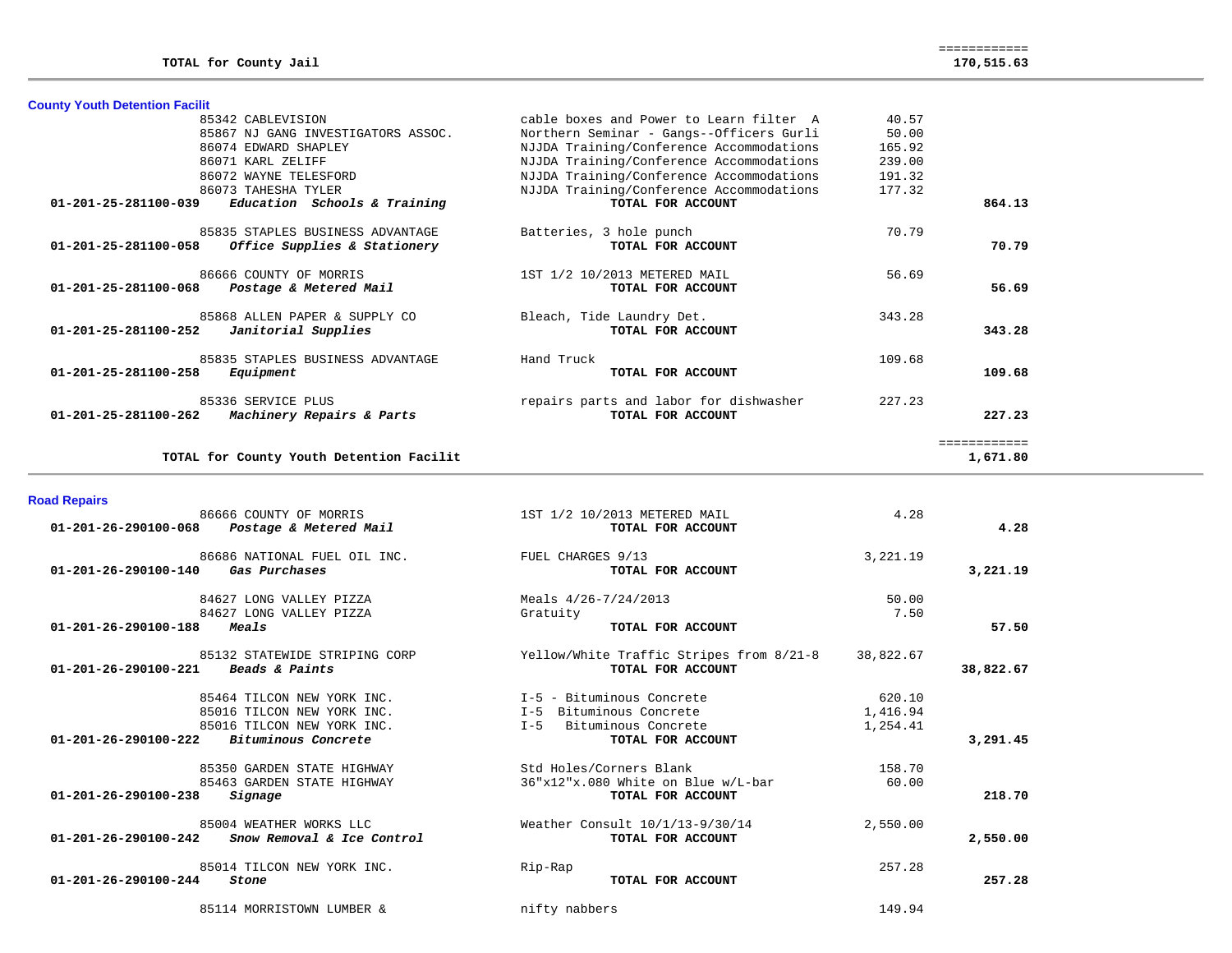| <b>Shade Tree Commission</b>                                   |                              |       |        |
|----------------------------------------------------------------|------------------------------|-------|--------|
| 85349 STAPLES BUSINESS ADVANTAGE                               | copier paper, DVD            | 95.75 |        |
| Office Supplies & Stationery<br>$01 - 201 - 26 - 300100 - 058$ | TOTAL FOR ACCOUNT            |       | 95.75  |
| 85461 DEER PARK                                                | 0434593380<br>815/13-9/14/13 | 14.45 |        |
| 01-201-26-300100-098<br>Other Operating&Repair Supply          | TOTAL FOR ACCOUNT            |       | 14.45  |
| 86007 TRAVIS MONAHAN                                           | boots per contract           | 90.00 |        |
| Uniform & Clothing Allowance<br>01-201-26-300100-207           | TOTAL FOR ACCOUNT            |       | 90.00  |
|                                                                |                              |       | .      |
| TOTAL for Shade Tree Commission                                |                              |       | 200.20 |

============

**TOTAL for Bridges and Culverts 2,456.39**

| 80107 COUNTY CONCRETE CORP.                   | NJDOT Class B                            | 142.50 |          |
|-----------------------------------------------|------------------------------------------|--------|----------|
| 80107 COUNTY CONCRETE CORP.                   | Fiber Mesh 1 lb bag                      | 10.50  |          |
| 80107 COUNTY CONCRETE CORP.                   | delivery charge                          | 215.00 |          |
| 84525 COUNTY CONCRETE CORP.                   | NJDOT Class B                            | 380.00 |          |
| 84525 COUNTY CONCRETE CORP.                   | Chilled Concrete                         | 6.00   |          |
| 84525 COUNTY CONCRETE CORP.                   | Delivery Charge                          | 215.00 |          |
| 01-201-26-292100-227<br>Concrete              | TOTAL FOR ACCOUNT                        |        | 1,774.00 |
| 84709 PARK UNION BUILDING                     | $2x4x16$ Fir                             | 191.76 |          |
| 84709 PARK UNION BUILDING                     | $5/8$ fir                                | 149.94 |          |
| 84710 SHEAFFER SUPPLY, INC.                   | 6x1-5/8 coarse drywall 5lb               | 13.95  |          |
| 84710 SHEAFFER SUPPLY, INC.                   | 8x3 coarse drywalls 5lb                  | 13.95  |          |
| 84710 SHEAFFER SUPPLY, INC.                   | compact mag.screw guide                  | 9.98   |          |
| 84710 SHEAFFER SUPPLY, INC.                   | $1/2x5$ $1/2$ rawl stud                  | 18.37  |          |
| 84710 SHEAFFER SUPPLY, INC.                   | 3x1-15/16 hd forge phil insert bit       | 3.60   |          |
| 85012 HILTI INC                               | Item# 3445954Use on Demand DX-860ENP-L D | 210.00 |          |
| 01-201-26-292100-233<br>Lumber                | TOTAL FOR ACCOUNT                        |        | 611.55   |
| 85010 PARK UNION BUILDING                     | 7 1/4 Van Blades                         | 11.98  |          |
| 85010 PARK UNION BUILDING                     | extension cord                           | 43.98  |          |
| 85010 PARK UNION BUILDING                     | Duct Tape                                | 11.98  |          |
| 85010 PARK UNION BUILDING                     | Pencils                                  | 2.90   |          |
| 01-201-26-292100-246<br><i>Tools - Others</i> | TOTAL FOR ACCOUNT                        |        | 70.84    |

 $\begin{minipage}{0.03\linewidth} \begin{tabular}{l} \multicolumn{2}{c}{\textbf{5}}\end{tabular} \end{minipage}$ 

 85009 AH HARRIS & SONS, INC. Concrete Green 60#/50plt Rapid Set 755.00 85009 AH HARRIS & SONS, INC. Delivery Charge 50.00

# **Bridges and Culverts**

| 01-201-26-290100-266<br>Safety Items                     | TOTAL FOR ACCOUNT                     | 49.02    |
|----------------------------------------------------------|---------------------------------------|----------|
| 85460 DEER PARK                                          | 0434540175<br>$8/15/2013 - 9/14/2013$ | 22.52    |
| 85462 DEER PARK                                          | 8/15/2013-9/14/2013<br>0434540159     | 26.50    |
| Construction Materials<br>$01 - 201 - 26 - 290100 - 260$ | TOTAL FOR ACCOUNT                     | 2,478.40 |
| 85347 GRINNELL RECYCLING INC.                            |                                       | 377.91   |
| 85347 GRINNELL RECYCLING INC.                            |                                       | 331.17   |
| 85347 GRINNELL RECYCLING INC.                            |                                       | 319.77   |
| 85347 GRINNELL RECYCLING INC.                            |                                       | 339.15   |
| 85347 GRINNELL RECYCLING INC.                            |                                       | 301.25   |
| 85347 GRINNELL RECYCLING INC.                            |                                       | 310.94   |
| 85347 GRINNELL RECYCLING INC.                            | Disposable Recycling 9/10-9/16/2013   | 348.27   |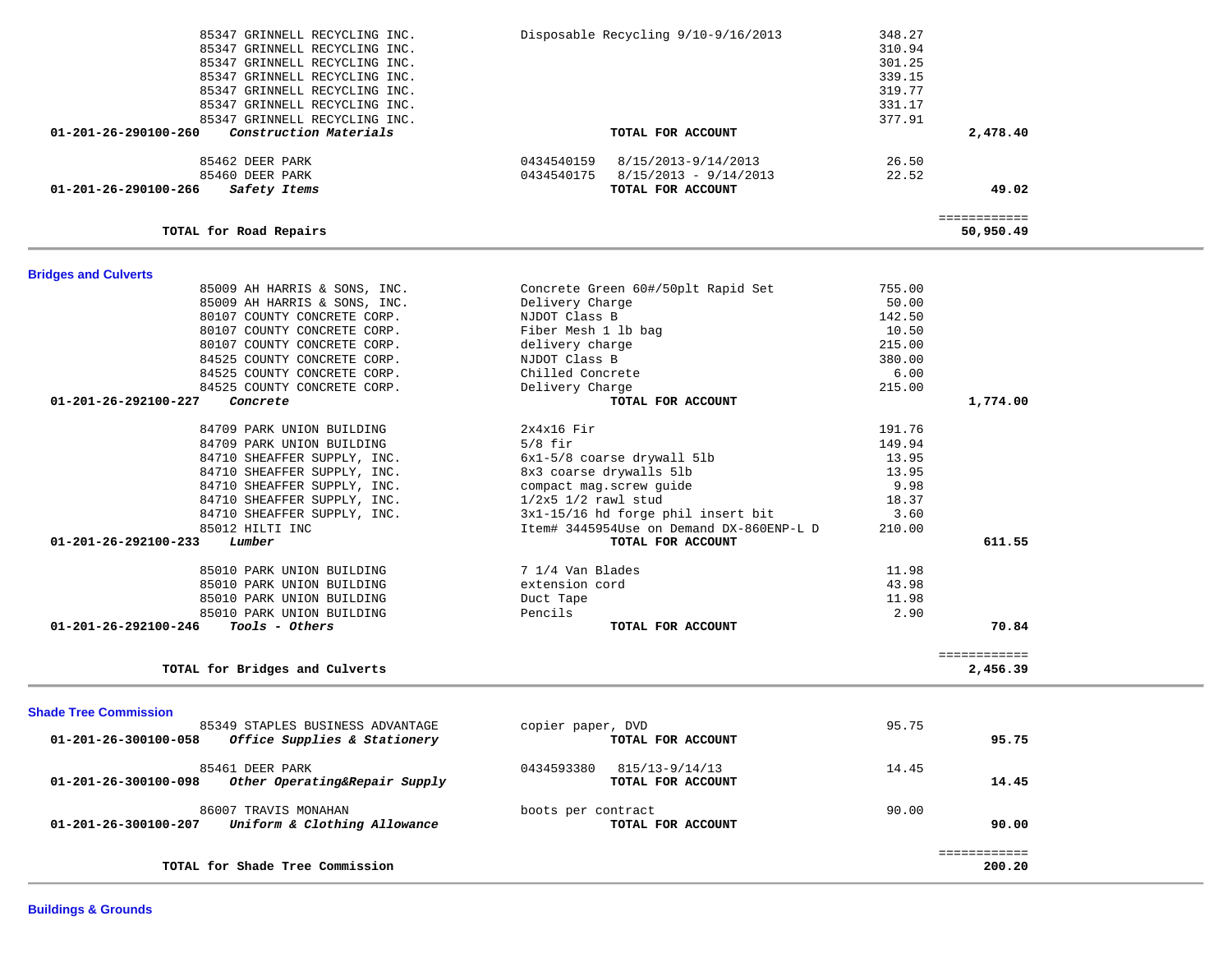| 86498 WILLIAM F. BARNISH                                                                                                                                                                                                                                      | RENT FOR DOVER PROBATION/ NOVEMBER 2013                                    | 7,087.72                   |           |
|---------------------------------------------------------------------------------------------------------------------------------------------------------------------------------------------------------------------------------------------------------------|----------------------------------------------------------------------------|----------------------------|-----------|
| $01 - 201 - 26 - 310100 - 029$ Building Rental                                                                                                                                                                                                                | TOTAL FOR ACCOUNT                                                          |                            | 7,087.72  |
|                                                                                                                                                                                                                                                               |                                                                            |                            |           |
|                                                                                                                                                                                                                                                               |                                                                            | 658.40<br>749.40           |           |
|                                                                                                                                                                                                                                                               |                                                                            |                            |           |
|                                                                                                                                                                                                                                                               |                                                                            | 192.80                     |           |
|                                                                                                                                                                                                                                                               |                                                                            | 24.70                      |           |
| 01-201-26-310100-029 BUILDING &<br>85803 WEBSTER PLUMBING &<br>85803 WEBSTER PLUMBING &<br>85803 WEBSTER PLUMBING &<br>85803 WEBSTER PLUMBING &<br>85803 WEBSTER PLUMBING &<br>85803 WEBSTER PLUMBING &<br>RE: A & R/08-09-13<br>RE: A & R/09                 |                                                                            |                            | 1,625.30  |
|                                                                                                                                                                                                                                                               |                                                                            |                            |           |
|                                                                                                                                                                                                                                                               |                                                                            |                            |           |
| 86497 LAZ PARKING<br>85815 LAZ PARKING<br>85815 LAZ PARKING<br>85815 LAZ PARKING<br>85815 LAZ PARKING<br>85815 LAZ PARKING<br>85815 LAZ PARKING<br>85815 LAZ PARKING<br>8590803109/ JUROR PARKING - AUGUST 2013/<br><b>1,246.00</b><br><b>TOTAL FOR ACCOU</b> |                                                                            |                            | 4,564.00  |
| 86082 MELODY ABLINE                                                                                                                                                                                                                                           | MOBILE WIFI FOR REMOTE ACCESS<br>TOTAL FOR ACCOUNT                         | 55.00                      |           |
| 01-201-26-310100-082 Travel Expense                                                                                                                                                                                                                           |                                                                            |                            | 55.00     |
|                                                                                                                                                                                                                                                               |                                                                            | 515.00                     |           |
|                                                                                                                                                                                                                                                               |                                                                            |                            |           |
|                                                                                                                                                                                                                                                               |                                                                            | 711.12<br>533.30<br>533.30 |           |
|                                                                                                                                                                                                                                                               |                                                                            | 355.56                     |           |
|                                                                                                                                                                                                                                                               |                                                                            | 355.56                     |           |
|                                                                                                                                                                                                                                                               |                                                                            | 177.78                     |           |
|                                                                                                                                                                                                                                                               |                                                                            | 177.78                     |           |
|                                                                                                                                                                                                                                                               |                                                                            | 177.78                     |           |
|                                                                                                                                                                                                                                                               |                                                                            | 177.78                     |           |
| 85875 ELEVATOR MAINTENANCE CORP 764 / RE: H/S                                                                                                                                                                                                                 |                                                                            | 177.78                     |           |
|                                                                                                                                                                                                                                                               |                                                                            |                            |           |
|                                                                                                                                                                                                                                                               |                                                                            |                            |           |
|                                                                                                                                                                                                                                                               |                                                                            |                            |           |
|                                                                                                                                                                                                                                                               |                                                                            |                            |           |
|                                                                                                                                                                                                                                                               |                                                                            |                            |           |
| 35875 ELEVATOR MAINTENANCE CORP<br>85875 ELEVATOR MAINTENANCE CORP<br>8575 ELEVATOR MAINTENANCE CORP<br>86775 ELEVATOR MAINTENANCE CORP<br>86775 ELEVATOR MAINTENANCE CORP<br>86775 ELEVATOR MAINTENANCE CORP<br>86776 ELEVATOR (SERVICES                     |                                                                            |                            | 70,981.17 |
|                                                                                                                                                                                                                                                               |                                                                            |                            |           |
|                                                                                                                                                                                                                                                               |                                                                            |                            |           |
| 86502 DEER PARK 0434507703/07-15-13 THRU 08-14-13<br>86502 DEER PARK 0434507703/08-15-13 THRU 09-14-13<br>0434507703/08-15-13 THRU 09-14-13<br><b>TOTAL FOR ACCOUNT</b>                                                                                       |                                                                            | 87.16                      | 178.80    |
|                                                                                                                                                                                                                                                               |                                                                            |                            |           |
|                                                                                                                                                                                                                                                               | 86079 MORRIS COUNTY ENGRAVING LLC RE: DEDICATION- CLERK OF THE BOARD/ 08-2 | 575.00                     |           |
| 86079 MORRIS COUNTY ENGRAVING LLC                                                                                                                                                                                                                             |                                                                            | 38.00                      |           |
| 86081 ALLEN PAPER & SUPPLY CO                                                                                                                                                                                                                                 | $R$ E: CH / 09-13-13<br>w069816/pm<br>W069816/ RE: B & G/ 08-20-13         | 215.40                     |           |
| 01-201-26-310100-098 Other Operating&Repair Supply                                                                                                                                                                                                            | TOTAL FOR ACCOUNT                                                          |                            | 828.40    |
| 85817 MC MUA TRANSFER STATION                                                                                                                                                                                                                                 | 000291/ RE: REFUSE REMOVAL/ AUGUST 2013 1,048.14                           |                            |           |
|                                                                                                                                                                                                                                                               | 85817 MC MUA TRANSFER STATION MORRISO9/RE: HAZARDOUS HOUSEHOLD WASTE/      | 767.37                     |           |
|                                                                                                                                                                                                                                                               |                                                                            |                            |           |
|                                                                                                                                                                                                                                                               |                                                                            |                            |           |
| 85816 MC MUA TRANSFER STATION<br>85816 MC MUA TRANSFER STATION<br>85816 MC MUA TRANSFER STATION<br>85816 MC MUA TRANSFER STATION<br>85816 MC MUA TRANSFER STATION<br>85816 MC MUA TRANSFER STATION<br>100055/ TIPPING FEES - AUGUST 2013/09-0 1,              |                                                                            |                            | 9,048.34  |
| 80790 MUNICIPAL CAPITAL CORP                                                                                                                                                                                                                                  | # 416035 - RICOH MP C3002 **                                               | 746.39                     |           |
| $01-201-26-310100-164$ Office Machines - Rental                                                                                                                                                                                                               | TOTAL FOR ACCOUNT                                                          |                            | 746.39    |
| 85818 ALVARENGA LESVIA                                                                                                                                                                                                                                        | 2013 WORK BOOTS - HOUSEKEEPING                                             | 78.74                      |           |
| 86219 DAVID ENDLY                                                                                                                                                                                                                                             | 2013 WORK BOOTS - ASST SUPV                                                | 90.00                      |           |
| 85992 MICHAEL DRURY                                                                                                                                                                                                                                           | 2013 WORK BOOTS - SUPV                                                     | 90.00                      |           |
| 85990 ROBERT DEFILIPPO                                                                                                                                                                                                                                        | 2013 WORK BOOTS - TRADES                                                   | 90.00                      |           |
| 85991 SEBERT LOPEZ                                                                                                                                                                                                                                            | 2013 WORK BOOTS - MAINTENANCE                                              | 73.94                      |           |
| 86218 THOMAS GALANTE                                                                                                                                                                                                                                          | WORK BOOTS 2013 SECURITY                                                   | 64.99                      |           |
| 85806 CHARLES UTTER                                                                                                                                                                                                                                           | 2013 WORK BOOTS - MAINTENANCE                                              | 90.00                      |           |
| 85804 DAVID DAVENPORT                                                                                                                                                                                                                                         | 2013 WORK BOOTS - TRADES                                                   | 90.00                      |           |
| 85805 DAVID MCGUIRE                                                                                                                                                                                                                                           | 2013 WORK BOOTS - MAINTENANCE                                              | 90.00                      |           |
| 85807 KEVIN WEYER                                                                                                                                                                                                                                             | 2013 WORK BOOTS - MAINTENANCE                                              | 90.00                      |           |
| 85826 BYRON BARRIENTOS                                                                                                                                                                                                                                        | 2013 WORK BOOTS - MAINTENANCE                                              | 90.00                      |           |
| Uniform & Clothing Allowance<br>01-201-26-310100-207                                                                                                                                                                                                          | TOTAL FOR ACCOUNT                                                          |                            | 937.67    |
|                                                                                                                                                                                                                                                               |                                                                            |                            |           |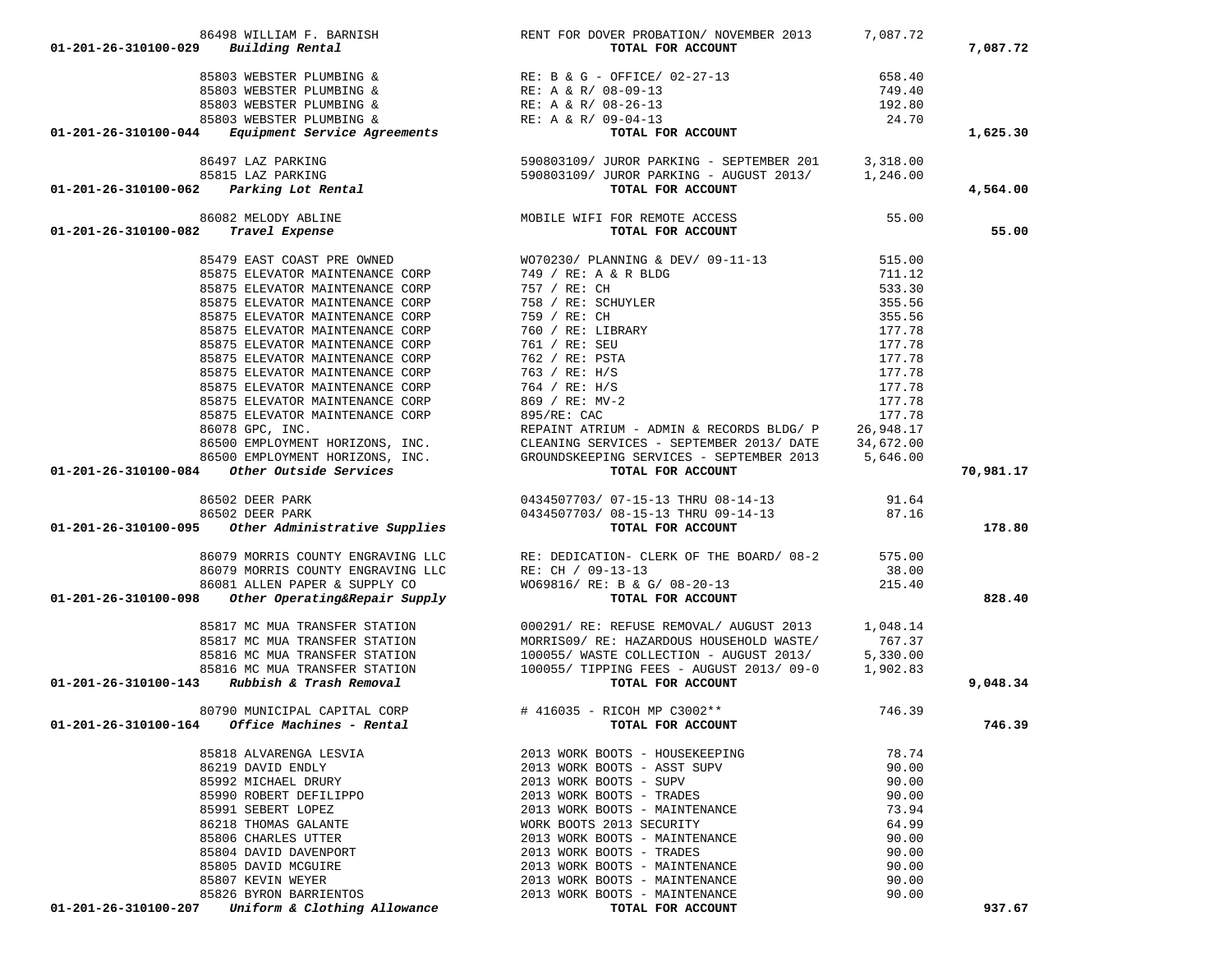| <b>Motor Services Center</b>                                                                                                                                                                                                                                                                                                                                                                                  |                                                                                                                                                                                                                                                                                                                                                   |                  |                            |
|---------------------------------------------------------------------------------------------------------------------------------------------------------------------------------------------------------------------------------------------------------------------------------------------------------------------------------------------------------------------------------------------------------------|---------------------------------------------------------------------------------------------------------------------------------------------------------------------------------------------------------------------------------------------------------------------------------------------------------------------------------------------------|------------------|----------------------------|
| TOTAL for Buildings & Grounds                                                                                                                                                                                                                                                                                                                                                                                 |                                                                                                                                                                                                                                                                                                                                                   |                  | ============<br>110,989.93 |
| 85814 MADISON PLUMBING SUPPLY CO<br>85814 MADISON PLUMBING SUPPLY CO<br>85814 MADISON PLUMBING SUPPLY CO<br>85814 MADISON PLUMBING SUPPLY CO<br>85819 JOHNSTONE SUPPLY<br>85819 JOHNSTONE SUPPLY<br>85819 JOHNSTONE SUPPLY<br>85819 JOHNSTO                                                                                                                                                                   |                                                                                                                                                                                                                                                                                                                                                   |                  | 90.00                      |
|                                                                                                                                                                                                                                                                                                                                                                                                               |                                                                                                                                                                                                                                                                                                                                                   |                  |                            |
|                                                                                                                                                                                                                                                                                                                                                                                                               |                                                                                                                                                                                                                                                                                                                                                   |                  | 1,354.26                   |
|                                                                                                                                                                                                                                                                                                                                                                                                               |                                                                                                                                                                                                                                                                                                                                                   |                  |                            |
|                                                                                                                                                                                                                                                                                                                                                                                                               |                                                                                                                                                                                                                                                                                                                                                   |                  |                            |
|                                                                                                                                                                                                                                                                                                                                                                                                               |                                                                                                                                                                                                                                                                                                                                                   |                  |                            |
|                                                                                                                                                                                                                                                                                                                                                                                                               |                                                                                                                                                                                                                                                                                                                                                   |                  |                            |
|                                                                                                                                                                                                                                                                                                                                                                                                               |                                                                                                                                                                                                                                                                                                                                                   |                  |                            |
| 85814 MADISON PLUMBING SUPPLY CO                                                                                                                                                                                                                                                                                                                                                                              | WO70151/ RE: CH/ 08-28-13                                                                                                                                                                                                                                                                                                                         | 99.72            |                            |
|                                                                                                                                                                                                                                                                                                                                                                                                               | 81509 DUNPHEY & ASSOCIATES SUPPLY CO WO69405/RE: LEGAL SERV/DATED 06-25-13 306.79                                                                                                                                                                                                                                                                 |                  |                            |
| 01-201-26-310100-262 Machinery Repairs & Parts                                                                                                                                                                                                                                                                                                                                                                | TOTAL FOR ACCOUNT                                                                                                                                                                                                                                                                                                                                 |                  | 785.00                     |
|                                                                                                                                                                                                                                                                                                                                                                                                               | 85478 VIRTU WATER METER SERVICES INC 999-919-688/ ADMIN BLDG - 6" HERSEY CT C 785.00                                                                                                                                                                                                                                                              |                  |                            |
| $01 - 201 - 26 - 310100 - 258$ Equipment                                                                                                                                                                                                                                                                                                                                                                      | 86496 SANDRIAN CAMERA & IMAGING WO70566/RE: B & G- CAMERAS/ 10-11-13 2,319.94<br>TOTAL FOR ACCOUNT                                                                                                                                                                                                                                                |                  | 2,319.94                   |
| $\begin{array}{cccc} & 86290& \text{STEFO'S POOL SERVICES} \\ & 86290& \text{STEFO'S POOL SERVICES} \\ & 86290& \text{STEFO'S POOL SERVICES} \\ & 86290& \text{STEFO'S POOL SERVICES} \\ & 86290& \text{STEFO'S POOL SERVICES} \\ & 86290& \text{STEFO'S POOL SERVICES} \\ & 86290& \text{STEFO'S POOL SERVICES} \\ & 86290& \text{STEFO'S POOL SERVICES} \\ & 86290& \text{STEFO'S POOL SERVICES} \\ & 8629$ |                                                                                                                                                                                                                                                                                                                                                   |                  |                            |
|                                                                                                                                                                                                                                                                                                                                                                                                               |                                                                                                                                                                                                                                                                                                                                                   |                  | 4,591.00                   |
|                                                                                                                                                                                                                                                                                                                                                                                                               |                                                                                                                                                                                                                                                                                                                                                   |                  |                            |
|                                                                                                                                                                                                                                                                                                                                                                                                               |                                                                                                                                                                                                                                                                                                                                                   |                  |                            |
|                                                                                                                                                                                                                                                                                                                                                                                                               |                                                                                                                                                                                                                                                                                                                                                   |                  |                            |
|                                                                                                                                                                                                                                                                                                                                                                                                               |                                                                                                                                                                                                                                                                                                                                                   |                  |                            |
| $01-201-26-310100-235$ Pipes - Others                                                                                                                                                                                                                                                                                                                                                                         | 85811 MADISON PLUMBING SUPPLY CO<br>85812 MADISON PLUMBING SUPPLY CO<br>85812 MADISON PLUMBING SUPPLY CO<br>85812 MADISON PLUMBING SUPPLY CO<br>85812 MADISON PLUMBING SUPPLY CO<br>85812 MADISON PLUMBING SUPPLY CO<br>85812 MADISON PLU                                                                                                         |                  | 5,796.94                   |
|                                                                                                                                                                                                                                                                                                                                                                                                               |                                                                                                                                                                                                                                                                                                                                                   | 43.16            |                            |
|                                                                                                                                                                                                                                                                                                                                                                                                               |                                                                                                                                                                                                                                                                                                                                                   | 80.37            |                            |
|                                                                                                                                                                                                                                                                                                                                                                                                               |                                                                                                                                                                                                                                                                                                                                                   | 123.08<br>468.33 |                            |
|                                                                                                                                                                                                                                                                                                                                                                                                               |                                                                                                                                                                                                                                                                                                                                                   |                  |                            |
|                                                                                                                                                                                                                                                                                                                                                                                                               |                                                                                                                                                                                                                                                                                                                                                   | 57.01            |                            |
|                                                                                                                                                                                                                                                                                                                                                                                                               |                                                                                                                                                                                                                                                                                                                                                   |                  |                            |
|                                                                                                                                                                                                                                                                                                                                                                                                               |                                                                                                                                                                                                                                                                                                                                                   |                  |                            |
| 85811 MADISON PLUMBING SUPPLY CO                                                                                                                                                                                                                                                                                                                                                                              | WO70173/RE: OTA/ 09-10-13<br>WO70287/RE: PLANNING & DEV/ 09-12-13<br>WO70333/RE: SCHUYLER/ 09-17-13<br>WO69802/RE: A & R BLDG/ 08-12-13<br>WO69802/RE: A & R BLDG/ 08-13-13<br>WO70036/RE: K-9/ 08-15-13<br>WO70036/RE: K-9/ 08-15-13<br>WO6                                                                                                      |                  |                            |
| 85811 MADISON PLUMBING SUPPLY CO                                                                                                                                                                                                                                                                                                                                                                              |                                                                                                                                                                                                                                                                                                                                                   |                  |                            |
| 85811 MADISON PLUMBING SUPPLY CO                                                                                                                                                                                                                                                                                                                                                                              |                                                                                                                                                                                                                                                                                                                                                   |                  |                            |
| 85811 MADISON PLUMBING SUPPLY CO                                                                                                                                                                                                                                                                                                                                                                              |                                                                                                                                                                                                                                                                                                                                                   |                  |                            |
| 85811 MADISON PLUMBING SUPPLY CO                                                                                                                                                                                                                                                                                                                                                                              |                                                                                                                                                                                                                                                                                                                                                   |                  |                            |
| 85811 MADISON PLUMBING SUPPLY CO                                                                                                                                                                                                                                                                                                                                                                              |                                                                                                                                                                                                                                                                                                                                                   |                  |                            |
| 85814 MADISON PLUMBING SUPPLY CO<br>85814 MADISON PLUMBING SUPPLY CO                                                                                                                                                                                                                                                                                                                                          |                                                                                                                                                                                                                                                                                                                                                   |                  |                            |
|                                                                                                                                                                                                                                                                                                                                                                                                               |                                                                                                                                                                                                                                                                                                                                                   |                  |                            |
| 85814 MADISON PLUMBING SUPPLY CO<br>85814 MADISON PLUMBING SUPPLY CO                                                                                                                                                                                                                                                                                                                                          | WO68218/ RE: STOCK/ 09-04-13<br>WO70173/ RE: OTA/ 09-10-13                                                                                                                                                                                                                                                                                        | 22.49<br>94.26   |                            |
|                                                                                                                                                                                                                                                                                                                                                                                                               |                                                                                                                                                                                                                                                                                                                                                   |                  |                            |
|                                                                                                                                                                                                                                                                                                                                                                                                               | $\begin{array}{cccccc} 86288\ \text{J.A.} & \text{SEXAUER} & 291492/\ \text{W068218}/\ \text{RE:} & \text{STOCK/ 07--25--13} & 209.05 \\ 86288\ \text{J.A.} & \text{SEXAUER} & 291492/\ \text{W068218}/\ \text{RE:} & \text{STOCK/ 07--29--13} & 711.19 \\ 86288\ \text{J.A.} & \text{SEXAUER} & 291492/\ \text{W068218}/\ \text{RE:} & \text{ST$ |                  |                            |
|                                                                                                                                                                                                                                                                                                                                                                                                               |                                                                                                                                                                                                                                                                                                                                                   |                  |                            |
|                                                                                                                                                                                                                                                                                                                                                                                                               |                                                                                                                                                                                                                                                                                                                                                   |                  |                            |
|                                                                                                                                                                                                                                                                                                                                                                                                               |                                                                                                                                                                                                                                                                                                                                                   |                  |                            |
|                                                                                                                                                                                                                                                                                                                                                                                                               |                                                                                                                                                                                                                                                                                                                                                   |                  |                            |
|                                                                                                                                                                                                                                                                                                                                                                                                               |                                                                                                                                                                                                                                                                                                                                                   |                  |                            |
|                                                                                                                                                                                                                                                                                                                                                                                                               |                                                                                                                                                                                                                                                                                                                                                   |                  |                            |
|                                                                                                                                                                                                                                                                                                                                                                                                               |                                                                                                                                                                                                                                                                                                                                                   |                  |                            |

85981 STAPLES BUSINESS ADVANTAGE APPT BOOK, INK CART, CALENDAR, TONER, PENS,

85981 STAPLES BUSINESS ADVANTAGE CREDIT

85981 STAPLES BUSINESS ADVANTAGE CREDIT CREDIT CONSTRUCTS:  $-142.50$ 

 **01-201-26-315100-058** *Office Supplies & Stationery* **TOTAL FOR ACCOUNT 26.29**

179.21

 $-12.36$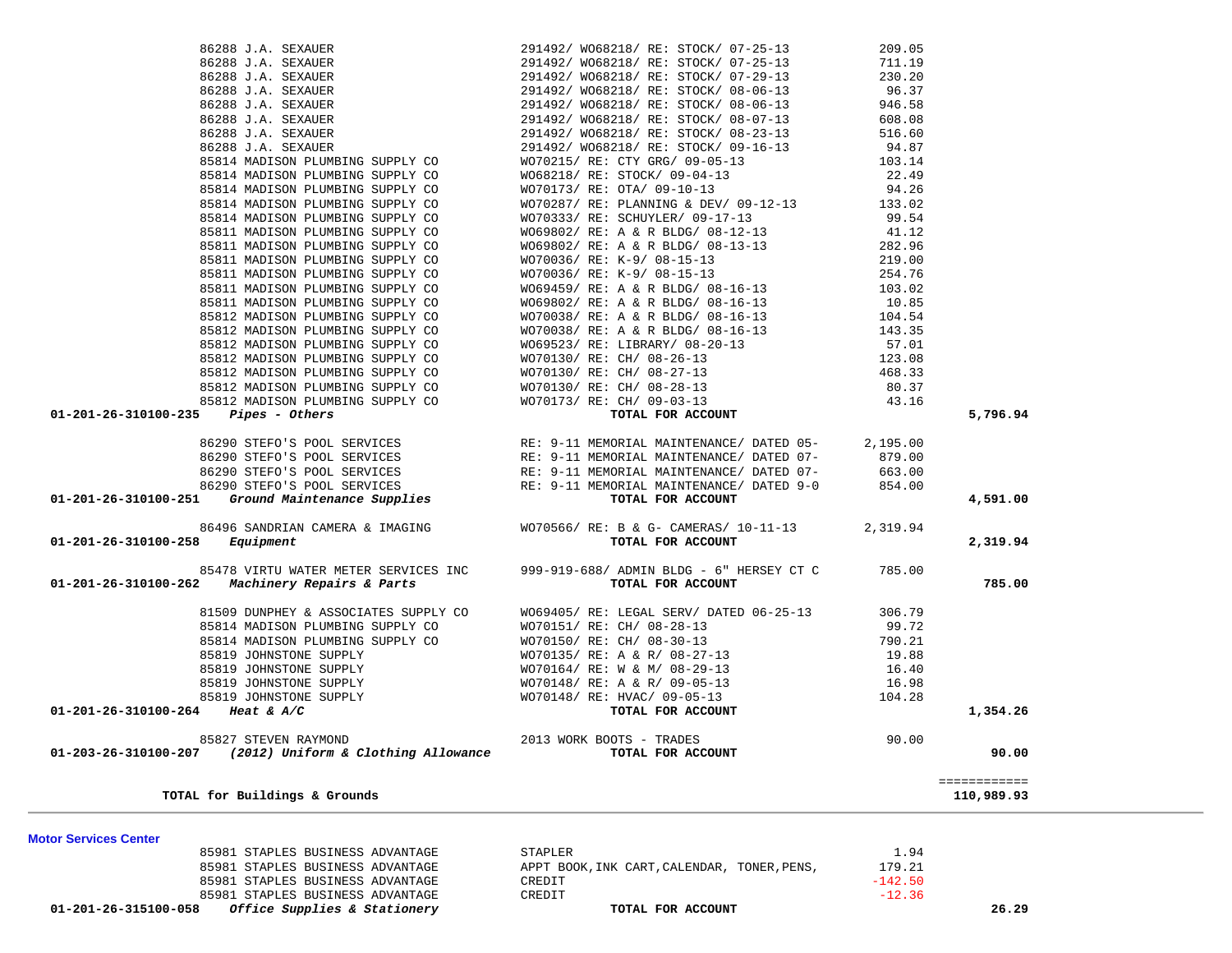|                                                                                                                                                                                                                                                                                                                                                                                                                          |                                                                                                                                                                                                                                         |          | 4,027.30 |
|--------------------------------------------------------------------------------------------------------------------------------------------------------------------------------------------------------------------------------------------------------------------------------------------------------------------------------------------------------------------------------------------------------------------------|-----------------------------------------------------------------------------------------------------------------------------------------------------------------------------------------------------------------------------------------|----------|----------|
|                                                                                                                                                                                                                                                                                                                                                                                                                          |                                                                                                                                                                                                                                         |          |          |
|                                                                                                                                                                                                                                                                                                                                                                                                                          |                                                                                                                                                                                                                                         |          |          |
|                                                                                                                                                                                                                                                                                                                                                                                                                          |                                                                                                                                                                                                                                         |          |          |
|                                                                                                                                                                                                                                                                                                                                                                                                                          |                                                                                                                                                                                                                                         |          |          |
|                                                                                                                                                                                                                                                                                                                                                                                                                          |                                                                                                                                                                                                                                         |          | 504.39   |
| 85958 AMERICAN WEAR INC.<br>85681 AMERICAN WEAR INC. UNIFORMS UNIFORMS 205.75<br>85681 AMERICAN WEAR INC. UNIFORMS AND MATS 258.74<br><b>01-201-26-315100-207</b> Uniform & Clothing Allowance TOTAL FOR ACCOUNT                                                                                                                                                                                                         |                                                                                                                                                                                                                                         |          |          |
|                                                                                                                                                                                                                                                                                                                                                                                                                          |                                                                                                                                                                                                                                         |          |          |
|                                                                                                                                                                                                                                                                                                                                                                                                                          |                                                                                                                                                                                                                                         |          | 189.00   |
|                                                                                                                                                                                                                                                                                                                                                                                                                          |                                                                                                                                                                                                                                         |          |          |
|                                                                                                                                                                                                                                                                                                                                                                                                                          |                                                                                                                                                                                                                                         | 475.20   |          |
|                                                                                                                                                                                                                                                                                                                                                                                                                          |                                                                                                                                                                                                                                         | 1,423.65 |          |
|                                                                                                                                                                                                                                                                                                                                                                                                                          |                                                                                                                                                                                                                                         | 5,477.54 |          |
| ${\small \begin{array}{cccc} \texttt{85984 DAVID WEBER OIL COMPANY} \end{array}}$ ${\small \begin{array}{c} \texttt{85179 PETROCHOICE} \end{array}}$ ${\small \begin{array}{c} \texttt{85179 PETROCHOICE} \end{array}}$ ${\small \begin{array}{c} \texttt{85179 PETROCHOICE} \end{array}}$ ${\small \begin{array}{c} \texttt{85179 PETROCHOICE} \end{array}}$ ${\small \begin{array}{c} \texttt{15W40 OIL} \end{array}}$ | TOTAL FOR ACCOUNT                                                                                                                                                                                                                       |          | 7,376.39 |
|                                                                                                                                                                                                                                                                                                                                                                                                                          |                                                                                                                                                                                                                                         |          |          |
| 85165 CREVELING SAW MILL LUMBER                                                                                                                                                                                                                                                                                                                                                                                          |                                                                                                                                                                                                                                         |          |          |
|                                                                                                                                                                                                                                                                                                                                                                                                                          |                                                                                                                                                                                                                                         |          |          |
| $01 - 201 - 26 - 315100 - 233$ Lumber                                                                                                                                                                                                                                                                                                                                                                                    | 85165 CREVELING SAW MILL LUMBER<br><b>1</b> ,032.43<br><b>1</b> ,032.43<br><b>1</b> ,032.43<br><b>1</b> ,032.43<br><b>1</b> ,032.43<br><b>1</b> ,032.43<br><b>1</b> ,032.43<br><b>1</b> ,032.43<br><b>1</b> ,032.43<br><b>1</b> ,032.43 |          | 1,032.43 |
|                                                                                                                                                                                                                                                                                                                                                                                                                          |                                                                                                                                                                                                                                         |          |          |
|                                                                                                                                                                                                                                                                                                                                                                                                                          |                                                                                                                                                                                                                                         |          |          |
| 01-201-26-315100-243<br>Steel                                                                                                                                                                                                                                                                                                                                                                                            | TOTAL FOR ACCOUNT                                                                                                                                                                                                                       |          | 315.00   |
|                                                                                                                                                                                                                                                                                                                                                                                                                          |                                                                                                                                                                                                                                         |          |          |
| 85971 GOODYEAR AUTO SERVICE                                                                                                                                                                                                                                                                                                                                                                                              | TIRES                                                                                                                                                                                                                                   | 426.40   |          |
| 85971 GOODYEAR AUTO SERVICE                                                                                                                                                                                                                                                                                                                                                                                              | TIRES                                                                                                                                                                                                                                   | 213.20   |          |
| 85971 GOODYEAR AUTO SERVICE                                                                                                                                                                                                                                                                                                                                                                                              | TIRES                                                                                                                                                                                                                                   | 364.40   |          |
| 85982 STS TIRE & AUTO CENTERS                                                                                                                                                                                                                                                                                                                                                                                            | TIRES                                                                                                                                                                                                                                   | 91.45    |          |
| 85982 STS TIRE & AUTO CENTERS                                                                                                                                                                                                                                                                                                                                                                                            | TIRES                                                                                                                                                                                                                                   | 620.04   |          |
| 85602 GOODYEAR AUTO SERVICE                                                                                                                                                                                                                                                                                                                                                                                              | TIRES                                                                                                                                                                                                                                   | 621.00   |          |
| 85602 GOODYEAR AUTO SERVICE                                                                                                                                                                                                                                                                                                                                                                                              | TIRES                                                                                                                                                                                                                                   | 405.60   |          |
| 85602 GOODYEAR AUTO SERVICE                                                                                                                                                                                                                                                                                                                                                                                              | TIRES                                                                                                                                                                                                                                   | 405.60   |          |
| 85603 INTER CITY TIRE                                                                                                                                                                                                                                                                                                                                                                                                    | TIRES                                                                                                                                                                                                                                   | 3,600.00 |          |
| 85603 INTER CITY TIRE                                                                                                                                                                                                                                                                                                                                                                                                    |                                                                                                                                                                                                                                         |          |          |
|                                                                                                                                                                                                                                                                                                                                                                                                                          | TIRES                                                                                                                                                                                                                                   | 606.42   |          |
| 85603 INTER CITY TIRE                                                                                                                                                                                                                                                                                                                                                                                                    | TIRES                                                                                                                                                                                                                                   | 612.72   |          |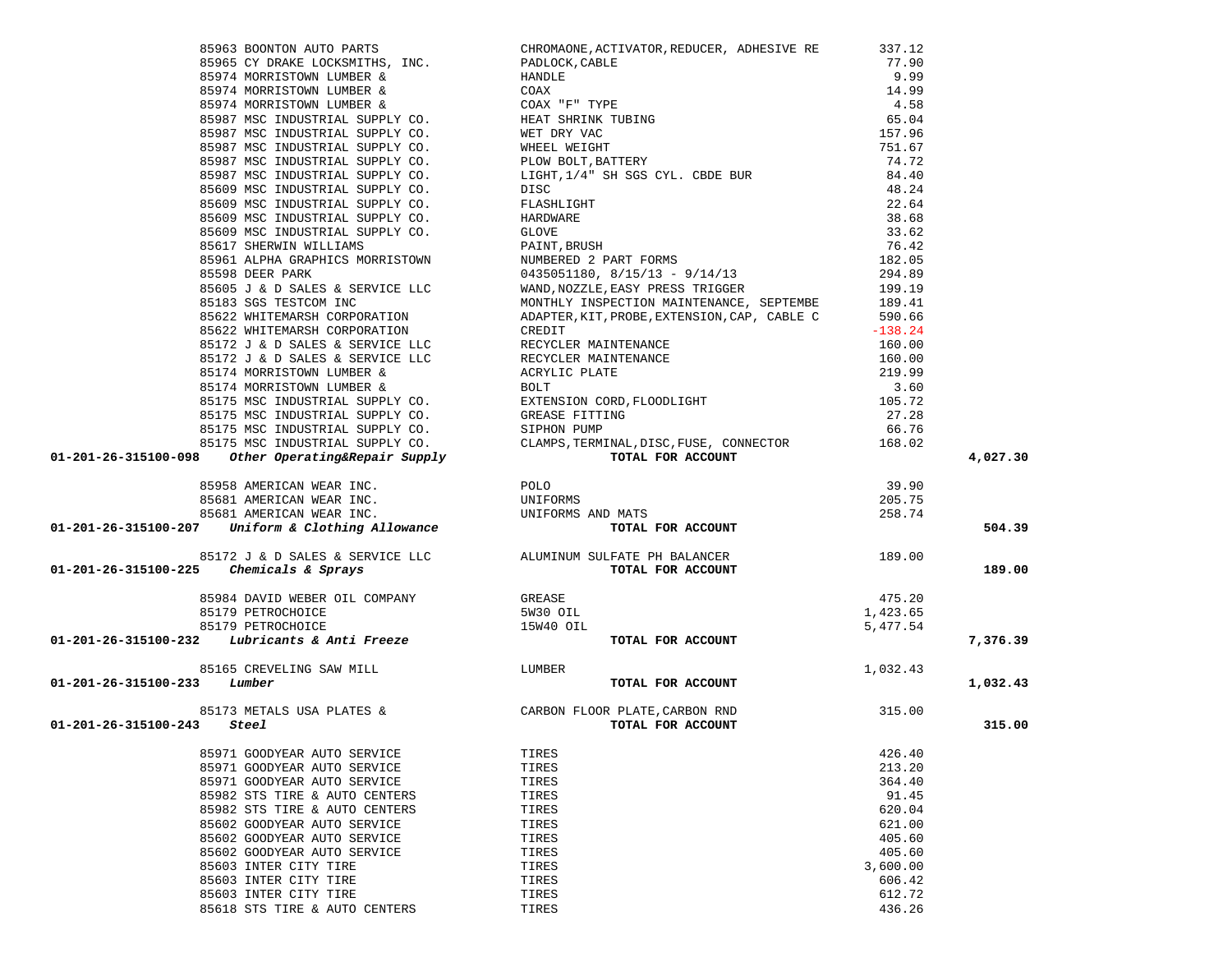| 85618 STS TIRE & AUTO CENTERS                                                             | TIRES                                                                                                                                                                                                                                                          | 479.84               |          |
|-------------------------------------------------------------------------------------------|----------------------------------------------------------------------------------------------------------------------------------------------------------------------------------------------------------------------------------------------------------------|----------------------|----------|
| 85618 STS TIRE & AUTO CENTERS                                                             | TIRES                                                                                                                                                                                                                                                          | 463.76               |          |
| 85618 STS TIRE & AUTO CENTERS CREDIT<br>01-201-26-315100-245<br>Tires                     |                                                                                                                                                                                                                                                                | $-146.78$            |          |
|                                                                                           | TOTAL FOR ACCOUNT                                                                                                                                                                                                                                              |                      | 9,199.91 |
| 87 GTS WELCO<br>21 GTS WELCO<br><b>Welding-Oxygen-Acetylene Etc</b><br>85187 GTS WELCO    | <b>ELECTR</b>                                                                                                                                                                                                                                                  | 150.00               |          |
| 85621 GTS WELCO                                                                           | CYLINDER RENTAL                                                                                                                                                                                                                                                | 270.00               |          |
| 01-201-26-315100-248                                                                      | TOTAL FOR ACCOUNT                                                                                                                                                                                                                                              |                      | 420.00   |
|                                                                                           |                                                                                                                                                                                                                                                                |                      |          |
|                                                                                           | 85181 TOMAR INDUSTRIES INC<br>2 <b>Janitorial Supplies</b> (GLOVE, LYSOL, CLEANER, BAG, TOWEL<br><b>70TAL FOR ACCOUNT</b>                                                                                                                                      |                      |          |
| 01-201-26-315100-252                                                                      |                                                                                                                                                                                                                                                                |                      | 343.35   |
|                                                                                           |                                                                                                                                                                                                                                                                |                      |          |
| 84753 BOBCAT OF NORTH JERSEY-EAST                                                         | PIT LONG<br>BRAKE H, GRD<br>BRAKE H, GRD<br>NUP, FILTER, GASKET<br>STARTER<br>STARTER<br>STARTER<br>SALL<br>BRACKET<br>NOZZLE, PIPE WELDMENT<br>ECV CONTROLLER REPAIR<br>GRP 31 STUD<br>SHDEL SPACER<br>GRP 31 STUD<br>SHOEL SPACER<br>GRP 31 STUD<br>SHOEL SP | 476.00               |          |
| 85169 FRANK'S PONTIAC GMC                                                                 |                                                                                                                                                                                                                                                                | 129.00               |          |
| 85170 HOOVER TRUCK CENTERS INC                                                            |                                                                                                                                                                                                                                                                | 575.27               |          |
| 85170 HOOVER TRUCK CENTERS INC                                                            |                                                                                                                                                                                                                                                                | 588.80               |          |
| 85968 GUARANTEED REBUILDERS INC                                                           |                                                                                                                                                                                                                                                                | 235.00               |          |
| 85973 MID-ATLANTIC TRUCK CENTRE INC                                                       |                                                                                                                                                                                                                                                                | 83.47                |          |
| 85973 MID-ATLANTIC TRUCK CENTRE INC                                                       |                                                                                                                                                                                                                                                                | 178.84               |          |
| 85973 MID-ATLANTIC TRUCK CENTRE INC                                                       |                                                                                                                                                                                                                                                                | 213.15               |          |
| 85978 PEIRCE EQUIPMENT CO.                                                                |                                                                                                                                                                                                                                                                | 266.24               |          |
| 85979 REED SYSTEMS, LTD.                                                                  |                                                                                                                                                                                                                                                                | 194.19               |          |
| 85594 AIR BRAKE & EQUIPMENT<br>85594 AIR BRAKE & EQUIPMENT<br>85594 AIR BRAKE & EQUIPMENT |                                                                                                                                                                                                                                                                | 346.38               |          |
|                                                                                           |                                                                                                                                                                                                                                                                | 206.80               |          |
|                                                                                           |                                                                                                                                                                                                                                                                | 406.38               |          |
| 85599 DOVER BRAKE & CLUTCH CO INC                                                         |                                                                                                                                                                                                                                                                | 72.50                |          |
| 85606 MID-ATLANTIC TRUCK CENTRE INC                                                       |                                                                                                                                                                                                                                                                | 54.88                |          |
| 85606 MID-ATLANTIC TRUCK CENTRE INC                                                       |                                                                                                                                                                                                                                                                | 228.86               |          |
| 85606 MID-ATLANTIC TRUCK CENTRE INC                                                       |                                                                                                                                                                                                                                                                | $-65.00$             |          |
| 85615 POWER PLACE INC                                                                     |                                                                                                                                                                                                                                                                | 42.06                |          |
| 85615 POWER PLACE INC                                                                     |                                                                                                                                                                                                                                                                | 42.06                |          |
| 85620 TRICO EQUIPMENT SERVICES LLC<br>85162 AMERICAN COACHWERKS LLC                       |                                                                                                                                                                                                                                                                | 483.97<br>44.36      |          |
| 85164 CHERRY VALLEY TRACTOR                                                               |                                                                                                                                                                                                                                                                | 250.76               |          |
| 84741 MONTAGE ENTERPRISES INC.                                                            |                                                                                                                                                                                                                                                                | 251.32               |          |
| Spare Parts for Equipment<br>01-201-26-315100-261                                         | TOTAL FOR ACCOUNT                                                                                                                                                                                                                                              |                      | 5,305.29 |
|                                                                                           |                                                                                                                                                                                                                                                                |                      |          |
| 85966 FLEMINGTON BUICK CHEVROLET                                                          |                                                                                                                                                                                                                                                                | 113.59               |          |
|                                                                                           |                                                                                                                                                                                                                                                                |                      |          |
| 85966 FLEMINGTON BUICK CHEVROLET                                                          |                                                                                                                                                                                                                                                                | 69.30                |          |
| 85966 FLEMINGTON BUICK CHEVROLET                                                          |                                                                                                                                                                                                                                                                | 98.06                |          |
| 85966 FLEMINGTON BUICK CHEVROLET                                                          |                                                                                                                                                                                                                                                                | 124.60               |          |
| 85600 FLEMINGTON BUICK CHEVROLET                                                          |                                                                                                                                                                                                                                                                | 313.06               |          |
| 85977 PLAINSMAN AUTO SUPPLY                                                               |                                                                                                                                                                                                                                                                | 71.25                |          |
| 85977 PLAINSMAN AUTO SUPPLY                                                               |                                                                                                                                                                                                                                                                | 48.70                |          |
| 85614 PLAINSMAN AUTO SUPPLY                                                               |                                                                                                                                                                                                                                                                | 149.88               |          |
| 85614 PLAINSMAN AUTO SUPPLY                                                               |                                                                                                                                                                                                                                                                | 288.34               |          |
| 85614 PLAINSMAN AUTO SUPPLY                                                               | WEATHERSTRIP, MOLDING<br>WEATHERSTRIP<br>MIRROR<br>WEATHERSTRIP<br>W-GENERATOR<br>FILTER, ELBOW<br>FLUID LEVEL SENSOR<br>HOSE END, GREASE, COIL, U-BOLT<br>PIPE, MUFFLER, PADS, BULB<br>PIPE, MUFFLER, PADS, BULB<br>CALIPER, HOSE, SWITCH, SCREW, SHOES       | 98.79                |          |
| 85614 PLAINSMAN AUTO SUPPLY                                                               | SWITCH, LIGHT, HEAT SHRINK, VAC FILTER                                                                                                                                                                                                                         | 144.29               |          |
| 85614 PLAINSMAN AUTO SUPPLY                                                               | CALIPER, CHAMOIS                                                                                                                                                                                                                                               | 292.98               |          |
| 85614 PLAINSMAN AUTO SUPPLY                                                               | GAUGE                                                                                                                                                                                                                                                          | 17.88                |          |
| 85596 BEYER CHRYSLER JEEP                                                                 | PAD KIT                                                                                                                                                                                                                                                        | 75.25                |          |
| 85597 D&B AUTO SUPPLY                                                                     | PADS                                                                                                                                                                                                                                                           | 46.69                |          |
| 85597 D&B AUTO SUPPLY                                                                     | BIT SKT, RATCHET, FILTER, ALARM, PAD, TAPE, C                                                                                                                                                                                                                  | 353.66               |          |
| 85597 D&B AUTO SUPPLY                                                                     | WHEEL HUB, LUBE, SENSOR                                                                                                                                                                                                                                        | 135.87               |          |
| 85597 D&B AUTO SUPPLY                                                                     | LENS, SEAL                                                                                                                                                                                                                                                     | 35.83                |          |
| 85597 D&B AUTO SUPPLY                                                                     | FILTER, ROTOR, PAD, 12 15D WR, SEAL, CABLE, H                                                                                                                                                                                                                  | 319.29               |          |
| 85597 D&B AUTO SUPPLY                                                                     | FILTER, HUBCAP, FILTER, BULB, BEARING ASY, H                                                                                                                                                                                                                   | 434.51               |          |
| 85597 D&B AUTO SUPPLY                                                                     | FILTER, BULB, FLAP, FILTER, ALARM, PAD, DRIVE                                                                                                                                                                                                                  | 523.85               |          |
| 85597 D&B AUTO SUPPLY<br>85597 D&B AUTO SUPPLY                                            | CREDIT                                                                                                                                                                                                                                                         | $-55.00$<br>$-15.00$ |          |
| 85597 D&B AUTO SUPPLY                                                                     | CREDIT<br>CREDIT                                                                                                                                                                                                                                               | $-30.82$             |          |
| 83881 DELIVERY CONCEPTS EAST                                                              | CONDENSOR                                                                                                                                                                                                                                                      | 218.51               |          |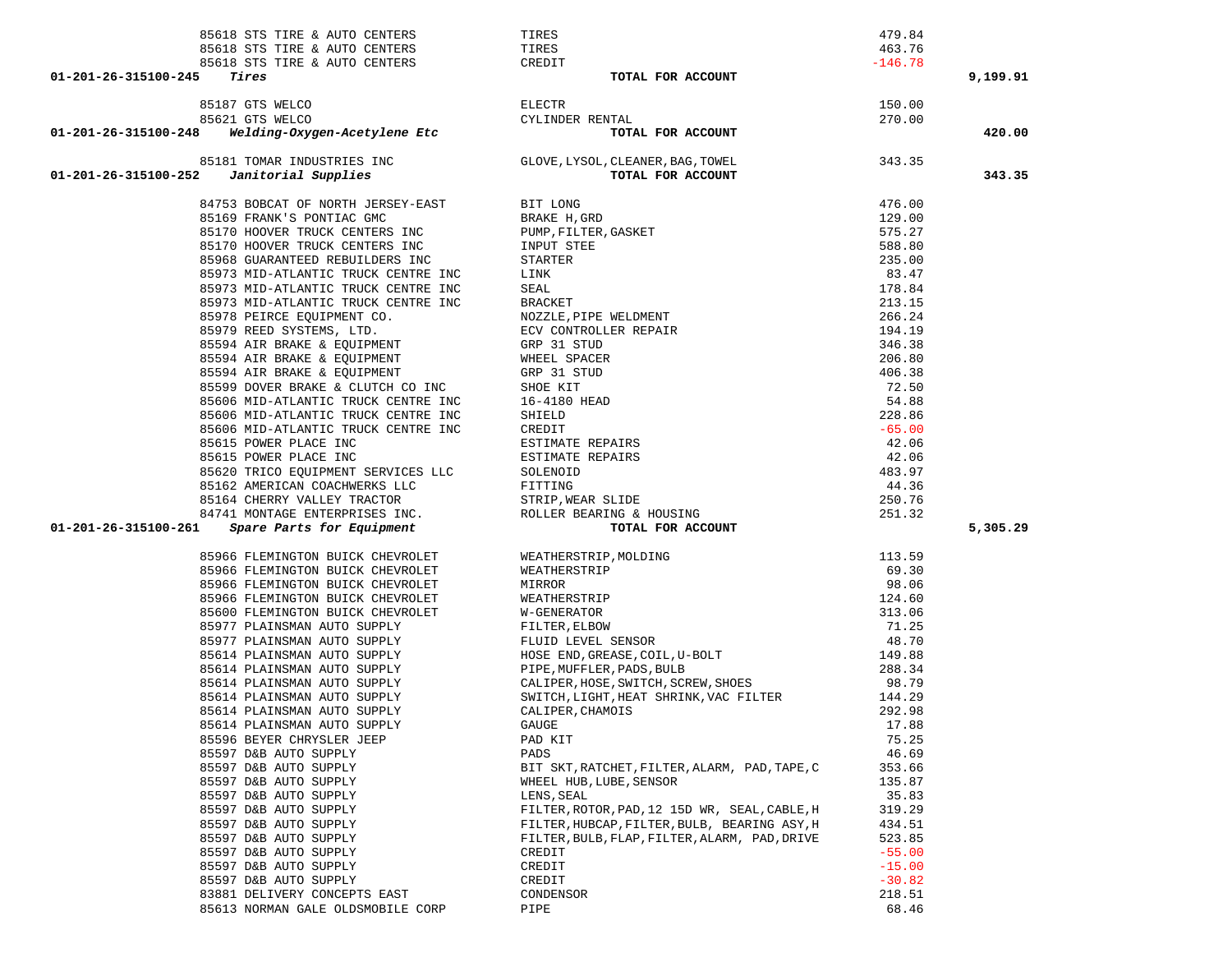| TOTAL for Motor Services Center         |                                                |           | ============<br>38,092.35 |
|-----------------------------------------|------------------------------------------------|-----------|---------------------------|
| 01-201-26-315100-291<br>Vehicle Repairs | TOTAL FOR ACCOUNT                              |           | 9,353.00                  |
| 85184 SMITH MOTOR CO., INC.             | GASKET, THERMOSTAT, SEAL, HOSE                 | 96.29     |                           |
| 85184 SMITH MOTOR CO., INC.             | MANIFOLD                                       | 322.40    |                           |
| 85188 ROUTE 23 AUTO MALL LLC            | CREDIT                                         | $-128.74$ |                           |
| 85188 ROUTE 23 AUTO MALL LLC            | CREDIT                                         | $-204.50$ |                           |
| 85188 ROUTE 23 AUTO MALL LLC            | CREDIT                                         | $-70.00$  |                           |
| 85188 ROUTE 23 AUTO MALL LLC            | BATTERY                                        | $-70.00$  |                           |
| 85188 ROUTE 23 AUTO MALL LLC            | CREDIT                                         | $-200.00$ |                           |
| 85188 ROUTE 23 AUTO MALL LLC            | BATTERY                                        | 287.88    |                           |
| 85188 ROUTE 23 AUTO MALL LLC            | <b>BRACKET</b>                                 | 20.98     |                           |
| 85188 ROUTE 23 AUTO MALL LLC            | FLANGE                                         | 71.14     |                           |
| 85188 ROUTE 23 AUTO MALL LLC            | <b>ELEMENT</b>                                 | 143.73    |                           |
| 85188 ROUTE 23 AUTO MALL LLC            | REGULATOR                                      | 161.97    |                           |
| 85188 ROUTE 23 AUTO MALL LLC            | TUBE                                           | 12.16     |                           |
| 85188 ROUTE 23 AUTO MALL LLC            | TUBE                                           | 42.09     |                           |
| 85188 ROUTE 23 AUTO MALL LLC            | TUBE                                           | 89.45     |                           |
| 85188 ROUTE 23 AUTO MALL LLC            | REGULATOR ASY                                  | 116.68    |                           |
| 85188 ROUTE 23 AUTO MALL LLC            | COVER, PLATE                                   | 9.36      |                           |
| 85188 ROUTE 23 AUTO MALL LLC            | ROTOR, PAD, BOOT, LEVER, COVER, BOLT, PIN, SCR | 703.23    |                           |
| 85178 NIELSEN DODGE - C-J-R             | REGULATOR                                      | 156.00    |                           |
| 85178 NIELSEN DODGE - C-J-R             | REGULATOR                                      | 156.00    |                           |
| 85178 NIELSEN DODGE - C-J-R             | FAN                                            | 47.00     |                           |
| 85178 NIELSEN DODGE - C-J-R             | B/JNT PKG                                      | 68.16     |                           |
| 85178 NIELSEN DODGE - C-J-R             | PAN                                            | 200.00    |                           |
| 85178 NIELSEN DODGE - C-J-R             | GASKET                                         | 8.72      |                           |
| 85178 NIELSEN DODGE - C-J-R             | RADIATOR, PUMP, BELT, TENSIONER, PIVOT, BELT   | 778.88    |                           |
| 85178 NIELSEN DODGE - C-J-R             | LINE                                           | 174.96    |                           |
| 85182 JC AND DAUGHTERS                  | TOWING (M5-1)                                  | 118.00    |                           |
| 85616 ROUTE 23 AUTO MALL LLC            | LATCH                                          | 38.22     |                           |
| 85616 ROUTE 23 AUTO MALL LLC            | LATCH                                          | 38.22     |                           |
| 85616 ROUTE 23 AUTO MALL LLC            | SWITCH                                         | 8.09      |                           |
| 85616 ROUTE 23 AUTO MALL LLC            | LAMP                                           | 25.06     |                           |
| 85616 ROUTE 23 AUTO MALL LLC            | ANTIFREEZE                                     | 75.18     |                           |
| 85616 ROUTE 23 AUTO MALL LLC            | REGULATOR                                      | 85.33     |                           |
| 85612 NIELSEN DODGE - C-J-R             | ROTOR, PAD                                     | 361.60    |                           |
| 85612 NIELSEN DODGE - C-J-R             | HOSE                                           | 136.80    |                           |
| 85612 NIELSEN DODGE - C-J-R             | FILTER, BATTERY                                | 194.80    |                           |
| 85612 NIELSEN DODGE - C-J-R             | VALVE, GASKET                                  | 95.56     |                           |
| 85612 NIELSEN DODGE - C-J-R             | LINE                                           | 28.00     |                           |
| 85612 NIELSEN DODGE - C-J-R             | LINE                                           | 28.00     |                           |
| 85612 NIELSEN DODGE - C-J-R             | ANTIFREEZE                                     | 72.64     |                           |
| 85612 NIELSEN DODGE - C-J-R             | TUBE                                           | 23.80     |                           |
| 85180 PLAINSMAN AUTO SUPPLY             | FILTER, TUBING, ROTOR, CALIPER, FILTER         | 455.08    |                           |
| 85180 PLAINSMAN AUTO SUPPLY             | CLAMP KIT, U-JOINT, REST TREATMENT             | 30.67     |                           |
| 85180 PLAINSMAN AUTO SUPPLY             | SWAY BAR LINK, RESPONSE CMPLT ASSY, SENSOR     | 164.16    |                           |
| 85180 PLAINSMAN AUTO SUPPLY             | SWAY BAR REPAIR KIT, SENSOR, STARTER           | 233.11    |                           |
| 85180 PLAINSMAN AUTO SUPPLY             | PADS, BRAKE FLUID, ROTOR, CALIPER, SWAY BAR    | 174.87    |                           |

**Health Management** 

| Equipment<br>01-201-27-330100-258                                 | TOTAL FOR ACCOUNT                        |        | 25.21  |
|-------------------------------------------------------------------|------------------------------------------|--------|--------|
| 85607 DEER PARK                                                   | 0434540191 billing period 8/15/13-9/14/1 | 25.21  |        |
| Environmental Compliance<br>01-201-27-330100-210                  | TOTAL FOR ACCOUNT                        |        | 710.95 |
| 84860 STAPLES BUSINESS ADVANTAGE                                  | Invoice date 8/30/2013 Customer NYC 1054 | 182.76 |        |
| 86666 COUNTY OF MORRIS                                            | 1ST 1/2 10/2013 METERED MAIL             | 143.37 |        |
| 85611 COMMUNICATIONS SERVICE                                      | Supplies                                 | 99.82  |        |
| Accounnt # 350MCH radio installed<br>85611 COMMUNICATIONS SERVICE |                                          | 285.00 |        |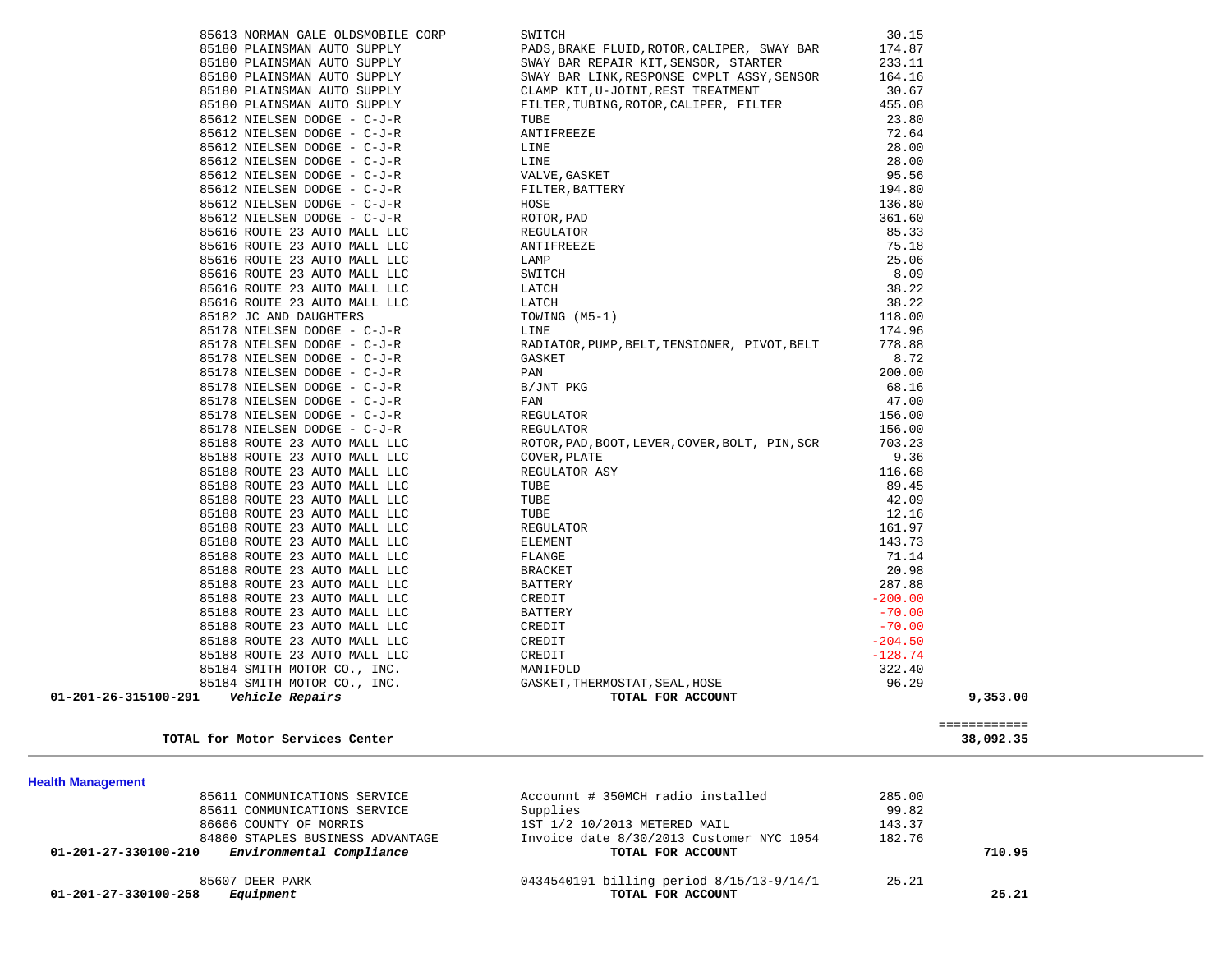| 83946 DIVISION OF STATE POLICE                                                            | survey instruments calibrated            | 1,280.00       |                          |  |
|-------------------------------------------------------------------------------------------|------------------------------------------|----------------|--------------------------|--|
| 83946 DIVISION OF STATE POLICE                                                            | additional probe calibrated              | 70.00<br>50.00 |                          |  |
| 83946 DIVISION OF STATE POLICE<br>(2012) Environmental Compliance<br>01-203-27-330100-210 | wipe analysis<br>TOTAL FOR ACCOUNT       |                | 1,400.00                 |  |
|                                                                                           |                                          |                |                          |  |
| TOTAL for Health Management                                                               |                                          |                | ============<br>2,136.16 |  |
| <b>Human Services</b>                                                                     |                                          |                |                          |  |
| 85436 STAPLES BUSINESS ADVANTAGE                                                          | Item 811551 index table of contents      | 7.40           |                          |  |
| 85436 STAPLES BUSINESS ADVANTAGE                                                          | Item 641850 avery write on 5 tab         | 2.76           |                          |  |
| 85436 STAPLES BUSINESS ADVANTAGE                                                          | Item 641851 Avery 8 tab                  | 3.77           |                          |  |
| 85436 STAPLES BUSINESS ADVANTAGE                                                          | Item 811552 Ready Index table of content | 4.98           |                          |  |
| 85436 STAPLES BUSINESS ADVANTAGE                                                          | Item 368425 Flder erase pendaflex        | 15.00          |                          |  |
| 85436 STAPLES BUSINESS ADVANTAGE                                                          | Item 639673 Pentel Pens                  | 24.39          |                          |  |
| 85436 STAPLES BUSINESS ADVANTAGE                                                          | Item 711768 energel pens                 | 14.62          |                          |  |
| 85436 STAPLES BUSINESS ADVANTAGE                                                          | Item 751774 Unibal pen                   | 19.10          |                          |  |
| 85436 STAPLES BUSINESS ADVANTAGE                                                          | Item 478900 Dual pad                     | 19.94          |                          |  |
| 85436 STAPLES BUSINESS ADVANTAGE                                                          | Item 805675 Mesh organizer               | 12.34          |                          |  |
| Office Supplies & Stationery<br>01-201-27-331100-058                                      | TOTAL FOR ACCOUNT                        |                | 124.30                   |  |
| 86666 COUNTY OF MORRIS                                                                    | 1ST 1/2 10/2013 METERED MAIL             | 827.30         |                          |  |
| $01 - 201 - 27 - 331100 - 068$<br>Postage & Metered Mail                                  | TOTAL FOR ACCOUNT                        |                | 827.30                   |  |
| 86018 SODEXO INC & AFFILIATES                                                             | REFRESHMENTS FOR FAMILY MEMBERS ATTENDIN | 21.60          |                          |  |
| 86018 SODEXO INC & AFFILIATES                                                             | REFRESHMENTS FOR ATTENDEES AT THE ADVISO | 68.60          |                          |  |
| 85779 SODEXO INC & AFFILIATES                                                             | Refreshments for staff attending the tra | 15.00          |                          |  |
| 01-201-27-331100-088<br>Meeting Exp Advisory Board Etc                                    | TOTAL FOR ACCOUNT                        |                | 105.20                   |  |
|                                                                                           |                                          |                | ============             |  |
| TOTAL for Human Services                                                                  |                                          |                | 1,056.80                 |  |
|                                                                                           |                                          |                |                          |  |
| <b>Youth Shelter</b>                                                                      |                                          |                |                          |  |
| 84923 THE CENTER FOR PREVENTION<br>01-201-27-331110-039<br>Education Schools & Training   | Our Drug Epidemic<br>TOTAL FOR ACCOUNT   | 110.00         | 110.00                   |  |
|                                                                                           |                                          |                |                          |  |
| 84929 U-LINE SHIPPING SUPPLY                                                              | 1x6 insert cards                         | 15.00          |                          |  |
| 84929 U-LINE SHIPPING SUPPLY                                                              | Frt/Hndling                              | 8.29           |                          |  |
| 85869 W.B. MASON COMPANY INC                                                              | Office Supplies                          | 66.43          |                          |  |

 **01-201-27-331110-058** *Office Supplies & Stationery* **TOTAL FOR ACCOUNT 89.72**

 85044 MOUNTAIN CREEK RESORT, INC. Used Consignment Tickets 223.92 85093 NJACYF Dues Payment 500.00

 **01-201-27-331110-059** *Other General Expenses* **TOTAL FOR ACCOUNT 723.92**

85956 WHITES HEALTHCARE **Return RX** for August -72.76<br>**Medical** -<sup>72.76</sup>  **01-201-27-331110-189** *Medical* **TOTAL FOR ACCOUNT 369.87**

 86666 COUNTY OF MORRIS 1ST 1/2 10/2013 METERED MAIL 20.84  **01-201-27-331110-068** *Postage and Metered Mail* **TOTAL FOR ACCOUNT 20.84** 85023 THE BOOKWORM<br>
Diagnostic & Statitical Manual of Mental 298.00<br> **Publication & Subscriptions Diagnostic & Statitical Manual of Mental 01-201-27-331110-070** *Publication & Subscriptions* **TOTAL FOR ACCOUNT 298.00** 85955 LOVEYS PIZZA & GRILL 9/16 Resident Weekly Rewards 12.68 85955 LOVEYS PIZZA & GRILL 9/20 Resident Weekly Rewards 59.84 85955 LOVEYS PIZZA & GRILL 9/23 resident Weekly Rewards 12.68 85955 LOVEYS PIZZA & GRILL 9/27 Resident Weekly Rewards 68.76 85955 LOVEYS PIZZA & GRILL 9/30 Resident Weekly Rewards 12.68<br>**Food Food FOOD 01-201-27-331110-185** *Food* **TOTAL FOR ACCOUNT 166.64**85956 WHITES HEALTHCARE Resident Medication Supplies 442.63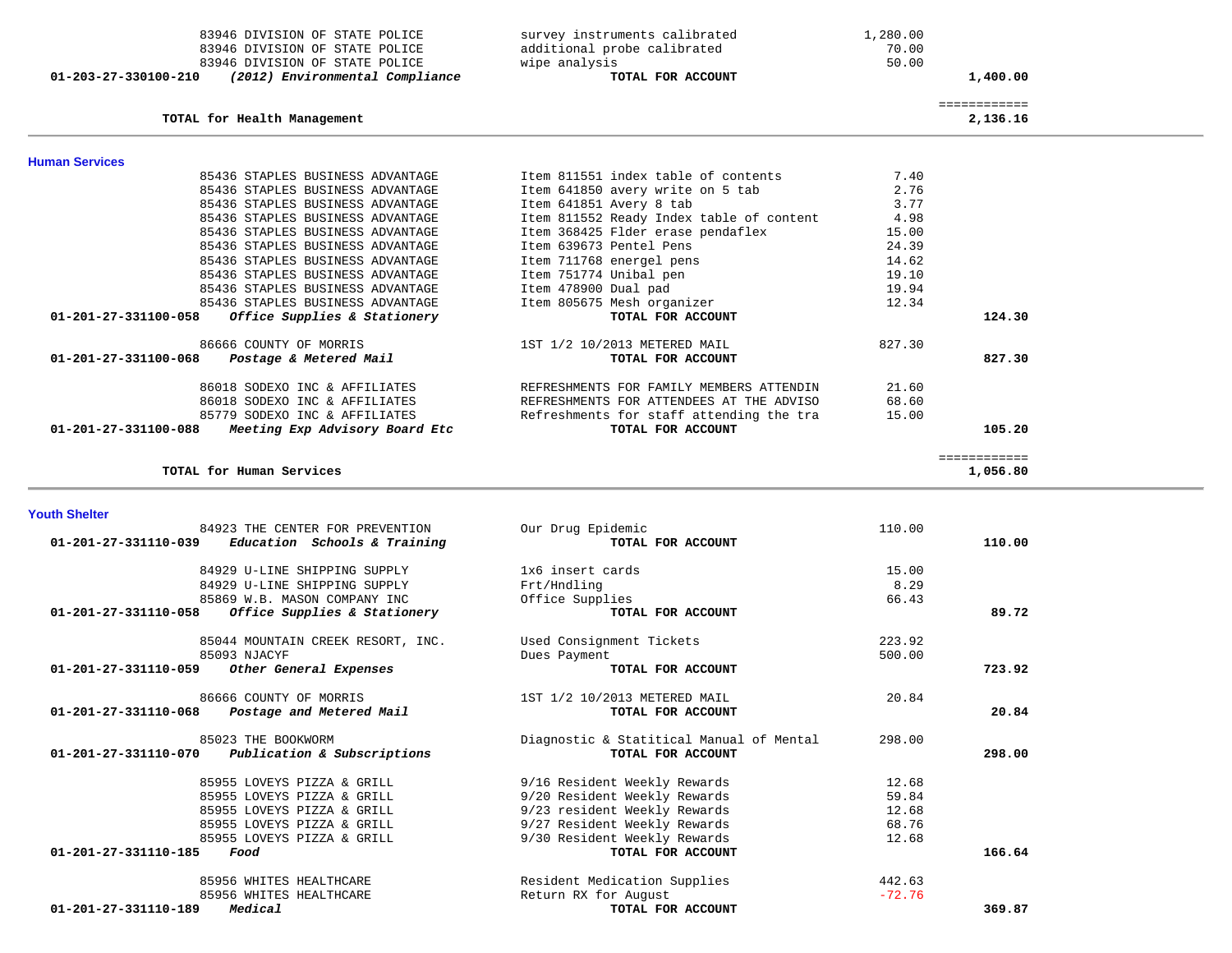| 85839 NJ4A                                               | County 2013 Supplemental Dues             | 125.00 |              |
|----------------------------------------------------------|-------------------------------------------|--------|--------------|
| Associations and Memberships<br>01-201-27-333100-023     | TOTAL FOR ACCOUNT                         |        | 125.00       |
| 85858 CAROL STOLZ                                        | Car Insurance Reimbursement for August, 2 | 12.00  |              |
| 85838 RENATA STOKES                                      | Caar Insurance Reimbursement              | 12.00  |              |
| $01 - 201 - 27 - 333100 - 048$<br>Insurance              | TOTAL FOR ACCOUNT                         |        | 24.00        |
| 86077 NEW JERSEY FOUNDATION FOR                          | 9/25/13 300 ISSUES Fall 2013 Renaissanc   | 225.00 |              |
| 85842 SODEXO INC & AFFILIATES                            | Meals for Advisory Council Meeting. 9/12  | 157.20 |              |
| 01-201-27-333100-059<br>Other General Expenses           | TOTAL FOR ACCOUNT                         |        | 382.20       |
| 86666 COUNTY OF MORRIS                                   | 1ST 1/2 10/2013 METERED MAIL              | 228.12 |              |
| $01 - 201 - 27 - 333100 - 068$<br>Postage & Metered Mail | TOTAL FOR ACCOUNT                         |        | 228.12       |
| 85858 CAROL STOLZ                                        | Miles reimbursement for July, 2013        | 13.30  |              |
| 85858 CAROL STOLZ                                        | Miles reimbursement for August, 2013      | 50.75  |              |
| 85838 RENATA STOKES                                      | Miles reimbursement for August, 2013      | 29.40  |              |
| 01-201-27-333100-082<br>Travel Expense                   | TOTAL FOR ACCOUNT                         |        | 93.45        |
| 85843 CORTEX EDI                                         | Medicaid Billing for October-November&De  | 450.00 |              |
| 85843 CORTEX EDI                                         | ERNs for October-November&December, 2013  | 75.00  |              |
| 01-201-27-333100-084<br>Other Outside Services           | TOTAL FOR ACCOUNT                         |        | 525.00       |
| 85859 BENAY OUADREL                                      | Interpreter Services. 9/12/13             | 175.00 |              |
| 01-201-27-333100-117<br>Interpretor Fees                 | TOTAL FOR ACCOUNT                         |        | 175.00       |
|                                                          |                                           |        | ============ |
| TOTAL for Office on Aging                                |                                           |        | 1,552.77     |

# **County Board of Social Service**

**Office on Aging** 

| 85587 STAPLES BUSINESS ADVANTAGE                     | Order #7105704667-000-001/09-11-13       | 5,633.63   |            |
|------------------------------------------------------|------------------------------------------|------------|------------|
| 85587 STAPLES BUSINESS ADVANTAGE                     | Order #7105704667-000-002/09-11-13       | 37.75      |            |
| 85587 STAPLES BUSINESS ADVANTAGE                     | Order #7105704667-000-005/09-11-13       | 24.20      |            |
| 85587 STAPLES BUSINESS ADVANTAGE                     | Order #7105906839-000-001/09-16-13       | 592.80     |            |
| 01-201-27-345100-058<br>Office Supplies & Stationery | TOTAL FOR ACCOUNT                        |            | 6,288.38   |
| 85122 LANGUAGE LINE SERVICES                         | Over the phone interpretation service -  | 129.20     |            |
| 01-201-27-345100-059<br>Other General Expenses       | TOTAL FOR ACCOUNT                        |            | 129.20     |
| 85913 HORIZON BLUE CROSS BLUE SHIELD                 | Dental coverage for the month of October | 4,583.45   |            |
| 85919 HORIZON BLUE CROSS BLUE SHIELD                 | Invoice for the month of October 2013    | 153,682.88 |            |
| 01-201-27-345100-329<br>Hospital Insurance Premiums  | TOTAL FOR ACCOUNT                        |            | 158,266.33 |
| 85887 CHRISTINE HELLYER                              | MAP - Mileage reimb. for July & August 2 | 56.70      |            |
| 85927 JERRY THIEL                                    | SSS - Mileage reimb. for September 2013  | 57.40      |            |
| 86132 AMY ARCHER                                     | ADM - Mileage reimb. for July through Se | 346.50     |            |
| 86133 JAMES MCDANIEL                                 | CSP - Mileage reimb. for July & Septembe | 98.35      |            |
| 86130 LASZLO CSENGETO                                | ADM - Mileage reimb. for September 2013  | 9.45       |            |
| 86131 SHAU-YING LIU                                  | SSS - Mileage reimb. for the month of Se | 75.60      |            |
| $01 - 201 - 27 - 345100 - 332$<br>Mileage            | TOTAL FOR ACCOUNT                        |            | 644.00     |
| 85887 CHRISTINE HELLYER                              | Insurance reimb. for July through Decemb | 90.00      |            |
| 85920 SANDRA MENDOZA                                 | FSS - Insurance reimb. for July through  | 72.00      |            |
| 86132 AMY ARCHER                                     | Tolls                                    | 9.00       |            |
| 01-201-27-345100-333<br>Other Allowances             | TOTAL FOR ACCOUNT                        |            | 171.00     |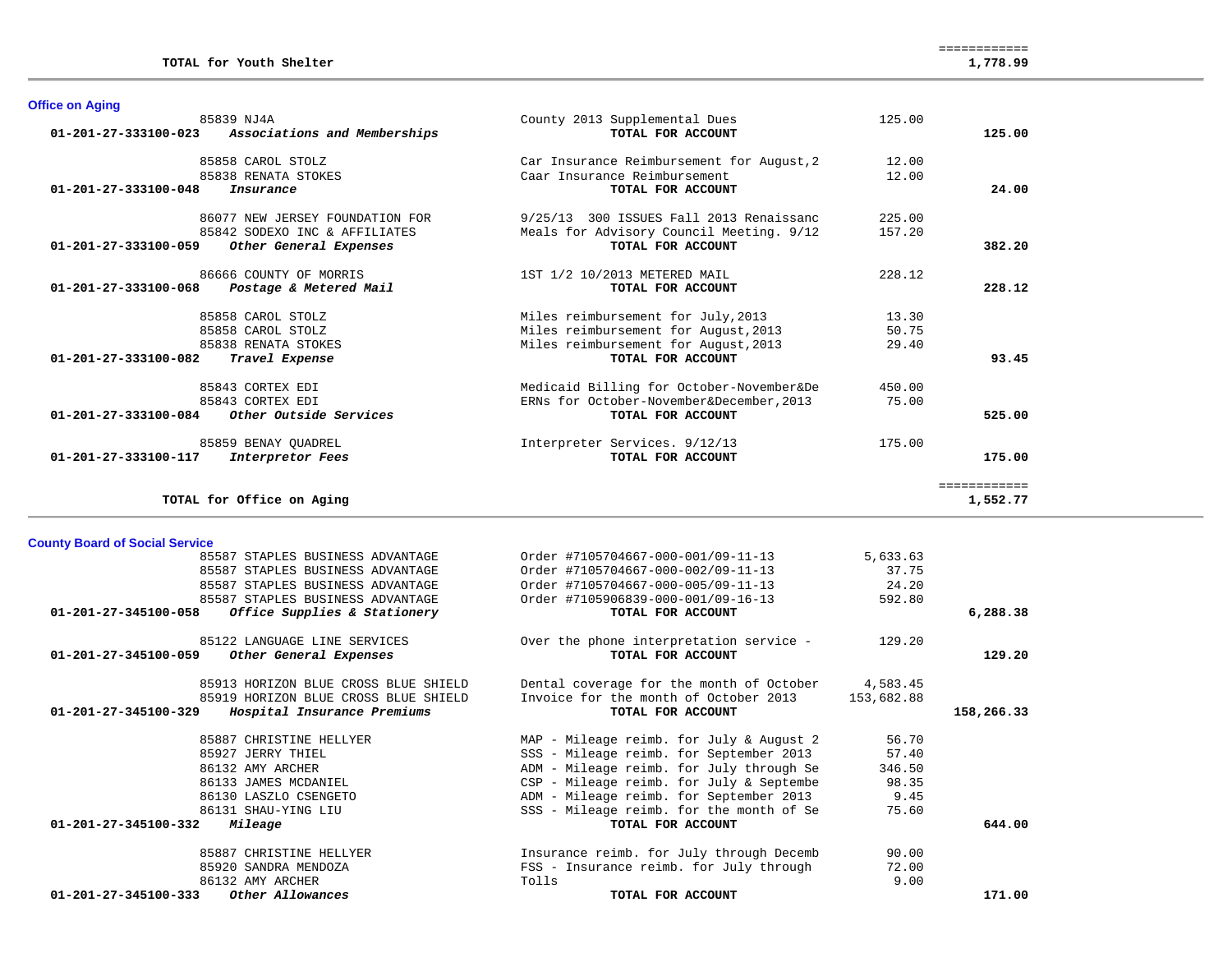| 85883 MOLNAR PHARMACY, INC                      |                                          | 468.50    |              |  |
|-------------------------------------------------|------------------------------------------|-----------|--------------|--|
| Health Related Services<br>01-201-27-345100-338 | TOTAL FOR ACCOUNT                        |           | 468.50       |  |
| 85884 NJ TAXI & BLACK CAR SERVICES LLC          |                                          | 20.23     |              |  |
| 85884 NJ TAXI & BLACK CAR SERVICES LLC          |                                          | 24.99     |              |  |
| 85884 NJ TAXI & BLACK CAR SERVICES LLC          |                                          | 40.94     |              |  |
| 85884 NJ TAXI & BLACK CAR SERVICES LLC          |                                          | 57.83     |              |  |
| 85885 NJ TRANSIT                                | Bus Pass Order                           | 352.50    |              |  |
| Transportation Services<br>01-201-27-345100-340 | TOTAL FOR ACCOUNT                        |           | 496.49       |  |
| 85138 LABORATORY CORPORATION OF                 | DNA testing from 08/03/13 through 08/31/ | 127.00    |              |  |
| 01-201-27-345100-351<br>Paternity Expenses      | TOTAL FOR ACCOUNT                        |           | 127.00       |  |
| 85160 TREASURER. ST OF NJ                       | Date Processing & EBT billing statements | 64,463.48 |              |  |
| 01-201-27-345100-354<br>FAMIS and ACSES         | TOTAL FOR ACCOUNT                        |           | 64,463.48    |  |
| 85881 SKYTOP MOTEL                              |                                          | 50.00     |              |  |
| 85881 SKYTOP MOTEL                              | $04/24/13 - 04/30/13$                    | 350.00    |              |  |
| Emergency Assistance<br>01-201-27-345100-365    | TOTAL FOR ACCOUNT                        |           | 400.00       |  |
|                                                 |                                          |           | ============ |  |
| TOTAL for County Board of Social Service        |                                          |           | 231,454.38   |  |
| <b>MV:Administration</b>                        |                                          |           |              |  |
| 86584 DAVID JEAN-LOUIS                          | LPN, 9/19/2013 thru 10/12/2013           | 2,502.92  |              |  |
| 86579 ARNEL P GARCIA                            | LPN, 9/19/2013 thru 10/12/2013           | 1,120.00  |              |  |
| 86580 BARKEL FLEMMING                           | LPN, 9/19/2013 thru 10/12/2013           | 1,564.92  |              |  |
| 86581 CARRELLE L CALIXTE                        | LPN, 9/19/2013 thru 10/12/2013           | 2,742.88  |              |  |
| 86582 CHARLES NADARAJAH                         | RN, 9/19/2013 thru 10/12/2013            | 1,400.00  |              |  |
| 86583 DANILO LAPID                              | RN, 9/19/2013 thru 10/12/2013            | 1,400.00  |              |  |
| 86585 EDITHA MAROUEZ                            | RN, 9/19/2013 thru 10/12/2013            | 280.00    |              |  |

| 86424 PREMIER HEALTHCARE<br>86426 PREMIER HEALTHCARE     | Morris View Administration, October~2013<br>Advertising, August~2013                                         | 68,361.64<br>501.70 |           |
|----------------------------------------------------------|--------------------------------------------------------------------------------------------------------------|---------------------|-----------|
| $01 - 201 - 27 - 350100 - 022$ Advertising               | TOTAL FOR ACCOUNT                                                                                            |                     | 530.00    |
| 85290 DMR SIGN SYSTEMS                                   | White Vinyl Banner,77"x24"                                                                                   | 530.00              |           |
| 01-201-27-350100-016<br>Outside Salaries & Wages         | TOTAL FOR ACCOUNT                                                                                            |                     | 4,952.05  |
| 86420 BARON HR HEALTHCARE LLC                            | 30510,9/10/2013                                                                                              | 317.20              |           |
| 86419 AEOUOR HEALTHCARE SERVICES, LLC                    | Nursing Services for 9/16 thru 9/21/2013 2,470.85                                                            |                     |           |
| 86419 AEQUOR HEALTHCARE SERVICES, LLC                    | Nursing Services for 9/9 thru 9/13/2013 2,164.00                                                             |                     |           |
| Temporary Help - Per Diem Nurses<br>01-201-27-350100-013 | TOTAL FOR ACCOUNT                                                                                            |                     | 39,892.51 |
| 86610 SUZIE COLLIN                                       | RN, 9/19/2013 thru 10/12/2013 2, 817.50                                                                      |                     |           |
|                                                          | 86609 ROSEMARY BATANE COBCOBO             RN, 9/19/2013 thru 10/12/2013               1,400.00               |                     |           |
| 86608 ROSE DUMAPIT                                       | RN, 9/19/2013 thru 10/12/2013 1, 673.00                                                                      |                     |           |
|                                                          | 86607 MIRLENE ESTRIPLET RN, 9/19/2013 thru 10/12/2013 1.10 (3,710.00                                         |                     |           |
| 86606 MICHELLE CAPILI                                    | RN, 9/19/2013 thru 10/12/2013 1, 388.80                                                                      |                     |           |
|                                                          | 86605 MELOJANE CELESTINO RN, 9/19/2013 thru 10/12/2013 1.155.00                                              |                     |           |
| 86598 MARTHA YAGHI                                       | RN, 9/19/2013 thru 10/12/2013 1, 120.00                                                                      |                     |           |
| 86597 MARIA CARMELITA OBLINA                             | LPN, 9/19/2013 thru 10/12/2013 1, 129.24                                                                     |                     |           |
| 86596 MARIA CAMPOS                                       | RN, 9/19/2013 thru 10/12/2013                                                                                | 280.00              |           |
|                                                          | 86595 MADUKWE IMO IBOKO, RN RN, 9/19/2013 thru 10/21/2013 40.00                                              |                     |           |
| 86594 MA. LIZA IMPERIAL                                  | RN, 9/19/2013 thru 10/12/2013 2, 743.65                                                                      |                     |           |
|                                                          | 86593 LOUISE R. MACCHIA (2,441.95) RN, 9/19/2013 thru 10/12/2013 (2,441.95                                   |                     |           |
| 86592 LOREEN RAFISURA                                    | LPN, 9/19/2013 thru 10/12/2013 210.00<br>RN, 9/19/2013 thru 10/12/2013 1, 103.20                             |                     |           |
| 86591 JESSY JACOB                                        |                                                                                                              |                     |           |
| 86590 JEDDIE A GARCIA                                    | RN, 9/19/2013 thru 10/12/2013 340.00                                                                         |                     |           |
|                                                          | 86589 ILLIENE CHARLES, RN                        RN,9/19/2013 thru 10/12/2013                       1,600.20 |                     |           |
|                                                          | 86588 HARRIET VALLECER RN RN, 9/19/2013 thru 10/12/2013 1.120.00                                             |                     |           |
|                                                          | 86587 GEORGINA GRAY-HORSLEY LPN, 9/19/2013 thru 10/12/2013                                                   | 448.00              |           |
|                                                          |                                                                                                              |                     |           |
| 86585 EDITHA MAROUEZ                                     | RN, 9/19/2013 thru 10/12/2013                                                                                | 280.00              |           |
|                                                          |                                                                                                              |                     |           |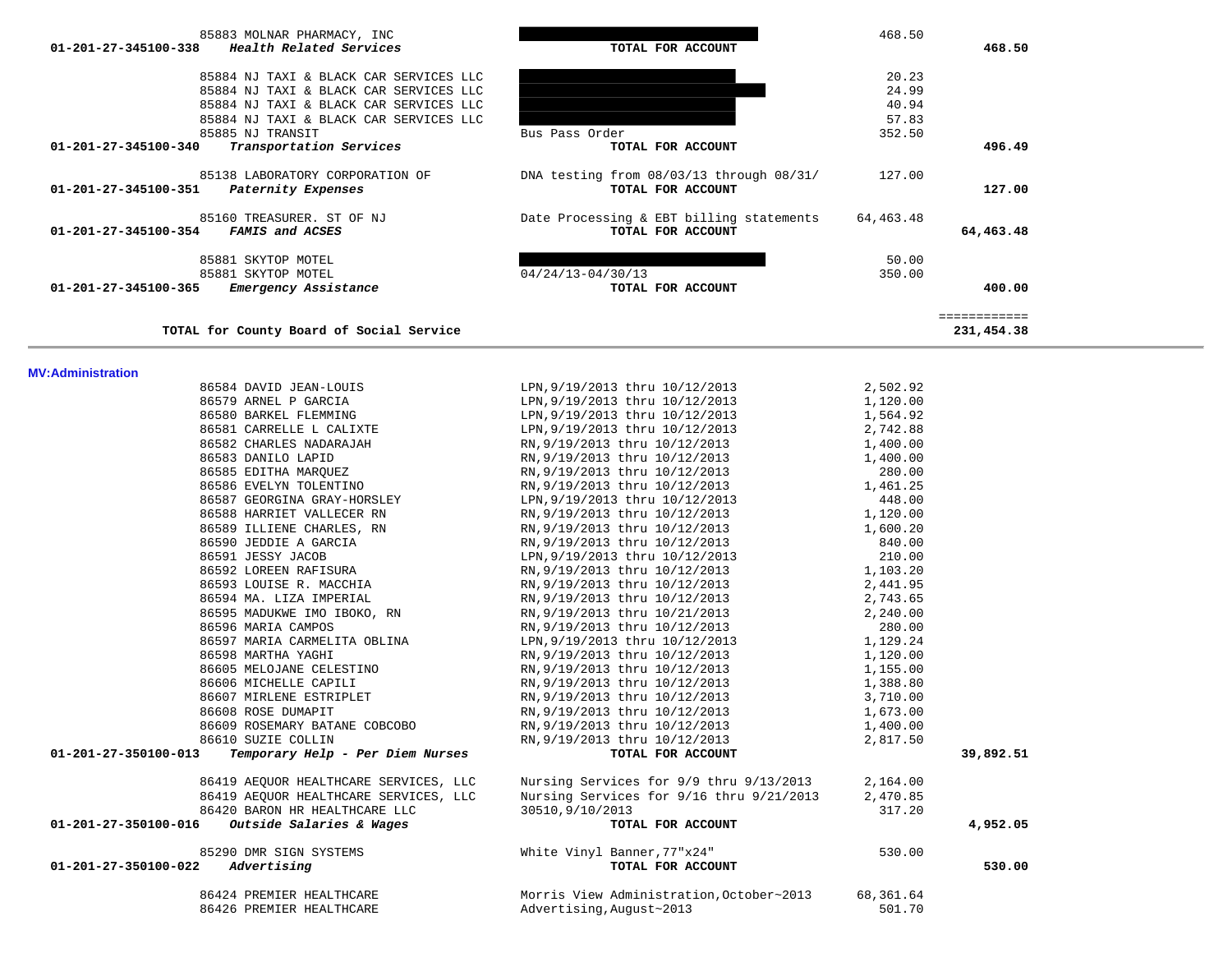| 01-201-27-350100-035           | <i>Consultation Fee</i>         | TOTAL FOR ACCOUNT                         |        | 68,863.34    |
|--------------------------------|---------------------------------|-------------------------------------------|--------|--------------|
|                                | 85848 DEER PARK                 | 0435619937,8/15/2013 thru 9/14/2013       | 15.94  |              |
|                                | 85310 DEER PARK                 | 0435619937,6/15 thru 7/14/2013            | 8.36   |              |
|                                | 85319 DEER PARK                 | 0435619937,7/15 thru 8/14/2013            | 20.93  |              |
| 01-201-27-350100-046           | General Stores                  | TOTAL FOR ACCOUNT                         |        | 45.23        |
|                                | 86666 COUNTY OF MORRIS          | 1ST 1/2 10/2013 METERED MAIL              | 225.50 |              |
| 01-201-27-350100-068           | Postage & Metered Mail          | TOTAL FOR ACCOUNT                         |        | 225.50       |
|                                | 86686 NATIONAL FUEL OIL INC.    | FUEL CHARGES 9/13                         | 282.70 |              |
| 01-201-27-350100-140           | Gas Purchases                   | TOTAL FOR ACCOUNT                         |        | 282.70       |
|                                | 86462 VERIZON                   | 973-984-0357 078 33Y, 9/22/2013 thru 10/2 | 27.78  |              |
| $01 - 201 - 27 - 350100 - 146$ | Telephone                       | TOTAL FOR ACCOUNT                         |        | 27.78        |
|                                | 85329 ATLANTIC TOMORROWS OFFICE | 1013152,8/28/2013                         | 166.00 |              |
|                                | 86445 MUNICIPAL CAPITAL CORP    | Quarterly Billing, 9/1/2013 thru 11/30/2  | 216.48 |              |
| 01-201-27-350100-164           | Office Machines - Rental        | TOTAL FOR ACCOUNT                         |        | 382.48       |
|                                | 69170 DEER PARK                 | 0435619937,10/15/2012 thru 11/14/2012     | 4.18   |              |
| 01-203-27-350100-046           | (2012) General Stores           | TOTAL FOR ACCOUNT                         |        | 4.18         |
|                                |                                 |                                           |        | ------------ |
|                                | TOTAL for MV: Administration    |                                           |        | 115,205.77   |

# **MV:Building Services**

| MV:Building Services |                                      |                                      |           |           |
|----------------------|--------------------------------------|--------------------------------------|-----------|-----------|
|                      | 86447 ACORN TERMITE AND PEST         | Pest Control for September, 2013     | 750.00    |           |
| 01-201-27-350110-036 | Contracted Services                  | TOTAL FOR ACCOUNT                    |           | 750.00    |
|                      | 86446 SCHINDLER ELEVATOR CORPORATION | 5000013604, October~2013             | 2,334.14  |           |
|                      | 85315 TBS CONTROLS LLC               | M13000, September~2013               | 2,679.17  |           |
| 01-201-27-350110-044 | Equipment Service Agreements         | TOTAL FOR ACCOUNT                    |           | 5,013.31  |
|                      | 86464 TOTAL HEARING CARE             | Resident I.D.#57561,9/11/2013        | 497.50    |           |
| 01-201-27-350110-046 | General Stores                       | TOTAL FOR ACCOUNT                    |           | 497.50    |
|                      | 86434 PSE&G CO                       | 66 472 055 00, September~2013        | 511.19    |           |
|                      | 86435 PSE&G CO                       | 65 858 068 08, September~2013        | 2,780.14  |           |
|                      | 86440 WOODRUFF ENERGY                | 508-579, September~2013              | 10,188.55 |           |
|                      | 86440 WOODRUFF ENERGY                | 508-584, September~2013              | 1,438.98  |           |
| 01-201-27-350110-141 | Natural Gas                          | TOTAL FOR ACCOUNT                    |           | 14,918.86 |
|                      | 86439 WASTE MANAGEMENT OF NEW JERSEY | 100-0057890-0836-3, August~2013      | 8,085.33  |           |
| 01-201-27-350110-143 | Rubbish & Trash Removal              | TOTAL FOR ACCOUNT                    |           | 8,085.33  |
|                      | 86457 SOUTHEAST MORRIS COUNTY        | 20-999918709,8/8/2013 thru 9/11/2013 | 8,477.85  |           |
| 01-201-27-350110-147 | Water                                | TOTAL FOR ACCOUNT                    |           | 8,477.85  |
|                      | 85308 BAYWAY LUMBER                  | 202440, 6/28/2013                    | 119.05    |           |
|                      | 85308 BAYWAY LUMBER                  | 202440, 7/24/2013                    | 1,570.20  |           |
|                      | 86425 J.A. SEXAUER                   | 276829,9/26/2013                     | 417.72    |           |
|                      | 86441 J.A. SEXAUER                   | 276829,9/12/2013                     | 921.24    |           |
|                      | 86456 SHERWIN WILLIAMS               | 665738423, 9/30/2013                 | 56.19     |           |
|                      | 86465 TRI-COUNTY SEWER & DRAIN       | Sewer Maintenance, 3rd Qtr. 2013     | 1,155.00  |           |
|                      | 85292 VIRTU WATER METER SERVICES INC | 999-918-709,8/24/2013                | 350.00    |           |
| 01-201-27-350110-204 | Plant Operation                      | TOTAL FOR ACCOUNT                    |           | 4,589.40  |
|                      | 85322 CSL WATER QUALITY INC          | Chemicals, $8/9/2013$                | 630.00    |           |
| 01-201-27-350110-225 | Chemicals & Sprays                   | TOTAL FOR ACCOUNT                    |           | 630.00    |
|                      | 85303 SILVER SQUEAK, LLC             | Window Cleaning, 8/7/2013            | 2.635.00  |           |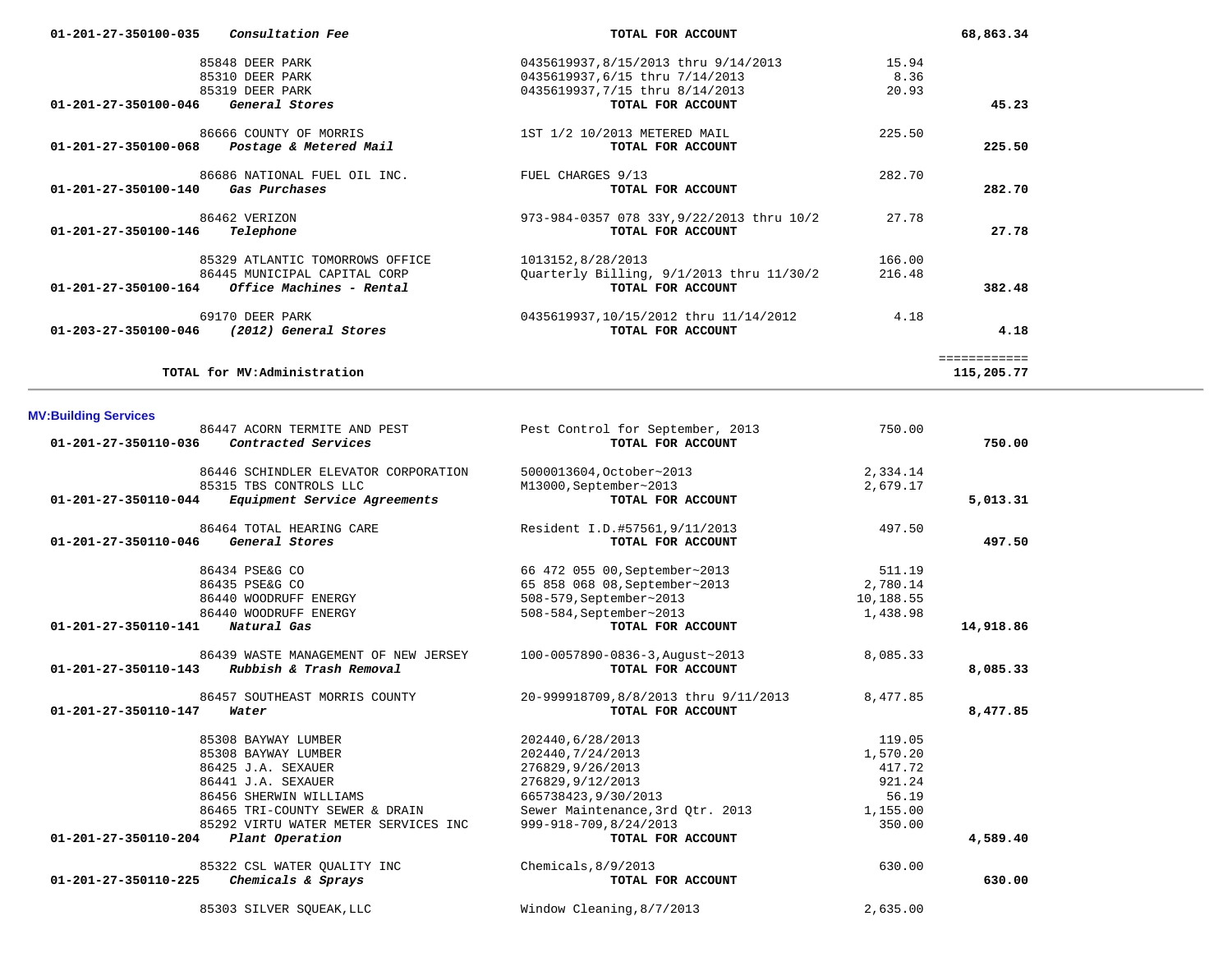| 01-201-27-350110-256 |  | Window Cleaning |
|----------------------|--|-----------------|
|----------------------|--|-----------------|

 **01-201-27-350110-256** *Window Cleaning* **TOTAL FOR ACCOUNT 2,635.00**

| 85326 GRAINGER                                      | 806843231,8/21/2013                       | 72.02    |                        |  |
|-----------------------------------------------------|-------------------------------------------|----------|------------------------|--|
| 85326 GRAINGER                                      | 806843231,8/1/2013                        | 1,847.65 |                        |  |
|                                                     |                                           |          |                        |  |
| 85326 GRAINGER                                      | 806843231, 7/25/2013                      | 520.60   |                        |  |
| 85326 GRAINGER                                      | 806843231,5/20/2013                       | 59.52    |                        |  |
| 85330 R.D. SALES DOOR & HARDWARE LLC                | Automatic Door Repair~Atrium, 8/16/2013   | 270.00   |                        |  |
| 85317 R.D. SALES DOOR & HARDWARE LLC                | Magnetic Lock Replacement, 7/26/2013      | 3,955.00 |                        |  |
| 85317 R.D. SALES DOOR & HARDWARE LLC                | Electronic Door Repair, 8/6/2013          | 270.00   |                        |  |
| 86452 RELIABLE LIFT TRUCK SERVICES                  | Replace Broken Castor Assembly on Electr  | 664.75   |                        |  |
| 86454 SCHINDLER ELEVATOR CORPORATION                | 5000013604, 7/22/2013                     | 717.85   |                        |  |
| 86454 SCHINDLER ELEVATOR CORPORATION                | 5000013604,9/14/2013                      | 551.92   |                        |  |
| 85318 WHITE AND SHAUGER INC                         | COU200, 7/30/2013                         | 31.16    |                        |  |
|                                                     |                                           |          |                        |  |
| 01-201-27-350110-262<br>Machinery Repairs & Parts   | TOTAL FOR ACCOUNT                         |          | 8,960.47               |  |
|                                                     |                                           |          | ============           |  |
| TOTAL for MV: Building Services                     |                                           |          | 54,557.72              |  |
|                                                     |                                           |          |                        |  |
| <b>MV:Dietary</b><br>86458 STAR LEDGER              | Star Ledger for Bistro for w/e, 9-28-201  | 30.68    |                        |  |
| 86458 STAR LEDGER                                   | Star Ledger for Bistro for w/e, 10-05-20  | 42.96    |                        |  |
| 01-201-27-350115-186                                |                                           |          |                        |  |
| Coffee / Gift Shop                                  | TOTAL FOR ACCOUNT                         |          | 73.64                  |  |
|                                                     |                                           |          | ============           |  |
| TOTAL for MV: Dietary                               |                                           |          | 73.64                  |  |
|                                                     |                                           |          |                        |  |
| <b>MV:Laundry</b>                                   |                                           |          |                        |  |
| 86438 U-LINE SHIPPING SUPPLY                        | 8480252,9/6/2013                          | 58.85    |                        |  |
| General Stores<br>01-201-27-350125-046              | TOTAL FOR ACCOUNT                         |          | 58.85                  |  |
| 86436 READY SUPPLY                                  | B060, 9/20/2013                           | 473.28   |                        |  |
| 01-201-27-350125-182<br><i>Diapers</i>              | TOTAL FOR ACCOUNT                         |          | 473.28                 |  |
|                                                     |                                           |          |                        |  |
| TOTAL for MV: Laundry                               |                                           |          | ============<br>532.13 |  |
|                                                     |                                           |          |                        |  |
| <b>MV:Nursing</b>                                   |                                           |          |                        |  |
| 86423 JUDITH MERCERON                               | Understanding Dimentia, 9/27/2013         | 84.00    |                        |  |
| 86423 JUDITH MERCERON                               | Mileage Reimbursement (87.5 miles x .35/m | 30.63    |                        |  |
| 86433 PESI HEALTHCARE                               | 00845203,10/9/2013                        | 359.98   |                        |  |
| Conference Expenses<br>01-201-27-350130-034         | TOTAL FOR ACCOUNT                         |          | 474.61                 |  |
|                                                     |                                           |          |                        |  |
| 86444 PHARMA CARE INC                               | Pharmaceutical Consultation for Septembe  | 3,773.00 |                        |  |
| $01 - 201 - 27 - 350130 - 035$<br>Consultation Fee  | TOTAL FOR ACCOUNT                         |          | 3,773.00               |  |
| 86442 JAMES H WOLF                                  | Medical Director, 9/26 thru 10/7/2013     | 1,500.00 |                        |  |
| 86424 PREMIER HEALTHCARE                            | Admissions' Nursing Services, October~201 | 9,916.66 |                        |  |
| 01-201-27-350130-036<br><i>Contracted Services</i>  | TOTAL FOR ACCOUNT                         |          | 11,416.66              |  |
|                                                     |                                           |          |                        |  |
| 85316 HB & HS, INC.                                 | Vanderlift Cloth "H" Slings, 7/11/203     | 1,914.95 |                        |  |
| 86443 JML MEDICAL INC.                              | 5MOC02, September, 2013 [Non-Covered MMS] | 1,769.14 |                        |  |
| 86453 PATTERSON MEDICAL SUPPLY, INC.                | 104022453,9/20/2013                       | 382.67   |                        |  |
| 01-201-27-350130-046<br>General Stores              | TOTAL FOR ACCOUNT                         |          | 4,066.76               |  |
|                                                     |                                           |          |                        |  |
| 85311 BIO- REFERENCE LABORATORIES                   | M8049 EG, June~2013                       | 1,131.59 |                        |  |
| 85311 BIO- REFERENCE LABORATORIES                   | M8049 EG, July~2013                       | 1,722.37 |                        |  |
| Laboratory Services<br>01-201-27-350130-049         | TOTAL FOR ACCOUNT                         |          | 2,853.96               |  |
| 86449 ELI HEALTHCARE                                | 46912555, MDS Alert for 2013-2014         | 229.00   |                        |  |
| Publication & Subscriptions<br>01-201-27-350130-070 | TOTAL FOR ACCOUNT                         |          | 229.00                 |  |
|                                                     |                                           |          |                        |  |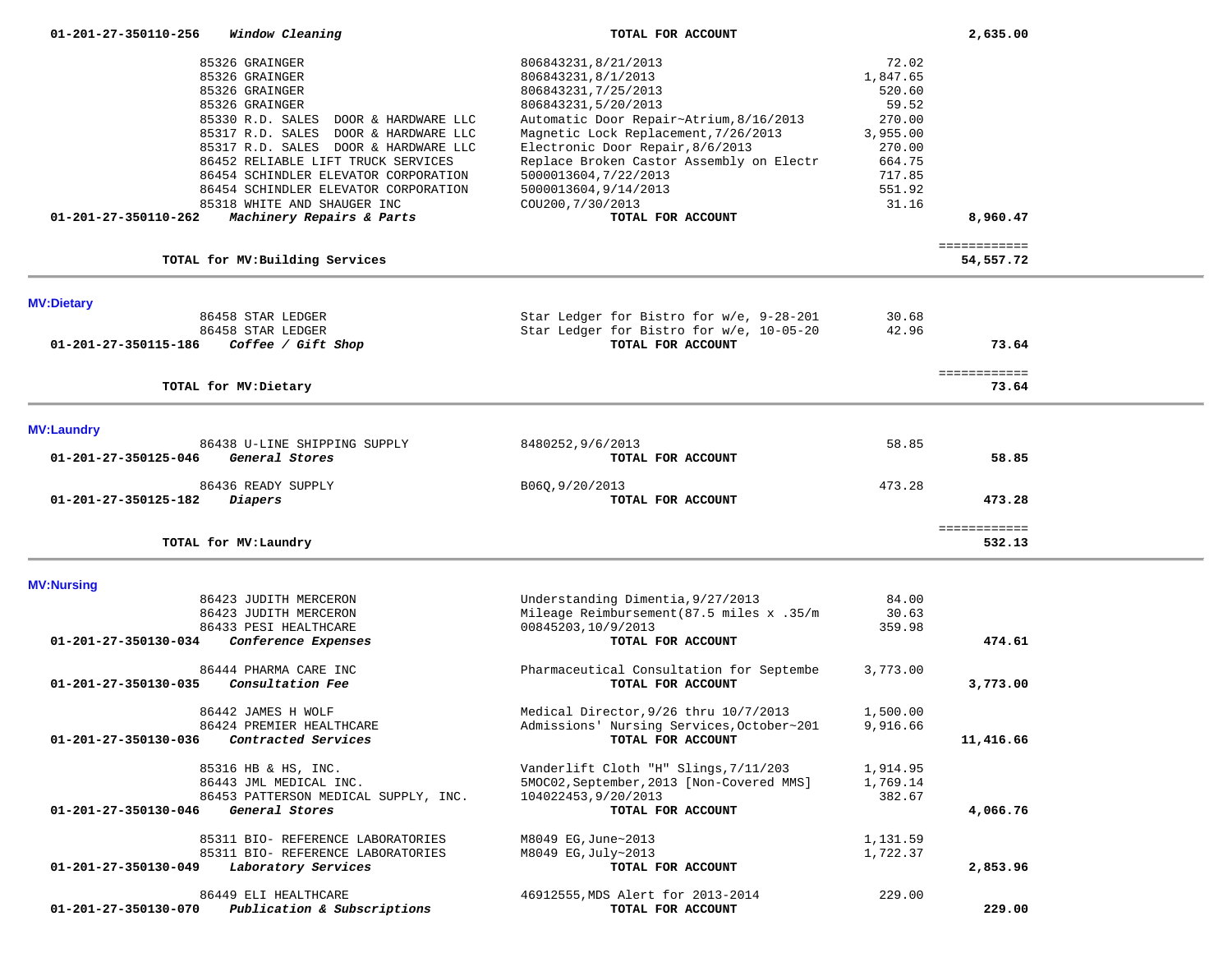| 85314 ADVANCED VASCULAR ASSOCIATES                           |                                                                                     | 144.13           |              |  |
|--------------------------------------------------------------|-------------------------------------------------------------------------------------|------------------|--------------|--|
| 01-201-27-350130-189<br>Medical                              | TOTAL FOR ACCOUNT                                                                   |                  | 144.13       |  |
|                                                              |                                                                                     |                  |              |  |
| 86428 LEE P MINGO ALLICOCK                                   | CNA Re-Certification, 9/24/2013                                                     | 30.00            |              |  |
| 01-201-27-350130-191<br>Nursing                              | TOTAL FOR ACCOUNT                                                                   |                  | 30.00        |  |
|                                                              |                                                                                     |                  |              |  |
| 85324 ON TIME TRANSPORT INC.                                 | Medical Transportation, 7/25/2013                                                   | 106.00           |              |  |
| 85324 ON TIME TRANSPORT INC.<br>85324 ON TIME TRANSPORT INC. | Medical Transportation, 7/24/2013<br>Medical Transportation, 7/18/2013              | 118.00<br>422.00 |              |  |
| 85324 ON TIME TRANSPORT INC.                                 | Medical Transportation, 7/24/2013                                                   | 422.00           |              |  |
| 85324 ON TIME TRANSPORT INC.                                 | Medical Transportation, 7/29/2013                                                   | 148.00           |              |  |
| 85324 ON TIME TRANSPORT INC.                                 | Medical Transportation, 8/1/2013                                                    | 434.00           |              |  |
| 85324 ON TIME TRANSPORT INC.                                 | Medical Transportation, 7/22/2013                                                   | 118.00           |              |  |
| 85324 ON TIME TRANSPORT INC.                                 | Medical Transportation, 7/27/2013                                                   | 112.00           |              |  |
| 85324 ON TIME TRANSPORT INC.                                 | Medical Transportation, 7/30/2013                                                   | 142.00           |              |  |
| 85324 ON TIME TRANSPORT INC.                                 | Medical Transportation, 7/31/2013                                                   | 130.00           |              |  |
| 85324 ON TIME TRANSPORT INC.                                 | Medical Transportation, 8/07/2013                                                   | 458.00           |              |  |
| 85324 ON TIME TRANSPORT INC.                                 | Medical Transportation, 8/09/2013                                                   | 434.00           |              |  |
| 01-201-27-350130-340<br>Transportation Services              | TOTAL FOR ACCOUNT                                                                   |                  | 3,044.00     |  |
|                                                              |                                                                                     |                  |              |  |
|                                                              |                                                                                     |                  | ============ |  |
| TOTAL for MV: Nursing                                        |                                                                                     |                  | 26,032.12    |  |
|                                                              |                                                                                     |                  |              |  |
| <b>MV:Recreation/Volunteer Svc</b>                           |                                                                                     |                  |              |  |
| 86455 SENIOR SALON SERVICES LLC                              | Beauty Salon Operation, September~2013                                              | 5,834.75         |              |  |
| 01-201-27-350135-036<br>Contracted Services                  | TOTAL FOR ACCOUNT                                                                   |                  | 5,834.75     |  |
|                                                              |                                                                                     |                  |              |  |
| 86429 BRUSHSTROKES                                           | Art Appreciation on 9/25/2013                                                       | 135.00           |              |  |
| 86430 CATHERINE DONNELLY                                     | Entertainment on 9/26/2013                                                          | 150.00           |              |  |
| 86431 CREATING WITH CLAY LLC                                 | Creating with Clay Class on 9/10/2013                                               | 100.00           |              |  |
| 86431 CREATING WITH CLAY LLC                                 | Creating with Clay Class on 9/25/2013                                               | 50.00            |              |  |
| 86450 HOPE'S PROMISE LLC                                     | Therapeutic Program at Atrium, 8/1/2013<br>Enlargement of Resident Activity Calenda | 100.00           |              |  |
| 86427 KAREN HOGAN                                            | Fourth of July Entertainment, 7/4/2013                                              | 35.58<br>150.00  |              |  |
| 86451 RUSSELL KRAJICK<br>86437 SPECIAL K HEALTH & FITNESS    | Stretching w/Kerry in the Atrium, 9/11/20                                           | 100.00           |              |  |
| 86437 SPECIAL K HEALTH & FITNESS                             | Stretching w/Kerry on 2D, 9/24/2013                                                 | 100.00           |              |  |
| 86463 THOMAS J. AALFS                                        | Music Program on 10/8/2013                                                          | 150.00           |              |  |
| Patient Activities<br>01-201-27-350135-194                   | TOTAL FOR ACCOUNT                                                                   |                  | 1,070.58     |  |
|                                                              |                                                                                     |                  |              |  |
|                                                              |                                                                                     |                  | ============ |  |
| TOTAL for MV: Recreation/Volunteer Svc                       |                                                                                     |                  | 6,905.33     |  |
|                                                              |                                                                                     |                  |              |  |
| <b>County Adjuster</b>                                       |                                                                                     |                  |              |  |
| 84982 TELESEARCH INC                                         | Parking Fee for September 2013 Week endi                                            | 75.00            |              |  |
| 84982 TELESEARCH INC                                         | Katherine Santiago for week ending Septe                                            | 409.50           |              |  |
| 84982 TELESEARCH INC                                         | Katherine Santiago for week ending Septe                                            | 546.00           |              |  |
| 01-201-27-357100-016<br>Outside Salaries & Wages             | TOTAL FOR ACCOUNT                                                                   |                  | 1,030.50     |  |
|                                                              |                                                                                     |                  |              |  |
| 86666 COUNTY OF MORRIS                                       | 1ST 1/2 10/2013 METERED MAIL                                                        | 191.82           |              |  |
| 01-201-27-357100-068<br>Postage & Metered Mail               | TOTAL FOR ACCOUNT                                                                   |                  | 191.82       |  |
|                                                              |                                                                                     |                  | ============ |  |
| TOTAL for County Adjuster                                    |                                                                                     |                  | 1,222.32     |  |
|                                                              |                                                                                     |                  |              |  |
|                                                              |                                                                                     |                  |              |  |
| <b>County Library</b><br>85229 GALE                          | 116418 dated 09/05/13                                                               | 140.75           |              |  |
| 85229 GALE                                                   | 116418 dated 09/06/13                                                               | 191.13           |              |  |
| 85217 GREY HOUSE PUBLISHING                                  | PO#V44-AG13 dated 08/02/13                                                          | 148.50           |              |  |
| 85245 INFORMATION TODAY INC                                  | International Literary Market Place date                                            | 305.05           |              |  |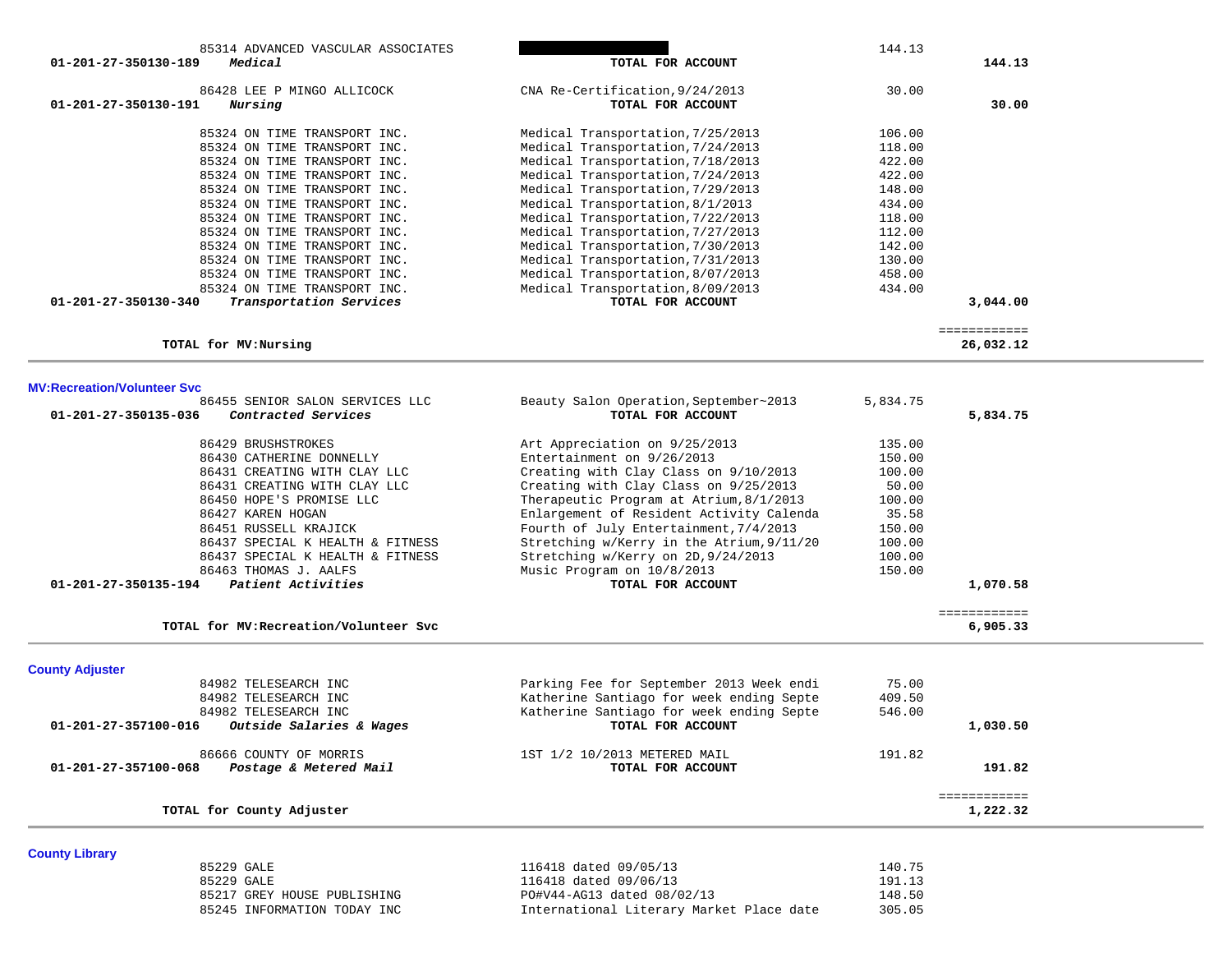|                                                                                                                                                                                                                              |                                          |          | 15,450.72 |
|------------------------------------------------------------------------------------------------------------------------------------------------------------------------------------------------------------------------------|------------------------------------------|----------|-----------|
|                                                                                                                                                                                                                              |                                          |          |           |
| 0.534 Fig. 2.49 Fig. 2.49 Fig. 2.49 Fig. 2.49 Fig. 2.49 Fig. 2.49 Fig. 2.49 Fig. 2.49 Fig. 2.49 Fig. 2.49 Fig. 2.49 Fig. 2.49 Fig. 2.49 Fig. 2.49 Fig. 2.49 Fig. 2.49 Fig. 2.49 Fig. 2.49 Fig. 2.49 Fig. 2.49 Fig. 2.49 Fig. |                                          |          |           |
|                                                                                                                                                                                                                              |                                          |          | 618.31    |
|                                                                                                                                                                                                                              |                                          |          |           |
| 85214 ARKIV MUSIC LLC                                                                                                                                                                                                        | 0rder#4879479 dated 08/31/13 548.10      |          |           |
| 85214 ARKIV MUSIC LLC                                                                                                                                                                                                        | Order#4879482 dated 08/31/13             | 558.21   |           |
| 85220 MIDWEST TAPE LLC                                                                                                                                                                                                       | 2000001148 Dated 8/16/13                 | 364.83   |           |
| 85220 MIDWEST TAPE LLC                                                                                                                                                                                                       | 2000001148 Dated 8/26/13                 | 279.44   |           |
| 85220 MIDWEST TAPE LLC                                                                                                                                                                                                       | 2000001148 Dated 8/29/13                 | 47.98    |           |
| 85230 MIDWEST TAPE LLC                                                                                                                                                                                                       | 2000001148 dated 09/09/13                | 91.35    |           |
| 85249 INGRAM LIBRARY SERVICES                                                                                                                                                                                                | 20C0083 dated 08/20/13 Split Object Code | 20.22    |           |
| Video & Film Materials<br>01-201-29-390100-083                                                                                                                                                                               | TOTAL FOR ACCOUNT                        |          | 1,910.13  |
|                                                                                                                                                                                                                              |                                          |          |           |
| 83811 OCLC ONLINE COMPUTER                                                                                                                                                                                                   | 010CLC2051 dated 07/31/13 NWM Morris Cnt | 1,914.99 |           |
| 83811 OCLC ONLINE COMPUTER                                                                                                                                                                                                   | 010CLC2051 dated 07/31/13 XTM M.A.I.N. N | 1,644.89 |           |
| 85231 OCLC ONLINE COMPUTER                                                                                                                                                                                                   | 010CLC2051 dated 08/31/13 NWM Morris Cnt | 1,896.18 |           |
| 85231 OCLC ONLINE COMPUTER                                                                                                                                                                                                   | 010CLC2051 dated 08/31/13 XTM M.A.I.N. N | 1,644.89 |           |
| Other Outside Services<br>01-201-29-390100-084                                                                                                                                                                               | TOTAL FOR ACCOUNT                        |          | 7,100.95  |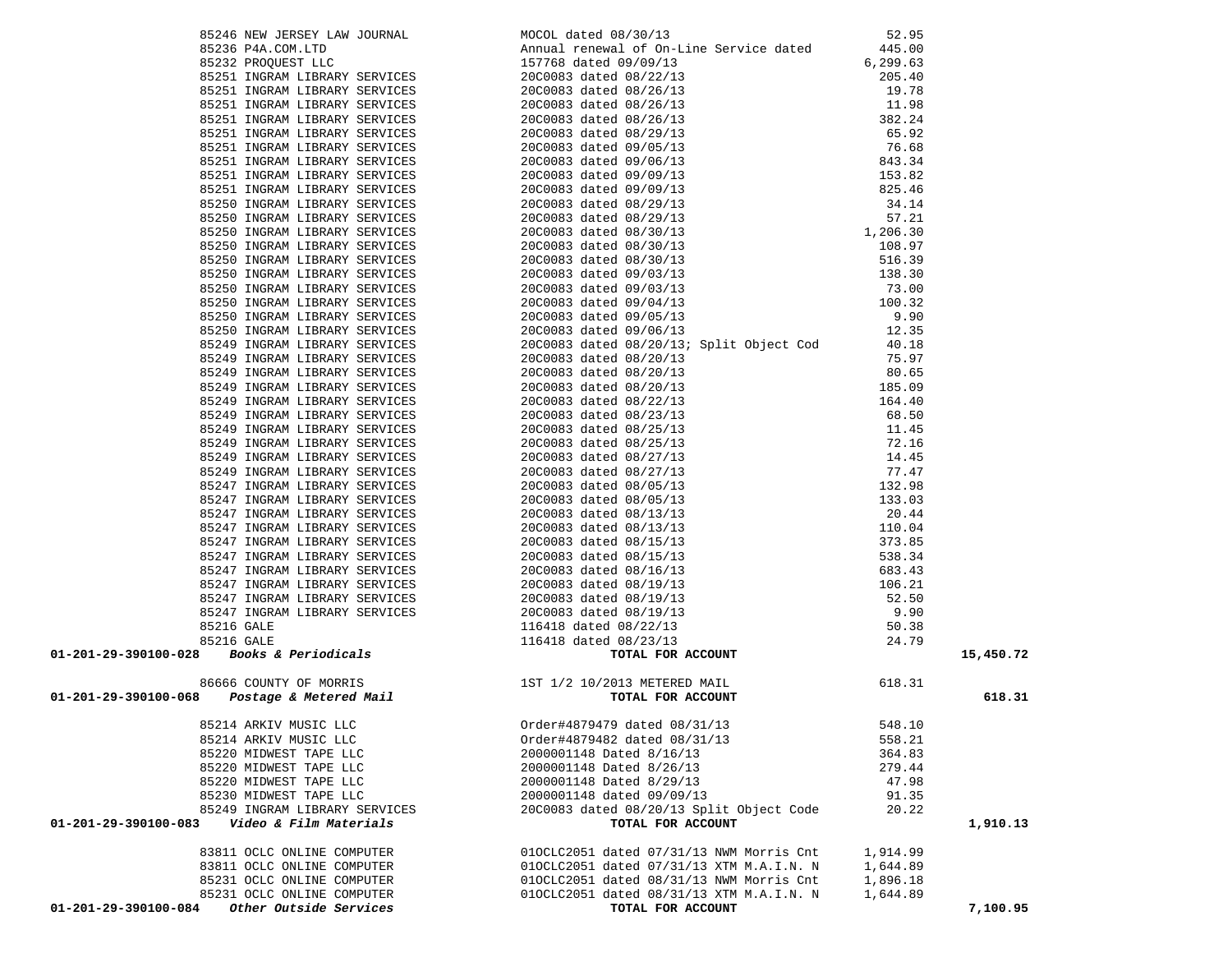|                                       | 85233 SUPER FOODTOWN<br>85233 SUPER FOODTOWN                                                            | 9732856930 3/08/2013<br>9732856930; Janitorial 6/04/2013             | 8.97<br>8.45       |                            |  |
|---------------------------------------|---------------------------------------------------------------------------------------------------------|----------------------------------------------------------------------|--------------------|----------------------------|--|
|                                       | 85233 SUPER FOODTOWN                                                                                    | 9732856930 6/07/2013                                                 | 9.47               |                            |  |
| 01-201-29-390100-095                  | 85233 SUPER FOODTOWN<br>Other Administrative Supplies                                                   | 9732856930; Local History 6/14/2013<br>TOTAL FOR ACCOUNT             | 44.42              | 71.31                      |  |
|                                       | TOTAL for County Library                                                                                |                                                                      |                    | ============<br>25,151.42  |  |
| <b>County Superintendent of Schoo</b> |                                                                                                         |                                                                      |                    |                            |  |
| 01-201-29-392100-068                  | 86666 COUNTY OF MORRIS<br>Postage & Metered Mail                                                        | 1ST 1/2 10/2013 METERED MAIL<br>TOTAL FOR ACCOUNT                    | 133.98             | 133.98                     |  |
| 01-201-29-392100-082                  | 86066 ROSALIE LAMONTE<br>Travel Expense                                                                 | EXPENSE ORDER#10030 TRAVEL<br>TOTAL FOR ACCOUNT                      | 7.44               | 7.44                       |  |
|                                       | TOTAL for County Superintendent of Schoo                                                                |                                                                      |                    | ============<br>141.42     |  |
| <b>Contribution to County College</b> |                                                                                                         |                                                                      |                    |                            |  |
| 01-201-29-395100-090                  | 86684 COUNTY COLLEGE OF MORRIS<br>Expenditures                                                          | 2ND HALF 10/13 OPERATING BUDGET<br>TOTAL FOR ACCOUNT                 | 398,409.91         | 398,409.91                 |  |
|                                       | TOTAL for Contribution to County College                                                                |                                                                      |                    | ============<br>398,409.91 |  |
| <b>Rutgers Extension Service</b>      |                                                                                                         |                                                                      |                    |                            |  |
| 01-201-29-396100-068                  | 86666 COUNTY OF MORRIS<br>Postage & Metered Mail                                                        | 1ST 1/2 10/2013 METERED MAIL<br>TOTAL FOR ACCOUNT                    | 12.92              | 12.92                      |  |
| 01-201-29-396100-084                  | 84520 JAMES TRIMBLE<br>Other Outside Services                                                           | hours worked from Jan-Aug<br>TOTAL FOR ACCOUNT                       | 5,500.00           | 5,500.00                   |  |
| 01-201-29-396100-162                  | 84120 STAPLES BUSINESS ADVANTAGE<br>84120 STAPLES BUSINESS ADVANTAGE<br><i>Furniture &amp; Fixtures</i> | vertical filing cabinet<br>lock kit for cabinet<br>TOTAL FOR ACCOUNT | 227.39<br>10.06    | 237.45                     |  |
| 01-201-29-396100-257                  | 85750 MORRIS COUNTY 4-H ASSOCIATION<br>Rental - Other                                                   | 2013 4-H Fair tent rental<br>TOTAL FOR ACCOUNT                       | 2,000.00           | 2,000.00                   |  |
|                                       | TOTAL for Rutgers Extension Service                                                                     |                                                                      |                    | ============<br>7,750.37   |  |
| <b>Fire and Police Academy</b>        |                                                                                                         |                                                                      |                    |                            |  |
|                                       | 84420 ATLANTIC TRAINING CENTER<br>01-201-29-407100-059 Other General Expenses                           | CPR Card Fees<br>TOTAL FOR ACCOUNT                                   | 135.00             | 135.00                     |  |
| 01-201-29-407100-068                  | 86666 COUNTY OF MORRIS<br>Postage & Metered Mail                                                        | 1ST 1/2 10/2013 METERED MAIL<br>TOTAL FOR ACCOUNT                    | 222.82             | 222.82                     |  |
|                                       | 84686 M.C. MUA<br>01-201-29-407100-143 Rubbish & Trash Removal                                          | Tipping Fees<br>TOTAL FOR ACCOUNT                                    | 484.63             | 484.63                     |  |
|                                       | 84474 ATHOME MEDICAL<br>$01-201-29-407100-203$ X-Ray & Medical Supplies                                 | For Fire Ground First Aid Room<br>TOTAL FOR ACCOUNT                  | 45.00              | 45.00                      |  |
|                                       | 85753 TRI-DIM FILTER CORPORATION<br>85753 TRI-DIM FILTER CORPORATION                                    | HEPA Filters<br>Tri-Pleat Filters                                    | 4,315.20<br>207.36 |                            |  |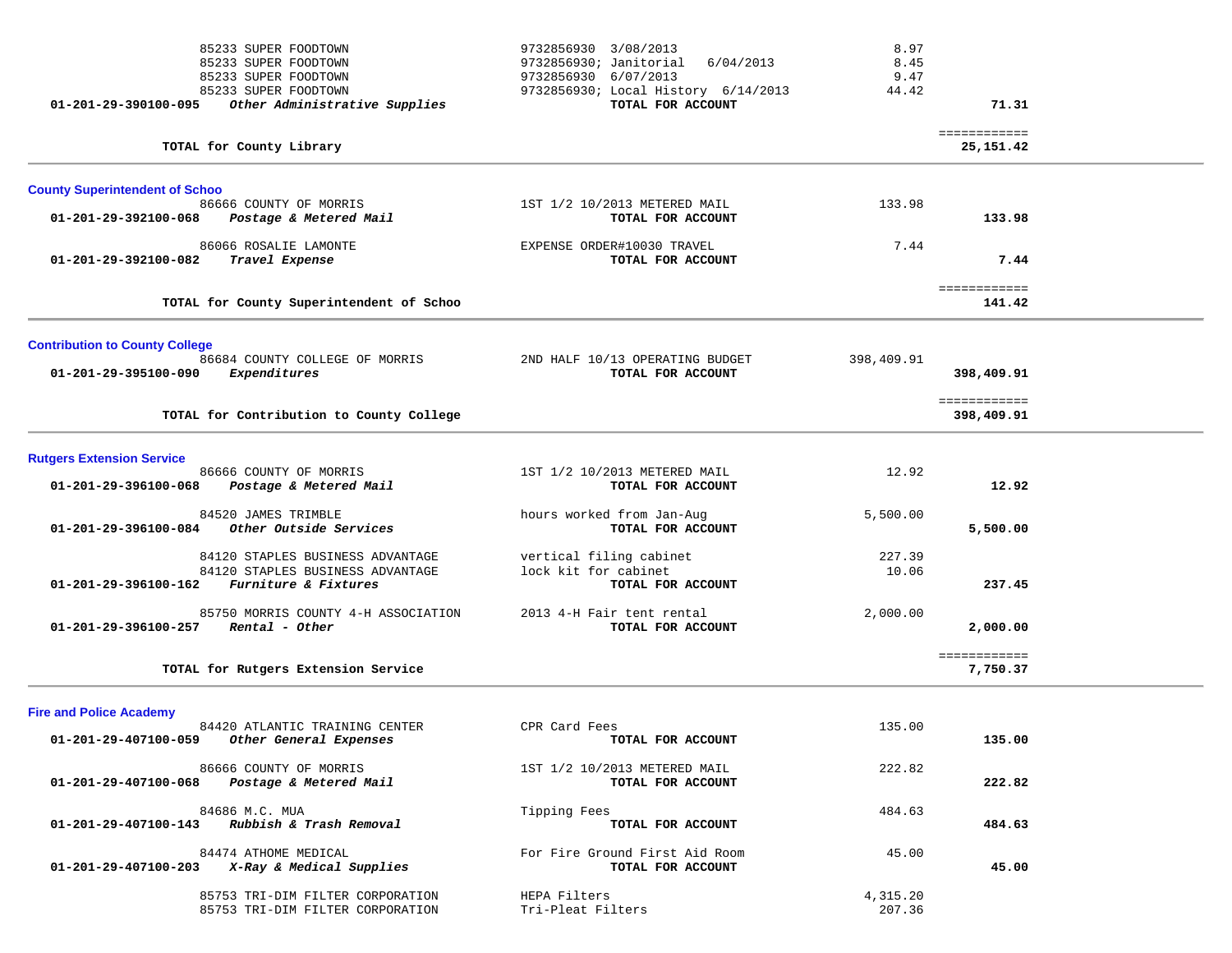| <b>Utilities</b>                                             |                                                                                                                                                                                                                                                |              |            |
|--------------------------------------------------------------|------------------------------------------------------------------------------------------------------------------------------------------------------------------------------------------------------------------------------------------------|--------------|------------|
|                                                              | 85975 NATIONAL FUEL OIL INC.<br>85975 NATIONAL FUEL OIL INC.                       4000.0 GAL. DIESEL FUEL FOR THE HILL                                                                                                                        | 14,762.50    |            |
| 85975 NATIONAL FUEL OIL INC.                                 |                                                                                                                                                                                                                                                | 12,366.00    |            |
| 01-201-31-430100-136<br>Diesel Fuel                          | 85177 NATIONAL FUEL OIL INC.<br>85177 NATIONAL FUEL OIL INC. 4999.0 GAL. DIESEL FUEL FOR COUNTY GARAG<br>TOTAL FOR ACCOUNT                                                                                                                     | 15,974.30    | 43,102.80  |
|                                                              |                                                                                                                                                                                                                                                |              |            |
| 86211 JERSEY CENTRAL POWER & LIGHT                           | 100 102 601 695 - COMM CENTER/ 08-21-13                                                                                                                                                                                                        | 18,894.48    |            |
| 86212 JERSEY CENTRAL POWER & LIGHT                           | 100 079 438 253 - CAC COMPLEX/ 08-21-13                                                                                                                                                                                                        | 10,152.35    |            |
| 86494 JERSEY CENTRAL POWER & LIGHT                           | 20 00 00 0538 4 9 -MASTER ACCOUNT#/ REMO                                                                                                                                                                                                       | 3,756.30     |            |
| 86493 JERSEY CENTRAL POWER & LIGHT                           | 20-00-00-0528-1-7 MASTER ACCOUNT / MORRI                                                                                                                                                                                                       | 87,979.71    |            |
| 86492 JERSEY CENTRAL POWER & LIGHT                           | 20 00 00 0537 8 1 - MASTER ACCT - HILL/                                                                                                                                                                                                        | 129,440.81   |            |
| 86492 JERSEY CENTRAL POWER & LIGHT                           | 100 004 956 445 - REVERSED INVOICE CREDI                                                                                                                                                                                                       | $-2,792.51$  |            |
| 86492 JERSEY CENTRAL POWER & LIGHT                           | 100 005 064 306 - REVERSED INVOICE CREDI                                                                                                                                                                                                       | $-22,032.61$ |            |
| 86492 JERSEY CENTRAL POWER & LIGHT                           | 100 037 971 296 - REVERSED INVOICE CREDI                                                                                                                                                                                                       | $-1,710.71$  |            |
| 86491 JERSEY CENTRAL POWER & LIGHT                           | 200-000-971-008/ RUTH DAVIS DRIVE/ 08-2                                                                                                                                                                                                        | 373.00       |            |
|                                                              |                                                                                                                                                                                                                                                |              |            |
|                                                              |                                                                                                                                                                                                                                                |              |            |
|                                                              |                                                                                                                                                                                                                                                |              |            |
|                                                              |                                                                                                                                                                                                                                                |              |            |
| 01-201-31-430100-137                                         |                                                                                                                                                                                                                                                |              | 224,653.93 |
|                                                              |                                                                                                                                                                                                                                                |              |            |
|                                                              |                                                                                                                                                                                                                                                |              |            |
|                                                              |                                                                                                                                                                                                                                                |              |            |
| 01-201-31-430100-140                                         | 373.00<br>85688 JERSEY CENTRAL POWER & LIGHT<br>85688 JERSEY CENTRAL POWER & LIGHT<br>86005 BOROUGH OF BUTLER<br>86005 BOROUGH OF BUTLER<br>86005 BOROUGH OF BUTLER<br>86005 BOROUGH OF BUTLER<br>86005 BOROUGH OF BUTLER<br>8495-0 Rt 23 & De |              | 44,002.51  |
| 86215 HESS CORPORATION                                       |                                                                                                                                                                                                                                                | 82.29        |            |
| 86214 HESS CORPORATION                                       | 1317 - SUMMARY GROUP #/ MORRIS COUNTY (6<br>1316 - SUMMARY GROUP #/ MORRIS COUNTY (6                                                                                                                                                           | 4,275.22     |            |
| 86224 N.J. NATURAL GAS COMPANY                               | 12-1157-4515-09 RE: DOVER PROBATION/ 08-                                                                                                                                                                                                       | 62.43        |            |
| 86227 N.J. NATURAL GAS COMPANY                               | 06-1126-4370-18 RE: WHARTON ROADS/ 08-29                                                                                                                                                                                                       | 162.19       |            |
| 86226 N.J. NATURAL GAS COMPANY                               | 06-1126-4355-14 RE: WHARTON BRIDGES / 08                                                                                                                                                                                                       | 234.28       |            |
| 86225 N.J. NATURAL GAS COMPANY                               | 06-1126-4174-12 RE: WHARTON OFF/ 08-29-1                                                                                                                                                                                                       | 45.93        |            |
| 86223 N.J. NATURAL GAS COMPANY                               | 22-0009-8231-77 RE: WHARTON BRIDGE GEN/                                                                                                                                                                                                        | 25.64        |            |
| 86495 PSE&G CO                                               | REF # MOMBAG/ COUNTY OF MORRIS - MUNICIP                                                                                                                                                                                                       | 3,460.18     |            |
| 84734 SUBURBAN PROPANE -2347                                 |                                                                                                                                                                                                                                                |              |            |
| 84734 SUBURBAN PROPANE -2347                                 |                                                                                                                                                                                                                                                |              |            |
| 84734 SUBURBAN PROPANE -2347                                 |                                                                                                                                                                                                                                                |              |            |
| 84439 SUBURBAN PROPANE -2347                                 |                                                                                                                                                                                                                                                |              |            |
| 84439 SUBURBAN PROPANE -2347                                 |                                                                                                                                                                                                                                                |              |            |
| 84439 SUBURBAN PROPANE -2347                                 |                                                                                                                                                                                                                                                |              |            |
| 84164 SUBURBAN PROPANE -2347<br>84164 SUBURBAN PROPANE -2347 |                                                                                                                                                                                                                                                |              |            |
| 84164 SUBURBAN PROPANE -2347                                 |                                                                                                                                                                                                                                                |              |            |
| 01-201-31-430100-141 Natural Gas                             | REF # MUMBAG/ COUNTY OF MORRIS - MUNICIP<br>2347-000258592-001 Propane<br>Transportation 0.62<br>2347-000258592-001 Propane 9.62<br>2347-000258592-001 Propane 2,781.69<br>Transportation 1.75<br>Safety P&T Fee 9.62<br>2347-000258592-0001   |              | 17,454.67  |
|                                                              |                                                                                                                                                                                                                                                |              |            |
| 86468 NJ DEPARTMENT OF TREASURY                              | BLOCK 10 - LOT 1.02 & LOT 1.03                                                                                                                                                                                                                 | 59.50        |            |
| 86468 NJ DEPARTMENT OF TREASURY                              | BLOCK 10 - LOT 1.02 & LOT 1.03                                                                                                                                                                                                                 | 59.50        |            |
| 01-201-31-430100-144<br>Sewer                                | TOTAL FOR ACCOUNT                                                                                                                                                                                                                              |              | 119.00     |
| 85784 CABLEVISION                                            |                                                                                                                                                                                                                                                | 249.90       |            |
| 85003 VERIZON                                                | $07876 - 536684 - 01 - 1$ 9/15/13-10/14/13<br>Account 201 243-6565 209 52Y 9/01/13                                                                                                                                                             | 866.00       |            |
| 84445 VERIZON BUSINESS                                       | $6000057810$ X26 - dtd 8/1 Mthly charge(au $459.00$                                                                                                                                                                                            |              |            |
| 84464 VERIZON BUSINESS                                       | Y2618812, 8/10 for August Mgt Network                                                                                                                                                                                                          | 1,548.53     |            |
| 84861 VERIZON CABS                                           | 201 M55-5534 968 8/25/13 E911fiber link                                                                                                                                                                                                        | 4,419.84     |            |
| 85559 VERIZON                                                | 973 584-2050 195 53Y, dtd 9/11 Roxbury T                                                                                                                                                                                                       | 27.78        |            |

TOTAL for Fire and Police Academy

 ============ 7,357.96

85753 TRI-DIM FILTER CORPORATION Shipping 447.95

84630 PRIME ENVIRONMENTAL INC<br> **Building Repairs** 1,500.00 Remove/Replace Filters 1,500.00 PRIMENT ROR ACCOUNT  **01-201-29-407100-223** *Building Repairs* **TOTAL FOR ACCOUNT 6,470.51**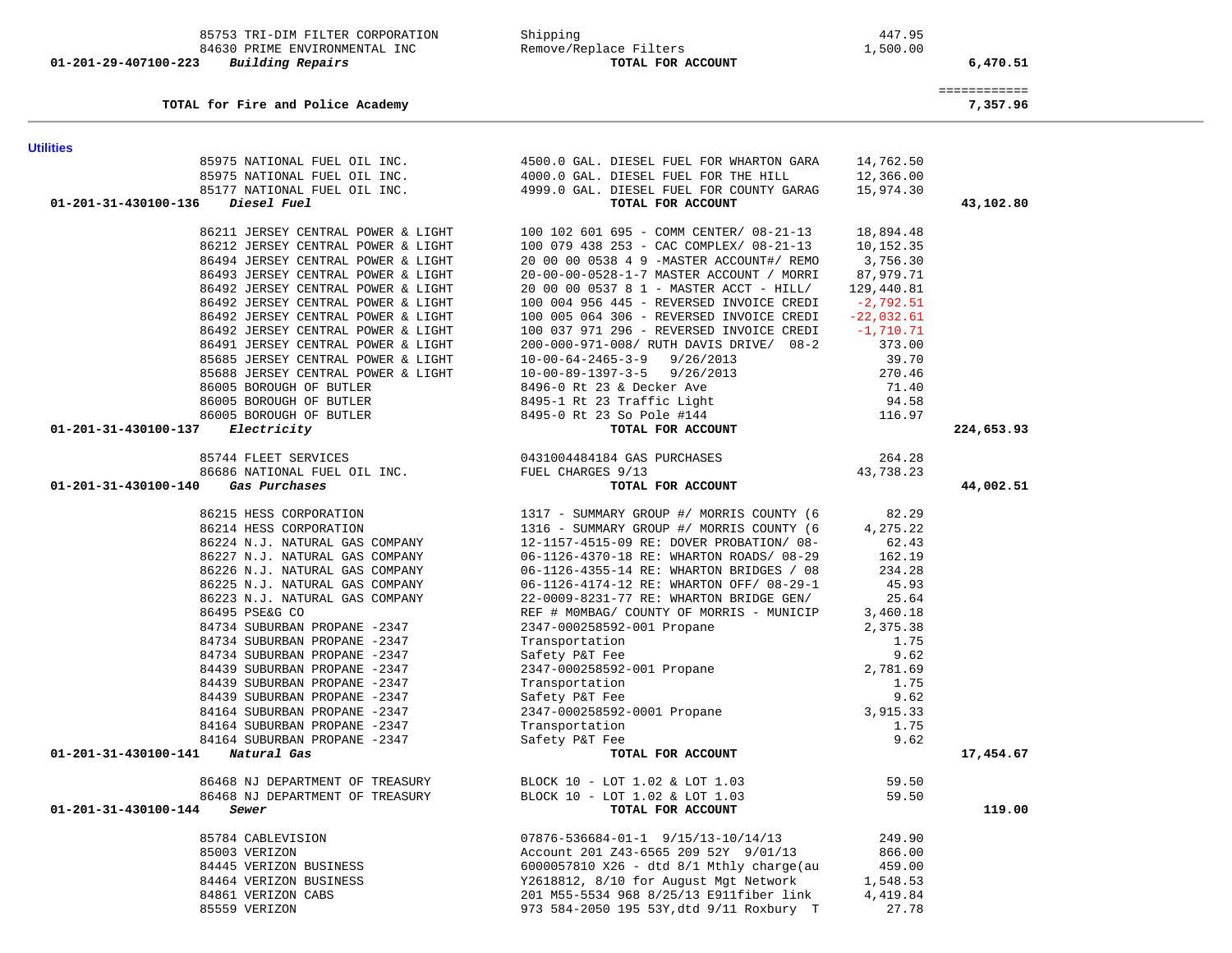| 85841 PATRICIA W. GIBBONS<br>Other Operating&Repair Supply<br>01-201-41-716100-098 | Hours for Nutrition Support Services. Au<br>TOTAL FOR ACCOUNT | 254.38   | 254.38   |
|------------------------------------------------------------------------------------|---------------------------------------------------------------|----------|----------|
| 86686 NATIONAL FUEL OIL INC.<br>01-201-41-716100-140<br>Gas Purchases              | FUEL CHARGES 9/13<br>TOTAL FOR ACCOUNT                        | 2,511.53 | 2,511.53 |
| 85840 VERIZON<br>01-201-41-716100-146<br>Telephone                                 | Sept. 01, 2013 Acct# 201 Z43-6536 999 73<br>TOTAL FOR ACCOUNT | 819.98   | 819.98   |

| TOTAL for Utilities | 370,694.33 |
|---------------------|------------|
|---------------------|------------|

**Nutrition** 

============

### 86474 SOUTHEAST MORRIS COUNTY 20-999-793-661/ CTY GRG 130.81 86474 SOUTHEAST MORRIS COUNTY 20-999-733-425/ MV3 337.84  $20-999-701-547/$  H/S-MV1 168.92 86474 SOUTHEAST MORRIS COUNTY 20-999-701-558/ H/S-MV1 362.56 86474 SOUTHEAST MORRIS COUNTY 20-999-689-293/ JDC 84.46 86474 SOUTHEAST MORRIS COUNTY 20-999-676-511/ YOUTH SHELTER 84.46 86474 SOUTHEAST MORRIS COUNTY 20-999-676-500/ YOUTH SHELTER 216.30 86474 SOUTHEAST MORRIS COUNTY 20-999-622-886/ CENTRAL AVE 362.56 20-999-619-575/ CENTRAL AVE 844.60 86469 SOUTHEAST MORRIS COUNTY 20-999-790-152/ SEU 168.98 86469 SOUTHEAST MORRIS COUNTY 20-999-790-251/ SCHUYLER 745.68 86469 SOUTHEAST MORRIS COUNTY 20-999-680-438/ YOUTH SHELTER 354.63 86469 SOUTHEAST MORRIS COUNTY 20-999-622-468/ CENTRAL AVE 654.69 86469 SOUTHEAST MORRIS COUNTY 20-999-918-720/ H/S-MV1 1,160.43 86469 SOUTHEAST MORRIS COUNTY 20-999-732-446/ LIBRARY 599.53 85822 SOUTHEAST MORRIS COUNTY 20-999-817-091/ VOTING MACHINE 55.99 85822 SOUTHEAST MORRIS COUNTY 20-999-817-168/ CNTY GRG 350.68 85822 SOUTHEAST MORRIS COUNTY 20-999-671-781/ 16 HIGHVIEW 33.25 85821 SOUTHEAST MORRIS COUNTY 20-999-919-699/ A & R BLDG 1,192.85 85821 SOUTHEAST MORRIS COUNTY 20-999-919-688/ CH 1,747.05 85821 SOUTHEAST MORRIS COUNTY 20-999-756-272/ CORRECTION FACILITY 5,728.65 85821 SOUTHEAST MORRIS COUNTY 20-999-999-724/ ADM CTS 624.05 85821 SOUTHEAST MORRIS COUNTY 20-999-753-907/ SHADETREE 3,436.45  **01-201-31-430100-147** *Water* **TOTAL FOR ACCOUNT 22,769.23**

| 01-201-31-430100-146 Telephone | TOTAL FOR ACCOUNT<br>66 Telephone Morals Compyright (1992)<br>1991 - 2001<br>1992 - 2003 - 2003 - 2003 - 2003 - 2003 - 2003 - 2003 - 2003 - 2003 - 2003 - 2003 - 2003 - 2003 - 2003 - 2003 - 2003 - 2003 - 2003 - 2003 - 2003 - 2003 - 2003 - 2003 - 2 | 18,592.19 |
|--------------------------------|--------------------------------------------------------------------------------------------------------------------------------------------------------------------------------------------------------------------------------------------------------|-----------|
|                                |                                                                                                                                                                                                                                                        |           |
|                                |                                                                                                                                                                                                                                                        |           |
|                                |                                                                                                                                                                                                                                                        |           |
|                                |                                                                                                                                                                                                                                                        |           |
|                                |                                                                                                                                                                                                                                                        |           |
|                                |                                                                                                                                                                                                                                                        |           |
|                                |                                                                                                                                                                                                                                                        |           |
|                                |                                                                                                                                                                                                                                                        |           |
|                                |                                                                                                                                                                                                                                                        |           |
|                                |                                                                                                                                                                                                                                                        |           |
|                                |                                                                                                                                                                                                                                                        |           |
|                                |                                                                                                                                                                                                                                                        |           |
|                                |                                                                                                                                                                                                                                                        |           |
|                                |                                                                                                                                                                                                                                                        |           |
|                                |                                                                                                                                                                                                                                                        |           |
|                                |                                                                                                                                                                                                                                                        |           |
|                                |                                                                                                                                                                                                                                                        |           |
|                                |                                                                                                                                                                                                                                                        |           |
|                                |                                                                                                                                                                                                                                                        |           |
|                                |                                                                                                                                                                                                                                                        |           |
|                                |                                                                                                                                                                                                                                                        |           |
|                                |                                                                                                                                                                                                                                                        |           |
|                                |                                                                                                                                                                                                                                                        |           |
|                                |                                                                                                                                                                                                                                                        |           |
|                                |                                                                                                                                                                                                                                                        |           |
|                                |                                                                                                                                                                                                                                                        |           |
|                                |                                                                                                                                                                                                                                                        |           |
|                                |                                                                                                                                                                                                                                                        |           |
|                                |                                                                                                                                                                                                                                                        |           |
|                                |                                                                                                                                                                                                                                                        |           |
|                                |                                                                                                                                                                                                                                                        |           |
|                                |                                                                                                                                                                                                                                                        |           |
|                                |                                                                                                                                                                                                                                                        |           |
|                                |                                                                                                                                                                                                                                                        |           |
|                                |                                                                                                                                                                                                                                                        |           |
|                                |                                                                                                                                                                                                                                                        |           |
|                                |                                                                                                                                                                                                                                                        |           |
|                                |                                                                                                                                                                                                                                                        |           |

| 85561 VERIZON | 201 V03-1289 703 57Y, 9/16 (9/16-10/15/1 | 210.14    |
|---------------|------------------------------------------|-----------|
| 85561 VERIZON | 201 V03-1541 818 53Y, 9/16 (9/16-10/15/1 | 200.95    |
| 85562 VERIZON | 201 V03-7261 127 66Y 9/16/13             | 10,305.75 |
| 85567 VERIZON | 973 299-6835 828 04Y dtd 09/10/13 Boonto | 31.48     |
| 85567 VERIZON | 973 328-3165 445 58Y dtd 9/4/13 Dover WT | 31.48     |
| 85567 VERIZON | 973 829-0312 882 15y dtd 9/4/13 Randolph | 65.04     |

85559 VERIZON 973 539-7933 842 07Y,dtd 9/16 Randolph T 27.78

85559 VERIZON 973 644-3258 153 04Y,dtd 9/13 Dialup Mod 148.52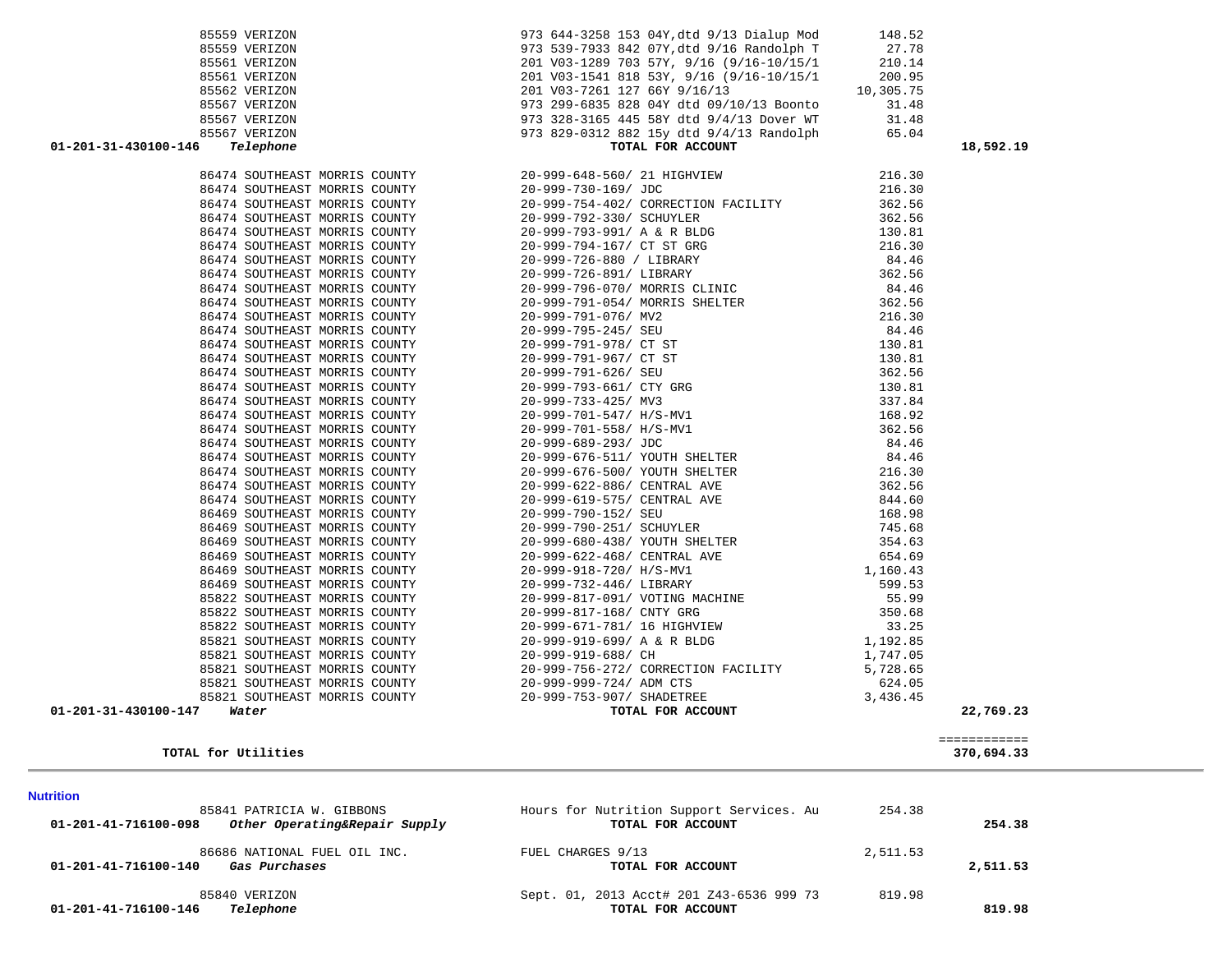÷.

#### **Area Plan Grant**

| 86147 CORNERSTONE FAMILY PROGRAMS    | OAA Title 111B CMM 13-14-086<br>Period   | 18,592.00    |
|--------------------------------------|------------------------------------------|--------------|
| 86175 CORNERSTONE FAMILY PROGRAMS    | MM Title<br>13-14-087 OAA                | 4,448.00     |
| 86176 CORNERSTONE FAMILY PROGRAMS    | OAA Title lllE Respite<br>Period 7/1/    | 4,290.00     |
| 86177 CORNERSTONE FAMILY PROGRAMS    | Period 7/1/1<br>OAA Title B              | 10,963.00    |
| 86053 LEGAL SERVICES OF NORTHWEST    | Period 7<br>SLP OAA 13-14-033            | 19,980.00    |
| 86149 CORNERSTONE FAMILY PROGRAMS    | Period 7/1/<br>13-14-076 cgi oaa cmhc    | 3,589.00     |
| 86148 CORNERSTONE FAMILY PROGRAMS    | Period 7/1/1<br>OAA Outreach 13-14-087   | 4,754.00     |
| 86145 MC SHERIFF'S OFFICE            | 13-14-091 OOA Title lllEPeriod 7/1/13-9/ | 2,336.00     |
| 85870 VISITING NURSE ASSOC. OF       | MM 13-14-076Period 4/1/13-6/30/138 units | 1,364.00     |
| Expenditures<br>01-201-41-716110-090 | TOTAL FOR ACCOUNT                        | 70,316.00    |
|                                      |                                          | ============ |
| TOTAL for Area Plan Grant            |                                          | 70,316.00    |

#### **Grant Fund**

| <b>Bio-Terrorism Grant</b>                                                                             |                                    |              |             |
|--------------------------------------------------------------------------------------------------------|------------------------------------|--------------|-------------|
| 86668 COUNTY OF MORRIS<br>$02 - 213 - 41 - 718405 - 391$ Public Health Emer Grant $(7/1/13 - 6/30/14)$ | 1ST HALF 10/13 METERED MAIL        | 12.43        | 12.43       |
|                                                                                                        | TOTAL FOR ACCOUNT                  |              |             |
|                                                                                                        |                                    | ============ |             |
| TOTAL for Bio-Terrorism Grant                                                                          |                                    |              | 12.43       |
| <b>TANF</b>                                                                                            |                                    |              |             |
| 86527 COUNTY OF MORRIS                                                                                 |                                    | 17,692.29    |             |
| 80263 MANPOWER                                                                                         | Bobbi White; W/E 5/5/13            | 465.78       |             |
| 80263 MANPOWER                                                                                         | Bobbi White; W/E 5/12/13           | 465.78       |             |
| 76945 MANPOWER                                                                                         | Bobbi White; 3/24/2013             | 440.72       |             |
| 76737 MANPOWER                                                                                         | Bobbi White; W/E 3/17/2013         | 283.90       |             |
| 85882 TECHNOFORCE LLC                                                                                  |                                    | 246.09       |             |
| 82213 TELESEARCH INC                                                                                   | Elizabeth Hazelton; W/E 7/21/2013. | 687.75       |             |
| 02-213-41-741015-392<br>TANF State Share                                                               | TOTAL FOR ACCOUNT                  |              | 20,282.31   |
| TOTAL for TANF                                                                                         |                                    | ============ | 20,282.31   |
| <b>General Assistance</b>                                                                              |                                    |              |             |
| 86527 COUNTY OF MORRIS                                                                                 |                                    | 8,175.82     |             |
| 80263 MANPOWER                                                                                         | Barry Laird, W/E 5/12/13           | 1,012.90     |             |
| 80261 MANPOWER                                                                                         | Barry Laird; 5/5/13                | 976.73       |             |
| 76945 MANPOWER                                                                                         | Barry Laird; W/E 3/24/2013         | 1,012.90     |             |
| 76737 MANPOWER                                                                                         | Barry Laird; W/E 3/17/2013         | 935.63       |             |
| 85882 TECHNOFORCE LLC                                                                                  |                                    | 122.96       |             |
| 85376 MANPOWER                                                                                         | Max Portero; W/E 6/23/13           | 907.20       |             |
| General Assistance State Share<br>02-213-41-741020-392                                                 | TOTAL FOR ACCOUNT                  |              | 13, 144. 14 |
|                                                                                                        |                                    | ============ |             |
| TOTAL for General Assistance                                                                           |                                    |              | 13, 144. 14 |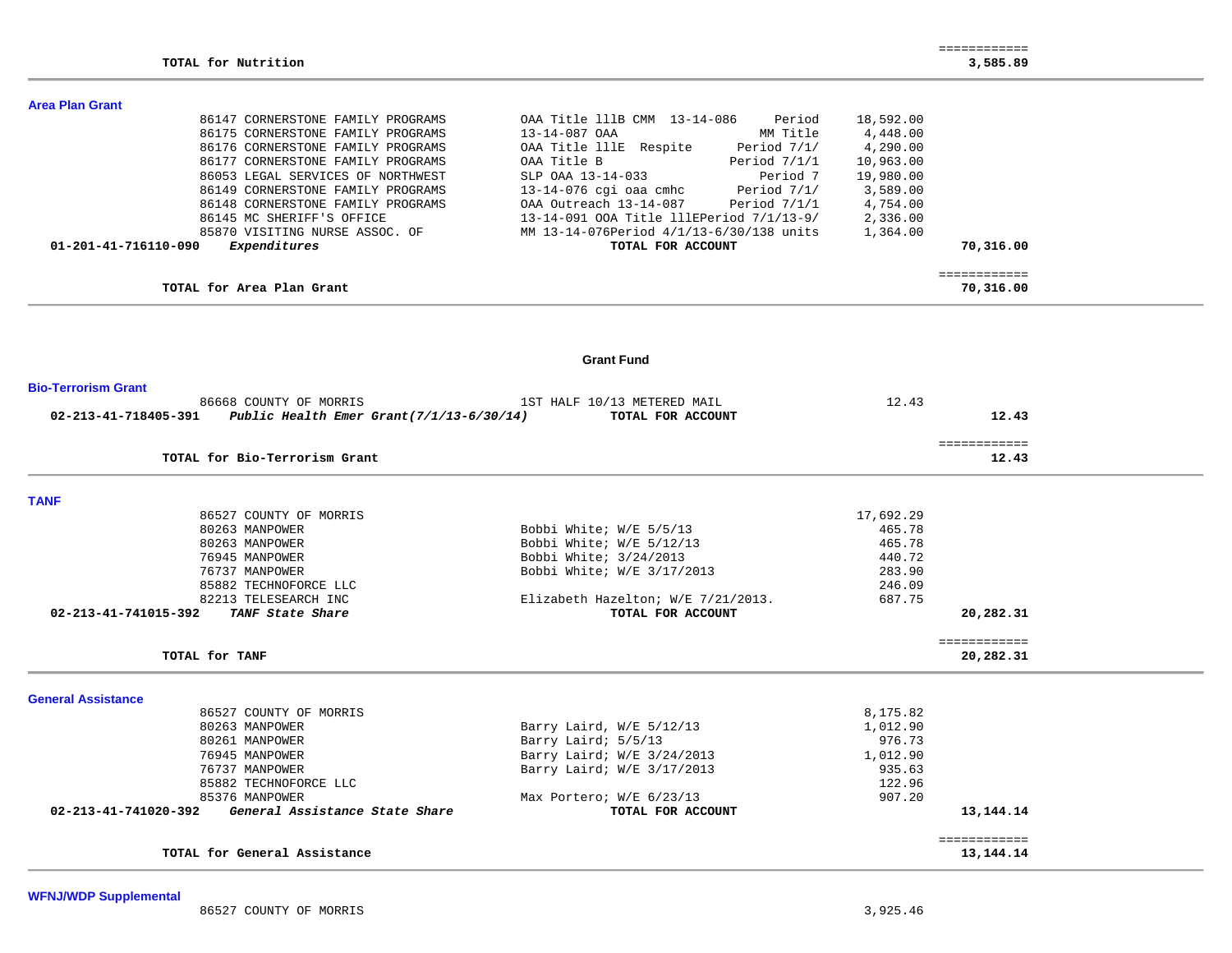| 02-213-41-741030-392<br>WFNJ/WDP Supplemental State Share       | TOTAL FOR ACCOUNT                      |           | 3,925.46                 |  |
|-----------------------------------------------------------------|----------------------------------------|-----------|--------------------------|--|
| TOTAL for WFNJ/WDP Supplemental                                 |                                        |           | ============<br>3,925.46 |  |
|                                                                 |                                        |           |                          |  |
| <b>WFNJ-Career Advancement</b><br>86527 COUNTY OF MORRIS        |                                        | 664.73    |                          |  |
| WFNJ-Career Advancement State Share<br>02-213-41-741050-392     | TOTAL FOR ACCOUNT                      |           | 664.73                   |  |
| TOTAL for WFNJ-Career Advancement                               |                                        |           | ============<br>664.73   |  |
|                                                                 |                                        |           |                          |  |
| <b>DEPARTMENT 741415</b>                                        |                                        |           |                          |  |
| 84514 TELESEARCH INC                                            | Elizabeth Hazelton; W/E 8/18/13        | 550.20    |                          |  |
| 84514 TELESEARCH INC                                            | Elizabeth Hazelton; W/E 8/25/13        | 451.95    |                          |  |
| 84507 FRED PRYOR SEMINARS                                       | Linda Tunick                           | 10.00     |                          |  |
| 85378 MANPOWER                                                  | Bobbi White; W/E 9/1/13                | 465.78    |                          |  |
| 85378 MANPOWER                                                  | Juliann Zakaluk; W/E 9/1/13            | 907.20    |                          |  |
|                                                                 |                                        |           |                          |  |
| 85378 MANPOWER                                                  | Juliann Zakaluk; mileage 1.00 @ 104.30 | 104.30    |                          |  |
| 85277 MANPOWER                                                  | Juliann E. Zakaluk                     | 740.11    |                          |  |
| 85277 MANPOWER                                                  | Bobbi White                            | 316.07    |                          |  |
| 86315 STATE SHUTTLE INC                                         |                                        | 1,257.24  |                          |  |
| 85410 TELESEARCH INC                                            | Elizabeth Hazelton; W/E 9/8/13         | 550.20    |                          |  |
| 02-213-41-741415-392<br>WFNJ-TANF (7/1/13-6/30/14)              | TOTAL FOR ACCOUNT                      |           | 5,353.05                 |  |
|                                                                 |                                        |           |                          |  |
|                                                                 |                                        |           | ============             |  |
| TOTAL for DEPARTMENT 741415                                     |                                        |           | 5,353.05                 |  |
|                                                                 |                                        |           |                          |  |
|                                                                 |                                        |           |                          |  |
| DEPARTMENT 741420                                               |                                        |           |                          |  |
| 84507 FRED PRYOR SEMINARS                                       | Erin Darvalics                         | 59.00     |                          |  |
| 84513 FRED PRYOR SEMINARS                                       | Erin Darvalics                         | 59.00     |                          |  |
| 85378 MANPOWER                                                  | Barry Laird; W/E 9/1/13                | 202.58    |                          |  |
| 85277 MANPOWER                                                  | Barry Laird; W/E 9/8/13                | 810.32    |                          |  |
| 86315 STATE SHUTTLE INC                                         |                                        | 314.31    |                          |  |
| 02-213-41-741420-392<br>WFNJ-General Assistance(7/1/13-6/30/14) | TOTAL FOR ACCOUNT                      |           | 1,445.21                 |  |
|                                                                 |                                        |           |                          |  |
| TOTAL for DEPARTMENT 741420                                     |                                        |           | ============<br>1,445.21 |  |
|                                                                 |                                        |           |                          |  |
| <b>WIA: Adult</b>                                               |                                        |           |                          |  |
| 86527 COUNTY OF MORRIS                                          | 2013 Fringe Benefits for 2nd Quarter   | 16,193.95 |                          |  |
| 85882 TECHNOFORCE LLC                                           |                                        | 299.63    |                          |  |
|                                                                 |                                        |           |                          |  |
| 86240 AVTECH INSTITUTE                                          |                                        | 736.00    |                          |  |
| 86241 AVTECH INSTITUTE                                          |                                        | 1,716.00  |                          |  |
| 86686 NATIONAL FUEL OIL INC.                                    | FUEL CHARGES 9/13                      | 114.04    |                          |  |
| 02-213-41-742005-391<br>WIA: Adult Federal Share                | TOTAL FOR ACCOUNT                      |           | 19,059.62                |  |
|                                                                 |                                        |           |                          |  |
|                                                                 |                                        |           | ============             |  |
| TOTAL for WIA: Adult                                            |                                        |           | 19,059.62                |  |
|                                                                 |                                        |           |                          |  |
| <b>WIA: Disclocated Worker</b>                                  |                                        |           |                          |  |
| 86527 COUNTY OF MORRIS                                          |                                        | 40,368.34 |                          |  |
| 85892 FAIRLEIGH DICKINSON UNIVERSITY                            |                                        | 488.73    |                          |  |
| 85893 INFORMATION & TECHNOLOGY                                  |                                        | 1,707.00  |                          |  |
| 85882 TECHNOFORCE LLC                                           | Monitoring & Visit Report              | 1,026.11  |                          |  |
| 86244 FAIRLEIGH DICKINSON UNIVERSITY                            |                                        | 810.92    |                          |  |
| 86242 FAIRLEIGH DICKINSON UNIVERSITY                            |                                        | 143.04    |                          |  |
| 86243 FAIRLEIGH DICKINSON UNIVERSITY                            |                                        | 313.76    |                          |  |
|                                                                 |                                        |           |                          |  |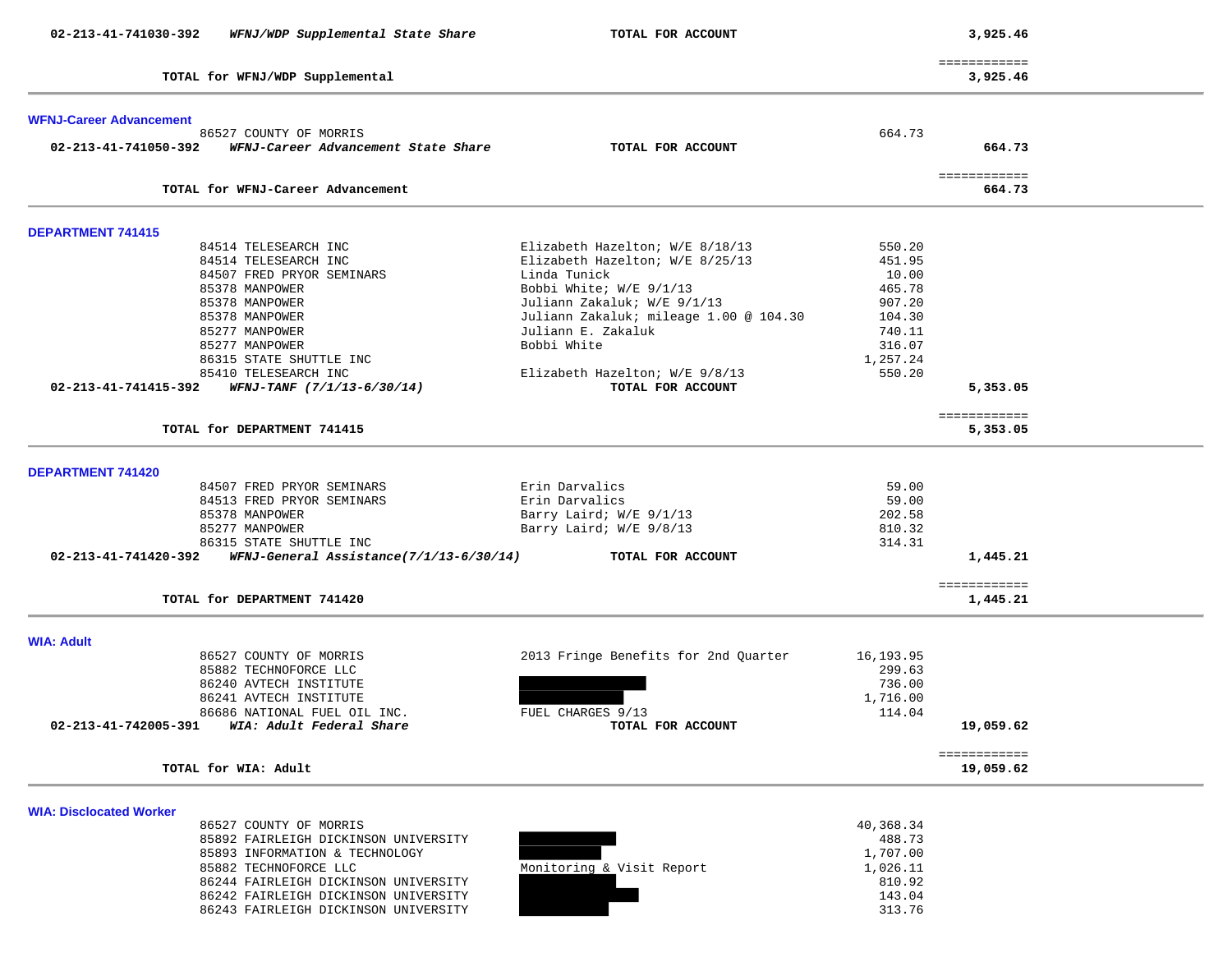| 86245 JERSEY TRACTOR-TRAILER<br>86032 AVTECH INSTITUTE<br>85890 THE HAAR COMPANY, INC.<br>02-213-41-742010-391<br>WIA: Disclocated Worker Federal Share | 3,999.38<br>TOTAL FOR ACCOUNT | 800.00<br>800.00<br>50,457.28 |
|---------------------------------------------------------------------------------------------------------------------------------------------------------|-------------------------------|-------------------------------|
| TOTAL for WIA: Disclocated Worker                                                                                                                       |                               | ============<br>50,457.28     |
| <b>WIA: Youth</b>                                                                                                                                       |                               |                               |
| 86527 COUNTY OF MORRIS                                                                                                                                  | 10,705.38                     |                               |
| 85889 PROJECT SELF SUFFICIENCY                                                                                                                          |                               | 140.00                        |
| 85889 PROJECT SELF SUFFICIENCY                                                                                                                          |                               | 280.00                        |
| 85886 PROJECT SELF SUFFICIENCY                                                                                                                          |                               | 687.50                        |
| 85886 PROJECT SELF SUFFICIENCY                                                                                                                          |                               | 165.00                        |
| 85895 PHILLIPSBURG SCHOOL BASED                                                                                                                         |                               | 211.00                        |
| 85896 PHILLIPSBURG SCHOOL BASED                                                                                                                         |                               | 211.00                        |
| 85897 PHILLIPSBURG SCHOOL BASED                                                                                                                         |                               | 211.00                        |
| 85898 PHILLIPSBURG SCHOOL BASED                                                                                                                         |                               | 634.00                        |
| 85899 PHILLIPSBURG SCHOOL BASED                                                                                                                         |                               | 581.00                        |
| 85900 PHILLIPSBURG SCHOOL BASED<br>85901 PHILLIPSBURG SCHOOL BASED                                                                                      |                               | 634.00<br>211.00              |
| 85902 PHILLIPSBURG SCHOOL BASED                                                                                                                         |                               | 211.00                        |
| 85903 PHILLIPSBURG SCHOOL BASED                                                                                                                         |                               | 581.00                        |
| 85904 PHILLIPSBURG SCHOOL BASED                                                                                                                         |                               | 634.00                        |
| 85905 PHILLIPSBURG SCHOOL BASED                                                                                                                         |                               | 211.00                        |
| 85906 PHILLIPSBURG SCHOOL BASED                                                                                                                         |                               | 211.00                        |
| 85907 PHILLIPSBURG SCHOOL BASED                                                                                                                         |                               | 211.00                        |
| 85908 PHILLIPSBURG SCHOOL BASED                                                                                                                         |                               | 370.00                        |
| 85909 PHILLIPSBURG SCHOOL BASED                                                                                                                         |                               | 211.00                        |
| 85910 PHILLIPSBURG SCHOOL BASED                                                                                                                         |                               | 211.00                        |
| 85911 PHILLIPSBURG SCHOOL BASED                                                                                                                         |                               | 211.00                        |
| 85912 PHILLIPSBURG SCHOOL BASED                                                                                                                         |                               | 493.25                        |
| 85924 PHILLIPSBURG SCHOOL BASED                                                                                                                         |                               | 370.00                        |
| 85891 PHILLIPSBURG SCHOOL BASED                                                                                                                         |                               | 211.00                        |
| 85882 TECHNOFORCE LLC                                                                                                                                   |                               | 443.16                        |
| 02-213-41-742020-391<br>WIA: Youth Federal Share                                                                                                        | TOTAL FOR ACCOUNT             | 19,250.29                     |
| TOTAL for WIA: Youth                                                                                                                                    |                               | ============<br>19,250.29     |
|                                                                                                                                                         |                               |                               |
| <b>DEPARTMENT 742135</b>                                                                                                                                |                               |                               |
| 86527 COUNTY OF MORRIS                                                                                                                                  | 6,373.12                      |                               |
| 85894 AVTECH INSTITUTE                                                                                                                                  | 2,100.00                      |                               |
| 85914 HUDSON BIOPHARMA                                                                                                                                  | 12,500.80                     |                               |
| 86272 ACADEMY OR ALLIED HEALTH<br>86228 AMERICAN INSTITUTE OF                                                                                           | 1,730.52<br>3,250.00          |                               |
| 86237 CLINICAL RESEARCH ACADEMY                                                                                                                         | 5,000.00                      |                               |
| 86238 CLINICAL RESEARCH ACADEMY                                                                                                                         | 5,000.00                      |                               |
| 86239 CLINICAL RESEARCH ACADEMY                                                                                                                         | 5,000.00                      |                               |



TOTAL for DEPARTMENT 742135

 ============ 54,351.44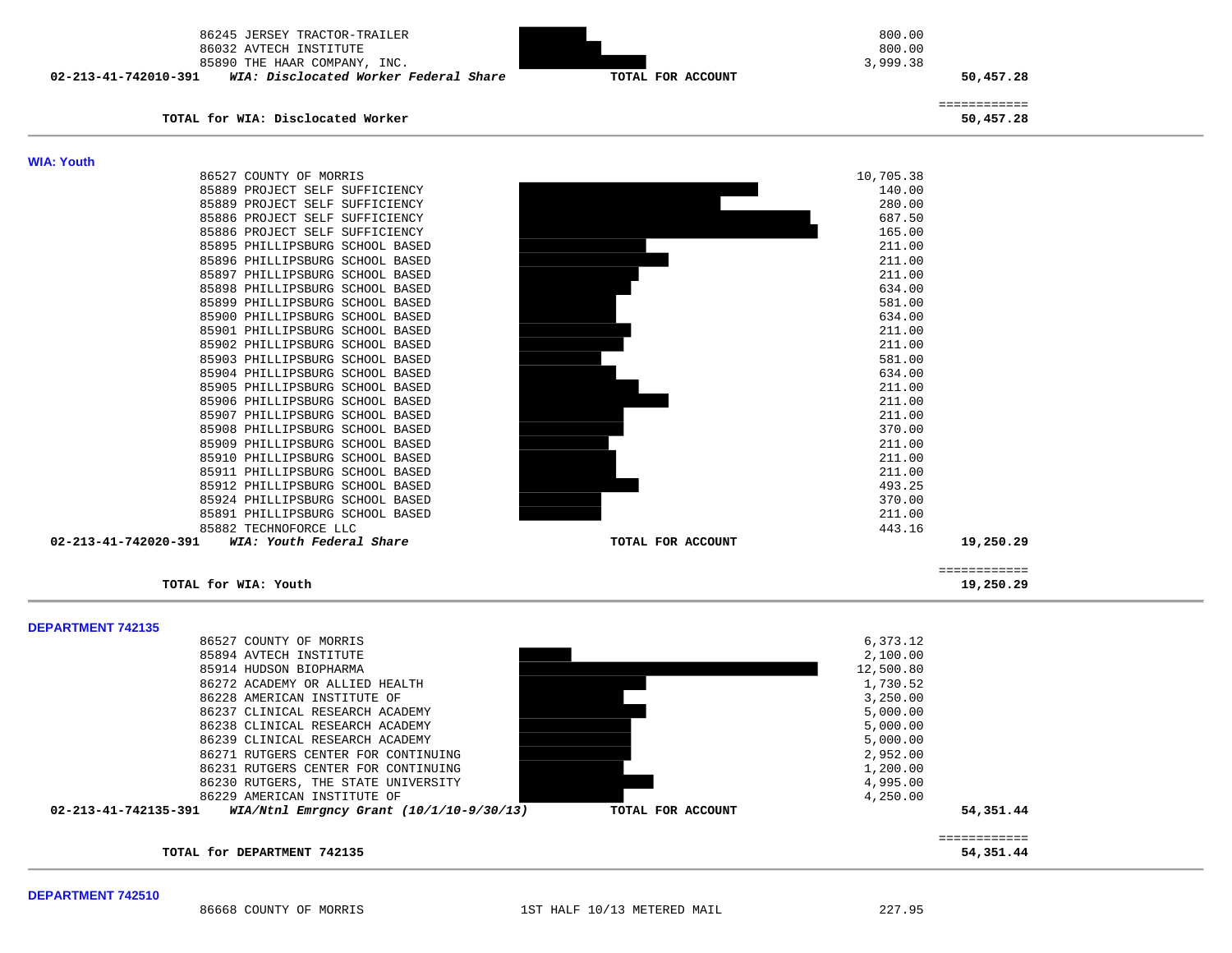============

### **TOTAL for DEPARTMENT 742510 227.95**

#### **DEPARTMENT 742520**

|                      | 86235 PROJECT SELF SUFFICIENCY  |                                          | 1,785.00  |           |
|----------------------|---------------------------------|------------------------------------------|-----------|-----------|
|                      | 86235 PROJECT SELF SUFFICIENCY  |                                          | 1,685.00  |           |
|                      | 86235 PROJECT SELF SUFFICIENCY  |                                          | 1,785.00  |           |
|                      | 86235 PROJECT SELF SUFFICIENCY  |                                          | 1,685.00  |           |
|                      | 86233 PROJECT SELF SUFFICIENCY  |                                          | 2,400.00  |           |
|                      | 86233 PROJECT SELF SUFFICIENCY  |                                          | 755.00    |           |
|                      | 86233 PROJECT SELF SUFFICIENCY  |                                          | 500.00    |           |
|                      | 86247 SUSSEX COUNTY TECH SCHOOL |                                          | 10,043.77 |           |
|                      | 86248 SUSSEX COUNTY TECH SCHOOL |                                          | 400.00    |           |
|                      | 86249 SUSSEX COUNTY TECH SCHOOL |                                          | 800.00    |           |
|                      | 86250 SUSSEX COUNTY TECH SCHOOL |                                          | 640.00    |           |
|                      | 86251 SUSSEX COUNTY TECH SCHOOL |                                          | 640.00    |           |
|                      | 86252 SUSSEX COUNTY TECH SCHOOL |                                          | 750.00    |           |
|                      | 86253 SUSSEX COUNTY TECH SCHOOL |                                          | 632.00    |           |
|                      | 86254 SUSSEX COUNTY TECH SCHOOL |                                          | 640.00    |           |
|                      | 86255 SUSSEX COUNTY TECH SCHOOL |                                          | 1,076.52  |           |
|                      | 86256 SUSSEX COUNTY TECH SCHOOL |                                          | 750.00    |           |
|                      | 86257 SUSSEX COUNTY TECH SCHOOL |                                          | 640.00    |           |
|                      | 86258 SUSSEX COUNTY TECH SCHOOL |                                          | 600.00    |           |
|                      | 86259 SUSSEX COUNTY TECH SCHOOL |                                          | 600.00    |           |
|                      | 86260 SUSSEX COUNTY TECH SCHOOL |                                          | 650.00    |           |
|                      | 86261 SUSSEX COUNTY TECH SCHOOL |                                          | 360.00    |           |
|                      | 86262 SUSSEX COUNTY TECH SCHOOL |                                          | 750.00    |           |
|                      | 86263 SUSSEX COUNTY TECH SCHOOL |                                          | 640.00    |           |
|                      | 86264 SUSSEX COUNTY TECH SCHOOL |                                          | 640.00    |           |
|                      | 86265 SUSSEX COUNTY TECH SCHOOL |                                          | 640.00    |           |
|                      | 86266 SUSSEX COUNTY TECH SCHOOL |                                          | 1,076.51  |           |
|                      | 86267 SUSSEX COUNTY TECH SCHOOL |                                          | 1,345.63  |           |
|                      | 86269 SUSSEX COUNTY TECH SCHOOL |                                          | 538.25    |           |
|                      | 86270 SUSSEX COUNTY TECH SCHOOL |                                          | 800.00    |           |
|                      | 86273 SUSSEX COUNTY TECH SCHOOL |                                          | 640.00    |           |
|                      | 86274 SUSSEX COUNTY TECH SCHOOL |                                          | 640.00    |           |
|                      | 86276 SUSSEX COUNTY TECH SCHOOL |                                          | 750.00    |           |
|                      | 86289 SUSSEX COUNTY TECH SCHOOL | Transportation services WIA summer 2013. | 11,000.00 |           |
|                      | 86277 SUSSEX COUNTY TECH SCHOOL |                                          | 900.00    |           |
|                      | 86278 SUSSEX COUNTY TECH SCHOOL |                                          | 640.00    |           |
|                      | 86279 SUSSEX COUNTY TECH SCHOOL |                                          | 480.00    |           |
| 02-213-41-742520-391 | WIA Youth (7/1/13-6/30/15)      | TOTAL FOR ACCOUNT                        |           | 51,297.68 |

| TOTAL | DEPARTMENT 742520<br>for |  | 51,297.68 |  |
|-------|--------------------------|--|-----------|--|

| 86235 PROJECT SELF SUFFICIENCY  |                                          | 1,785.00  |
|---------------------------------|------------------------------------------|-----------|
| 86235 PROJECT SELF SUFFICIENCY  |                                          | 1,685.00  |
| 86235 PROJECT SELF SUFFICIENCY  |                                          | 1,785.00  |
| 86235 PROJECT SELF SUFFICIENCY  |                                          | 1,685.00  |
| 86233 PROJECT SELF SUFFICIENCY  |                                          | 2,400.00  |
| 86233 PROJECT SELF SUFFICIENCY  |                                          | 755.00    |
| 86233 PROJECT SELF SUFFICIENCY  |                                          | 500.00    |
| 86247 SUSSEX COUNTY TECH SCHOOL |                                          | 10,043.77 |
| 86248 SUSSEX COUNTY TECH SCHOOL |                                          | 400.00    |
| 86249 SUSSEX COUNTY TECH SCHOOL |                                          | 800.00    |
| 86250 SUSSEX COUNTY TECH SCHOOL |                                          | 640.00    |
| 86251 SUSSEX COUNTY TECH SCHOOL |                                          | 640.00    |
| 86252 SUSSEX COUNTY TECH SCHOOL |                                          | 750.00    |
| 86253 SUSSEX COUNTY TECH SCHOOL |                                          | 632.00    |
| 86254 SUSSEX COUNTY TECH SCHOOL |                                          | 640.00    |
| 86255 SUSSEX COUNTY TECH SCHOOL |                                          | 1,076.52  |
| 86256 SUSSEX COUNTY TECH SCHOOL |                                          | 750.00    |
| 86257 SUSSEX COUNTY TECH SCHOOL |                                          | 640.00    |
| 86258 SUSSEX COUNTY TECH SCHOOL |                                          | 600.00    |
| 86259 SUSSEX COUNTY TECH SCHOOL |                                          | 600.00    |
| 86260 SUSSEX COUNTY TECH SCHOOL |                                          | 650.00    |
| 86261 SUSSEX COUNTY TECH SCHOOL |                                          | 360.00    |
| 86262 SUSSEX COUNTY TECH SCHOOL |                                          | 750.00    |
| 86263 SUSSEX COUNTY TECH SCHOOL |                                          | 640.00    |
| 86264 SUSSEX COUNTY TECH SCHOOL |                                          | 640.00    |
| 86265 SUSSEX COUNTY TECH SCHOOL |                                          | 640.00    |
| 86266 SUSSEX COUNTY TECH SCHOOL |                                          | 1,076.51  |
| 86267 SUSSEX COUNTY TECH SCHOOL |                                          | 1,345.63  |
| 86269 SUSSEX COUNTY TECH SCHOOL |                                          | 538.25    |
| 86270 SUSSEX COUNTY TECH SCHOOL |                                          | 800.00    |
| 86273 SUSSEX COUNTY TECH SCHOOL |                                          | 640.00    |
| 86274 SUSSEX COUNTY TECH SCHOOL |                                          | 640.00    |
| 86276 SUSSEX COUNTY TECH SCHOOL |                                          | 750.00    |
| 86289 SUSSEX COUNTY TECH SCHOOL | Transportation services WIA summer 2013. | 11,000.00 |
| 86277 SUSSEX COUNTY TECH SCHOOL |                                          | 900.00    |

 ============ 51,297.68

### **Reach Program**

| <b>Washington</b>                                      |                                 |           |  |
|--------------------------------------------------------|---------------------------------|-----------|--|
| 86527 COUNTY OF MORRIS                                 |                                 | 23,015.72 |  |
| 02-213-41-751305-392<br>Reach Program (7/1/12-6/30/13) | TOTAL FOR ACCOUNT               | 23,015.72 |  |
|                                                        |                                 |           |  |
| TOTAL for Reach Program                                |                                 | 23,015.72 |  |
| <b>SCP: Family Court</b>                               |                                 |           |  |
| 85777 FAMILY INTERVENTION                              | Total FCIU contract expenses    | 12,184.00 |  |
| 85777 FAMILY INTERVENTION                              | Total stabilization hrs         | 1,469.00  |  |
| 85777 FAMILY INTERVENTION                              | Total Adolescent group services | 1,300.00  |  |
| 85777 FAMILY INTERVENTION                              | Total FCIU ADJ expenses         | 2,041.00  |  |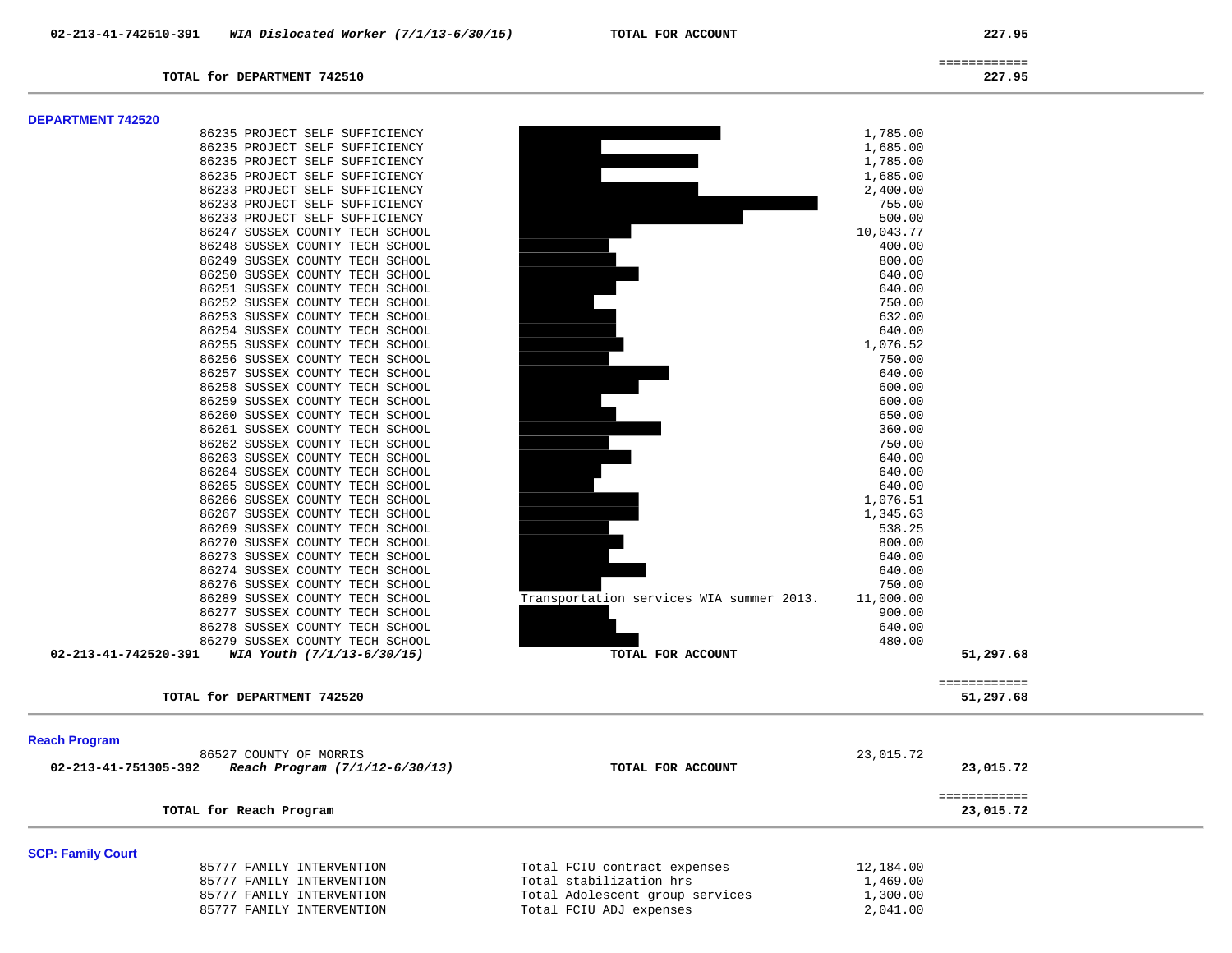|                                   | 85778 FAMILY INTERVENTION                | Total FCIU expenses                                                          | 12,167.00 |                           |  |
|-----------------------------------|------------------------------------------|------------------------------------------------------------------------------|-----------|---------------------------|--|
|                                   | 85778 FAMILY INTERVENTION                | total adolescent group services                                              | 900.00    |                           |  |
| 02-213-41-752315-392              | $SCP - Family Court (1/1/13-12/31/13)$   | TOTAL FOR ACCOUNT                                                            |           | 30,061.00                 |  |
|                                   | TOTAL for SCP: Family Court              |                                                                              |           | ============<br>30,061.00 |  |
|                                   |                                          |                                                                              |           |                           |  |
| <b>DEPARTMENT 752325</b>          |                                          |                                                                              |           |                           |  |
|                                   | 85438 STAPLES BUSINESS ADVANTAGE         | Item 378813 Clips binder                                                     | 3.37      |                           |  |
|                                   | 85438 STAPLES BUSINESS ADVANTAGE         | Item 685016                                                                  | 18.04     |                           |  |
|                                   | 85438 STAPLES BUSINESS ADVANTAGE         | Item 650578                                                                  | 5.04      |                           |  |
|                                   | 85438 STAPLES BUSINESS ADVANTAGE         | Item 614400                                                                  | 4.03      |                           |  |
|                                   | 85438 STAPLES BUSINESS ADVANTAGE         | Item 831610                                                                  | 0.77      |                           |  |
|                                   | 85438 STAPLES BUSINESS ADVANTAGE         | Item 113373                                                                  | 3.78      |                           |  |
|                                   | 85438 STAPLES BUSINESS ADVANTAGE         | Item 809866                                                                  | 16.41     |                           |  |
|                                   | 85438 STAPLES BUSINESS ADVANTAGE         | Item 751226                                                                  | 16.62     |                           |  |
| 02-213-41-752325-392              | SCP: Program Management(1/1/13-12/31/13) | TOTAL FOR ACCOUNT                                                            |           | 68.06                     |  |
|                                   |                                          |                                                                              |           | ============              |  |
|                                   | TOTAL for DEPARTMENT 752325              |                                                                              |           | 68.06                     |  |
|                                   |                                          |                                                                              |           |                           |  |
| DEPARTMENT 758310                 | 85774 M.O.M.A.C                          | 2013 Mt. Olive Municipal Alliance Q1 and                                     | 1,000.00  |                           |  |
|                                   | 85780 STEPHEN NEBESNI                    | 7/12/13 MC Public safety Training Acd. C                                     | 1.78      |                           |  |
|                                   | 85780 STEPHEN NEBESNI                    | 8/5/2013 Greystone recovery month planni                                     | 1.61      |                           |  |
|                                   | 85780 STEPHEN NEBESNI                    | 8/20/13 Trenton statehouse metered parki                                     | 2.00      |                           |  |
|                                   | 85780 STEPHEN NEBESNI                    |                                                                              | 1.61      |                           |  |
|                                   |                                          | 9/4/13 Greystone recovery meeting<br>9/11/13 Watchung Hills Regional HS Long |           |                           |  |
|                                   | 85780 STEPHEN NEBESNI                    |                                                                              | 8.33      |                           |  |
|                                   | 85780 STEPHEN NEBESNI                    | 9/12/13 New Brunswick Hyatt Parking GCAD                                     | 11.00     |                           |  |
|                                   | 85780 STEPHEN NEBESNI                    | 9/13/13 Middlesex Fire Acd CPS Exam                                          | 13.50     |                           |  |
|                                   | 85780 STEPHEN NEBESNI                    | 9/29/13 30 Schuyler pl Morristown Fall F                                     | 19.04     |                           |  |
| 02-213-41-758310-392              | Municipal Alliance $(1/1/13-12/31/13)$   | TOTAL FOR ACCOUNT                                                            |           | 1,058.87                  |  |
|                                   | TOTAL for DEPARTMENT 758310              |                                                                              |           | ============<br>1,058.87  |  |
|                                   |                                          |                                                                              |           |                           |  |
| <b>Vehicular Homicide Unit</b>    |                                          |                                                                              |           |                           |  |
|                                   | 85810 MATTHEW S. AMBROSI                 | DRE Conference Reimbursement (8/4-8/7/13                                     | 247.45    |                           |  |
| 02-213-41-774305-391              | DRE Call Out (10/1/12-9/30/13)           | TOTAL FOR ACCOUNT                                                            |           | 247.45                    |  |
|                                   | TOTAL for Vehicular Homicide Unit        |                                                                              |           | ============<br>247.45    |  |
|                                   |                                          |                                                                              |           |                           |  |
| DEPARTMENT 783310                 |                                          |                                                                              |           |                           |  |
|                                   | 85307 STAPLES BUSINESS ADVANTAGE         | Account #NYC1054187 Hardcover Record Boo                                     | 17.88     |                           |  |
|                                   | 85797 DOROTHY DIFABIO                    | Mileage Reimubursement (June20-August 14                                     | 71.77     |                           |  |
|                                   | 85797 DOROTHY DIFABIO                    | Mileage Reimbursement (8/6-9/19/13)                                          | 89.53     |                           |  |
|                                   | 85797 DOROTHY DIFABIO                    | Milesge Reimbursement 9/18/13                                                | 6.87      |                           |  |
| 02-213-41-783310-391              | SART/SANE Program(10/1/12-9/30/13)       | TOTAL FOR ACCOUNT                                                            |           | 186.05                    |  |
|                                   |                                          |                                                                              |           | ============              |  |
|                                   | TOTAL for DEPARTMENT 783310              |                                                                              |           | 186.05                    |  |
|                                   |                                          |                                                                              |           |                           |  |
| <b>Homeland Security Phase II</b> | 80255 MAJOR POLICE SUPPLY                | ITEM - SLATE-810-P3 XXX - Three Camera P                                     | 34,911.84 |                           |  |

 80255 MAJOR POLICE SUPPLY ITEM-MPS-SRVC-FE-Portable - Field engine 800.00  **02-213-41-784420-391** *FFY12 UASI (10/23/12-8/31/14)* **TOTAL FOR ACCOUNT 35,711.84**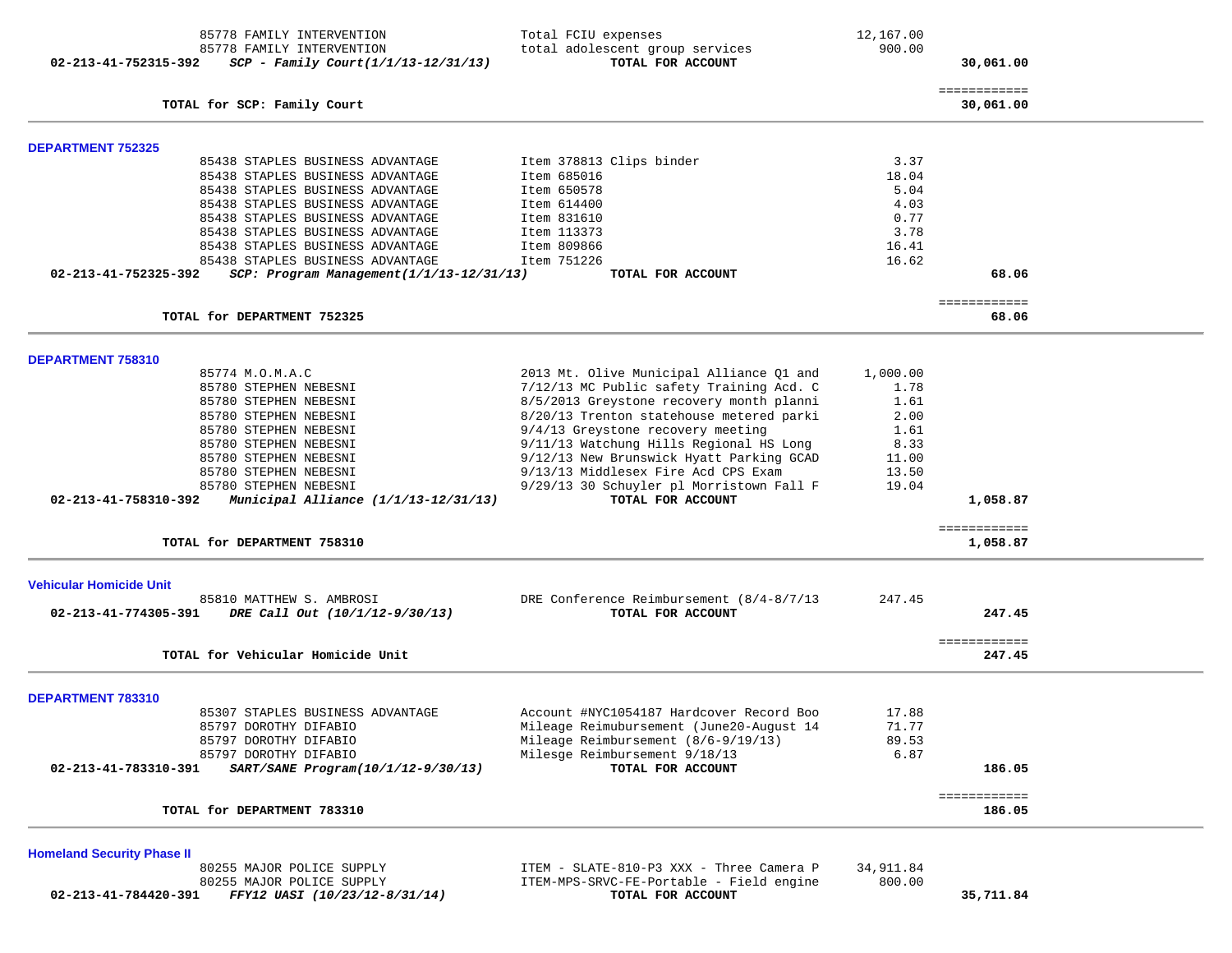| TOTAL for Homeland Security Phase II                                                                |                                                                                    |                       | ============<br>35,711.84 |
|-----------------------------------------------------------------------------------------------------|------------------------------------------------------------------------------------|-----------------------|---------------------------|
| <b>DEPARTMENT 784430</b>                                                                            |                                                                                    |                       |                           |
| 85085 TETRA TECH INC.<br>85091 TETRA TECH INC.<br>02-213-41-784430-391 FFY11 UASI(12/27/11-8/31/14) | Inv Date 9/16/13<br>Inv Date 9/16/13<br>TOTAL FOR ACCOUNT                          | 7,283.19<br>10,077.90 | 17,361.09                 |
| TOTAL for DEPARTMENT 784430                                                                         |                                                                                    |                       | ============<br>17,361.09 |
| <b>MAPS</b>                                                                                         |                                                                                    |                       |                           |
| 86686 NATIONAL FUEL OIL INC.<br>02-213-41-786305-392 MAPS $(1/1/13-12/31/13)$                       | FUEL CHARGES 9/13<br>TOTAL FOR ACCOUNT                                             | 7,271.50              | 7,271.50                  |
| 86337 NETCONG DIAL-A-RIDE<br>02-213-41-786305-394<br>MAPS (1/1/13-12/31/13)                         | Subgrant# SC004 (SCADRTAP) 281 one way tr<br>TOTAL FOR ACCOUNT                     | 3,183.73              | 3,183.73                  |
| TOTAL for MAPS                                                                                      |                                                                                    |                       | ============<br>10,455.23 |
| DEPARTMENT 792410                                                                                   |                                                                                    |                       |                           |
| 86315 STATE SHUTTLE INC<br>JARC Grant Round 12(7/1/12-6/30/14)<br>02-213-41-792410-391              | Aug. 26, 2013 to Aug. 30, 2013.<br>TOTAL FOR ACCOUNT                               | 2,078.65              | 2,078.65                  |
| TOTAL for DEPARTMENT 792410                                                                         |                                                                                    |                       | ============<br>2,078.65  |
| <b>Police &amp; Fire Training</b>                                                                   |                                                                                    |                       |                           |
| 81528 A-V SERVICES, INC.                                                                            | Replacement Lamps                                                                  | 440.00                |                           |
| 81528 A-V SERVICES, INC.<br>State Share<br>02-213-41-803805-392                                     | Freight<br>TOTAL FOR ACCOUNT                                                       | 31.00                 | 471.00                    |
|                                                                                                     |                                                                                    |                       | ============              |
| TOTAL for Police & Fire Training                                                                    |                                                                                    |                       | 471.00                    |
| <b>FY08 SCAAP</b>                                                                                   |                                                                                    |                       |                           |
| 84652 ATLANTIC HEALTH SYSTEM<br>02-213-41-806815-391 FY08 SCAAP Federal Share                       | MEDICAL CARE FOR J.OSORIOCASTILLO DATED<br>TOTAL FOR ACCOUNT                       | 10,871.16             | 10,871.16                 |
| TOTAL for FY08 SCAAP                                                                                |                                                                                    |                       | ============<br>10,871.16 |
| <b>DEPARTMENT 864175</b>                                                                            |                                                                                    |                       |                           |
| 85682 MORRISTOWN & ERIE RAILWAY INC                                                                 | Invoice from Home Depot                                                            | 5.90                  |                           |
| 85682 MORRISTOWN & ERIE RAILWAY INC                                                                 | Invoice from Siemens Rail Automation Co.                                           | 1,749.15              |                           |
| 85682 MORRISTOWN & ERIE RAILWAY INC<br>85682 MORRISTOWN & ERIE RAILWAY INC                          | Invoice from M&E for usage of equipment<br>Invoice from M&E for usage of equipment | 2,846.66<br>1,277.89  |                           |
| 85684 MORRISTOWN & ERIE RAILWAY INC                                                                 | Home Depot- Materials                                                              | 18.52                 |                           |
| 85684 MORRISTOWN & ERIE RAILWAY INC                                                                 | Home Depot - Materials                                                             | 33.79                 |                           |
| 85684 MORRISTOWN & ERIE RAILWAY INC                                                                 | M&E Usage of Equipment 8/21/2013                                                   | 2,846.66              |                           |
| 85684 MORRISTOWN & ERIE RAILWAY INC                                                                 | M&E Usage of Equipment 8/22/2013                                                   | 2,100.29              |                           |
| 85684 MORRISTOWN & ERIE RAILWAY INC                                                                 | M&E Usage of Equipment 8/26/2013                                                   | 2,100.29              |                           |
| 85684 MORRISTOWN & ERIE RAILWAY INC                                                                 | M&E Usage of Equipment 9/4/2013                                                    | 3,802.36              |                           |
| 02-213-41-864175-391<br>RailGrdCrss/2011-Com-7(6/9/12-ext6/9/14)                                    | TOTAL FOR ACCOUNT                                                                  |                       | 16,781.51                 |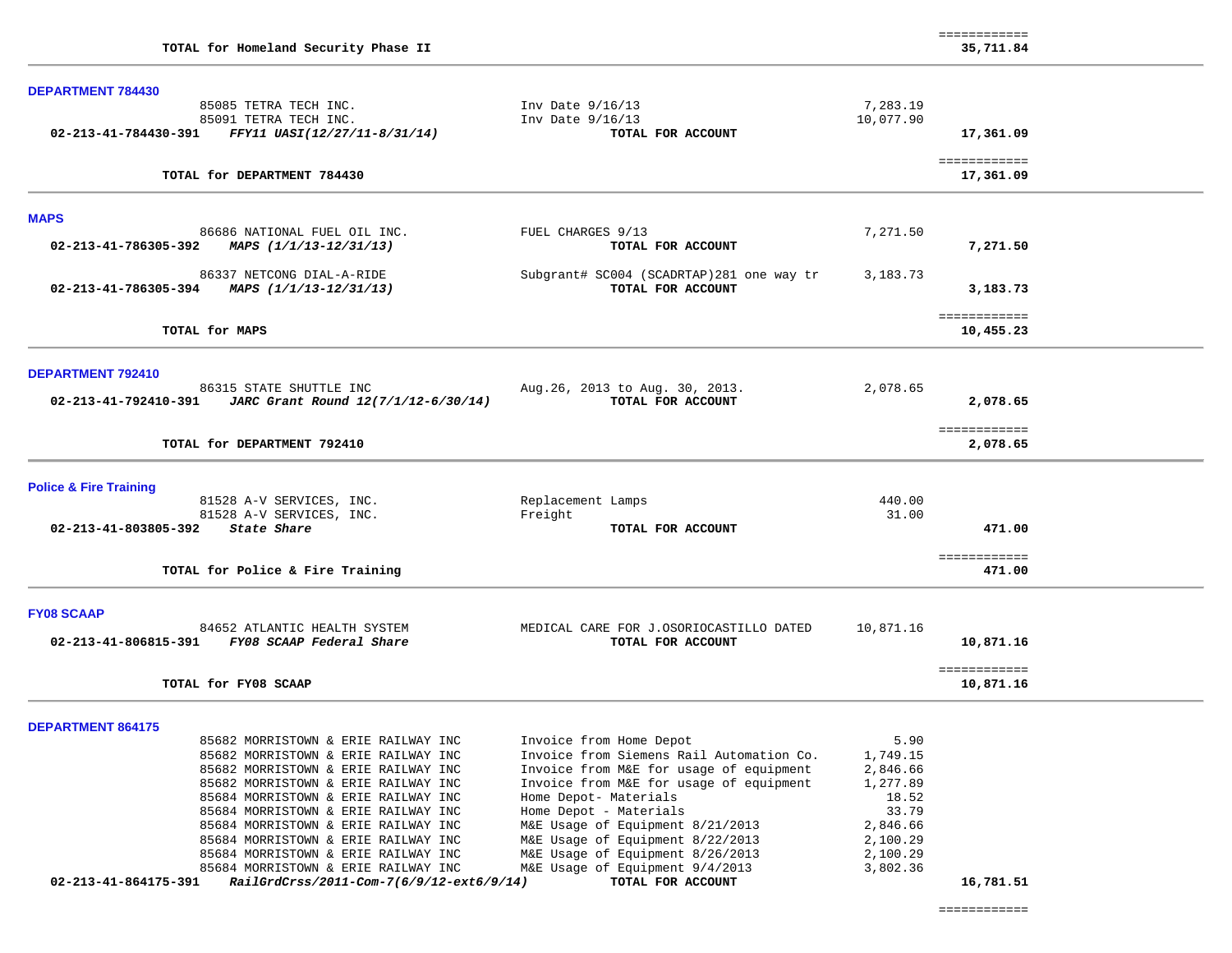| <b>DEPARTMENT 864201</b>                                                                 |                                                               |                    |                            |
|------------------------------------------------------------------------------------------|---------------------------------------------------------------|--------------------|----------------------------|
| 86408 KONKUS CORPORATION<br>02-213-41-864201-392 FY11 Mendham Rd Brdg 1400-629 (8/8/14)  | Replacement of Bridge No. 629 on Mendham<br>TOTAL FOR ACCOUNT | 245,237.56         | 245,237.56                 |
| TOTAL for DEPARTMENT 864201                                                              |                                                               |                    | ============<br>245,237.56 |
| <b>DEPARTMENT 864395</b><br>86321 AJM CONTRACTORS INC                                    |                                                               | 491,914.74         |                            |
| 02-213-41-864395-391 2013 ATP - County Aid                                               | TOTAL FOR ACCOUNT                                             |                    | 491,914.74                 |
| TOTAL for DEPARTMENT 864395                                                              |                                                               |                    | ============<br>491,914.74 |
| <b>DEPARTMENT 864405</b>                                                                 |                                                               |                    |                            |
| 86141 CENTRAL JERSEY TITLE CO INC                                                        | Fee policy                                                    | 500.00             |                            |
| 86142 HARRY L. SCHWARZ & CO.                                                             | B1 97, Lots 23&24, 1207-1209 Sussex Tpk.                      | 1,350.00           |                            |
| 86191 WATERS, MCPHERSON, MCNEILL, P.C.                                                   | Hebrew Cong.of Mt. Freedom                                    | 2,120.47           |                            |
| 86191 WATERS, MCPHERSON, MCNEILL, P.C.                                                   | Naomi Silverberg                                              | 1,920.00           |                            |
| 86191 WATERS, MCPHERSON, MCNEILL, P.C.                                                   | Sussex Randolph Bldg.                                         | 1,536.00           |                            |
| 86191 WATERS, MCPHERSON, MCNEILL, P.C.                                                   | GU Randolph LLC                                               | 1,536.00           |                            |
| 86191 WATERS, MCPHERSON, MCNEILL, P.C.                                                   | First Morris Bank                                             | 12.00              |                            |
| 86191 WATERS, MCPHERSON, MCNEILL, P.C.                                                   | GRMAE, LLC                                                    | 294.00             |                            |
| 86191 WATERS, MCPHERSON, MCNEILL, P.C.                                                   | Abraham Zion                                                  | 432.00             |                            |
| 86191 WATERS, MCPHERSON, MCNEILL, P.C.                                                   | Randolph Town Center                                          | 750.00<br>792.00   |                            |
| 86191 WATERS, MCPHERSON, MCNEILL, P.C.                                                   | 1196 Sussex LLC(7)                                            |                    |                            |
| 86191 WATERS, MCPHERSON, MCNEILL, P.C.<br>86190 WATERS, MCPHERSON, MCNEILL, P.C.         | $1200$ SussexLLC $(6)$<br>Millbrook Plaza                     | 792.00<br>1,248.00 |                            |
| 02-213-41-864405-391 CR $617/STP-0350(106)$ ROW $(6/27/12-6/27/14)$                      | TOTAL FOR ACCOUNT                                             |                    | 13,282.47                  |
|                                                                                          |                                                               |                    |                            |
|                                                                                          |                                                               |                    | ============               |
| TOTAL for DEPARTMENT 864405                                                              |                                                               |                    | 13,282.47                  |
| <b>DEPARTMENT 864505</b>                                                                 |                                                               |                    |                            |
| 86412 KONKUS CORPORATION                                                                 | Replacement of Bi County Bridge No. 1401                      | 86,459.37          |                            |
| $02 - 213 - 41 - 864505 - 391$ Nwbrgh Rd STP-C00S(211)(9/11/12-9/11/15)                  | TOTAL FOR ACCOUNT                                             |                    | 86,459.37                  |
|                                                                                          |                                                               |                    | ============               |
| TOTAL for DEPARTMENT 864505                                                              |                                                               |                    | 86,459.37                  |
| DEPARTMENT 864510                                                                        |                                                               |                    |                            |
| 86510 RITACCO CONSTRUCTION INC<br>STP-C00S(242)(9/11/12-9/11/15)<br>02-213-41-864510-391 | Replacement of Berkshire Valley Rd. Brid<br>TOTAL FOR ACCOUNT | 216,166.66         | 216,166.66                 |
| TOTAL for DEPARTMENT 864510                                                              |                                                               |                    | ============<br>216,166.66 |
|                                                                                          |                                                               |                    |                            |

# **County Capital**

# **Improvement Historic Speedwell**

| 8612 | GENERAL PLUMBING SUPPLY INC. |  | SPEEDWELL LIGHTING PROJECT | . 76 |
|------|------------------------------|--|----------------------------|------|
|      | 86083 COUNTY CONCRETE CORP   |  | SPEEDWELL LIGHTING PROJECT | 95   |
|      | 86083 COUNTY CONCRETE CORP.  |  | SPEEDWELL LIGHTING PROJECT | .86  |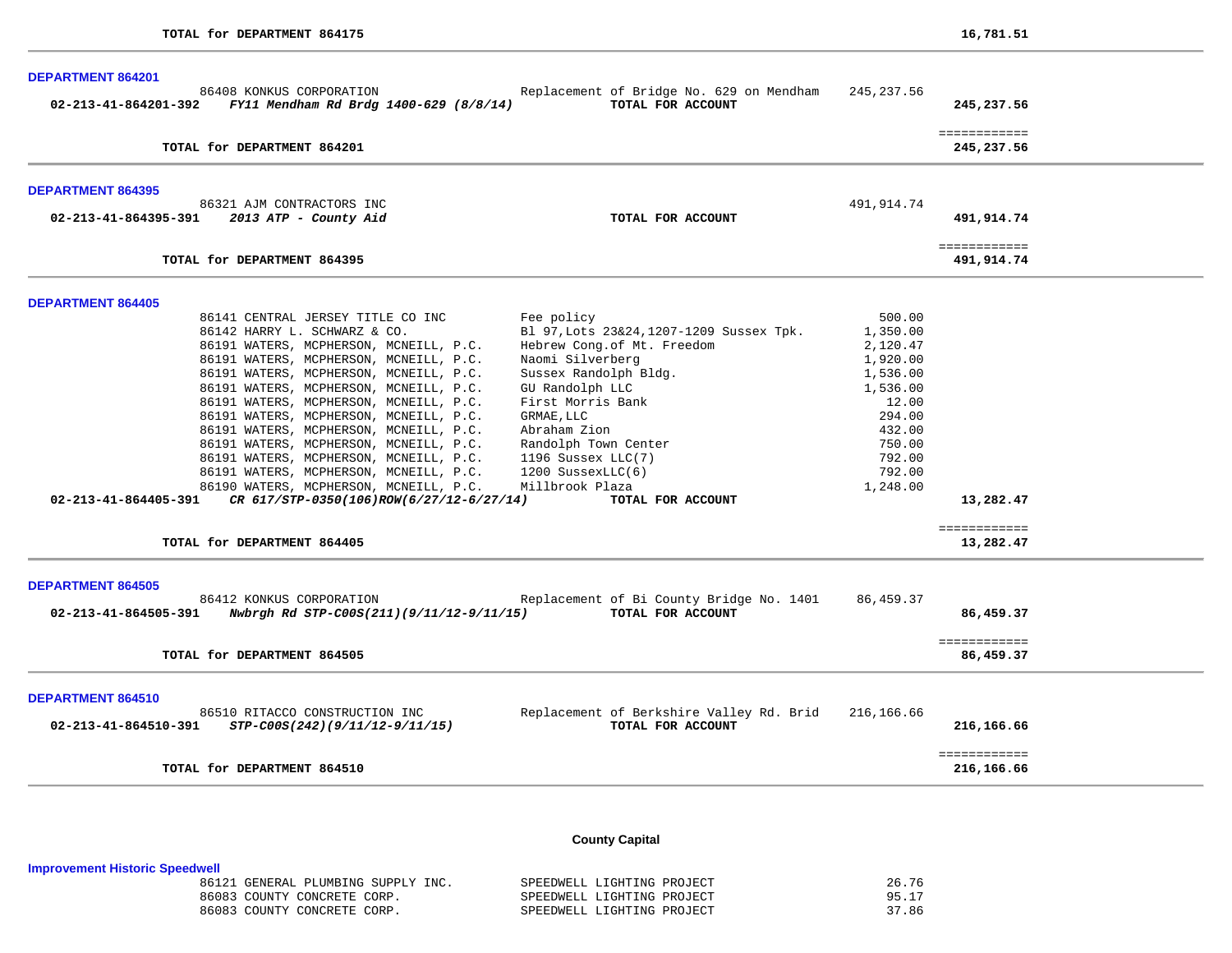| 86122 TATBIT CO<br>Building & Improvements<br>04-216-55-951129-951                                        | SPEEDWELL LIGHTING PROJECT<br>TOTAL FOR ACCOUNT                                                               | 269.22                             | 429.01                    |  |
|-----------------------------------------------------------------------------------------------------------|---------------------------------------------------------------------------------------------------------------|------------------------------------|---------------------------|--|
| TOTAL for Improvement Historic Speedwell                                                                  |                                                                                                               |                                    | ============<br>429.01    |  |
| <b>Bridge Design &amp; Constr Proj</b>                                                                    |                                                                                                               |                                    |                           |  |
| 85943 GREENMAN PEDERSEN INC<br>Miscellaneous - Other<br>04-216-55-953027-909                              | Construction Inspection Services for the<br>TOTAL FOR ACCOUNT                                                 | 8,190.00                           | 8,190.00                  |  |
| TOTAL for Bridge Design & Constr Proj                                                                     |                                                                                                               |                                    | ============<br>8,190.00  |  |
| Cty roadwy drainage improv                                                                                |                                                                                                               | 6,263.25                           |                           |  |
| 84850 HIGHWAY SAFETY SYSTEMS, INC.<br>04-216-55-953098-940<br>Hard Costs                                  | Widening of Bartley Road in Washington T<br>TOTAL FOR ACCOUNT                                                 |                                    | 6,263.25                  |  |
| TOTAL for Cty roadwy drainage improv                                                                      |                                                                                                               |                                    | ============<br>6,263.25  |  |
| <b>Rehab/conect Cty utility Greys</b>                                                                     |                                                                                                               |                                    |                           |  |
| 86187 T & M ASSOCIATES<br>Miscellaneous - Other<br>04-216-55-953139-909                                   | T&M Project # MOCY-00051Central Park of<br>TOTAL FOR ACCOUNT                                                  | 876.45                             | 876.45                    |  |
| TOTAL for Rehab/conect Cty utility Greys                                                                  |                                                                                                               |                                    | ============<br>876.45    |  |
| <b>FeasibilityStudy Wing CommCtr</b>                                                                      |                                                                                                               |                                    |                           |  |
| 86186 EPIC MANAGEMENT INC.<br>86564 JOHNSON & CONWAY LLP<br>Miscellaneous - Other<br>04-216-55-953163-909 | Construction Management Services for the<br>legal services<br>TOTAL FOR ACCOUNT                               | 24,280.00<br>515.53                | 24,795.53                 |  |
| TOTAL for FeasibilityStudy Wing CommCtr                                                                   |                                                                                                               |                                    | ============<br>24,795.53 |  |
| <b>Road Design/Construction</b>                                                                           |                                                                                                               |                                    |                           |  |
| 86314 KEEGAN TECHNOLOGY &<br>86312 KEEGAN TECHNOLOGY &<br>Miscellaneous - Other<br>04-216-55-953165-909   | Green Pond RoadTownship of RockawayCores<br>Howard BoulevardBorough of Mt. Arlington<br>TOTAL FOR ACCOUNT     | 2,480.00<br>2,975.00               | 5,455.00                  |  |
| TOTAL for Road Design/Construction                                                                        |                                                                                                               |                                    | ============<br>5,455.00  |  |
| <b>DEPARTMENT 953202</b>                                                                                  |                                                                                                               |                                    |                           |  |
| 85940 R.S. KNAPP CO. INC.<br>85940 R.S. KNAPP CO. INC.<br>86190 WATERS, MCPHERSON, MCNEILL, P.C.          | Milling & Resurfacing of Fairmount Avenu<br>Milling & Resurfacing of Green Pond Road<br>Johanson Holding      | 583.45<br>782.40<br>940.20         |                           |  |
| 04-216-55-953202-909<br>Road Resurfacing/Construction/Imprvments<br>TOTAL FOR ACCOUNT                     |                                                                                                               |                                    | 2,306.05                  |  |
| 86321 AJM CONTRACTORS INC<br>85348 HARTER EQUIPMENT, INC.<br>85459 TILCON NEW YORK INC.                   | Mill & Resurf of West Hanover Ave in Ran<br>Asphalt Roller Rental 8/26-9/22/2013<br>I-5 - Bituminous Concrete | 17,828.00<br>3,500.00<br>11,148.37 |                           |  |
| Road Resurfacing/Construction/Imprvments<br>04-216-55-953202-951                                          | TOTAL FOR ACCOUNT                                                                                             |                                    | 32,476.37                 |  |
| TOTAL for DEPARTMENT 953202                                                                               |                                                                                                               |                                    | ============<br>34,782.42 |  |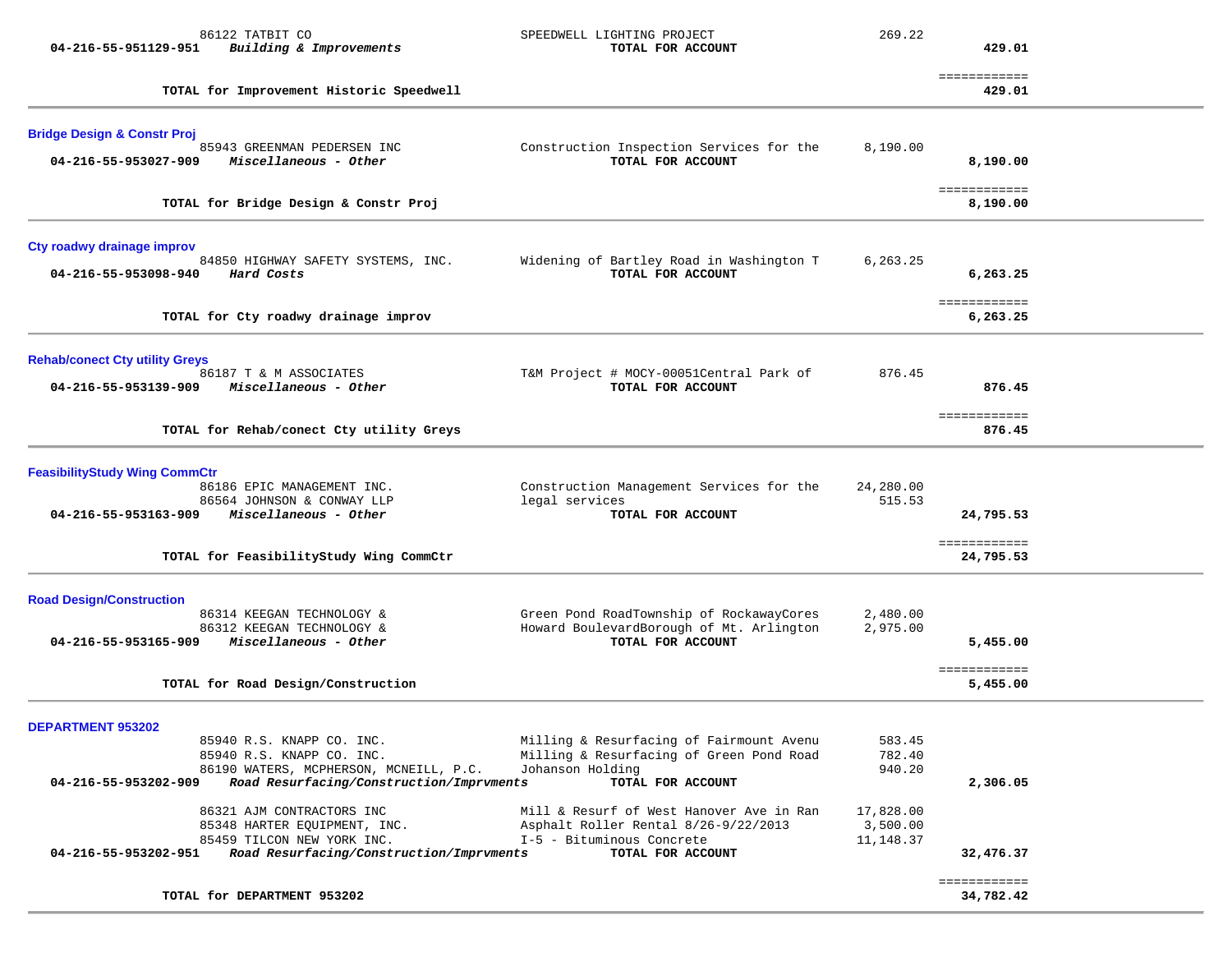| DEPARTMENT 953211                                                                                                                                                         |                      |                           |  |
|---------------------------------------------------------------------------------------------------------------------------------------------------------------------------|----------------------|---------------------------|--|
| 85814 MADISON PLUMBING SUPPLY CO<br>WO70048/ RE: PSTA/ 08-16-13<br>04-216-55-953211-951<br>Replace Plumbing Fixtures - Var Facil<br>TOTAL FOR ACCOUNT                     | 754.71               | 754.71                    |  |
|                                                                                                                                                                           |                      | ============              |  |
| TOTAL for DEPARTMENT 953211                                                                                                                                               |                      | 754.71                    |  |
| <b>DEPARTMENT 953225</b>                                                                                                                                                  |                      |                           |  |
| 85944 PARSONS TRANSPORTATION GROUP<br>For Professional Engineering Services re                                                                                            | 61,711.47            |                           |  |
| Replacement of County Bridge No. 1400-65<br>85994 JOHNSON MIRMIRAN &<br>TOTAL FOR ACCOUNT<br>Bridge Design, Renov, Construc - Var Loc<br>04-216-55-953225-909             | 2,428.80             | 64,140.27                 |  |
| TOTAL for DEPARTMENT 953225                                                                                                                                               |                      | ============<br>64,140.27 |  |
| <b>DEPARTMENT 953264</b>                                                                                                                                                  |                      |                           |  |
| 86313 THE LANDTEK GROUP, INC. Construction of Central Park of Morris C<br>04-216-55-953264-951  Design/Constr CentralAveFields-CentralPk<br>TOTAL FOR ACCOUNT             | 60,466.00            | 60,466.00                 |  |
| TOTAL for DEPARTMENT 953264                                                                                                                                               |                      | ============<br>60,466.00 |  |
| <b>DEPARTMENT 953269</b>                                                                                                                                                  |                      |                           |  |
| 86188 HAROLD E PELLOW & ASSOC INC<br>Bridge Replacement Located along Combs H<br>Title ins.                                                                               | 8,525.50<br>509.00   |                           |  |
| 86201 CENTRAL JERSEY TITLE CO INC<br>Flanders-Drakestown Rd.<br>86191 WATERS, MCPHERSON, MCNEILL, P.C.                                                                    | 512.84               |                           |  |
| Bridge Design/Constr - var locations<br>04-216-55-953269-909<br>TOTAL FOR ACCOUNT                                                                                         |                      | 9,547.34                  |  |
| 86410 KONKUS CORPORATION<br>Replacement of Bridge No. 653 on Fox Cha                                                                                                      | 158,885.25           |                           |  |
| Replacement of Berkshire Valley Rd. Brid<br>86510 RITACCO CONSTRUCTION INC<br>TOTAL FOR ACCOUNT<br>Bridge Design/Constr - var locations<br>04-216-55-953269-951           | 3,411.00             | 162,296.25                |  |
|                                                                                                                                                                           |                      | ============              |  |
| TOTAL for DEPARTMENT 953269                                                                                                                                               |                      | 171,843.59                |  |
| <b>DEPARTMENT 953275</b>                                                                                                                                                  |                      |                           |  |
| 86284 DESESA ENGINEERING CO., INC. APPLICATION # 7 - FINAL PAYMENT<br>04-216-55-953275-951<br>HVAC Equip Var Bldgs - Bldgs & Grounds<br>TOTAL FOR ACCOUNT                 | 9,500.00             | 9,500.00                  |  |
|                                                                                                                                                                           |                      |                           |  |
| TOTAL for DEPARTMENT 953275                                                                                                                                               |                      | ============<br>9,500.00  |  |
| <b>DEPARTMENT 953291</b>                                                                                                                                                  |                      |                           |  |
| General Engineering Services for the Per<br>85942 D.R. JOHNSON & ASSOCIATES, LLC<br>Var Roadway Drainage Proj - Public Works<br>04-216-55-953291-909<br>TOTAL FOR ACCOUNT | 2,548.49             | 2,548.49                  |  |
|                                                                                                                                                                           |                      | ============              |  |
| TOTAL for DEPARTMENT 953291                                                                                                                                               |                      | 2,548.49                  |  |
| <b>DEPARTMENT 953292</b>                                                                                                                                                  |                      |                           |  |
| 85985 PANCIELLO CONSTRUCTION LLC<br>RE: BRICK POINTING - COURTHOUSE - HILL /<br>85985 PANCIELLO CONSTRUCTION LLC<br>RE: PSTA - BELGIUM BLOCK REMOVAL & REPLA              | 2,960.00<br>1,360.00 |                           |  |
| 85985 PANCIELLO CONSTRUCTION LLC<br>RE: HILL - BELGIUM BLOCK REMOVAL & REPLA                                                                                              | 4,360.00             |                           |  |
| 86461 PANCIELLO CONSTRUCTION LLC<br>RE: PSTA - REMOVE & REPLACEBRICK ON WALL<br>86461 PANCIELLO CONSTRUCTION LLC<br>RE: CH - REPOINTING STONE/ ONCRETE REMOV              | 6,160.00<br>2,240.00 |                           |  |
| 04-216-55-953292-951<br>Restore Masonry & Sidewlk/Curb-BldgGrnds<br>TOTAL FOR ACCOUNT                                                                                     |                      | 17,080.00                 |  |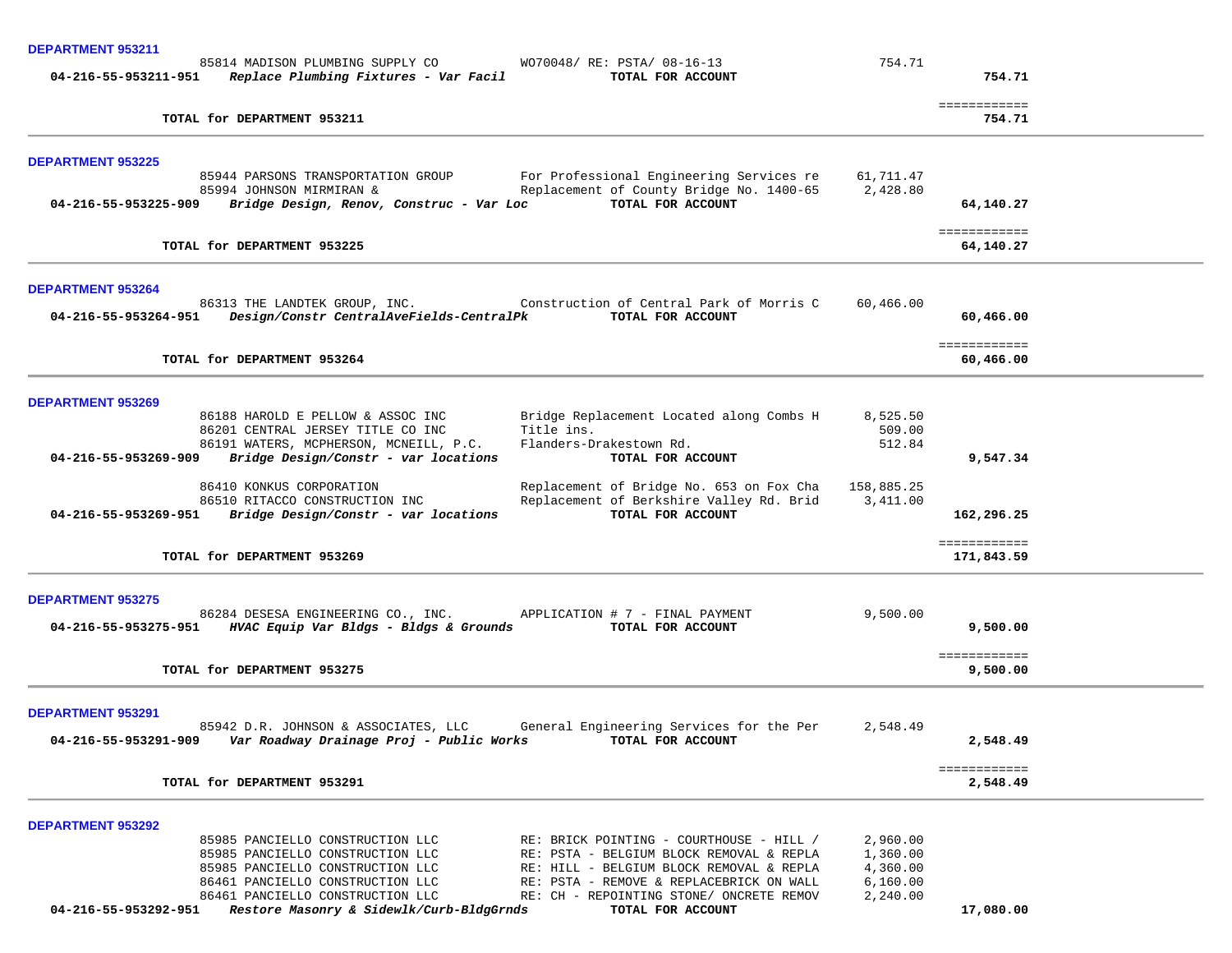| TOTAL for DEPARTMENT 953292                                                                                                                                                                                                                                                            |                       | ============<br>17,080.00 |  |
|----------------------------------------------------------------------------------------------------------------------------------------------------------------------------------------------------------------------------------------------------------------------------------------|-----------------------|---------------------------|--|
| <b>DEPARTMENT 953294</b><br>85832 CONSOLIDATED STEEL<br>RE: WHARTON GRG - REPAIR SLIDE GATE/ 07-<br>04-216-55-953294-951<br>Replace Lighting/Ceilings/etc-Bldg&Grnds<br>TOTAL FOR ACCOUNT                                                                                              | 6, 285.00             | 6,285.00                  |  |
| TOTAL for DEPARTMENT 953294                                                                                                                                                                                                                                                            |                       | ============<br>6,285.00  |  |
| <b>DEPARTMENT 953297</b><br>86280 DESESA ENGINEERING CO., INC.<br>BOILER REPLACEMENT AT MOTOR SERVICES CEN<br>86284 DESESA ENGINEERING CO., INC.<br>BOILER REPLACEMENT AT MOTOR SERVICES CEN<br>04-216-55-953297-951     Var Bldg Imprvmnt/Rplcments-Blgs & Grnds<br>TOTAL FOR ACCOUNT | 20,306.25<br>4,960.00 | 25,266.25                 |  |
| TOTAL for DEPARTMENT 953297                                                                                                                                                                                                                                                            |                       | ============<br>25,266.25 |  |
| DEPARTMENT 953314<br>85932 RUG AND FLOOR STORE<br>$W069551/RE: A & R BLDG - ATRIUM & STAIR$<br>Repair/Rplcment/Upgrd VarEquip-BldgGrnds<br>TOTAL FOR ACCOUNT<br>04-216-55-953314-951                                                                                                   | 71,298.13             | 71,298.13                 |  |
| TOTAL for DEPARTMENT 953314                                                                                                                                                                                                                                                            |                       | ============<br>71,298.13 |  |
| <b>Various Public Works Projects</b><br>85876 PROFESSIONAL CONSULTING, INC.<br>RE: PROFESSIONAL ENG SERV - ANN ST DECK<br>04-216-55-953728-909 Miscellaneous - Other<br>TOTAL FOR ACCOUNT                                                                                              | 1,259.02              | 1,259.02<br>============  |  |
| TOTAL for Various Public Works Projects                                                                                                                                                                                                                                                |                       | 1,259.02                  |  |
| <b>Various Public Works Projects</b><br>85876 PROFESSIONAL CONSULTING, INC.<br>07-01-13 THRU 09-04-13<br>04-216-55-953757-909 Miscellaneous - Other<br>TOTAL FOR ACCOUNT                                                                                                               | 6,585.95              | 6,585.95                  |  |
| 85876 PROFESSIONAL CONSULTING, INC.<br>04-216-55-953757-940 Hard Costs<br>TOTAL FOR ACCOUNT                                                                                                                                                                                            | 155.03                | 155.03                    |  |
| TOTAL for Various Public Works Projects                                                                                                                                                                                                                                                |                       | ============<br>6,740.98  |  |
| <b>Brdg Design &amp; Constr Var Local</b><br>Prof. Engr. Svcs. Rendered in accordance<br>86311 HATCH MOTT MACDONALD<br>Miscellaneous - Other<br>04-216-55-953862-909<br>TOTAL FOR ACCOUNT                                                                                              | 6,258.00              | 6,258.00                  |  |
| TOTAL for Brdg Design & Constr Var Local                                                                                                                                                                                                                                               |                       | ============<br>6,258.00  |  |
| <b>DEPARTMENT 954200</b><br>85828 CY DRAKE LOCKSMITHS, INC.<br>TWO SAFES #UL1812 ESL 10, COLOR/GRANNIT<br>Acq Shelve/Ladder/Fridge/Freezer-Sheriff<br>TOTAL FOR ACCOUNT<br>04-216-55-954200-956                                                                                        | 1,900.00              | 1,900.00                  |  |

============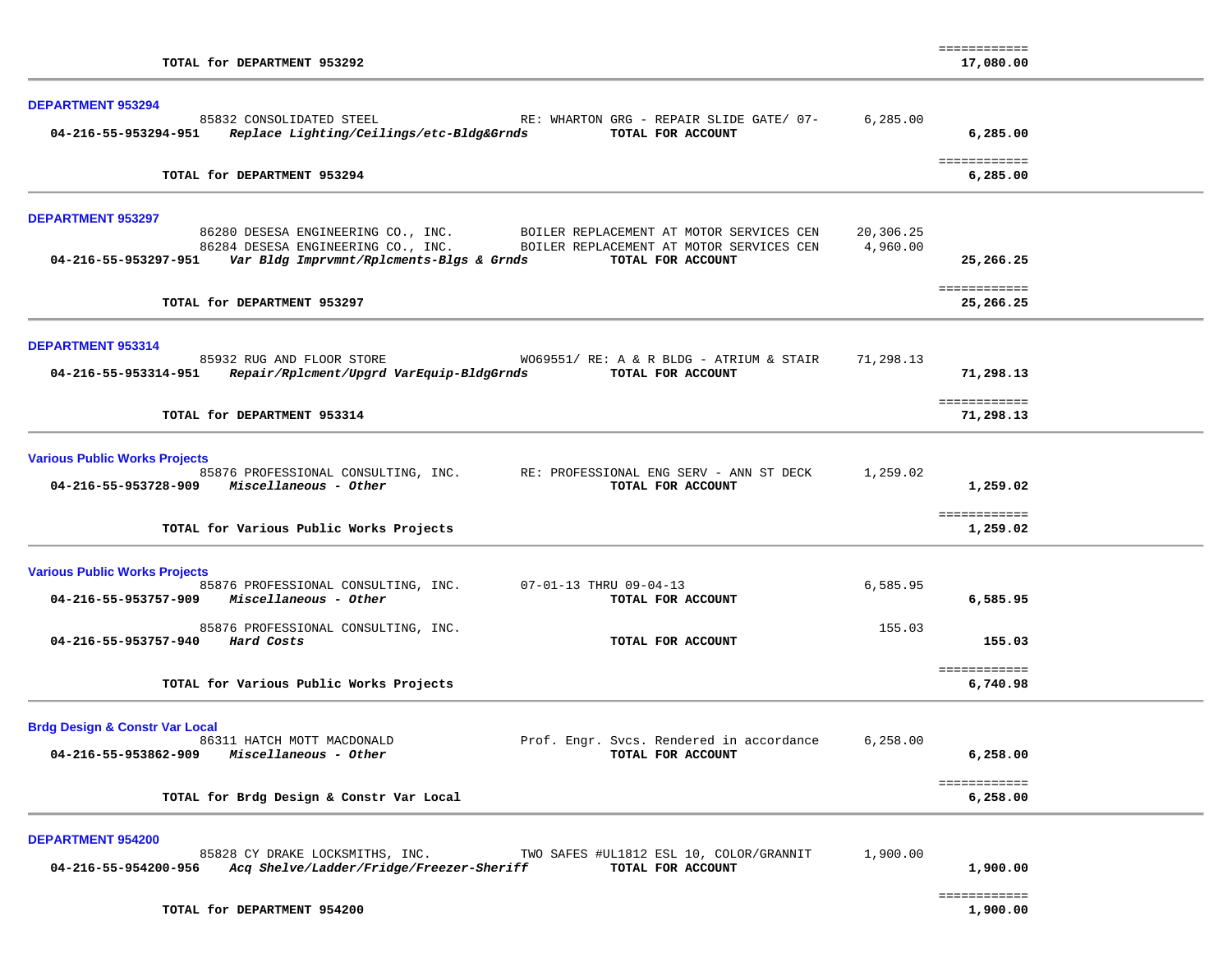| <b>Renov Public Safety Train Acad</b>                                                                                                                                                                                                                                                                                                                   |                                                                                                                                                                                                                                                                                                                                                                                           |                                                                                            |                                      |  |
|---------------------------------------------------------------------------------------------------------------------------------------------------------------------------------------------------------------------------------------------------------------------------------------------------------------------------------------------------------|-------------------------------------------------------------------------------------------------------------------------------------------------------------------------------------------------------------------------------------------------------------------------------------------------------------------------------------------------------------------------------------------|--------------------------------------------------------------------------------------------|--------------------------------------|--|
| 84162 KIDDE FIRE TRAINERS, INC.<br>04-216-55-963176-909<br>Miscellaneous - Other                                                                                                                                                                                                                                                                        | Upgrades & Enhancements to Fire Trainer<br>TOTAL FOR ACCOUNT                                                                                                                                                                                                                                                                                                                              | 5,000.00                                                                                   | 5,000.00                             |  |
| 84162 KIDDE FIRE TRAINERS, INC.<br>Building & Improvements<br>04-216-55-963176-951                                                                                                                                                                                                                                                                      | Upgrades & Enhancements to Fire Trainer<br>TOTAL FOR ACCOUNT                                                                                                                                                                                                                                                                                                                              | 200,000.00                                                                                 | 200,000.00                           |  |
| TOTAL for Renov Public Safety Train Acad                                                                                                                                                                                                                                                                                                                |                                                                                                                                                                                                                                                                                                                                                                                           |                                                                                            | ============<br>205,000.00           |  |
| <b>DEPARTMENT 969261</b>                                                                                                                                                                                                                                                                                                                                |                                                                                                                                                                                                                                                                                                                                                                                           |                                                                                            |                                      |  |
| 86305 COUNTY COLLEGE OF MORRIS<br>Renov & Improvmnt to Academic Blgs at CCM<br>04-216-55-969261-951                                                                                                                                                                                                                                                     | Grafas Painting Contractors<br>TOTAL FOR ACCOUNT                                                                                                                                                                                                                                                                                                                                          | 683,408.76                                                                                 | 683,408.76                           |  |
| TOTAL for DEPARTMENT 969261                                                                                                                                                                                                                                                                                                                             |                                                                                                                                                                                                                                                                                                                                                                                           |                                                                                            | ============<br>683,408.76           |  |
| <b>DEPARTMENT 969295</b>                                                                                                                                                                                                                                                                                                                                |                                                                                                                                                                                                                                                                                                                                                                                           |                                                                                            |                                      |  |
| 86305 COUNTY COLLEGE OF MORRIS<br>04-216-55-969295-909<br>Various Imprvmnts to Grnds & Bldgs-CCM                                                                                                                                                                                                                                                        | EI Associates<br>TOTAL FOR ACCOUNT                                                                                                                                                                                                                                                                                                                                                        | 9,450.00                                                                                   | 9,450.00                             |  |
| TOTAL for DEPARTMENT 969295                                                                                                                                                                                                                                                                                                                             |                                                                                                                                                                                                                                                                                                                                                                                           |                                                                                            | ============<br>9,450.00             |  |
|                                                                                                                                                                                                                                                                                                                                                         | <b>Dedicated Trust</b>                                                                                                                                                                                                                                                                                                                                                                    |                                                                                            |                                      |  |
| <b>Construction Board of Appeals</b>                                                                                                                                                                                                                                                                                                                    |                                                                                                                                                                                                                                                                                                                                                                                           |                                                                                            |                                      |  |
| 85260 JOHN E. CRONK<br>13-290-56-576801-888<br>Construction Board of Appeals                                                                                                                                                                                                                                                                            | MC#2013-12 (block 802, lot 23)NA - John<br>TOTAL FOR ACCOUNT                                                                                                                                                                                                                                                                                                                              | 100.00                                                                                     | 100.00                               |  |
| TOTAL for Construction Board of Appeals                                                                                                                                                                                                                                                                                                                 |                                                                                                                                                                                                                                                                                                                                                                                           |                                                                                            | ============<br>100.00               |  |
| <b>Tax Board</b>                                                                                                                                                                                                                                                                                                                                        |                                                                                                                                                                                                                                                                                                                                                                                           |                                                                                            |                                      |  |
| 84629 WASHINGTON TWP MUNICIPAL<br>84629 WASHINGTON TWP MUNICIPAL<br>84628 TOWNSHIP OF RANDOLPH<br>84436 OFFICE TEAM<br>85119 NJ STATE LEAGUE OF<br>85119 NJ STATE LEAGUE OF<br>85097 NJ STATE LEAGUE OF<br>85097 NJ STATE LEAGUE OF<br>85097 NJ STATE LEAGUE OF<br>85097 NJ STATE LEAGUE OF<br>13-290-56-577101-888<br>Tax Board<br>TOTAL for Tax Board | Grand Hotel Cape May<br>Conference Registration<br>Grand Hotel, Cape May<br>professional services w/e 8/23/13<br>161046 Registration Kim Roggenkamp<br>161047 Registration Patty Marsh<br>160707 Registration Ralph T. Meloro, IV<br>160709 Registration William Kersey, Comm<br>160710 Registration Dr.Michael DiFazio,<br>160711 Registration Matthew Petracca, Co<br>TOTAL FOR ACCOUNT | 179.00<br>435.00<br>716.00<br>669.33<br>55.00<br>55.00<br>55.00<br>55.00<br>55.00<br>55.00 | 2,329.33<br>============<br>2,329.33 |  |
|                                                                                                                                                                                                                                                                                                                                                         |                                                                                                                                                                                                                                                                                                                                                                                           |                                                                                            |                                      |  |
| <b>County Clerk \$1.00 Fund</b><br>84168 DELL MARKETING L.P.                                                                                                                                                                                                                                                                                            | pro-support plus: mission critical 4-hour                                                                                                                                                                                                                                                                                                                                                 | 1,597.00                                                                                   |                                      |  |

 **13-290-56-578401-888** *County Clerk \$1.00 Fund* **TOTAL FOR ACCOUNT 1,597.00**

============